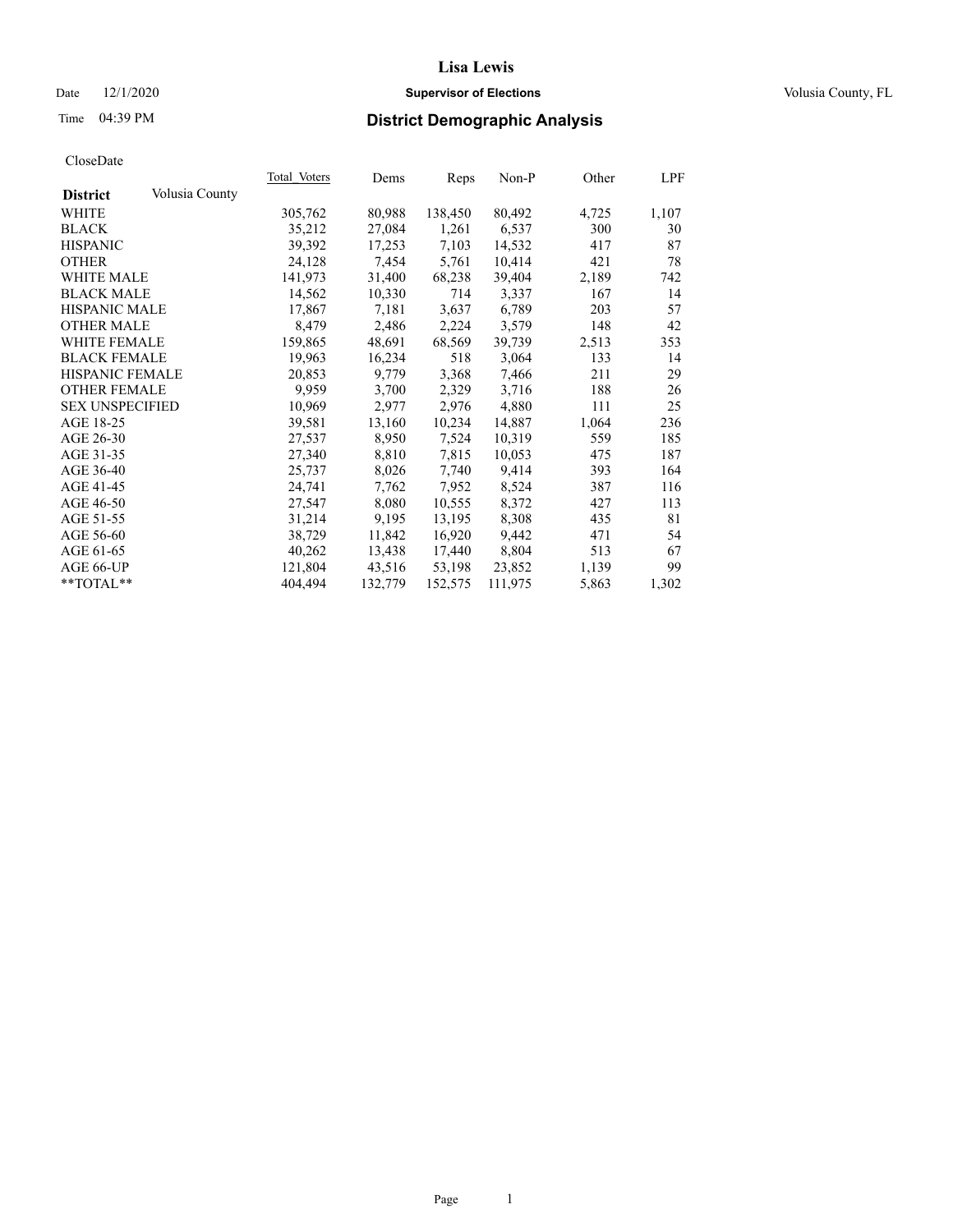### Date  $12/1/2020$  **Supervisor of Elections Supervisor of Elections** Volusia County, FL

| CloseDate |
|-----------|
|-----------|

|                                              | Total Voters | Dems   | Reps   | Non-P  | Other | LPF |
|----------------------------------------------|--------------|--------|--------|--------|-------|-----|
| County Council District 1<br><b>District</b> |              |        |        |        |       |     |
| WHITE                                        | 61,525       | 16,007 | 29,158 | 15,247 | 868   | 245 |
| <b>BLACK</b>                                 | 6,017        | 4,710  | 217    | 1,037  | 48    | 5   |
| <b>HISPANIC</b>                              | 8,615        | 3,639  | 1,616  | 3,234  | 105   | 21  |
| <b>OTHER</b>                                 | 4,717        | 1,476  | 1,147  | 2,013  | 61    | 20  |
| <b>WHITE MALE</b>                            | 28,042       | 6,072  | 14,056 | 7,358  | 395   | 161 |
| <b>BLACK MALE</b>                            | 2,453        | 1,785  | 112    | 527    | 26    | 3   |
| <b>HISPANIC MALE</b>                         | 3,719        | 1,426  | 795    | 1,437  | 46    | 15  |
| <b>OTHER MALE</b>                            | 1,618        | 486    | 440    | 666    | 17    | 9   |
| <b>WHITE FEMALE</b>                          | 32,725       | 9,770  | 14,768 | 7,641  | 465   | 81  |
| <b>BLACK FEMALE</b>                          | 3,443        | 2,832  | 97     | 490    | 22    | 2   |
| <b>HISPANIC FEMALE</b>                       | 4,738        | 2,138  | 798    | 1,738  | 58    | 6   |
| <b>OTHER FEMALE</b>                          | 1,926        | 724    | 440    | 725    | 31    | 6   |
| <b>SEX UNSPECIFIED</b>                       | 2,209        | 599    | 631    | 949    | 22    | 8   |
| AGE 18-25                                    | 8,133        | 2,612  | 2,265  | 3,007  | 194   | 55  |
| AGE 26-30                                    | 5,617        | 1,698  | 1,718  | 2,047  | 111   | 43  |
| AGE 31-35                                    | 5,581        | 1,706  | 1,712  | 2,038  | 89    | 36  |
| AGE 36-40                                    | 5,336        | 1,554  | 1,758  | 1,907  | 75    | 42  |
| AGE 41-45                                    | 5,088        | 1,514  | 1,825  | 1,658  | 70    | 21  |
| AGE 46-50                                    | 5,538        | 1,574  | 2,216  | 1,650  | 82    | 16  |
| AGE 51-55                                    | 6,126        | 1,751  | 2,739  | 1,537  | 77    | 22  |
| AGE 56-60                                    | 7,334        | 2,197  | 3,356  | 1,686  | 79    | 16  |
| AGE 61-65                                    | 7,476        | 2,413  | 3,450  | 1,517  | 82    | 14  |
| AGE 66-UP                                    | 24,645       | 8,813  | 11,099 | 4,484  | 223   | 26  |
| **TOTAL**                                    | 80,874       | 25,832 | 32,138 | 21,531 | 1,082 | 291 |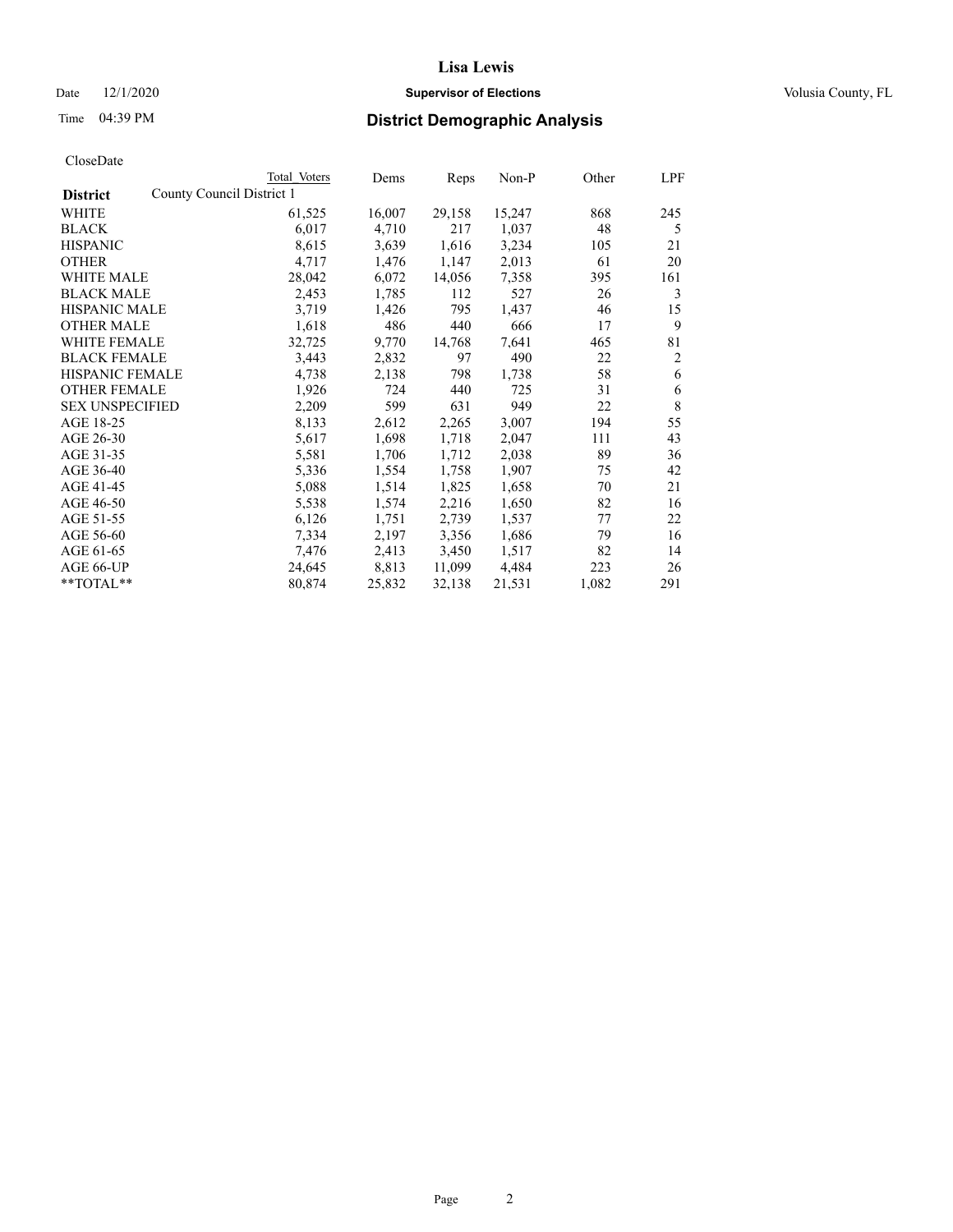### Date  $12/1/2020$  **Supervisor of Elections Supervisor of Elections** Volusia County, FL

| CloseDate |
|-----------|
|-----------|

|                                              | Total Voters | Dems   | Reps   | Non-P  | Other | LPF            |
|----------------------------------------------|--------------|--------|--------|--------|-------|----------------|
| County Council District 2<br><b>District</b> |              |        |        |        |       |                |
| WHITE                                        | 57,845       | 16,101 | 24,859 | 15,664 | 1,010 | 211            |
| <b>BLACK</b>                                 | 11,706       | 9,221  | 328    | 2,065  | 88    | $\overline{4}$ |
| <b>HISPANIC</b>                              | 3,260        | 1,377  | 702    | 1,127  | 40    | 14             |
| <b>OTHER</b>                                 | 5,019        | 1,618  | 1,084  | 2,194  | 106   | 17             |
| WHITE MALE                                   | 27,041       | 6,307  | 12,387 | 7,724  | 489   | 134            |
| <b>BLACK MALE</b>                            | 4,640        | 3,419  | 179    | 992    | 50    | $\bf{0}$       |
| <b>HISPANIC MALE</b>                         | 1,493        | 570    | 367    | 522    | 25    | 9              |
| <b>OTHER MALE</b>                            | 1,736        | 530    | 429    | 732    | 36    | 9              |
| <b>WHITE FEMALE</b>                          | 30,006       | 9,581  | 12,163 | 7,671  | 516   | 75             |
| <b>BLACK FEMALE</b>                          | 6,797        | 5,593  | 142    | 1,021  | 38    | 3              |
| <b>HISPANIC FEMALE</b>                       | 1,701        | 784    | 326    | 571    | 15    | 5              |
| <b>OTHER FEMALE</b>                          | 2,104        | 800    | 458    | 791    | 49    | 6              |
| <b>SEX UNSPECIFIED</b>                       | 2,312        | 733    | 522    | 1,026  | 26    | 5              |
| AGE 18-25                                    | 8,412        | 3,461  | 1,658  | 3,023  | 223   | 47             |
| AGE 26-30                                    | 5,420        | 2,016  | 1,244  | 1,983  | 140   | 37             |
| AGE 31-35                                    | 5,092        | 1,905  | 1,290  | 1,756  | 102   | 39             |
| AGE 36-40                                    | 4,451        | 1,626  | 1,218  | 1,500  | 79    | 28             |
| AGE 41-45                                    | 4,079        | 1,511  | 1,144  | 1,348  | 58    | 18             |
| AGE 46-50                                    | 4,575        | 1,546  | 1,571  | 1,365  | 73    | 20             |
| AGE 51-55                                    | 5,580        | 1,861  | 2,119  | 1,506  | 80    | 14             |
| AGE 56-60                                    | 7,374        | 2,510  | 2,981  | 1,772  | 102   | 9              |
| AGE 61-65                                    | 7,946        | 2,857  | 3,253  | 1,721  | 103   | 12             |
| AGE 66-UP                                    | 24,901       | 9,024  | 10,495 | 5,076  | 284   | 22             |
| $*$ $TOTAL**$                                | 77,830       | 28,317 | 26,973 | 21,050 | 1,244 | 246            |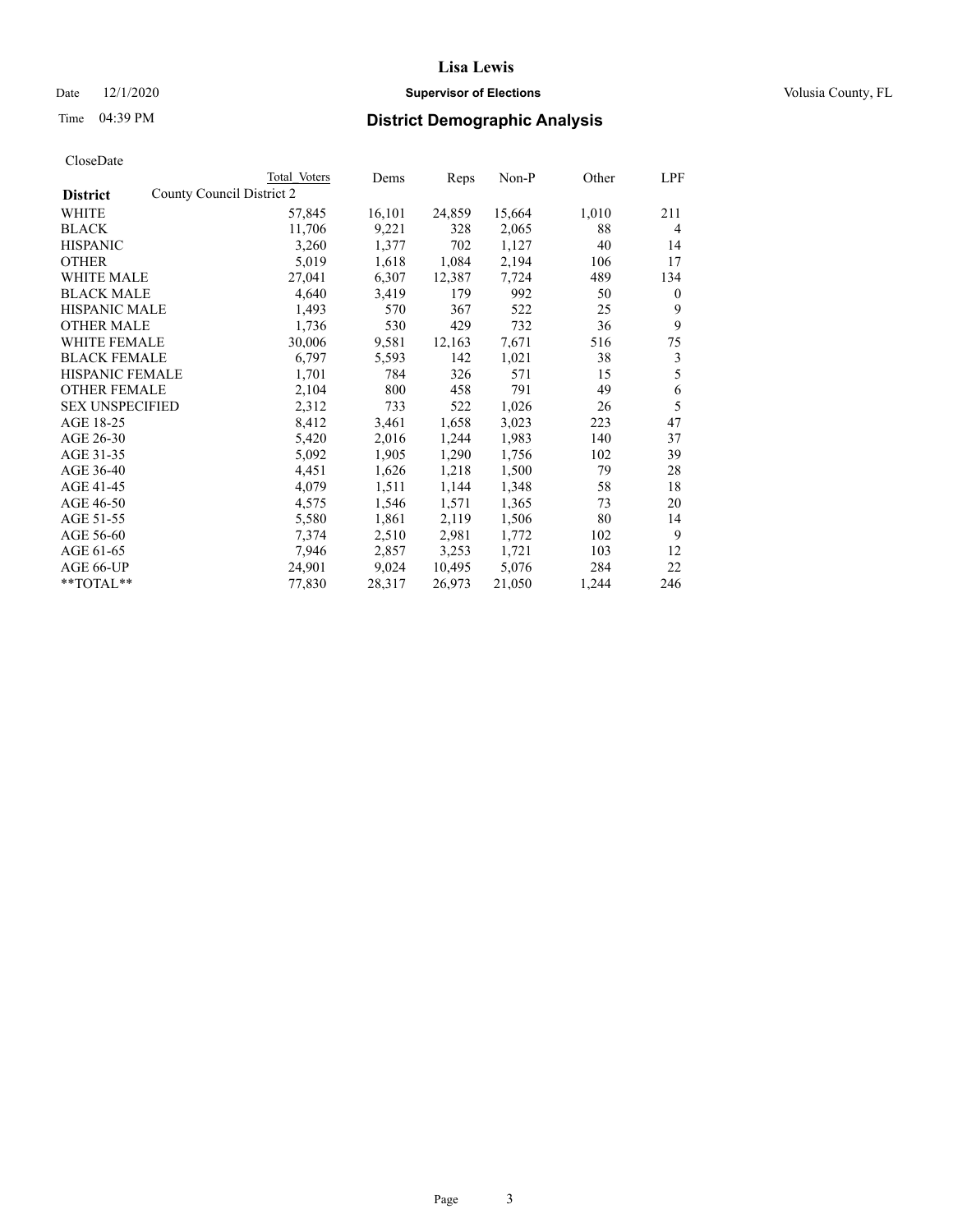### Date  $12/1/2020$  **Supervisor of Elections Supervisor of Elections** Volusia County, FL

| CloseDate |
|-----------|
|-----------|

|                                              | Total Voters | Dems   | Reps   | Non-P  | Other | LPF            |
|----------------------------------------------|--------------|--------|--------|--------|-------|----------------|
| County Council District 3<br><b>District</b> |              |        |        |        |       |                |
| WHITE                                        | 77,626       | 19,939 | 36,086 | 20,096 | 1,268 | 237            |
| <b>BLACK</b>                                 | 2,276        | 1,724  | 109    | 415    | 23    | 5              |
| <b>HISPANIC</b>                              | 2,278        | 802    | 621    | 803    | 46    | 6              |
| <b>OTHER</b>                                 | 3,949        | 1,089  | 1,153  | 1,626  | 67    | 14             |
| WHITE MALE                                   | 36,354       | 7,800  | 17,979 | 9,837  | 581   | 157            |
| <b>BLACK MALE</b>                            | 1,053        | 743    | 60     | 234    | 13    | 3              |
| <b>HISPANIC MALE</b>                         | 1,030        | 328    | 304    | 371    | 23    | $\overline{4}$ |
| <b>OTHER MALE</b>                            | 1,384        | 368    | 425    | 555    | 29    | 7              |
| <b>WHITE FEMALE</b>                          | 40,350       | 11,929 | 17,704 | 9,958  | 683   | 76             |
| <b>BLACK FEMALE</b>                          | 1,183        | 946    | 48     | 177    | 10    | $\overline{2}$ |
| <b>HISPANIC FEMALE</b>                       | 1,200        | 455    | 304    | 416    | 23    | $\mathfrak{2}$ |
| <b>OTHER FEMALE</b>                          | 1,594        | 549    | 465    | 548    | 26    | 6              |
| <b>SEX UNSPECIFIED</b>                       | 1,980        | 436    | 680    | 843    | 16    | 5              |
| AGE 18-25                                    | 6,778        | 1,750  | 2,329  | 2,419  | 242   | 38             |
| AGE 26-30                                    | 4,799        | 1,223  | 1,620  | 1,800  | 117   | 39             |
| AGE 31-35                                    | 4,905        | 1,277  | 1,676  | 1,814  | 98    | 40             |
| AGE 36-40                                    | 4,843        | 1,215  | 1,761  | 1,758  | 80    | 29             |
| AGE 41-45                                    | 4,933        | 1,133  | 1,927  | 1,754  | 97    | 22             |
| AGE 46-50                                    | 5,870        | 1,335  | 2,669  | 1,730  | 108   | 28             |
| AGE 51-55                                    | 6,615        | 1,494  | 3,274  | 1,716  | 110   | 21             |
| AGE 56-60                                    | 8,753        | 2,149  | 4,359  | 2,117  | 112   | 16             |
| AGE 61-65                                    | 9,323        | 2,687  | 4,395  | 2,091  | 139   | 11             |
| AGE 66-UP                                    | 29,308       | 9,291  | 13,957 | 5,741  | 301   | 18             |
| **TOTAL**                                    | 86,129       | 23,554 | 37,969 | 22,940 | 1,404 | 262            |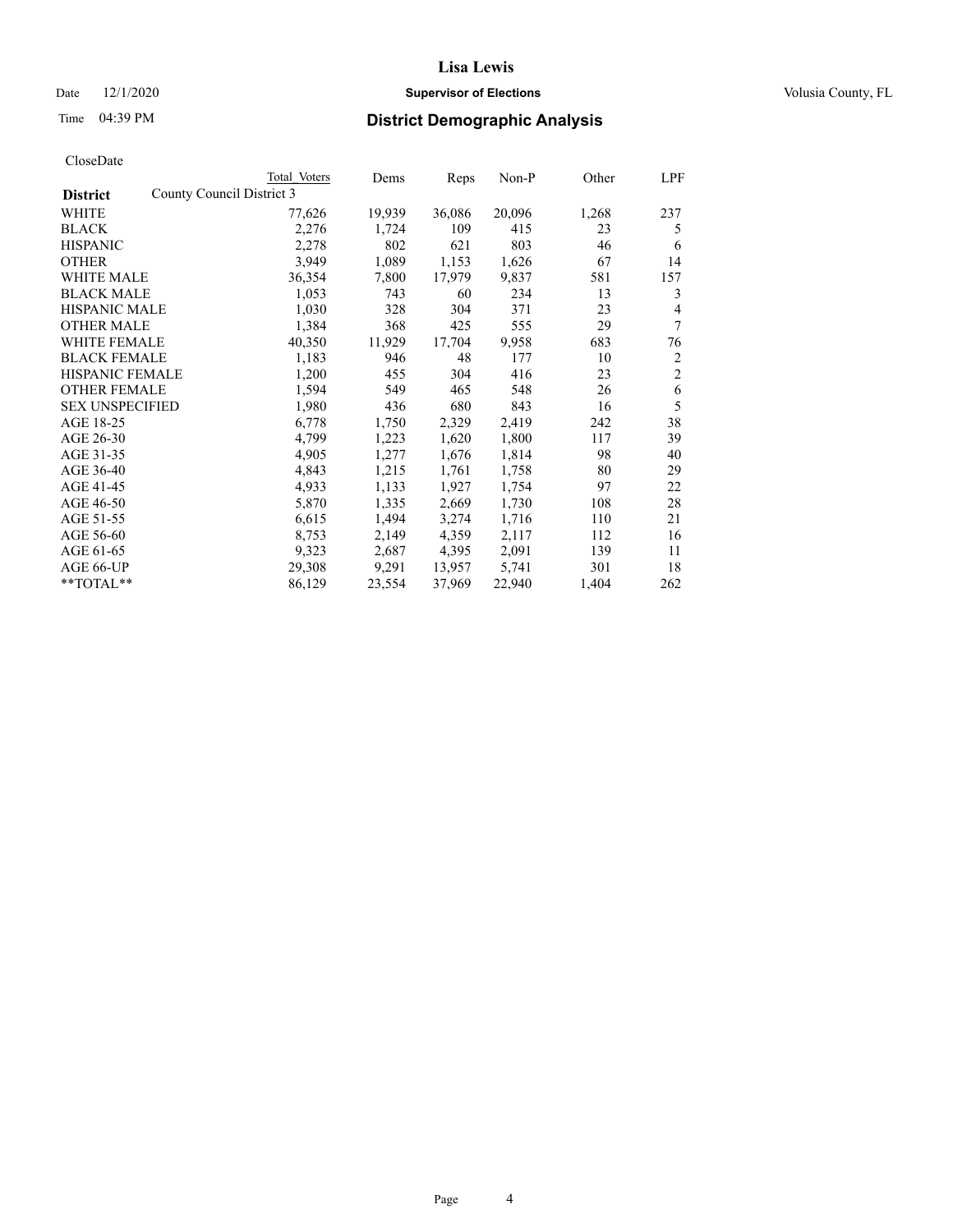### Date  $12/1/2020$  **Supervisor of Elections Supervisor of Elections** Volusia County, FL

| CloseDate |
|-----------|
|-----------|

|                                              | Total Voters | Dems   | Reps   | Non-P  | Other | LPF            |
|----------------------------------------------|--------------|--------|--------|--------|-------|----------------|
| County Council District 4<br><b>District</b> |              |        |        |        |       |                |
| WHITE                                        | 64,526       | 17,837 | 28,847 | 16,631 | 986   | 225            |
| <b>BLACK</b>                                 | 7,932        | 6,099  | 275    | 1,472  | 76    | 10             |
| <b>HISPANIC</b>                              | 2,972        | 1,184  | 698    | 1,023  | 53    | 14             |
| <b>OTHER</b>                                 | 4,988        | 1,513  | 1,232  | 2,140  | 92    | 11             |
| WHITE MALE                                   | 29,796       | 6,847  | 14,173 | 8,163  | 451   | 162            |
| <b>BLACK MALE</b>                            | 3,163        | 2,198  | 161    | 758    | 40    | 6              |
| <b>HISPANIC MALE</b>                         | 1,300        | 455    | 332    | 475    | 29    | 9              |
| <b>OTHER MALE</b>                            | 1,816        | 532    | 477    | 763    | 38    | 6              |
| <b>WHITE FEMALE</b>                          | 33,955       | 10,835 | 14,355 | 8,171  | 532   | 62             |
| <b>BLACK FEMALE</b>                          | 4,620        | 3,790  | 107    | 683    | 36    | 4              |
| <b>HISPANIC FEMALE</b>                       | 1,606        | 707    | 353    | 518    | 23    | 5              |
| <b>OTHER FEMALE</b>                          | 2,030        | 722    | 506    | 758    | 40    | 4              |
| <b>SEX UNSPECIFIED</b>                       | 2,131        | 547    | 587    | 977    | 18    | $\overline{2}$ |
| AGE 18-25                                    | 7,591        | 2,516  | 2,144  | 2,682  | 198   | 51             |
| AGE 26-30                                    | 5,125        | 1,818  | 1,399  | 1,791  | 88    | 29             |
| AGE 31-35                                    | 4,870        | 1,664  | 1,372  | 1,710  | 91    | 33             |
| AGE 36-40                                    | 4,568        | 1,486  | 1,380  | 1,607  | 64    | 31             |
| AGE 41-45                                    | 4,392        | 1,391  | 1,398  | 1,497  | 76    | 30             |
| AGE 46-50                                    | 5,146        | 1,495  | 2,036  | 1,496  | 93    | 26             |
| AGE 51-55                                    | 6,143        | 1,774  | 2,661  | 1,601  | 95    | 12             |
| AGE 56-60                                    | 7,828        | 2,380  | 3,427  | 1,898  | 118   | 5              |
| AGE 61-65                                    | 8,570        | 2,894  | 3,687  | 1,829  | 140   | 20             |
| AGE 66-UP                                    | 26,185       | 9,215  | 11,548 | 5,155  | 244   | 23             |
| $*$ TOTAL $*$                                | 80,418       | 26,633 | 31,052 | 21,266 | 1,207 | 260            |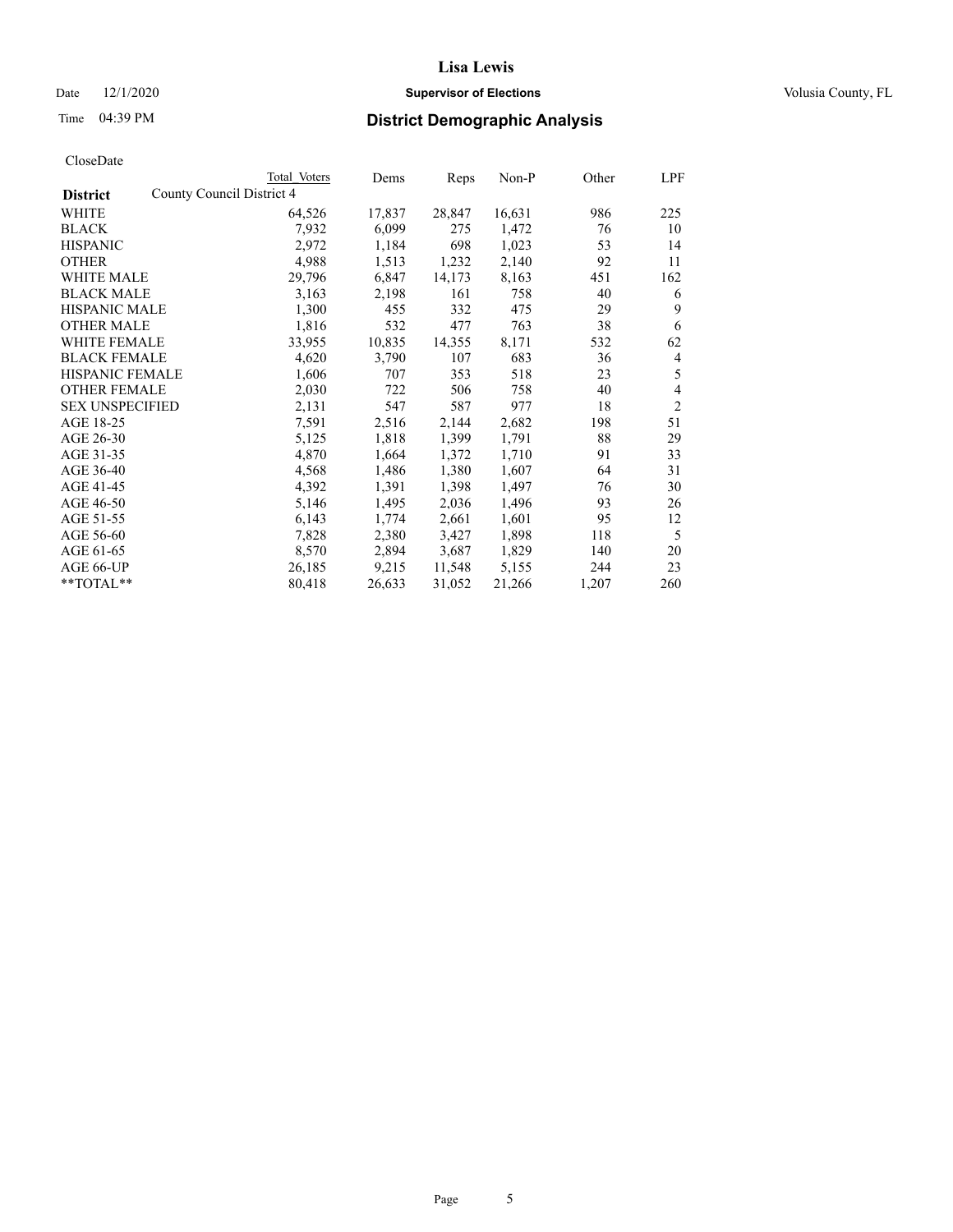### Date  $12/1/2020$  **Supervisor of Elections Supervisor of Elections** Volusia County, FL

| CloseDate |
|-----------|
|-----------|

|                        | Total Voters              | Dems   | Reps   | Non-P  | Other | LPF |
|------------------------|---------------------------|--------|--------|--------|-------|-----|
| <b>District</b>        | County Council District 5 |        |        |        |       |     |
| WHITE                  | 44,240                    | 11,104 | 19,500 | 12,854 | 593   | 189 |
| <b>BLACK</b>           | 7,281                     | 5,330  | 332    | 1,548  | 65    | 6   |
| <b>HISPANIC</b>        | 22,267                    | 10,251 | 3,466  | 8,345  | 173   | 32  |
| <b>OTHER</b>           | 5,455                     | 1,758  | 1,145  | 2,441  | 95    | 16  |
| WHITE MALE             | 20,740                    | 4,374  | 9,643  | 6,322  | 273   | 128 |
| <b>BLACK MALE</b>      | 3,253                     | 2,185  | 202    | 826    | 38    | 2   |
| <b>HISPANIC MALE</b>   | 10,325                    | 4,402  | 1,839  | 3,984  | 80    | 20  |
| <b>OTHER MALE</b>      | 1,925                     | 570    | 453    | 863    | 28    | 11  |
| WHITE FEMALE           | 22,829                    | 6,576  | 9,579  | 6,298  | 317   | 59  |
| <b>BLACK FEMALE</b>    | 3,920                     | 3,073  | 124    | 693    | 27    | 3   |
| <b>HISPANIC FEMALE</b> | 11,608                    | 5,695  | 1,587  | 4,223  | 92    | 11  |
| <b>OTHER FEMALE</b>    | 2,305                     | 905    | 460    | 894    | 42    | 4   |
| <b>SEX UNSPECIFIED</b> | 2,337                     | 662    | 556    | 1,085  | 29    | 5   |
| AGE 18-25              | 8,667                     | 2,821  | 1,838  | 3,756  | 207   | 45  |
| AGE 26-30              | 6,576                     | 2,195  | 1,543  | 2,698  | 103   | 37  |
| AGE 31-35              | 6,892                     | 2,258  | 1,765  | 2,735  | 95    | 39  |
| AGE 36-40              | 6,539                     | 2,145  | 1,623  | 2,642  | 95    | 34  |
| AGE 41-45              | 6,249                     | 2,213  | 1,658  | 2,267  | 86    | 25  |
| AGE 46-50              | 6,418                     | 2,130  | 2,063  | 2,131  | 71    | 23  |
| AGE 51-55              | 6,750                     | 2,315  | 2,402  | 1,948  | 73    | 12  |
| AGE 56-60              | 7,440                     | 2,606  | 2,797  | 1,969  | 60    | 8   |
| AGE 61-65              | 6,947                     | 2,587  | 2,655  | 1,646  | 49    | 10  |
| AGE 66-UP              | 16,765                    | 7,173  | 6,099  | 3,396  | 87    | 10  |
| **TOTAL**              | 79,243                    | 28,443 | 24,443 | 25,188 | 926   | 243 |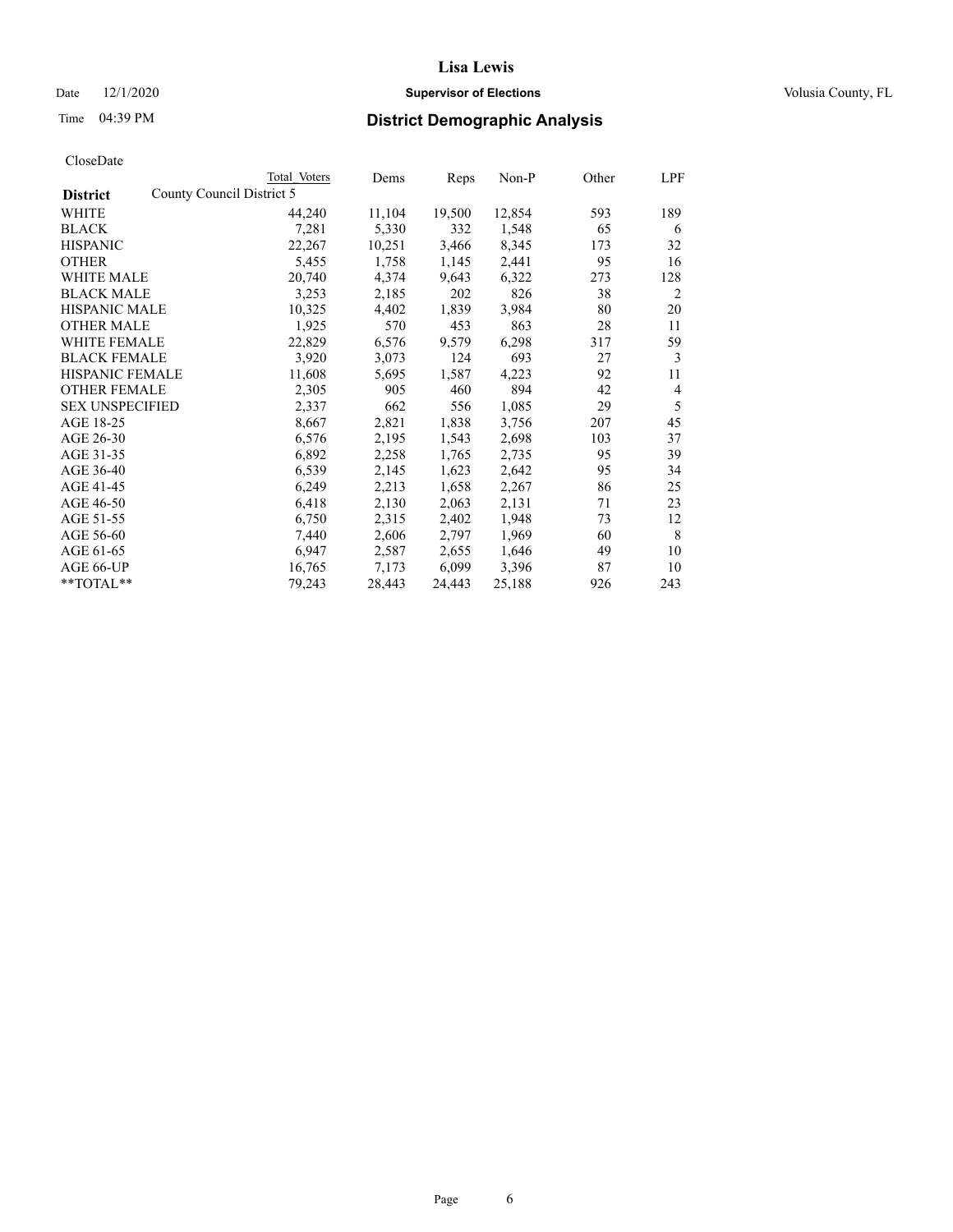### Date  $12/1/2020$  **Supervisor of Elections Supervisor of Elections** Volusia County, FL

### Time 04:39 PM **District Demographic Analysis**

|                        | Total Voters                 | Dems | Reps | Non-P | Other                   | LPF |
|------------------------|------------------------------|------|------|-------|-------------------------|-----|
| <b>District</b>        | Indigo Community Development |      |      |       |                         |     |
| WHITE                  | 1,468                        | 331  | 724  | 376   | 30                      | 7   |
| <b>BLACK</b>           | 191                          | 127  | 17   | 44    | 3                       | 0   |
| <b>HISPANIC</b>        | 100                          | 28   | 35   | 35    | $\overline{\mathbf{c}}$ | 0   |
| <b>OTHER</b>           | 160                          | 42   | 38   | 76    | 3                       |     |
| <b>WHITE MALE</b>      | 723                          | 127  | 363  | 207   | 19                      | 7   |
| <b>BLACK MALE</b>      | 101                          | 54   | 13   | 31    | 3                       | 0   |
| HISPANIC MALE          | 43                           | 11   | 16   | 16    | $\Omega$                | 0   |
| <b>OTHER MALE</b>      | 69                           | 16   | 15   | 37    | $\Omega$                |     |
| <b>WHITE FEMALE</b>    | 732                          | 202  | 352  | 167   | 11                      | 0   |
| <b>BLACK FEMALE</b>    | 85                           | 69   | 4    | 12    | $\Omega$                | 0   |
| <b>HISPANIC FEMALE</b> | 56                           | 16   | 19   | 19    | 2                       | 0   |
| <b>OTHER FEMALE</b>    | 67                           | 22   | 15   | 28    | 2                       | 0   |
| <b>SEX UNSPECIFIED</b> | 42                           | 11   | 16   | 14    | 1                       | 0   |
| AGE 18-25              | 179                          | 58   | 53   | 65    |                         | 2   |
| AGE 26-30              | 129                          | 40   | 50   | 37    | 1                       |     |
| AGE 31-35              | 148                          | 36   | 52   | 55    | 4                       | 1   |
| AGE 36-40              | 123                          | 35   | 42   | 46    | $\overline{0}$          | 0   |
| AGE 41-45              | 113                          | 41   | 37   | 31    | 3                       |     |
| AGE 46-50              | 155                          | 36   | 67   | 45    | 5                       | 2   |
| AGE 51-55              | 138                          | 36   | 58   | 42    | 2                       | 0   |
| AGE 56-60              | 184                          | 40   | 84   | 53    | 7                       | 0   |
| AGE 61-65              | 193                          | 62   | 94   | 33    | 3                       |     |
| AGE 66-UP              | 557                          | 144  | 277  | 124   | 12                      | 0   |
| **TOTAL**              | 1,919                        | 528  | 814  | 531   | 38                      | 8   |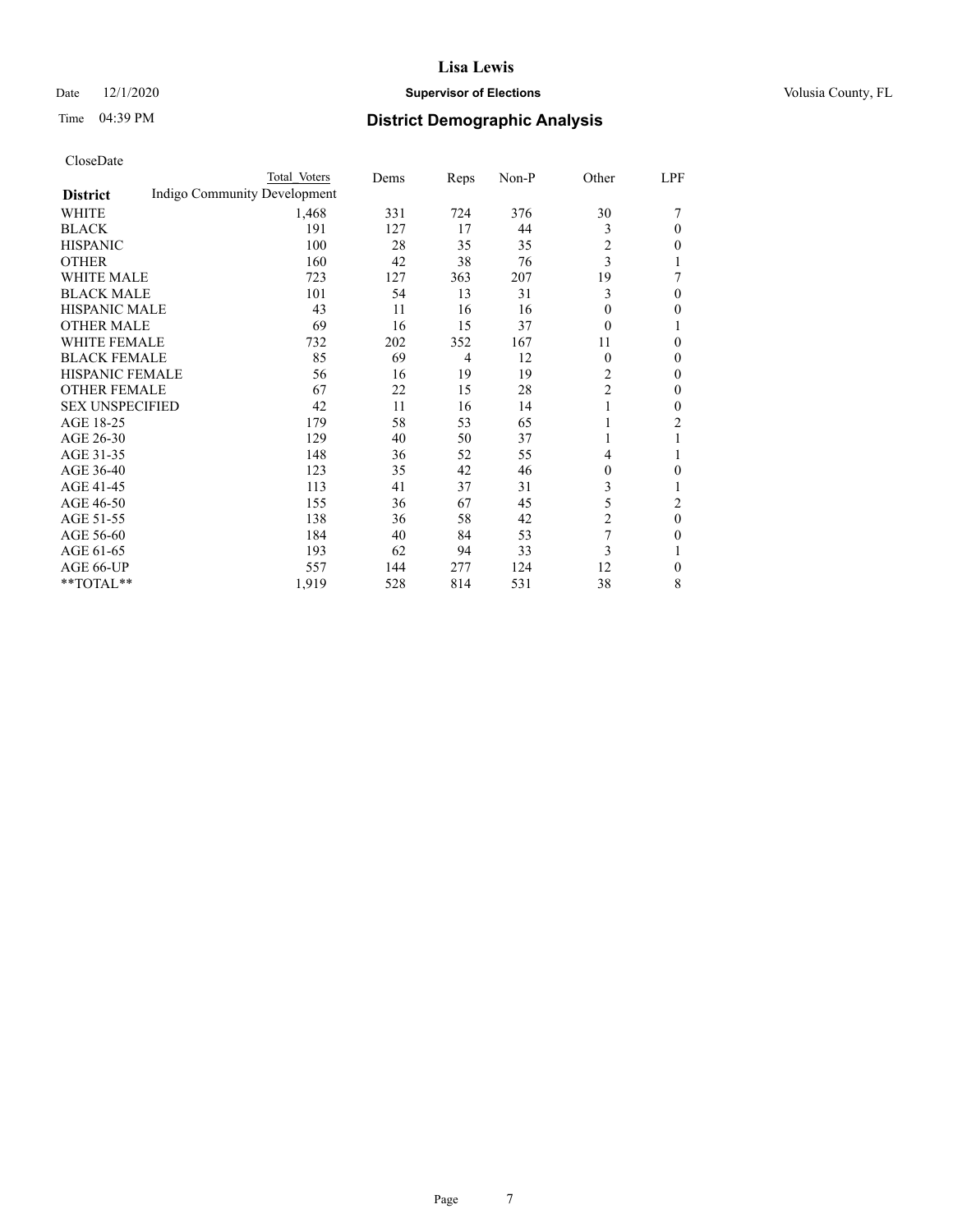### Date  $12/1/2020$  **Supervisor of Elections Supervisor of Elections** Volusia County, FL

### Time 04:39 PM **District Demographic Analysis**

|                        |                  | Total Voters | Dems           | Reps | $Non-P$        | Other    | LPF            |
|------------------------|------------------|--------------|----------------|------|----------------|----------|----------------|
| <b>District</b>        | Orlandia Heights |              |                |      |                |          |                |
| WHITE                  |                  | 738          | 179            | 368  | 185            | 5        |                |
| <b>BLACK</b>           |                  | 13           |                | 2    | 4              | 0        | 0              |
| <b>HISPANIC</b>        |                  | 40           | 6              | 14   | 19             | 0        |                |
| <b>OTHER</b>           |                  | 42           | 9              | 10   | 23             | 0        | 0              |
| WHITE MALE             |                  | 374          | 83             | 184  | 102            | 4        |                |
| <b>BLACK MALE</b>      |                  | 6            | 4              | 1    |                | $\Omega$ | 0              |
| <b>HISPANIC MALE</b>   |                  | 18           |                | 8    | 8              | 0        |                |
| <b>OTHER MALE</b>      |                  | 14           | 2              | 5    | 7              | 0        | 0              |
| WHITE FEMALE           |                  | 351          | 94             | 179  | 77             |          | 0              |
| <b>BLACK FEMALE</b>    |                  | 6            | 3              | 1    | $\overline{2}$ | 0        | 0              |
| <b>HISPANIC FEMALE</b> |                  | 20           | 5              | 5    | 10             | 0        | 0              |
| <b>OTHER FEMALE</b>    |                  | 19           | 7              | 4    | 8              | 0        | 0              |
| <b>SEX UNSPECIFIED</b> |                  | 25           | $\overline{2}$ | 7    | 16             | 0        | 0              |
| AGE 18-25              |                  | 81           | 16             | 27   | 36             |          |                |
| AGE 26-30              |                  | 51           | 10             | 19   | 22             | 0        | 0              |
| AGE 31-35              |                  | 65           | 17             | 32   | 16             | 0        | 0              |
| AGE 36-40              |                  | 54           | 7              | 26   | 21             | 0        | 0              |
| AGE 41-45              |                  | 51           | 7              | 24   | 20             | 0        | 0              |
| AGE 46-50              |                  | 66           | 11             | 27   | 27             | 0        |                |
| AGE 51-55              |                  | 75           | 13             | 49   | 13             | $\Omega$ | 0              |
| AGE 56-60              |                  | 108          | 24             | 54   | 28             | 2        | 0              |
| AGE 61-65              |                  | 97           | 22             | 57   | 17             |          | 0              |
| AGE 66-UP              |                  | 185          | 74             | 79   | 31             |          | 0              |
| $*$ $TOTAL**$          |                  | 833          | 201            | 394  | 231            | 5        | $\overline{c}$ |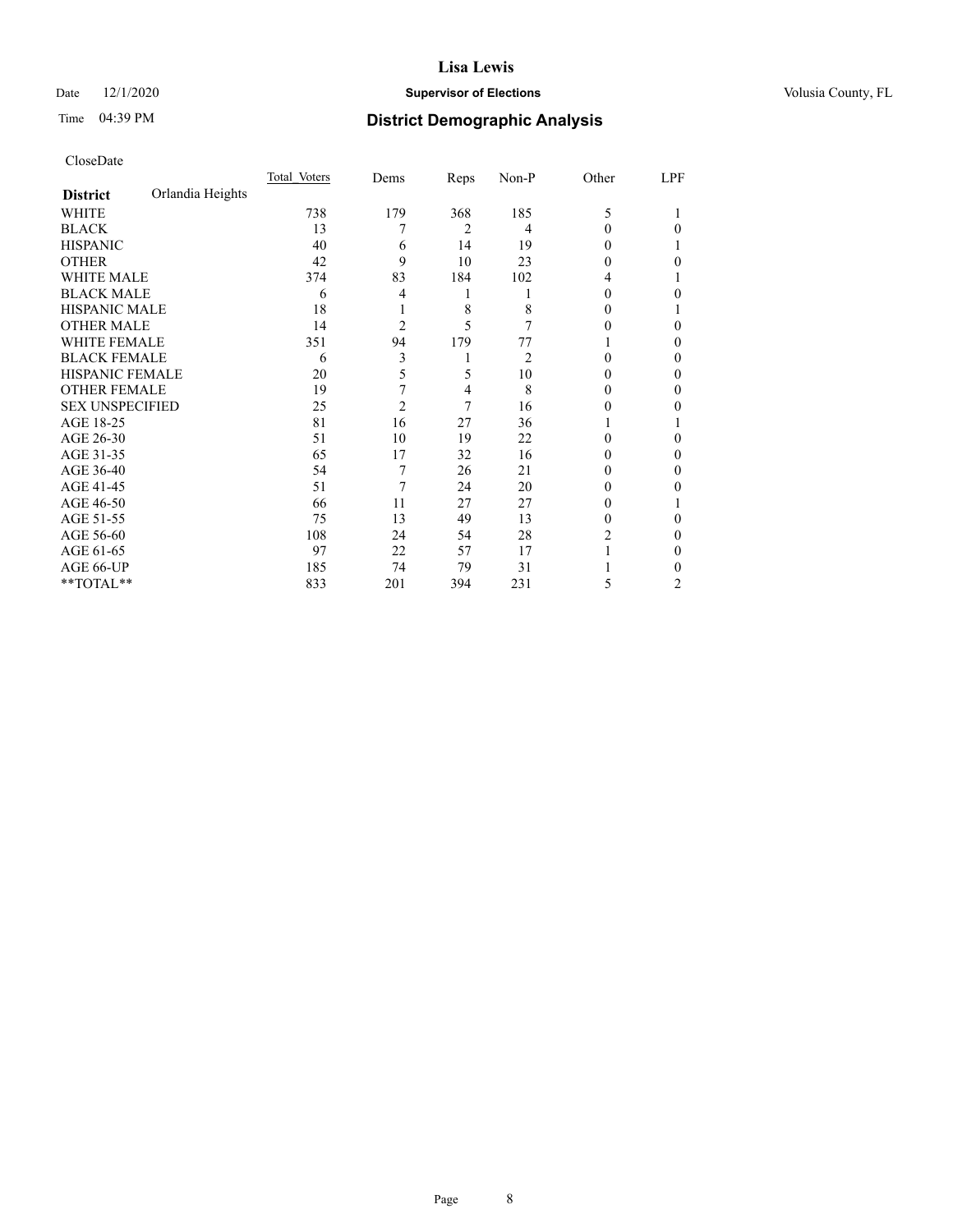### Date  $12/1/2020$  **Supervisor of Elections Supervisor of Elections** Volusia County, FL

### Time 04:39 PM **District Demographic Analysis**

|                        |                          | Total Voters | Dems    | Reps    | Non-P   | Other | LPF   |
|------------------------|--------------------------|--------------|---------|---------|---------|-------|-------|
| <b>District</b>        | Congressional District 6 |              |         |         |         |       |       |
| WHITE                  |                          | 305,762      | 80,988  | 138,450 | 80,492  | 4,725 | 1,107 |
| <b>BLACK</b>           |                          | 35,212       | 27,084  | 1,261   | 6,537   | 300   | 30    |
| <b>HISPANIC</b>        |                          | 39,392       | 17,253  | 7,103   | 14,532  | 417   | 87    |
| <b>OTHER</b>           |                          | 24,128       | 7,454   | 5,761   | 10,414  | 421   | 78    |
| WHITE MALE             |                          | 141,973      | 31,400  | 68,238  | 39,404  | 2,189 | 742   |
| <b>BLACK MALE</b>      |                          | 14,562       | 10,330  | 714     | 3,337   | 167   | 14    |
| <b>HISPANIC MALE</b>   |                          | 17,867       | 7,181   | 3,637   | 6,789   | 203   | 57    |
| <b>OTHER MALE</b>      |                          | 8,479        | 2,486   | 2,224   | 3,579   | 148   | 42    |
| <b>WHITE FEMALE</b>    |                          | 159,865      | 48,691  | 68,569  | 39,739  | 2,513 | 353   |
| <b>BLACK FEMALE</b>    |                          | 19,963       | 16,234  | 518     | 3,064   | 133   | 14    |
| <b>HISPANIC FEMALE</b> |                          | 20,853       | 9,779   | 3,368   | 7,466   | 211   | 29    |
| <b>OTHER FEMALE</b>    |                          | 9,959        | 3,700   | 2,329   | 3,716   | 188   | 26    |
| <b>SEX UNSPECIFIED</b> |                          | 10,969       | 2,977   | 2,976   | 4,880   | 111   | 25    |
| AGE 18-25              |                          | 39,581       | 13,160  | 10,234  | 14,887  | 1,064 | 236   |
| AGE 26-30              |                          | 27,537       | 8,950   | 7,524   | 10,319  | 559   | 185   |
| AGE 31-35              |                          | 27,340       | 8,810   | 7,815   | 10,053  | 475   | 187   |
| AGE 36-40              |                          | 25,737       | 8,026   | 7,740   | 9,414   | 393   | 164   |
| AGE 41-45              |                          | 24,741       | 7,762   | 7,952   | 8,524   | 387   | 116   |
| AGE 46-50              |                          | 27,547       | 8,080   | 10,555  | 8,372   | 427   | 113   |
| AGE 51-55              |                          | 31,214       | 9,195   | 13,195  | 8,308   | 435   | 81    |
| AGE 56-60              |                          | 38,729       | 11,842  | 16,920  | 9,442   | 471   | 54    |
| AGE 61-65              |                          | 40,262       | 13,438  | 17,440  | 8,804   | 513   | 67    |
| AGE 66-UP              |                          | 121,804      | 43,516  | 53,198  | 23,852  | 1,139 | 99    |
| $*$ TOTAL $*$          |                          | 404,494      | 132,779 | 152,575 | 111,975 | 5,863 | 1,302 |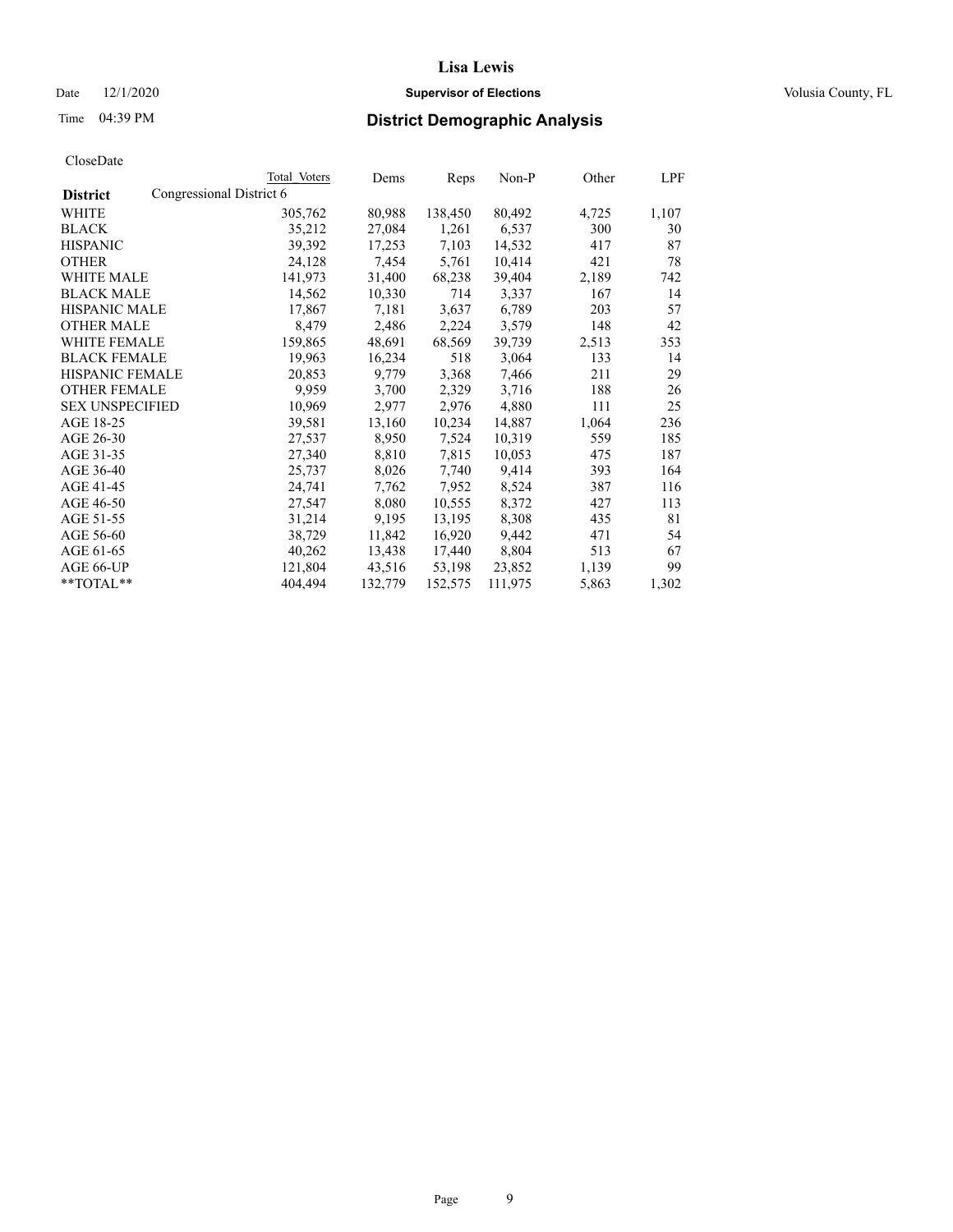Date  $12/1/2020$  **Supervisor of Elections Supervisor of Elections** Volusia County, FL

| CloseDate |
|-----------|
|-----------|

| Total Voters | Dems                | Reps   | Non-P  | Other | LPF |
|--------------|---------------------|--------|--------|-------|-----|
|              |                     |        |        |       |     |
| 74,222       | 18,220              | 35,776 | 18,912 | 1,039 | 275 |
| 3,229        | 2,457               | 139    | 596    | 32    | 5   |
| 4,958        | 2,001               | 1,073  | 1,806  | 63    | 15  |
| 4,320        | 1,108               | 1,310  | 1,825  | 63    | 14  |
| 35,204       | 7,270               | 17,925 | 9,334  | 496   | 179 |
| 1,412        | 992                 | 74     | 327    | 17    | 2   |
| 2,247        | 797                 | 535    | 872    | 33    | 10  |
| 1,488        | 353                 | 501    | 603    | 22    | 9   |
| 38,043       | 10,769              | 17,400 | 9,245  | 537   | 92  |
| 1,750        | 1,410               | 60     | 262    | 15    | 3   |
| 2,601        | 1,155               | 518    | 893    | 30    | 5   |
| 1,684        | 551                 | 491    | 614    | 25    | 3   |
| 2,299        | 489                 | 794    | 988    | 22    | 6   |
| 7,673        | 1,951               | 2,660  | 2,797  | 217   | 48  |
| 5,306        | 1,322               | 1,870  | 1,986  | 95    | 33  |
| 5,397        | 1,400               | 1,883  | 1,978  | 94    | 42  |
| 4,977        | 1,219               | 1,847  | 1,795  | 81    | 35  |
| 4,976        | 1,203               | 1,945  | 1,723  | 70    | 35  |
| 5,849        | 1,322               | 2,632  | 1,774  | 100   | 21  |
| 6,983        | 1,606               | 3,453  | 1,823  | 81    | 20  |
| 9,123        | 2,265               | 4,556  | 2,170  | 118   | 14  |
| 9,335        | 2,673               | 4,528  | 1,988  | 124   | 22  |
| 27,110       | 8,825               | 12,924 | 5,105  | 217   | 39  |
| 86,729       | 23,786              | 38,298 | 23,139 | 1,197 | 309 |
|              | Unincorporated Area |        |        |       |     |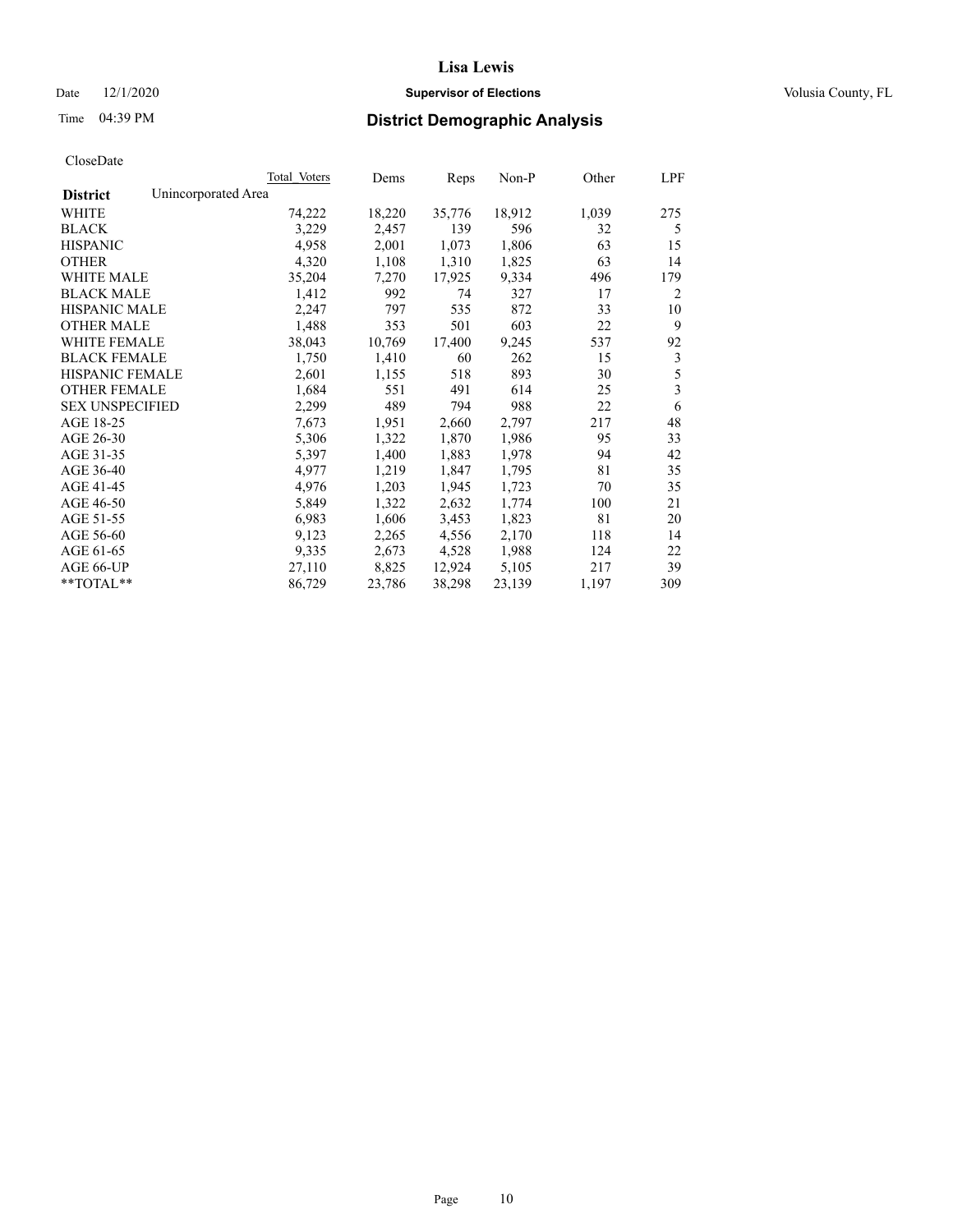### Date  $12/1/2020$  **Supervisor of Elections Supervisor of Elections** Volusia County, FL

### Time 04:39 PM **District Demographic Analysis**

| Total Voters | Dems   | Reps   | $Non-P$ | Other | LPF            |
|--------------|--------|--------|---------|-------|----------------|
|              |        |        |         |       |                |
| 26,978       | 7,699  | 11,188 | 7,413   | 549   | 129            |
| 14,445       | 11,490 | 374    | 2,466   | 111   | 4              |
| 2,324        | 1,031  | 426    | 817     | 42    | 8              |
| 3,604        | 1,268  | 623    | 1,628   | 73    | 12             |
| 13,007       | 3,089  | 5,740  | 3,831   | 262   | 85             |
| 5,663        | 4,194  | 211    | 1,194   | 63    | 1              |
| 1,053        | 428    | 215    | 384     | 22    | 4              |
| 1,248        | 425    | 259    | 532     | 26    | 6              |
| 13,612       | 4,509  | 5,321  | 3,452   | 287   | 43             |
| 8,443        | 7,029  | 154    | 1,209   | 48    | 3              |
| 1,221        | 583    | 205    | 409     | 20    | 4              |
| 1,458        | 603    | 240    | 573     | 36    | 6              |
| 1,645        | 628    | 265    | 740     | 11    | 1              |
| 6,998        | 3,392  | 1,017  | 2,399   | 150   | 40             |
| 3,937        | 1,852  | 672    | 1,295   | 92    | 26             |
| 3,453        | 1,611  | 614    | 1,131   | 74    | 23             |
| 2,835        | 1,344  | 562    | 874     | 43    | 12             |
| 2,617        | 1,259  | 504    | 815     | 30    | 9              |
| 2,958        | 1,289  | 794    | 801     | 60    | 14             |
| 3,328        | 1,438  | 1,006  | 822     | 57    | 5              |
| 4,258        | 1,808  | 1,399  | 991     | 56    | $\overline{4}$ |
| 4,572        | 2,017  | 1,577  | 907     | 60    | 11             |
| 12,395       | 5,478  | 4,466  | 2,289   | 153   | 9              |
| 47,351       | 21,488 | 12,611 | 12,324  | 775   | 153            |
|              |        |        |         |       |                |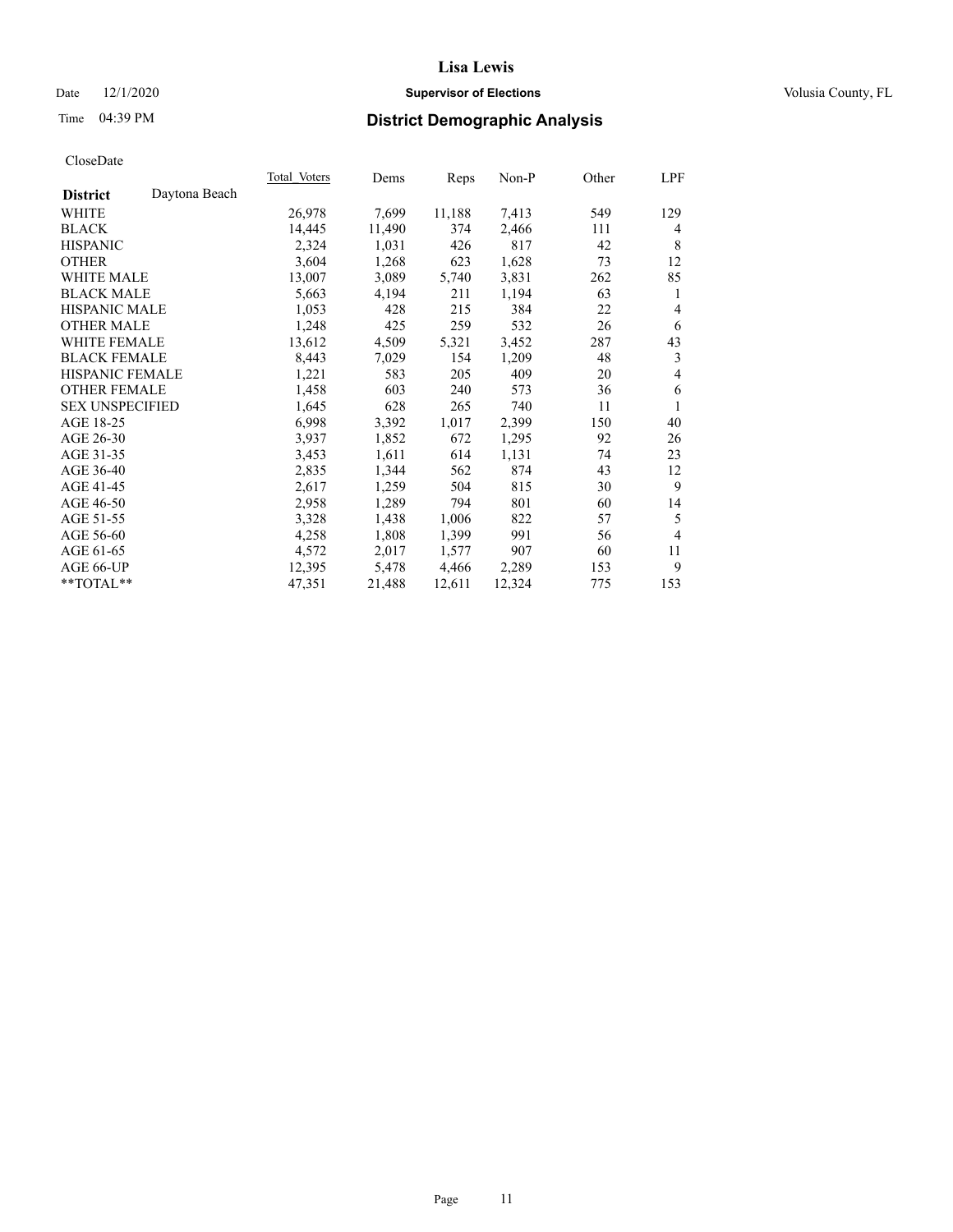### Date  $12/1/2020$  **Supervisor of Elections Supervisor of Elections** Volusia County, FL

### Time 04:39 PM **District Demographic Analysis**

|                        |                      | Total Voters | Dems  | Reps  | Non-P | Other          | LPF |
|------------------------|----------------------|--------------|-------|-------|-------|----------------|-----|
| <b>District</b>        | Daytona Beach Shores |              |       |       |       |                |     |
| WHITE                  |                      | 4,180        | 966   | 2,121 | 1,022 | 62             | 9   |
| <b>BLACK</b>           |                      | 69           | 47    | 5     | 16    |                | 0   |
| <b>HISPANIC</b>        |                      | 115          | 38    | 45    | 31    |                | 0   |
| <b>OTHER</b>           |                      | 296          | 86    | 97    | 109   | 3              |     |
| WHITE MALE             |                      | 1,969        | 397   | 1,021 | 512   | 34             | 5   |
| <b>BLACK MALE</b>      |                      | 32           | 20    | 2     | 9     |                | 0   |
| <b>HISPANIC MALE</b>   |                      | 53           | 11    | 22    | 19    |                | 0   |
| <b>OTHER MALE</b>      |                      | 112          | 32    | 39    | 40    |                | 0   |
| WHITE FEMALE           |                      | 2,162        | 557   | 1,075 | 499   | 27             | 4   |
| <b>BLACK FEMALE</b>    |                      | 36           | 27    | 3     | 6     | $\Omega$       | 0   |
| HISPANIC FEMALE        |                      | 60           | 26    | 22    | 12    | 0              | 0   |
| <b>OTHER FEMALE</b>    |                      | 140          | 45    | 42    | 51    |                |     |
| <b>SEX UNSPECIFIED</b> |                      | 96           | 22    | 42    | 30    | $\overline{c}$ | 0   |
| AGE 18-25              |                      | 156          | 42    | 53    | 55    | 5              |     |
| AGE 26-30              |                      | 93           | 27    | 34    | 29    | $\overline{2}$ |     |
| AGE 31-35              |                      | 108          | 25    | 40    | 36    | 3              | 4   |
| AGE 36-40              |                      | 114          | 27    | 45    | 41    |                | 0   |
| AGE 41-45              |                      | 123          | 33    | 45    | 42    | 2              |     |
| AGE 46-50              |                      | 159          | 26    | 75    | 55    | 3              | 0   |
| AGE 51-55              |                      | 268          | 61    | 114   | 89    | 3              |     |
| AGE 56-60              |                      | 453          | 98    | 237   | 108   | 10             | 0   |
| AGE 61-65              |                      | 583          | 129   | 299   | 144   | 10             |     |
| AGE 66-UP              |                      | 2,603        | 669   | 1,326 | 579   | 28             |     |
| **TOTAL**              |                      | 4,660        | 1,137 | 2,268 | 1,178 | 67             | 10  |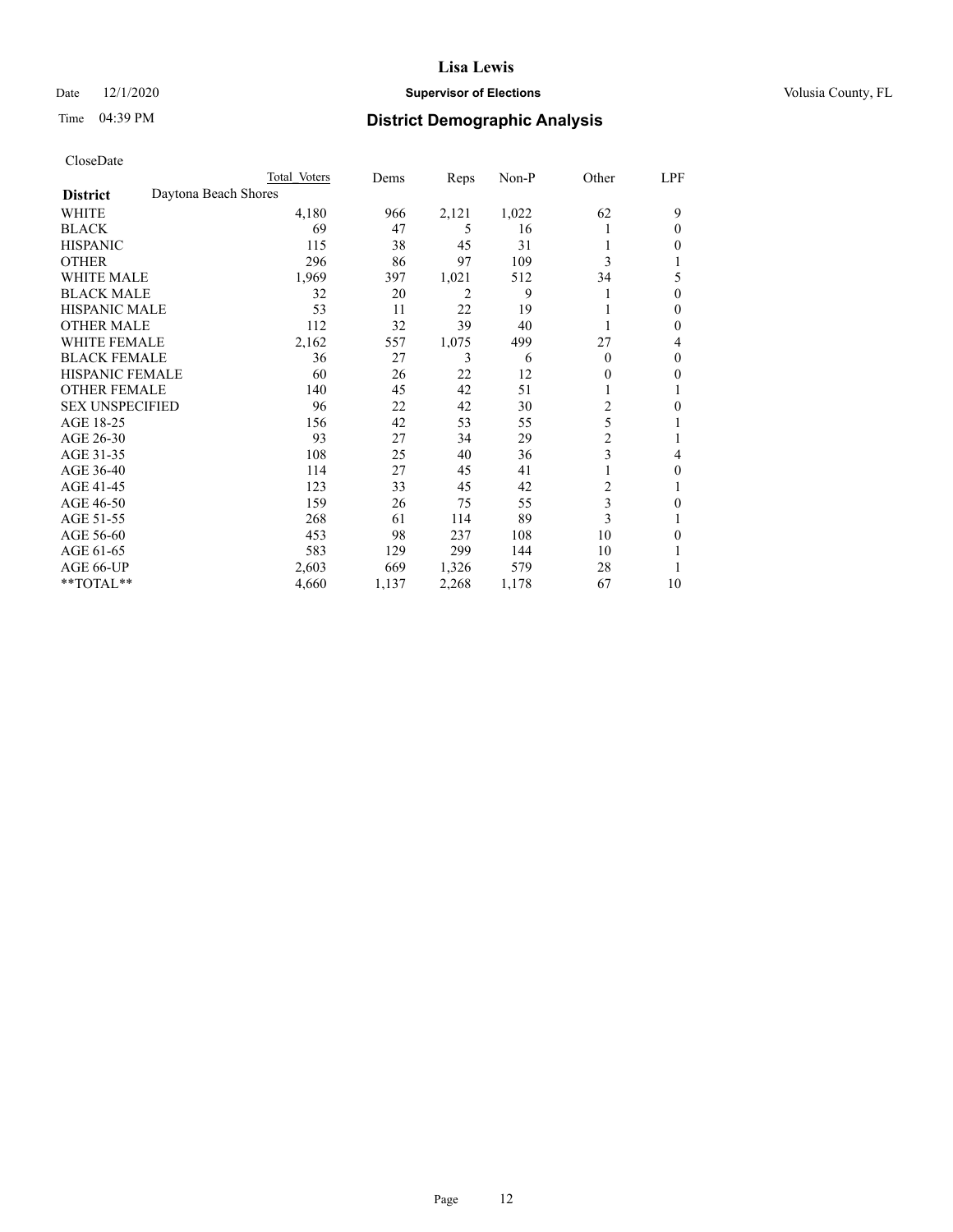### Date  $12/1/2020$  **Supervisor of Elections Supervisor of Elections** Volusia County, FL

# Time 04:39 PM **District Demographic Analysis**

|                        |        | Total Voters | Dems  | Reps  | Non-P | Other          | LPF              |
|------------------------|--------|--------------|-------|-------|-------|----------------|------------------|
| <b>District</b>        | DeBary |              |       |       |       |                |                  |
| WHITE                  |        | 13,574       | 2,993 | 6,882 | 3,457 | 184            | 58               |
| <b>BLACK</b>           |        | 794          | 569   | 37    | 180   | 8              | $\theta$         |
| <b>HISPANIC</b>        |        | 1,780        | 743   | 435   | 574   | 24             | 4                |
| <b>OTHER</b>           |        | 1,088        | 280   | 286   | 501   | 19             | $\overline{2}$   |
| WHITE MALE             |        | 6,327        | 1,157 | 3,366 | 1,680 | 85             | 39               |
| <b>BLACK MALE</b>      |        | 371          | 239   | 19    | 107   | 6              | $\boldsymbol{0}$ |
| <b>HISPANIC MALE</b>   |        | 794          | 304   | 215   | 260   | 12             | 3                |
| <b>OTHER MALE</b>      |        | 368          | 89    | 103   | 169   | 6              | 1                |
| WHITE FEMALE           |        | 7,057        | 1,803 | 3,433 | 1,708 | 95             | 18               |
| <b>BLACK FEMALE</b>    |        | 410          | 320   | 18    | 70    | $\overline{2}$ | $\overline{0}$   |
| HISPANIC FEMALE        |        | 959          | 427   | 214   | 305   | 12             | 1                |
| <b>OTHER FEMALE</b>    |        | 476          | 152   | 123   | 190   | 10             | 1                |
| <b>SEX UNSPECIFIED</b> |        | 474          | 94    | 149   | 223   | 7              | 1                |
| AGE 18-25              |        | 1,468        | 367   | 463   | 576   | 49             | 13               |
| AGE 26-30              |        | 1,073        | 270   | 384   | 394   | 18             | 7                |
| AGE 31-35              |        | 1,213        | 327   | 439   | 424   | 16             | 7                |
| AGE 36-40              |        | 1,189        | 275   | 466   | 421   | 14             | 13               |
| AGE 41-45              |        | 1,147        | 302   | 442   | 375   | 21             | 7                |
| AGE 46-50              |        | 1,279        | 287   | 584   | 381   | 17             | 10               |
| AGE 51-55              |        | 1,429        | 348   | 686   | 376   | 17             | 2                |
| AGE 56-60              |        | 1,641        | 414   | 817   | 387   | 20             | 3                |
| AGE 61-65              |        | 1,689        | 445   | 825   | 392   | 25             | $\overline{2}$   |
| AGE 66-UP              |        | 5,108        | 1,550 | 2,534 | 986   | 38             | $\theta$         |
| **TOTAL**              |        | 17,236       | 4,585 | 7,640 | 4,712 | 235            | 64               |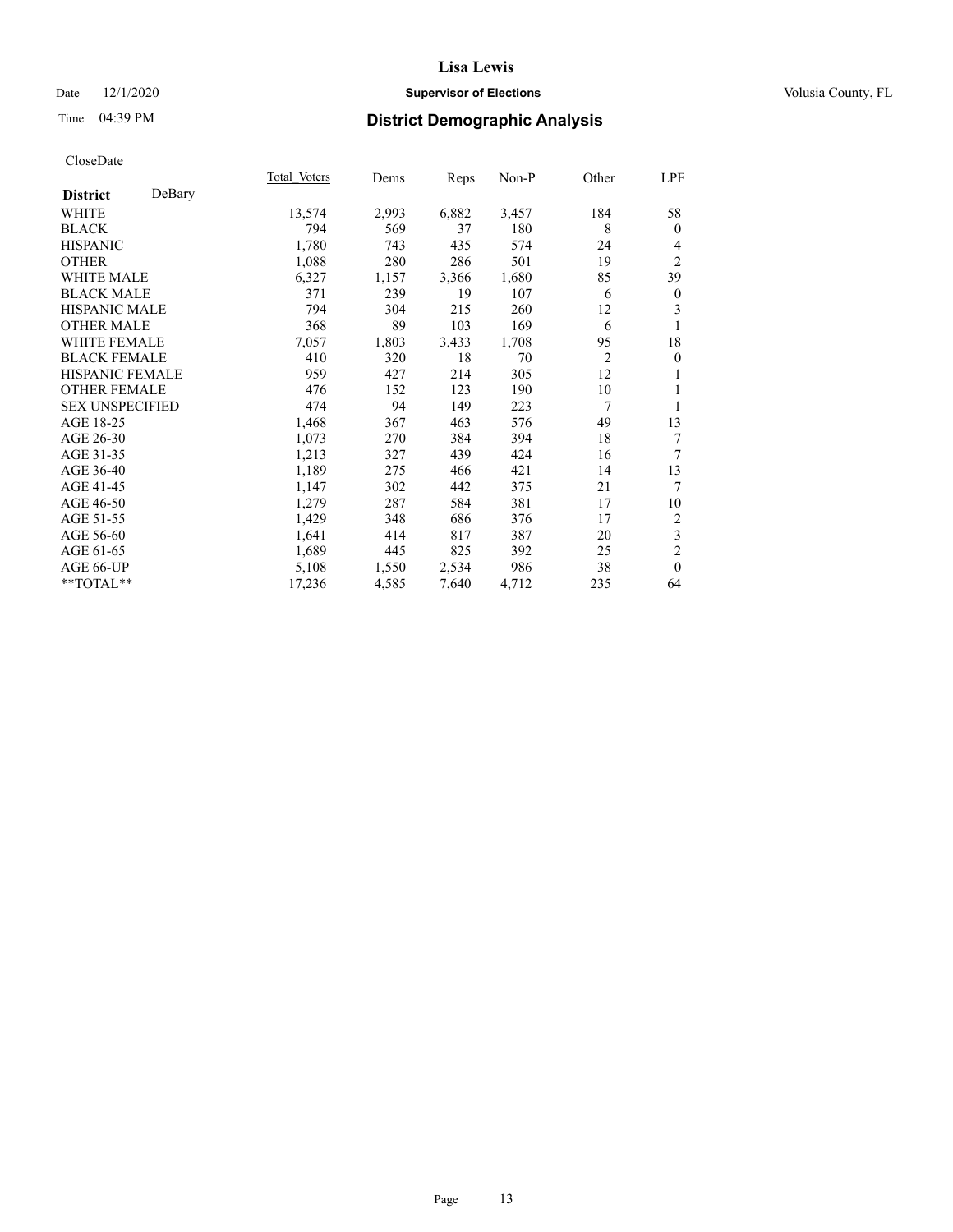### Date  $12/1/2020$  **Supervisor of Elections Supervisor of Elections** Volusia County, FL

### Time 04:39 PM **District Demographic Analysis**

|                        |        | Total Voters | Dems  | Reps  | Non-P | Other          | LPF            |
|------------------------|--------|--------------|-------|-------|-------|----------------|----------------|
| <b>District</b>        | DeLand |              |       |       |       |                |                |
| WHITE                  |        | 16,811       | 5,042 | 7,374 | 4,061 | 261            | 73             |
| <b>BLACK</b>           |        | 3,135        | 2,458 | 110   | 546   | 19             | 2              |
| <b>HISPANIC</b>        |        | 2,736        | 1,169 | 523   | 998   | 37             | 9              |
| <b>OTHER</b>           |        | 1,606        | 600   | 298   | 681   | 19             | 8              |
| <b>WHITE MALE</b>      |        | 7,351        | 1,844 | 3,423 | 1,914 | 118            | 52             |
| <b>BLACK MALE</b>      |        | 1,232        | 896   | 56    | 269   | 10             | 1              |
| <b>HISPANIC MALE</b>   |        | 1,132        | 431   | 253   | 424   | 17             | 7              |
| <b>OTHER MALE</b>      |        | 571          | 204   | 122   | 236   | 7              | $\overline{2}$ |
| <b>WHITE FEMALE</b>    |        | 9,275        | 3,136 | 3,888 | 2,089 | 142            | 20             |
| <b>BLACK FEMALE</b>    |        | 1,839        | 1,512 | 50    | 267   | 9              | 1              |
| HISPANIC FEMALE        |        | 1,563        | 718   | 262   | 562   | 19             | $\overline{2}$ |
| <b>OTHER FEMALE</b>    |        | 673          | 285   | 115   | 259   | 10             | $\overline{4}$ |
| <b>SEX UNSPECIFIED</b> |        | 652          | 243   | 136   | 266   | $\overline{4}$ | 3              |
| AGE 18-25              |        | 2,686        | 1,103 | 567   | 939   | 59             | 18             |
| AGE 26-30              |        | 1,737        | 653   | 428   | 610   | 26             | 20             |
| AGE 31-35              |        | 1,798        | 653   | 476   | 627   | 29             | 13             |
| AGE 36-40              |        | 1,703        | 639   | 453   | 578   | 23             | 10             |
| AGE 41-45              |        | 1,631        | 591   | 518   | 493   | 24             | 5              |
| AGE 46-50              |        | 1,633        | 592   | 518   | 498   | 23             | $\sqrt{2}$     |
| AGE 51-55              |        | 1,695        | 581   | 675   | 408   | 23             | $\,$ 8 $\,$    |
| AGE 56-60              |        | 1,941        | 740   | 757   | 421   | 18             | 5              |
| AGE 61-65              |        | 2,003        | 775   | 808   | 393   | 24             | $\mathfrak{Z}$ |
| AGE 66-UP              |        | 7,461        | 2,942 | 3,105 | 1,319 | 87             | 8              |
| **TOTAL**              |        | 24,288       | 9,269 | 8,305 | 6,286 | 336            | 92             |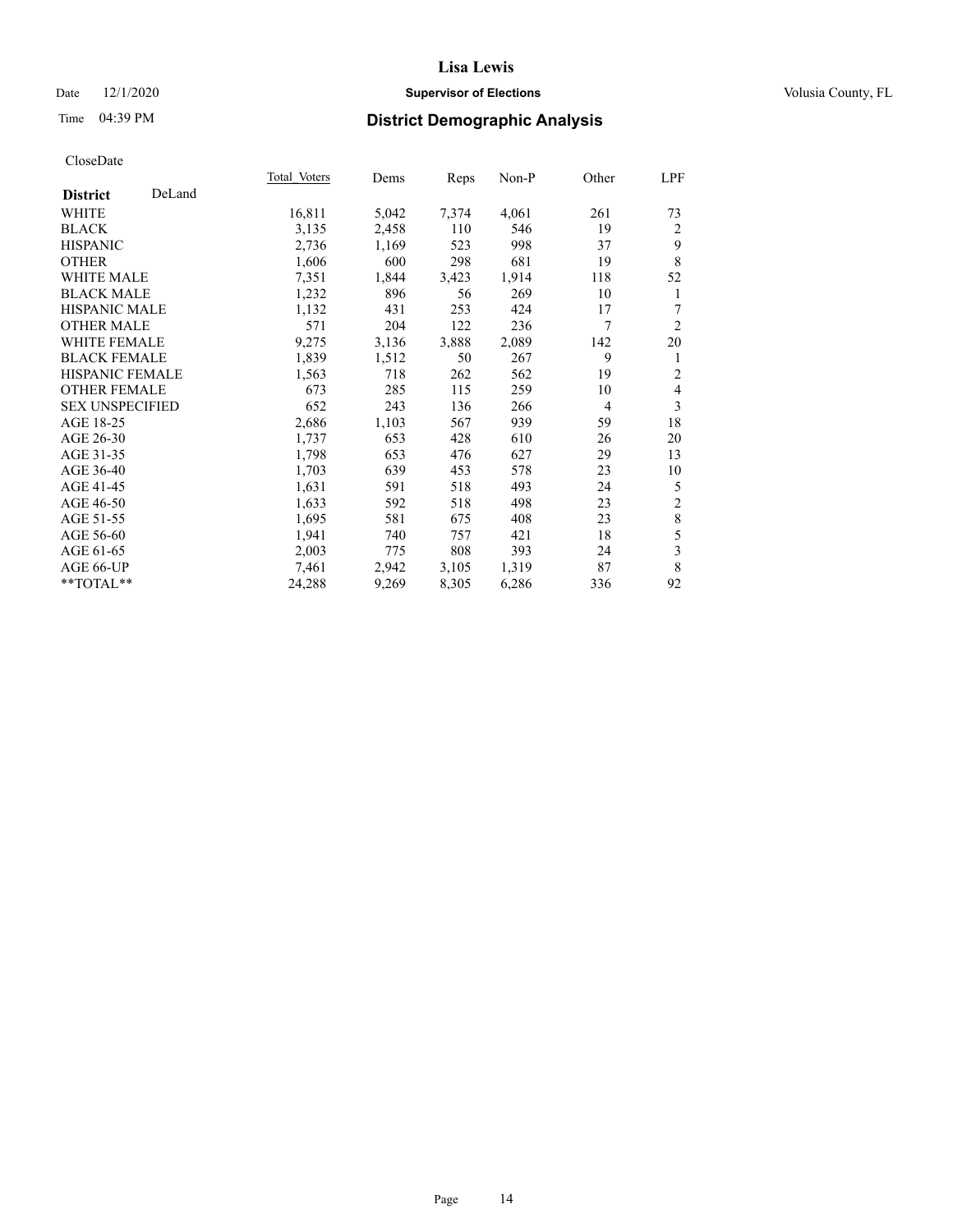### Date  $12/1/2020$  **Supervisor of Elections Supervisor of Elections** Volusia County, FL

### Time 04:39 PM **District Demographic Analysis**

|                        |         | Total Voters | Dems   | Reps   | Non-P  | Other | LPF            |
|------------------------|---------|--------------|--------|--------|--------|-------|----------------|
| <b>District</b>        | Deltona |              |        |        |        |       |                |
| WHITE                  |         | 34,018       | 8,918  | 14,374 | 10,131 | 449   | 146            |
| <b>BLACK</b>           |         | 6,662        | 4,902  | 300    | 1,397  | 57    | 6              |
| <b>HISPANIC</b>        |         | 20,872       | 9,689  | 3,113  | 7,885  | 155   | 30             |
| <b>OTHER</b>           |         | 4,680        | 1,563  | 919    | 2,098  | 86    | 14             |
| WHITE MALE             |         | 15,854       | 3,508  | 7,081  | 4,960  | 207   | 98             |
| <b>BLACK MALE</b>      |         | 2,970        | 2,006  | 185    | 744    | 33    | 2              |
| <b>HISPANIC MALE</b>   |         | 9,661        | 4,154  | 1,660  | 3,759  | 69    | 19             |
| <b>OTHER MALE</b>      |         | 1,663        | 509    | 372    | 747    | 25    | 10             |
| <b>WHITE FEMALE</b>    |         | 17,661       | 5,291  | 7,085  | 4,997  | 241   | 47             |
| <b>BLACK FEMALE</b>    |         | 3,592        | 2,830  | 109    | 626    | 24    | 3              |
| <b>HISPANIC FEMALE</b> |         | 10,894       | 5,386  | 1,421  | 3,992  | 85    | 10             |
| <b>OTHER FEMALE</b>    |         | 1,971        | 798    | 363    | 768    | 39    | 3              |
| <b>SEX UNSPECIFIED</b> |         | 1,965        | 589    | 430    | 918    | 24    | $\overline{4}$ |
| AGE 18-25              |         | 7,444        | 2,533  | 1,440  | 3,268  | 168   | 35             |
| AGE 26-30              |         | 5,666        | 1,986  | 1,201  | 2,355  | 91    | 33             |
| AGE 31-35              |         | 5,801        | 1,976  | 1,348  | 2,362  | 82    | 33             |
| AGE 36-40              |         | 5,551        | 1,906  | 1,253  | 2,284  | 83    | 25             |
| AGE 41-45              |         | 5,297        | 1,970  | 1,286  | 1,956  | 66    | 19             |
| AGE 46-50              |         | 5,375        | 1,909  | 1,591  | 1,803  | 56    | 16             |
| AGE 51-55              |         | 5,616        | 2,053  | 1,846  | 1,650  | 56    | 11             |
| AGE 56-60              |         | 6,099        | 2,293  | 2,112  | 1,640  | 48    | 6              |
| AGE 61-65              |         | 5,705        | 2,242  | 2,043  | 1,374  | 36    | 10             |
| AGE 66-UP              |         | 13,678       | 6,204  | 4,586  | 2,819  | 61    | 8              |
| $**TOTAL**$            |         | 66,232       | 25,072 | 18,706 | 21,511 | 747   | 196            |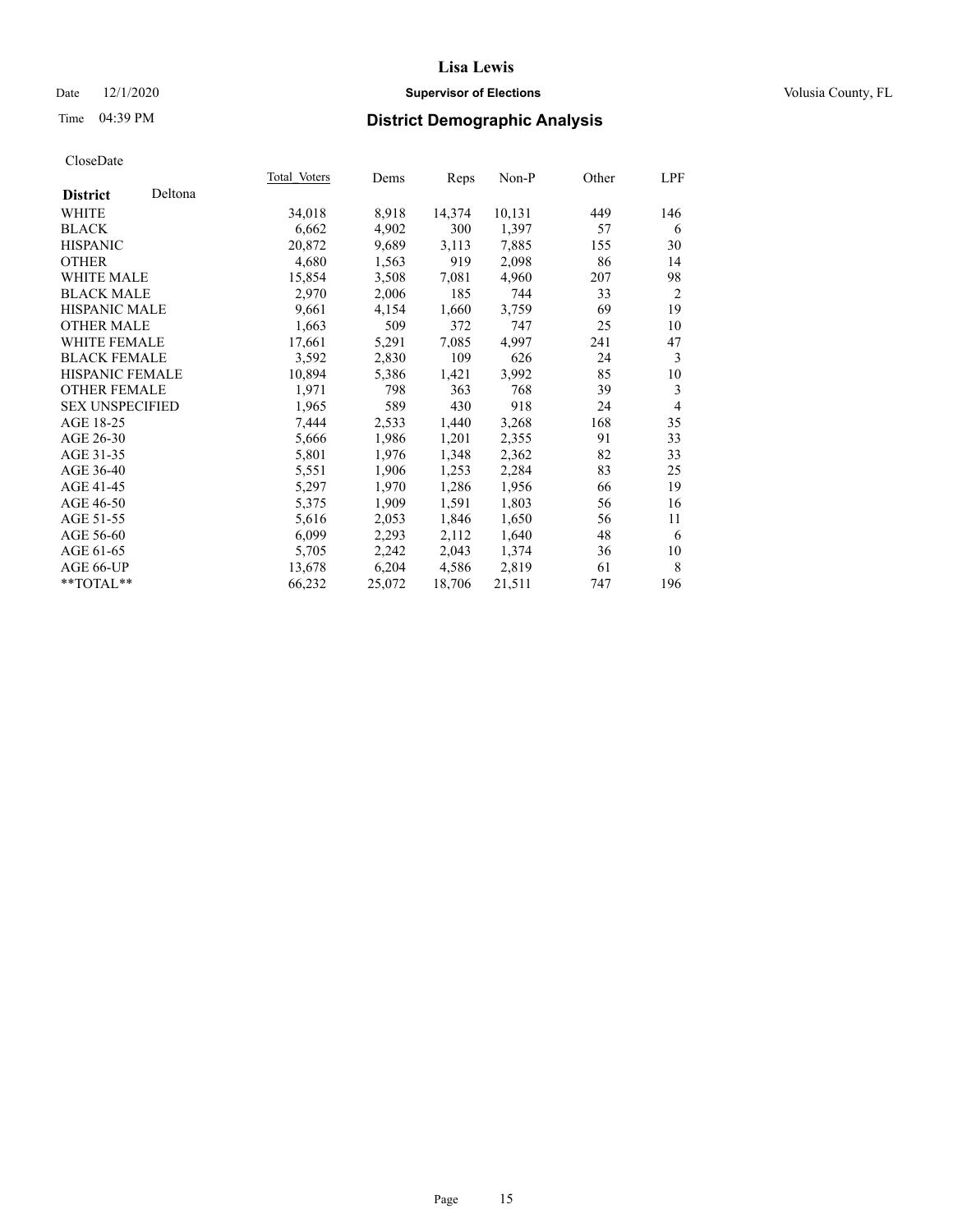### Date  $12/1/2020$  **Supervisor of Elections Supervisor of Elections** Volusia County, FL

### Time 04:39 PM **District Demographic Analysis**

|                        |           | Total Voters | Dems  | Reps  | Non-P | Other | LPF              |
|------------------------|-----------|--------------|-------|-------|-------|-------|------------------|
| <b>District</b>        | Edgewater |              |       |       |       |       |                  |
| WHITE                  |           | 16,062       | 4,363 | 6,869 | 4,537 | 244   | 49               |
| <b>BLACK</b>           |           | 403          | 294   | 25    | 76    | 8     | $\mathbf{0}$     |
| <b>HISPANIC</b>        |           | 377          | 144   | 86    | 134   | 12    | 1                |
| <b>OTHER</b>           |           | 725          | 200   | 206   | 304   | 12    | 3                |
| WHITE MALE             |           | 7,369        | 1,662 | 3,400 | 2,168 | 105   | 34               |
| <b>BLACK MALE</b>      |           | 194          | 127   | 16    | 44    | 7     | $\mathbf{0}$     |
| <b>HISPANIC MALE</b>   |           | 164          | 51    | 40    | 67    | 6     | $\mathbf{0}$     |
| <b>OTHER MALE</b>      |           | 246          | 71    | 71    | 100   | 4     | $\mathbf{0}$     |
| <b>WHITE FEMALE</b>    |           | 8,498        | 2,661 | 3,379 | 2,304 | 139   | 15               |
| <b>BLACK FEMALE</b>    |           | 200          | 160   | 9     | 30    | 1     | $\mathbf{0}$     |
| <b>HISPANIC FEMALE</b> |           | 202          | 86    | 44    | 65    | 6     | 1                |
| <b>OTHER FEMALE</b>    |           | 256          | 84    | 73    | 92    | 5     | $\mathfrak{2}$   |
| <b>SEX UNSPECIFIED</b> |           | 438          | 99    | 154   | 181   | 3     | 1                |
| AGE 18-25              |           | 1,279        | 308   | 415   | 495   | 51    | 10               |
| AGE 26-30              |           | 1,095        | 279   | 354   | 429   | 26    | 7                |
| AGE 31-35              |           | 1,108        | 280   | 376   | 424   | 18    | 10               |
| AGE 36-40              |           | 1,014        | 265   | 325   | 400   | 15    | 9                |
| AGE 41-45              |           | 1,000        | 243   | 374   | 367   | 14    | $\overline{c}$   |
| AGE 46-50              |           | 1,163        | 263   | 494   | 387   | 12    | $\tau$           |
| AGE 51-55              |           | 1,247        | 313   | 582   | 324   | 25    | $\mathfrak{Z}$   |
| AGE 56-60              |           | 1,756        | 479   | 790   | 460   | 25    | $\sqrt{2}$       |
| AGE 61-65              |           | 1,855        | 533   | 830   | 468   | 24    | $\boldsymbol{0}$ |
| AGE 66-UP              |           | 6,050        | 2,038 | 2,646 | 1,297 | 66    | 3                |
| **TOTAL**              |           | 17,567       | 5,001 | 7,186 | 5,051 | 276   | 53               |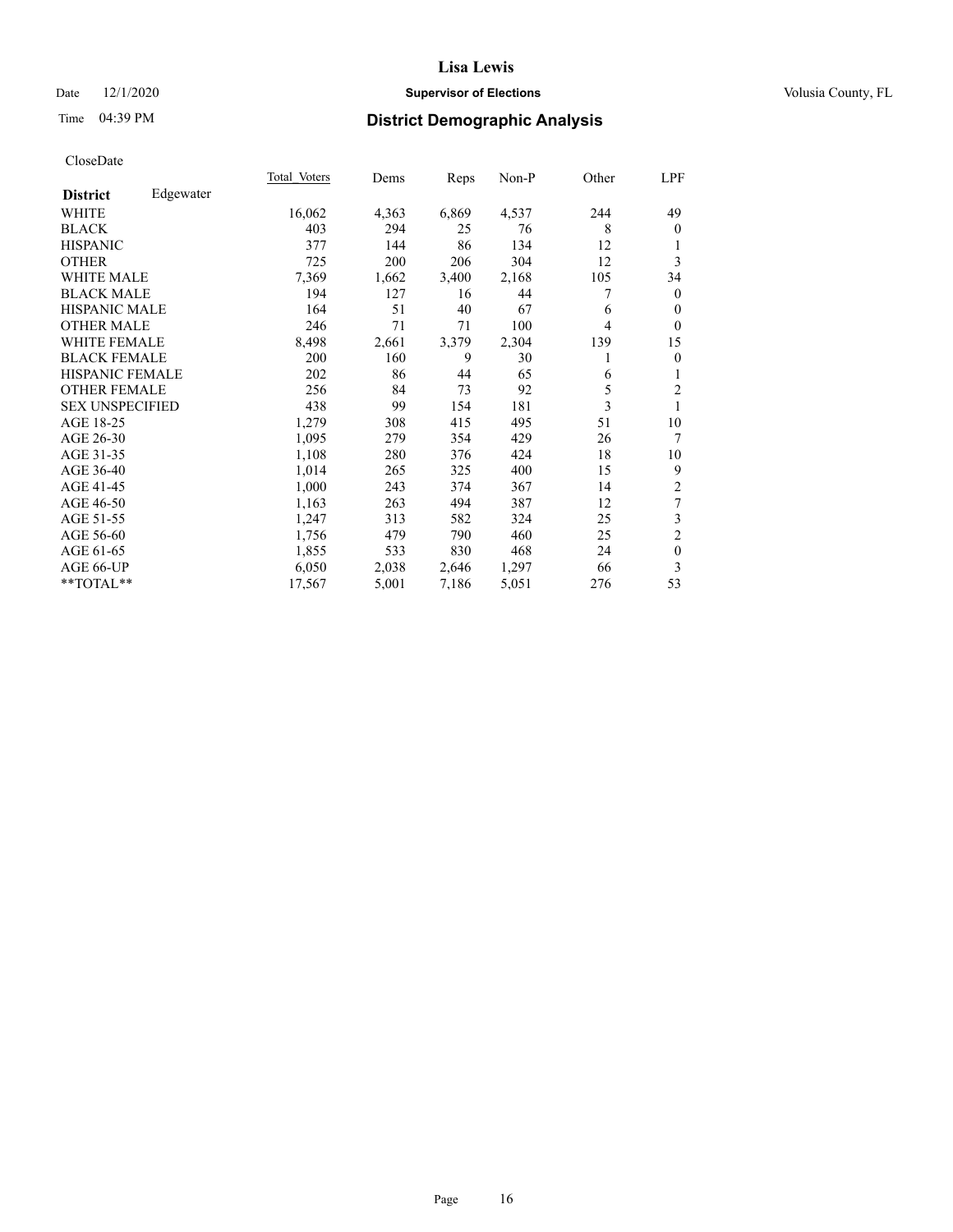### Date  $12/1/2020$  **Supervisor of Elections Supervisor of Elections** Volusia County, FL

### Time 04:39 PM **District Demographic Analysis**

|                               | Total Voters | Dems  | Reps  | Non-P | Other          | LPF                      |
|-------------------------------|--------------|-------|-------|-------|----------------|--------------------------|
| Holly Hill<br><b>District</b> |              |       |       |       |                |                          |
| WHITE                         | 6,360        | 1,902 | 2,452 | 1,875 | 104            | 27                       |
| <b>BLACK</b>                  | 1,184        | 881   | 36    | 256   | 8              | 3                        |
| <b>HISPANIC</b>               | 368          | 167   | 60    | 137   | 3              | 1                        |
| <b>OTHER</b>                  | 526          | 186   | 107   | 226   | 7              | $\mathbf{0}$             |
| <b>WHITE MALE</b>             | 2,921        | 719   | 1,221 | 916   | 47             | 18                       |
| <b>BLACK MALE</b>             | 456          | 304   | 20    | 127   | 3              | $\overline{c}$           |
| <b>HISPANIC MALE</b>          | 181          | 75    | 32    | 71    | $\overline{2}$ | 1                        |
| <b>OTHER MALE</b>             | 180          | 60    | 47    | 72    |                | $\boldsymbol{0}$         |
| <b>WHITE FEMALE</b>           | 3,353        | 1,165 | 1,197 | 925   | 57             | 9                        |
| <b>BLACK FEMALE</b>           | 710          | 565   | 16    | 123   | 5              | 1                        |
| HISPANIC FEMALE               | 179          | 89    | 27    | 62    | 1              | $\boldsymbol{0}$         |
| <b>OTHER FEMALE</b>           | 213          | 100   | 38    | 73    | $\overline{2}$ | $\boldsymbol{0}$         |
| <b>SEX UNSPECIFIED</b>        | 245          | 59    | 57    | 125   | 4              | $\boldsymbol{0}$         |
| AGE 18-25                     | 726          | 247   | 165   | 295   | 15             | $\overline{\mathcal{L}}$ |
| AGE 26-30                     | 626          | 262   | 120   | 233   | 8              | 3                        |
| AGE 31-35                     | 614          | 229   | 128   | 242   | 9              | 6                        |
| AGE 36-40                     | 553          | 205   | 118   | 216   | 9              | 5                        |
| AGE 41-45                     | 523          | 186   | 137   | 184   | 16             | $\boldsymbol{0}$         |
| AGE 46-50                     | 570          | 190   | 166   | 202   | 9              | 3                        |
| AGE 51-55                     | 679          | 232   | 240   | 196   | 7              | $\overline{\mathbf{4}}$  |
| AGE 56-60                     | 906          | 317   | 332   | 242   | 13             | 2                        |
| AGE 61-65                     | 880          | 346   | 314   | 205   | 11             | $\overline{4}$           |
| AGE 66-UP                     | 2,361        | 922   | 935   | 479   | 25             | $\theta$                 |
| **TOTAL**                     | 8,438        | 3,136 | 2,655 | 2,494 | 122            | 31                       |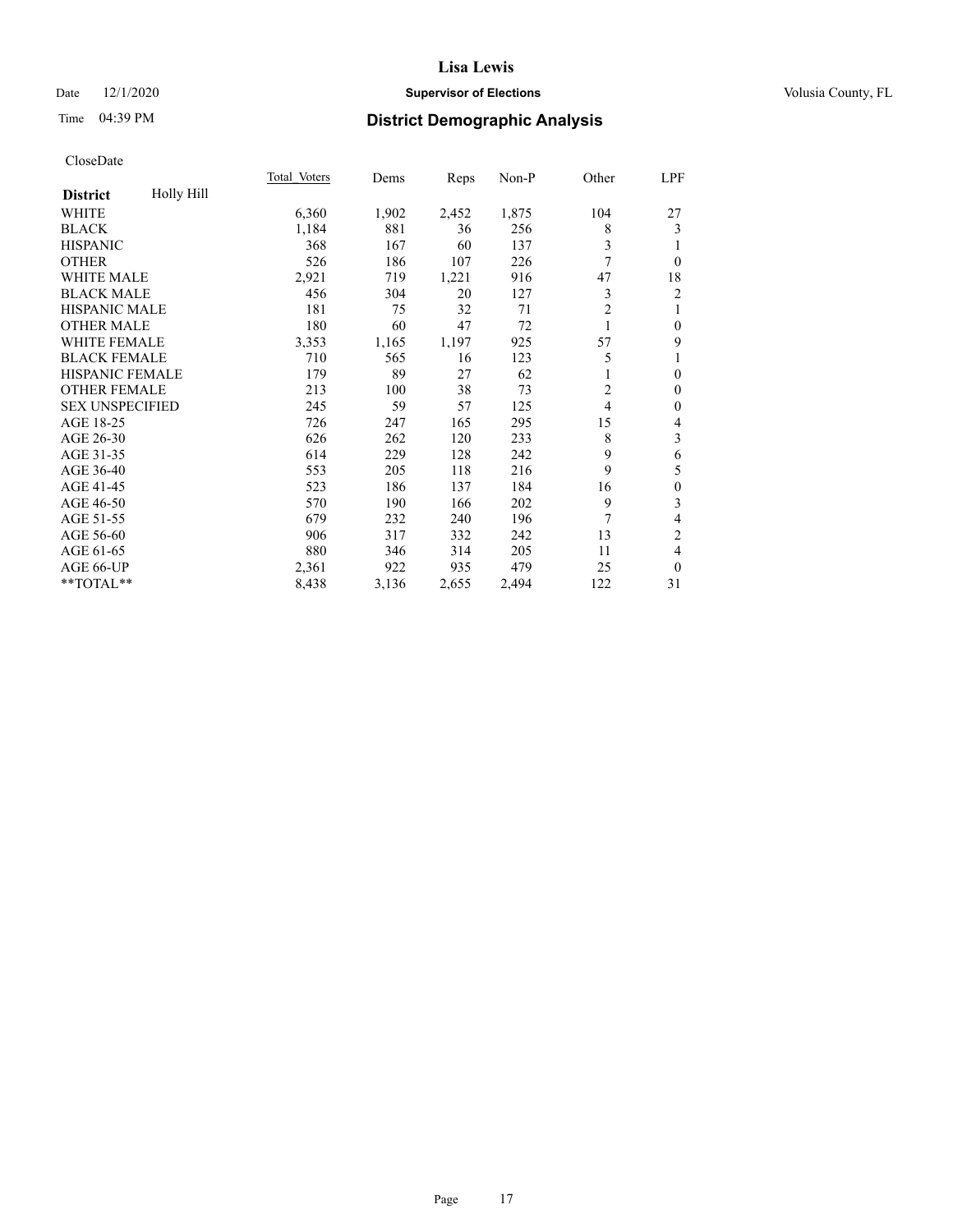### Date  $12/1/2020$  **Supervisor of Elections Supervisor of Elections** Volusia County, FL

### Time 04:39 PM **District Demographic Analysis**

|                        |            | Total Voters | Dems | Reps           | Non-P | Other          | LPF          |
|------------------------|------------|--------------|------|----------------|-------|----------------|--------------|
| <b>District</b>        | Lake Helen |              |      |                |       |                |              |
| WHITE                  |            | 1,940        | 502  | 890            | 517   | 27             | 4            |
| <b>BLACK</b>           |            | 167          | 139  | 7              | 20    |                | $\theta$     |
| <b>HISPANIC</b>        |            | 94           | 34   | 28             | 30    |                |              |
| <b>OTHER</b>           |            | 80           | 31   | 20             | 27    | 0              | 2            |
| <b>WHITE MALE</b>      |            | 879          | 192  | 419            | 256   | 8              | 4            |
| <b>BLACK MALE</b>      |            | 75           | 63   | 5              | 7     | 0              | $\theta$     |
| <b>HISPANIC MALE</b>   |            | 41           | 16   | 10             | 14    | 0              | 1            |
| <b>OTHER MALE</b>      |            | 23           | 12   | $\overline{4}$ | 6     | $\theta$       | 1            |
| <b>WHITE FEMALE</b>    |            | 1,039        | 307  | 459            | 254   | 19             | $\theta$     |
| <b>BLACK FEMALE</b>    |            | 88           | 75   | 1              | 11    |                | $\mathbf{0}$ |
| <b>HISPANIC FEMALE</b> |            | 50           | 17   | 17             | 15    |                | $\theta$     |
| <b>OTHER FEMALE</b>    |            | 34           | 17   | 6              | 11    | 0              | 0            |
| <b>SEX UNSPECIFIED</b> |            | 52           | 7    | 24             | 20    | 0              | 1            |
| AGE 18-25              |            | 182          | 38   | 70             | 70    | 3              |              |
| AGE 26-30              |            | 161          | 36   | 65             | 55    | 4              | 1            |
| AGE 31-35              |            | 148          | 52   | 44             | 47    | 5              | 0            |
| AGE 36-40              |            | 145          | 35   | 48             | 60    | $\overline{2}$ | $\theta$     |
| AGE 41-45              |            | 153          | 31   | 54             | 66    |                | 1            |
| AGE 46-50              |            | 152          | 35   | 65             | 46    | 3              | 3            |
| AGE 51-55              |            | 181          | 50   | 87             | 42    | 2              | $\theta$     |
| AGE 56-60              |            | 237          | 72   | 111            | 50    | 4              | $\mathbf{0}$ |
| AGE 61-65              |            | 250          | 82   | 120            | 46    | $\overline{c}$ | 0            |
| AGE 66-UP              |            | 672          | 275  | 281            | 112   | 3              |              |
| **TOTAL**              |            | 2,281        | 706  | 945            | 594   | 29             | 7            |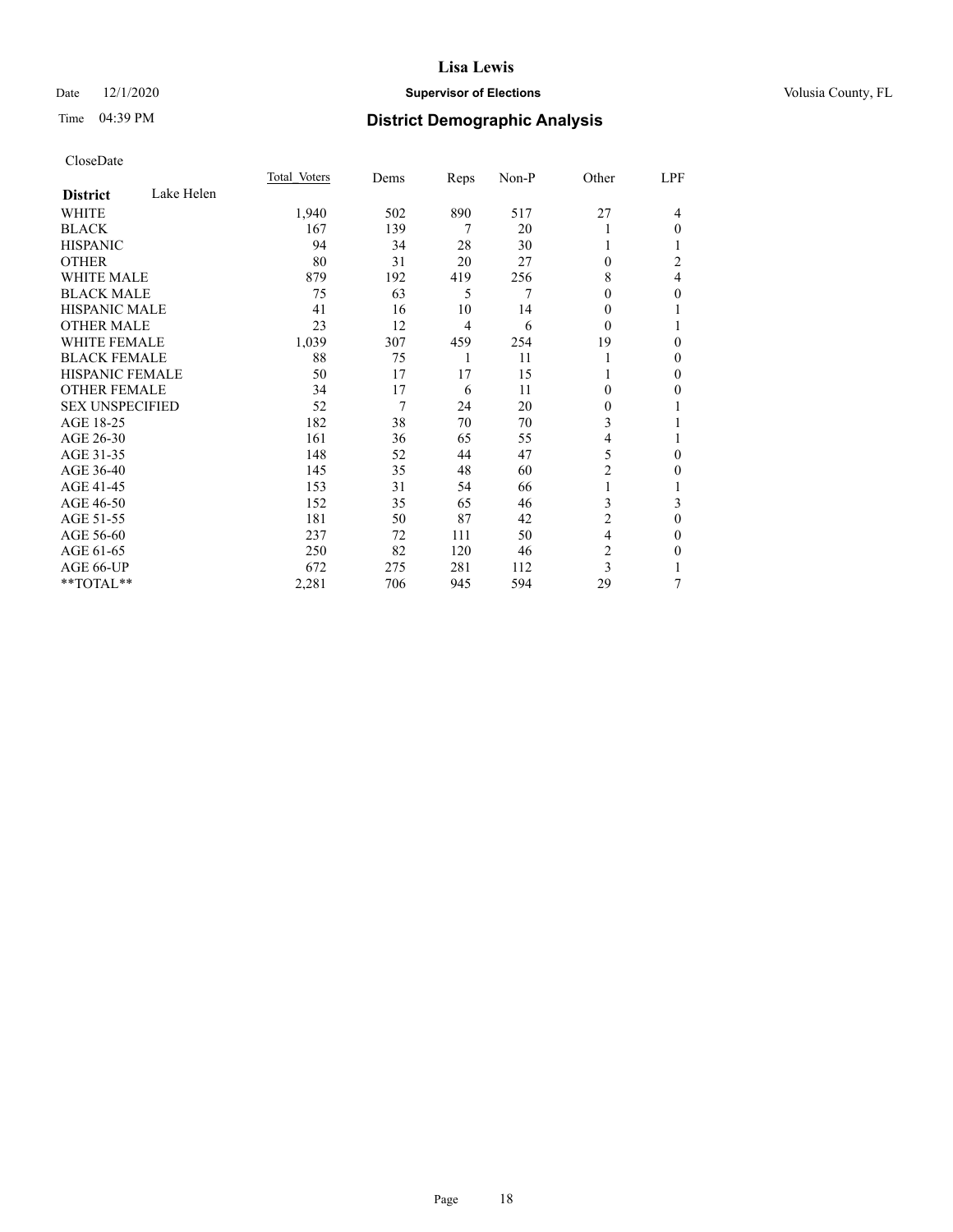### Date  $12/1/2020$  **Supervisor of Elections Supervisor of Elections** Volusia County, FL

| CloseDate |
|-----------|
|-----------|

|                                     | <b>Total Voters</b> | Dems  | Reps   | $Non-P$ | Other | <u>LPF</u>       |
|-------------------------------------|---------------------|-------|--------|---------|-------|------------------|
| New Smyrna Beach<br><b>District</b> |                     |       |        |         |       |                  |
| WHITE                               | 22,376              | 5,974 | 10,586 | 5,299   | 453   | 64               |
| <b>BLACK</b>                        | 823                 | 646   | 30     | 137     | 8     | 2                |
| <b>HISPANIC</b>                     | 541                 | 186   | 176    | 164     | 13    | $\boldsymbol{2}$ |
| <b>OTHER</b>                        | 955                 | 256   | 287    | 393     | 16    | $\overline{3}$   |
| <b>WHITE MALE</b>                   | 10,295              | 2,267 | 5,166  | 2,607   | 211   | 44               |
| <b>BLACK MALE</b>                   | 352                 | 259   | 13     | 74      | 4     | $\overline{2}$   |
| <b>HISPANIC MALE</b>                | 254                 | 87    | 82     | 78      | 6     | 1                |
| <b>OTHER MALE</b>                   | 326                 | 83    | 104    | 131     | 6     | $\overline{2}$   |
| <b>WHITE FEMALE</b>                 | 11,864              | 3,640 | 5,331  | 2,632   | 242   | 19               |
| <b>BLACK FEMALE</b>                 | 455                 | 373   | 16     | 62      | 4     | $\overline{0}$   |
| HISPANIC FEMALE                     | 273                 | 96    | 89     | 80      | 7     | 1                |
| <b>OTHER FEMALE</b>                 | 393                 | 134   | 126    | 126     | 6     | 1                |
| <b>SEX UNSPECIFIED</b>              | 483                 | 123   | 152    | 203     | 4     | 1                |
| AGE 18-25                           | 1,580               | 432   | 554    | 523     | 63    | 8                |
| AGE 26-30                           | 1,181               | 320   | 381    | 432     | 37    | 11               |
| AGE 31-35                           | 1,230               | 343   | 401    | 443     | 33    | 10               |
| AGE 36-40                           | 1,233               | 341   | 449    | 409     | 26    | 8                |
| AGE 41-45                           | 1,206               | 298   | 452    | 414     | 34    | $\,8\,$          |
| AGE 46-50                           | 1,458               | 360   | 658    | 388     | 47    | 5                |
| AGE 51-55                           | 1,801               | 426   | 888    | 443     | 39    | 5                |
| AGE 56-60                           | 2,494               | 599   | 1,299  | 553     | 39    | $\overline{4}$   |
| AGE 61-65                           | 2,902               | 835   | 1,396  | 618     | 48    | 5                |
| AGE 66-UP                           | 9,610               | 3,108 | 4,601  | 1,770   | 124   | $\overline{7}$   |
| **TOTAL**                           | 24,695              | 7,062 | 11,079 | 5,993   | 490   | 71               |
|                                     |                     |       |        |         |       |                  |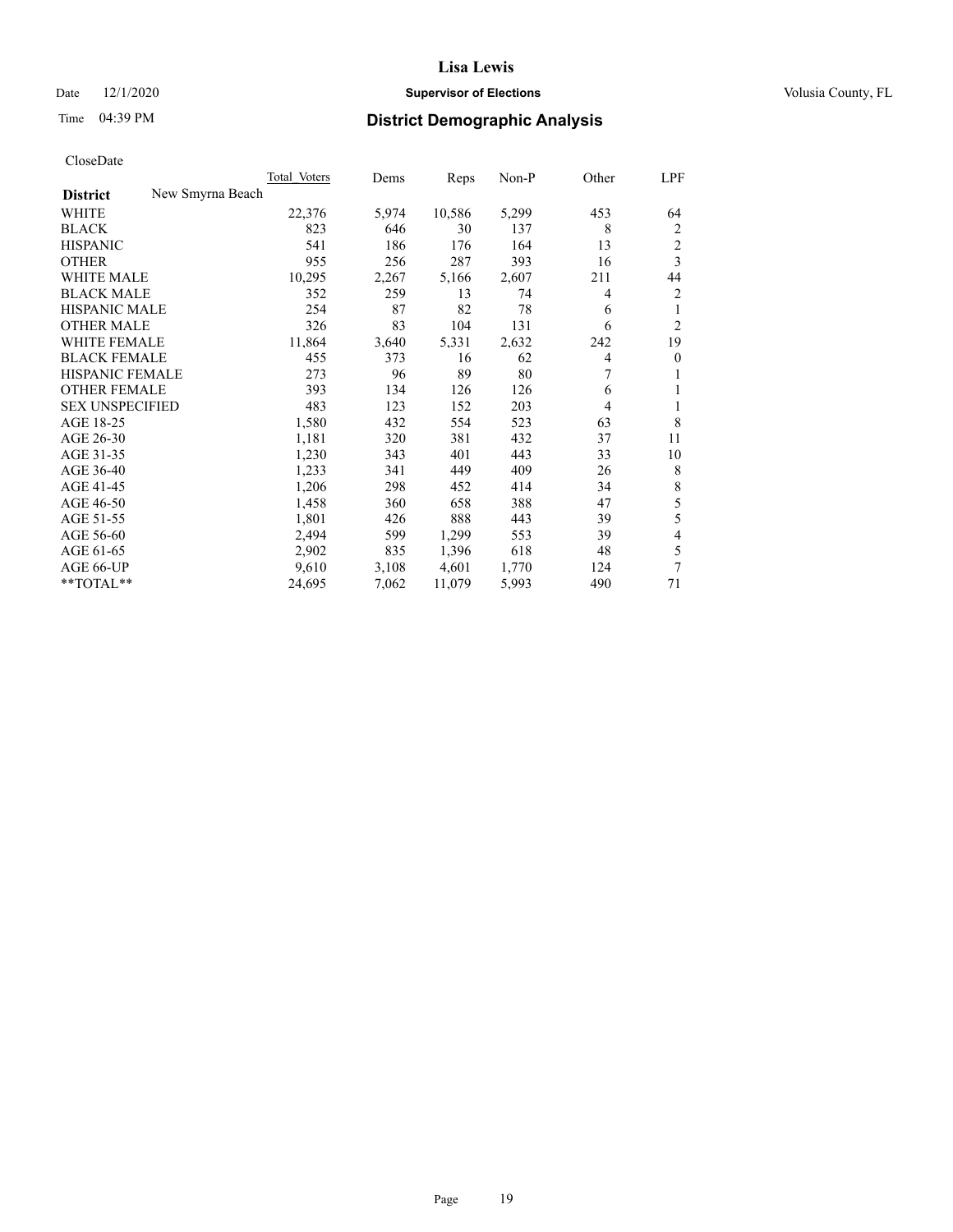### Date  $12/1/2020$  **Supervisor of Elections Supervisor of Elections** Volusia County, FL

### Time 04:39 PM **District Demographic Analysis**

|                        |          | Total Voters | Dems | Reps           | Non-P | Other    | LPF      |
|------------------------|----------|--------------|------|----------------|-------|----------|----------|
| <b>District</b>        | Oak Hill |              |      |                |       |          |          |
| WHITE                  |          | 1,464        | 326  | 742            | 368   | 24       | 4        |
| <b>BLACK</b>           |          | 157          | 131  | 5              | 21    | $\Omega$ | $\Omega$ |
| <b>HISPANIC</b>        |          | 17           | 6    | $\overline{2}$ | 8     |          | $\Omega$ |
| <b>OTHER</b>           |          | 54           | 16   | 22             | 15    |          | $\Omega$ |
| <b>WHITE MALE</b>      |          | 729          | 142  | 382            | 195   |          | 3        |
| <b>BLACK MALE</b>      |          | 77           | 60   | 4              | 13    | $\Omega$ | $\theta$ |
| <b>HISPANIC MALE</b>   |          | 6            |      | 1              | 4     | 0        | 0        |
| <b>OTHER MALE</b>      |          | 21           | 6    | 8              | 6     |          | 0        |
| <b>WHITE FEMALE</b>    |          | 718          | 181  | 350            | 169   | 17       |          |
| <b>BLACK FEMALE</b>    |          | 80           | 71   | 1              | 8     | $\Omega$ | $\Omega$ |
| <b>HISPANIC FEMALE</b> |          | 11           | 5    | 1              | 4     |          | $\Omega$ |
| <b>OTHER FEMALE</b>    |          | 19           | 8    | 8              | 3     | 0        | $\Omega$ |
| <b>SEX UNSPECIFIED</b> |          | 31           | 5    | 16             | 10    | $\Omega$ | $\Omega$ |
| AGE 18-25              |          | 122          | 37   | 42             | 38    | 5        | 0        |
| AGE 26-30              |          | 77           | 23   | 30             | 20    | 3        |          |
| AGE 31-35              |          | 74           | 21   | 28             | 24    |          | 0        |
| AGE 36-40              |          | 83           | 19   | 33             | 29    |          |          |
| AGE 41-45              |          | 84           | 27   | 29             | 28    | 0        | 0        |
| AGE 46-50              |          | 97           | 25   | 42             | 27    | 3        | $\Omega$ |
| AGE 51-55              |          | 131          | 29   | 70             | 30    | 2        | $\Omega$ |
| AGE 56-60              |          | 179          | 52   | 81             | 43    | 3        | 0        |
| AGE 61-65              |          | 219          | 69   | 108            | 39    |          | 2        |
| AGE 66-UP              |          | 626          | 177  | 308            | 134   |          | $\Omega$ |
| **TOTAL**              |          | 1,692        | 479  | 771            | 412   | 26       | 4        |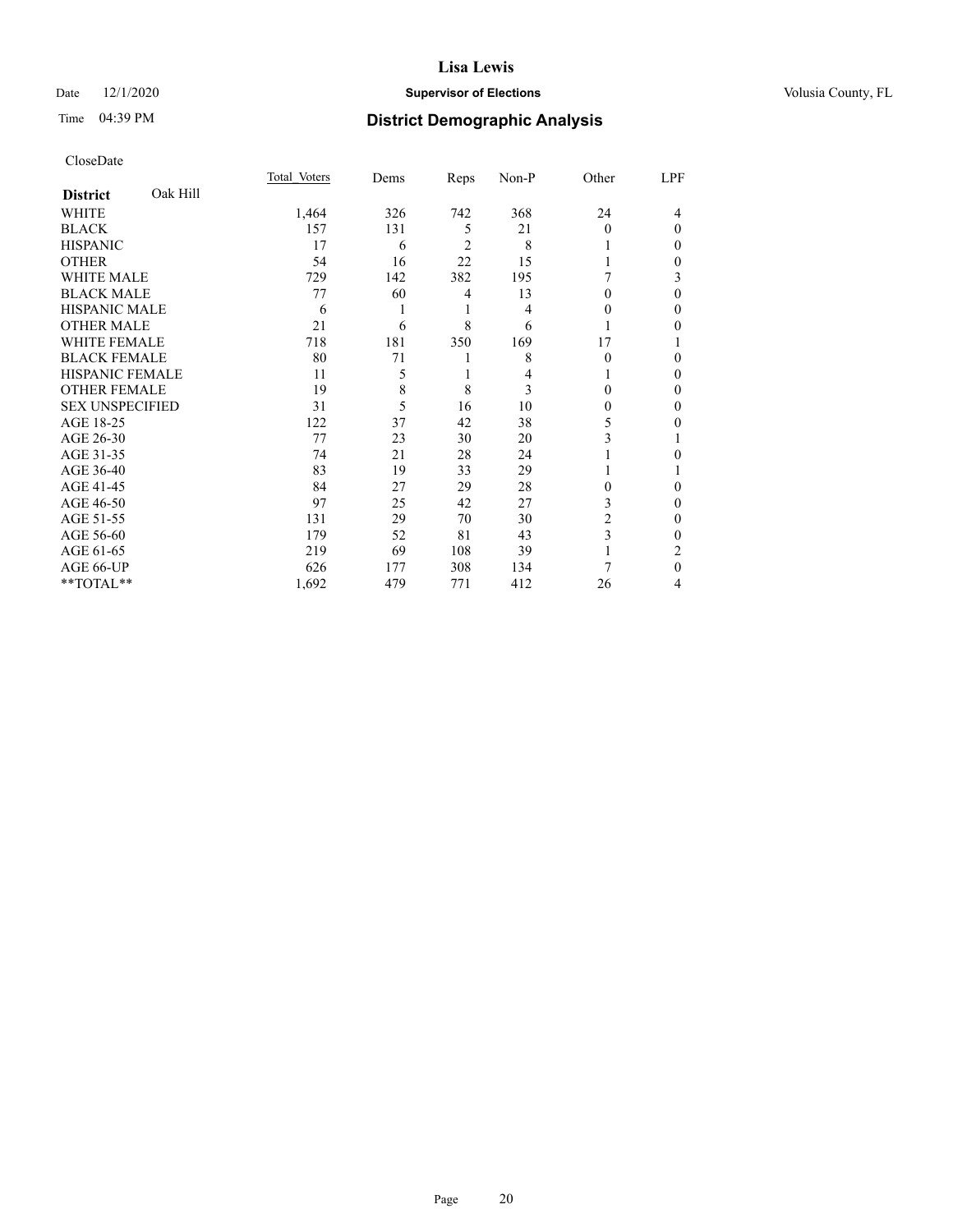### Date  $12/1/2020$  **Supervisor of Elections Supervisor of Elections** Volusia County, FL

### Time 04:39 PM **District Demographic Analysis**

|                        |             | Total Voters | Dems  | Reps  | Non-P | Other          | LPF              |
|------------------------|-------------|--------------|-------|-------|-------|----------------|------------------|
| <b>District</b>        | Orange City |              |       |       |       |                |                  |
| WHITE                  |             | 6,124        | 1,631 | 2,744 | 1,635 | 92             | 22               |
| <b>BLACK</b>           |             | 545          | 409   | 25    | 102   | 8              | 1                |
| <b>HISPANIC</b>        |             | 1,609        | 688   | 270   | 628   | 22             |                  |
| <b>OTHER</b>           |             | 498          | 145   | 115   | 229   | 7              | $\overline{2}$   |
| WHITE MALE             |             | 2,637        | 575   | 1,244 | 770   | 37             | 11               |
| <b>BLACK MALE</b>      |             | 205          | 135   | 14    | 52    | 3              | 1                |
| <b>HISPANIC MALE</b>   |             | 673          | 266   | 137   | 260   | 10             | $\overline{0}$   |
| <b>OTHER MALE</b>      |             | 171          | 42    | 49    | 79    | $\mathbf{0}$   | 1                |
| WHITE FEMALE           |             | 3,421        | 1,047 | 1,469 | 840   | 54             | 11               |
| <b>BLACK FEMALE</b>    |             | 331          | 268   | 11    | 47    | 5              | $\overline{0}$   |
| <b>HISPANIC FEMALE</b> |             | 914          | 414   | 130   | 357   | 12             | 1                |
| <b>OTHER FEMALE</b>    |             | 221          | 82    | 52    | 80    | 6              | 1                |
| <b>SEX UNSPECIFIED</b> |             | 202          | 44    | 47    | 109   | $\overline{2}$ | $\theta$         |
| AGE 18-25              |             | 765          | 259   | 175   | 302   | 23             | 6                |
| AGE 26-30              |             | 587          | 174   | 135   | 252   | 22             | 4                |
| AGE 31-35              |             | 566          | 189   | 152   | 215   | 9              | 1                |
| AGE 36-40              |             | 543          | 168   | 142   | 222   | $\overline{4}$ | 7                |
| AGE 41-45              |             | 530          | 174   | 154   | 192   | 10             | $\boldsymbol{0}$ |
| AGE 46-50              |             | 632          | 181   | 247   | 198   | $\overline{4}$ | $\overline{2}$   |
| AGE 51-55              |             | 616          | 196   | 231   | 176   | 12             | 1                |
| AGE 56-60              |             | 675          | 204   | 256   | 205   | 8              | $\boldsymbol{2}$ |
| AGE 61-65              |             | 747          | 248   | 307   | 183   | 8              | 1                |
| AGE 66-UP              |             | 3,115        | 1,080 | 1,355 | 649   | 29             | $\overline{2}$   |
| **TOTAL**              |             | 8,776        | 2,873 | 3,154 | 2,594 | 129            | 26               |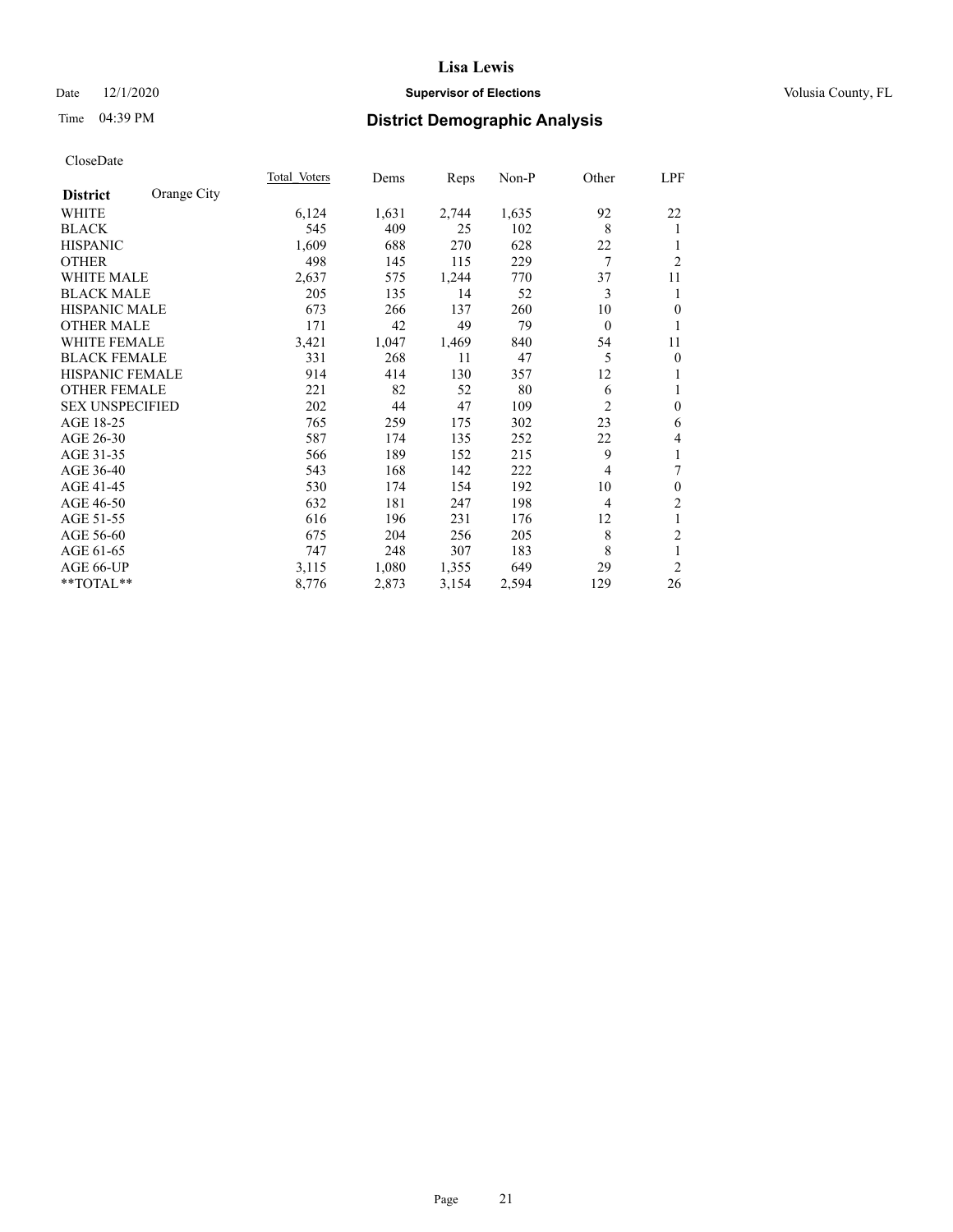### Date  $12/1/2020$  **Supervisor of Elections Supervisor of Elections** Volusia County, FL

### Time 04:39 PM **District Demographic Analysis**

|                        |              | Total Voters | Dems   | Reps   | Non-P | Other | LPF            |
|------------------------|--------------|--------------|--------|--------|-------|-------|----------------|
| <b>District</b>        | Ormond Beach |              |        |        |       |       |                |
| WHITE                  |              | 29,956       | 8,464  | 13,639 | 7,365 | 404   | 84             |
| <b>BLACK</b>           |              | 1,186        | 885    | 53     | 231   | 14    | 3              |
| <b>HISPANIC</b>        |              | 1,063        | 411    | 273    | 357   | 18    | $\overline{4}$ |
| <b>OTHER</b>           |              | 2,185        | 656    | 574    | 908   | 44    | 3              |
| <b>WHITE MALE</b>      |              | 13,615       | 3,198  | 6,616  | 3,566 | 170   | 65             |
| <b>BLACK MALE</b>      |              | 520          | 354    | 27     | 131   | 6     | 2              |
| <b>HISPANIC MALE</b>   |              | 429          | 148    | 124    | 145   | 10    | $\overline{c}$ |
| <b>OTHER MALE</b>      |              | 809          | 236    | 208    | 343   | 20    | $\overline{2}$ |
| <b>WHITE FEMALE</b>    |              | 16,015       | 5,190  | 6,902  | 3,673 | 231   | 19             |
| <b>BLACK FEMALE</b>    |              | 647          | 518    | 25     | 95    | 8     | 1              |
| <b>HISPANIC FEMALE</b> |              | 617          | 260    | 145    | 203   | 7     | $\overline{2}$ |
| <b>OTHER FEMALE</b>    |              | 925          | 312    | 260    | 336   | 17    | $\mathbf{0}$   |
| <b>SEX UNSPECIFIED</b> |              | 813          | 200    | 232    | 369   | 11    | 1              |
| AGE 18-25              |              | 2,930        | 836    | 988    | 1,006 | 82    | 18             |
| AGE 26-30              |              | 1,983        | 589    | 656    | 692   | 38    | 8              |
| AGE 31-35              |              | 1,981        | 594    | 667    | 678   | 32    | 10             |
| AGE 36-40              |              | 2,012        | 524    | 727    | 720   | 25    | 16             |
| AGE 41-45              |              | 1,901        | 502    | 707    | 640   | 39    | 13             |
| AGE 46-50              |              | 2,229        | 565    | 989    | 626   | 37    | 12             |
| AGE 51-55              |              | 2,736        | 686    | 1,308  | 690   | 47    | 5              |
| AGE 56-60              |              | 3,195        | 899    | 1,497  | 760   | 37    | $\sqrt{2}$     |
| AGE 61-65              |              | 3,505        | 1,139  | 1,576  | 734   | 54    | $\sqrt{2}$     |
| AGE 66-UP              |              | 11,918       | 4,082  | 5,424  | 2,315 | 89    | 8              |
| **TOTAL**              |              | 34,390       | 10,416 | 14,539 | 8,861 | 480   | 94             |
|                        |              |              |        |        |       |       |                |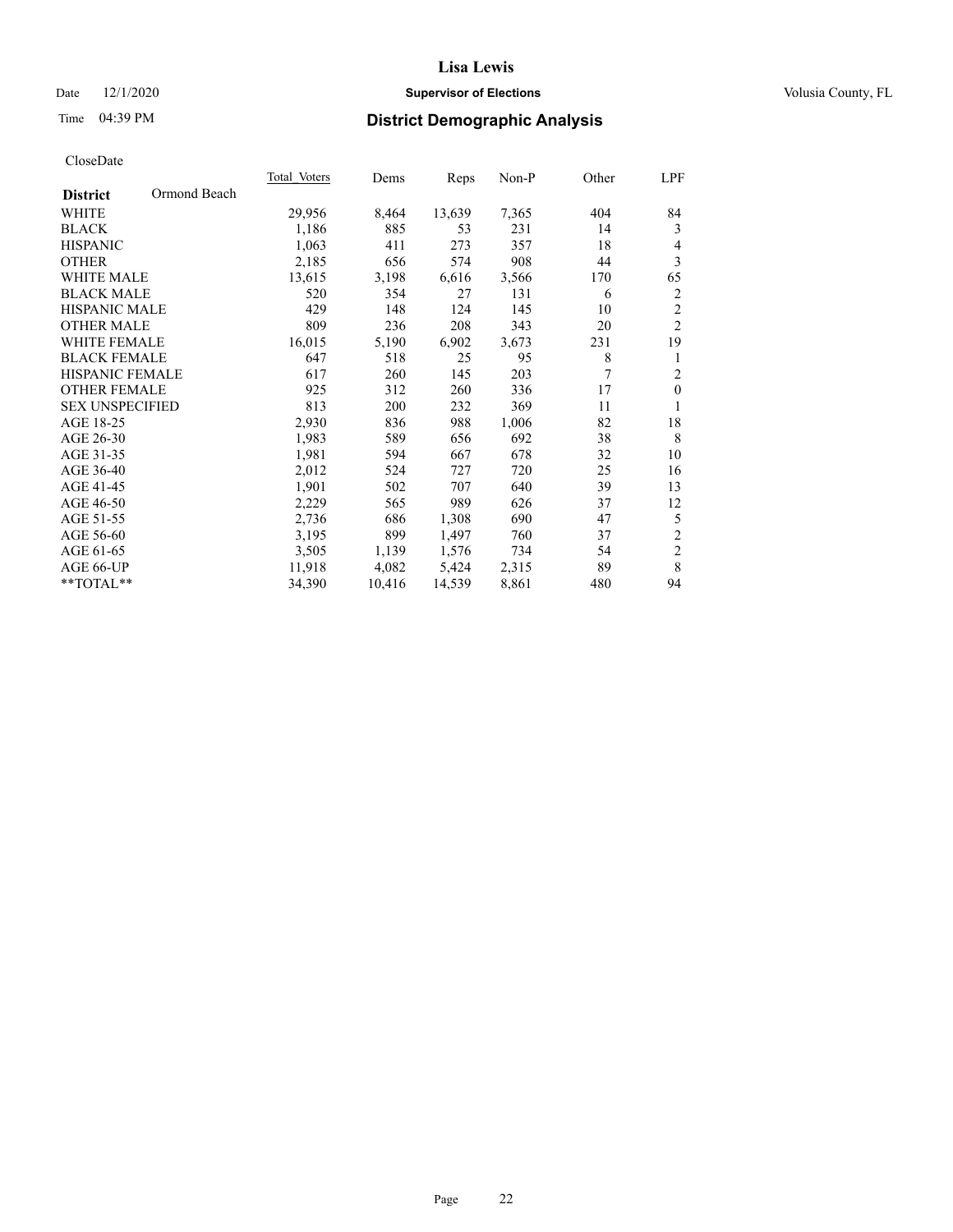### Date  $12/1/2020$  **Supervisor of Elections Supervisor of Elections** Volusia County, FL

### Time 04:39 PM **District Demographic Analysis**

|                        |         | Total Voters | Dems           | Reps     | Non-P          | Other        | LPF          |
|------------------------|---------|--------------|----------------|----------|----------------|--------------|--------------|
| <b>District</b>        | Pierson |              |                |          |                |              |              |
| WHITE                  |         | 598          | 142            | 324      | 118            | 10           | 4            |
| <b>BLACK</b>           |         | 38           | 31             | 1        | 6              | 0            | $\theta$     |
| <b>HISPANIC</b>        |         | 189          | 85             | 12       | 92             | 0            | $\Omega$     |
| <b>OTHER</b>           |         | 38           | 9              | 7        | 22             | 0            | $\Omega$     |
| <b>WHITE MALE</b>      |         | 295          | 67             | 162      | 58             | 5            | 3            |
| <b>BLACK MALE</b>      |         | 19           | 16             | 1        | $\overline{2}$ | $\mathbf{0}$ | $\theta$     |
| <b>HISPANIC MALE</b>   |         | 101          | 51             | 6        | 44             | 0            | $\mathbf{0}$ |
| <b>OTHER MALE</b>      |         | 15           | 3              | 5        | 7              | 0            | 0            |
| <b>WHITE FEMALE</b>    |         | 298          | 74             | 159      | 59             | 5            |              |
| <b>BLACK FEMALE</b>    |         | 19           | 15             | $\theta$ | $\overline{4}$ | $\Omega$     | $\Omega$     |
| <b>HISPANIC FEMALE</b> |         | 85           | 32             | 6        | 47             | 0            | $\Omega$     |
| <b>OTHER FEMALE</b>    |         | 13           | $\overline{4}$ | 1        | 8              | 0            | $\Omega$     |
| <b>SEX UNSPECIFIED</b> |         | 18           | 5              | 4        | 9              | 0            | $\theta$     |
| AGE 18-25              |         | 136          | 41             | 28       | 67             | 0            | $\Omega$     |
| AGE 26-30              |         | 81           | 29             | 21       | 28             |              | 2            |
| AGE 31-35              |         | 62           | 18             | 20       | 23             |              | $\theta$     |
| AGE 36-40              |         | 62           | 10             | 27       | 24             | $\Omega$     |              |
| AGE 41-45              |         | 47           | 8              | 19       | 19             | 0            |              |
| AGE 46-50              |         | 56           | 15             | 25       | 15             |              | 0            |
| AGE 51-55              |         | 49           | 16             | 21       | 11             |              | $\Omega$     |
| AGE 56-60              |         | 82           | 25             | 42       | 14             |              | $\Omega$     |
| AGE 61-65              |         | 96           | 32             | 43       | 20             |              | $\mathbf{0}$ |
| AGE 66-UP              |         | 192          | 73             | 98       | 17             | 4            | 0            |
| **TOTAL**              |         | 863          | 267            | 344      | 238            | 10           | 4            |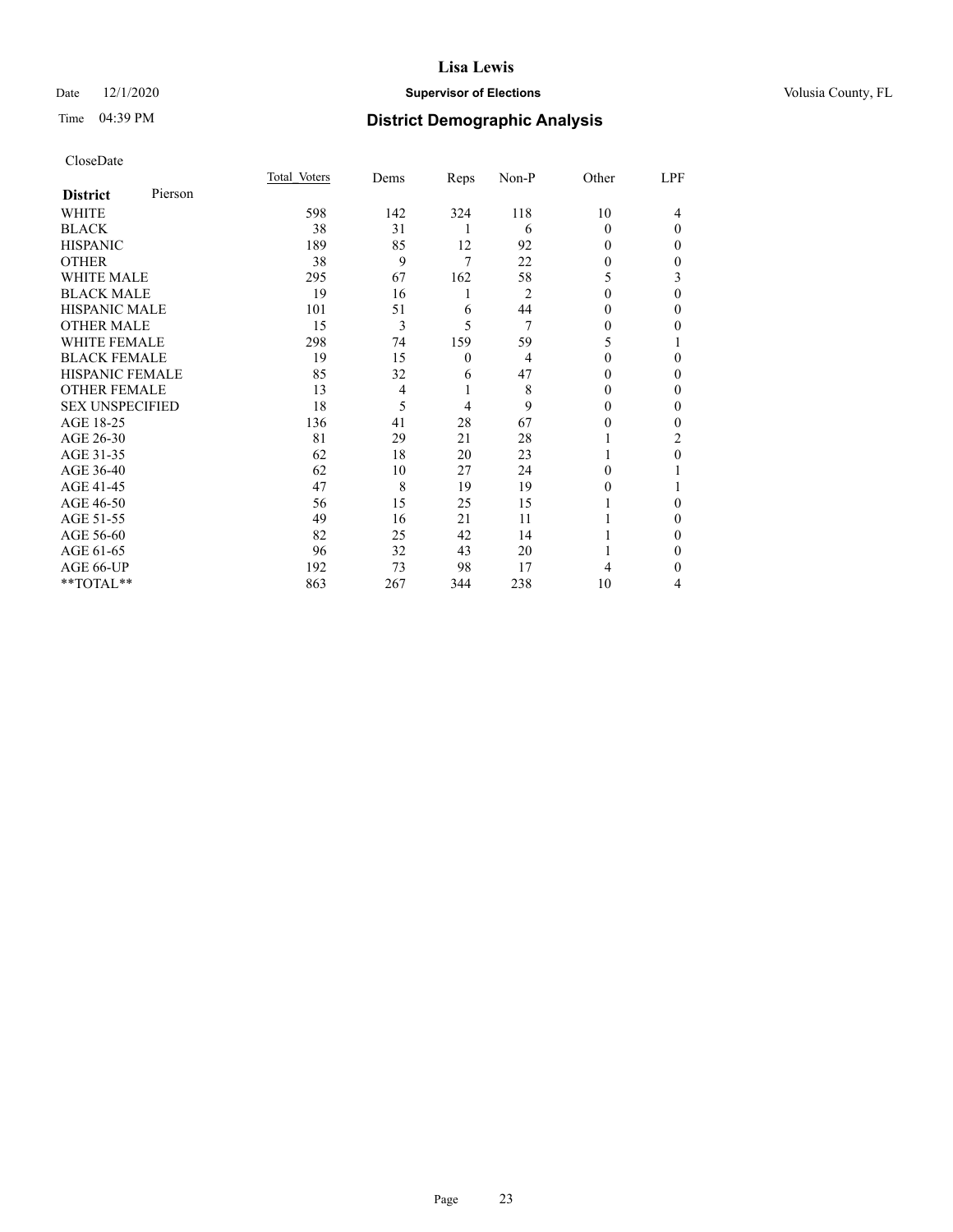### Date  $12/1/2020$  **Supervisor of Elections Supervisor of Elections** Volusia County, FL

### Time 04:39 PM **District Demographic Analysis**

|                        |             | Total Voters | Dems | Reps     | Non-P | Other          | LPF          |
|------------------------|-------------|--------------|------|----------|-------|----------------|--------------|
| <b>District</b>        | Ponce Inlet |              |      |          |       |                |              |
| WHITE                  |             | 3,131        | 713  | 1,666    | 696   | 50             | 6            |
| <b>BLACK</b>           |             | 15           | 5    | 3        | 7     | $\theta$       | $\theta$     |
| <b>HISPANIC</b>        |             | 66           | 13   | 30       | 22    | 0              |              |
| <b>OTHER</b>           |             | 129          | 37   | 47       | 45    | 0              | $\theta$     |
| <b>WHITE MALE</b>      |             | 1,500        | 283  | 822      | 362   | 28             | 5            |
| <b>BLACK MALE</b>      |             | 10           | 3    | 3        | 4     | $\theta$       | $\mathbf{0}$ |
| <b>HISPANIC MALE</b>   |             | 25           | 5    | 11       | 9     | 0              | $\mathbf{0}$ |
| <b>OTHER MALE</b>      |             | 47           | 13   | 18       | 16    | $\theta$       | $\mathbf{0}$ |
| <b>WHITE FEMALE</b>    |             | 1,603        | 423  | 834      | 323   | 22             | 1            |
| <b>BLACK FEMALE</b>    |             | 5            | 2    | $\theta$ | 3     | $\theta$       | $\theta$     |
| HISPANIC FEMALE        |             | 40           | 8    | 19       | 12    | $_{0}$         | 1            |
| <b>OTHER FEMALE</b>    |             | 50           | 15   | 18       | 17    | 0              | $\theta$     |
| <b>SEX UNSPECIFIED</b> |             | 61           | 16   | 21       | 24    | 0              | $\theta$     |
| AGE 18-25              |             | 193          | 42   | 85       | 58    | 6              | 2            |
| AGE 26-30              |             | 96           | 22   | 36       | 36    |                | 1            |
| AGE 31-35              |             | 84           | 24   | 27       | 32    |                | $\theta$     |
| AGE 36-40              |             | 83           | 21   | 33       | 29    | 0              | $\mathbf{0}$ |
| AGE 41-45              |             | 99           | 16   | 50       | 31    | 2              | $\mathbf{0}$ |
| AGE 46-50              |             | 153          | 29   | 81       | 41    | $\overline{2}$ | $\mathbf{0}$ |
| AGE 51-55              |             | 220          | 33   | 126      | 56    | 3              | 2            |
| AGE 56-60              |             | 362          | 80   | 190      | 84    | 7              | 1            |
| AGE 61-65              |             | 466          | 95   | 274      | 88    | 9              | $\theta$     |
| AGE 66-UP              |             | 1,585        | 406  | 844      | 315   | 19             | 1            |
| **TOTAL**              |             | 3,341        | 768  | 1,746    | 770   | 50             | 7            |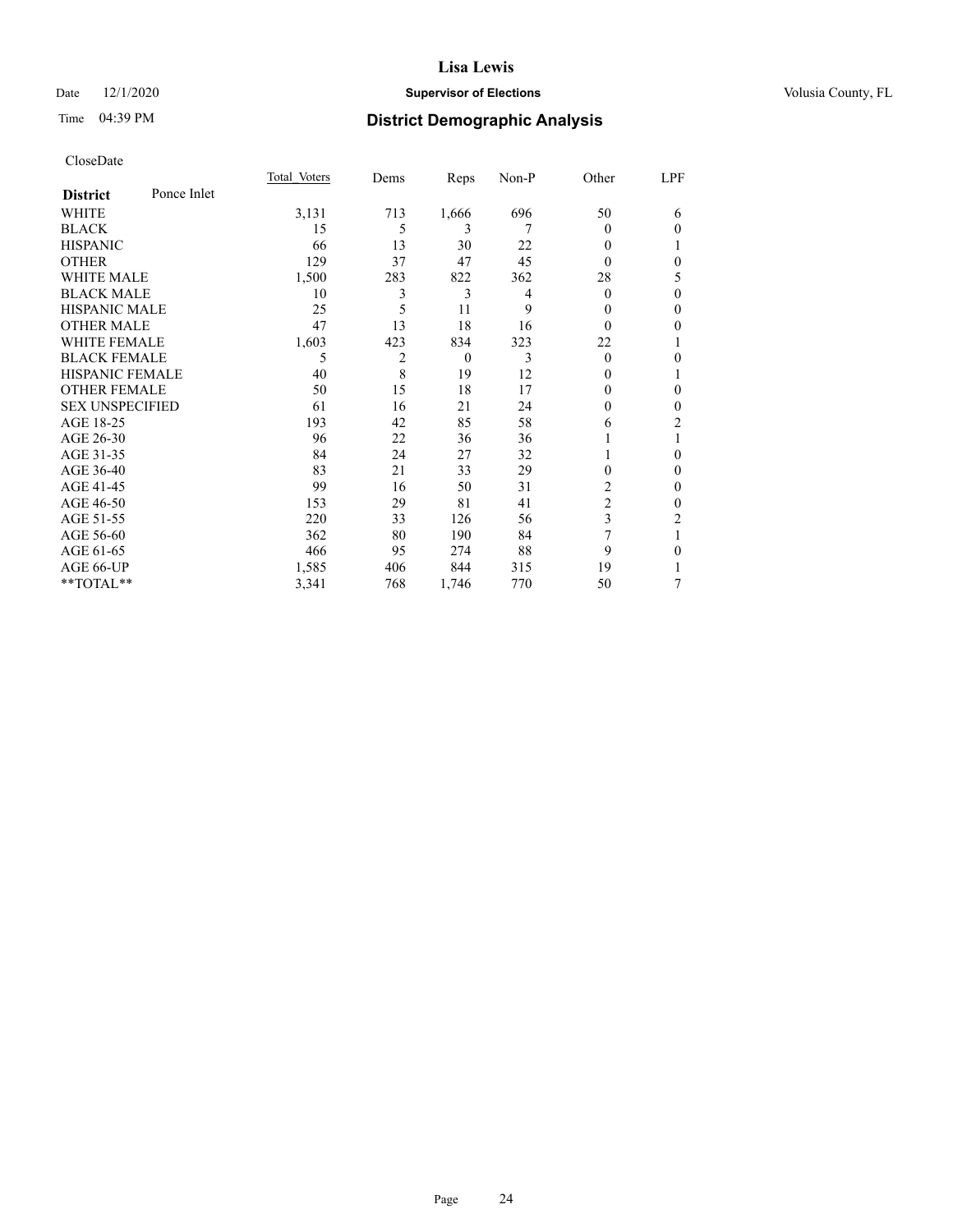### Date  $12/1/2020$  **Supervisor of Elections Supervisor of Elections** Volusia County, FL

### Time 04:39 PM **District Demographic Analysis**

|                                | Total Voters | Dems   | Reps   | Non-P  | Other | LPF            |
|--------------------------------|--------------|--------|--------|--------|-------|----------------|
| Port Orange<br><b>District</b> |              |        |        |        |       |                |
| WHITE                          | 40,539       | 10,929 | 17,766 | 11,074 | 638   | 132            |
| <b>BLACK</b>                   | 1,619        | 1,174  | 87     | 339    | 16    | 3              |
| <b>HISPANIC</b>                | 1,929        | 699    | 464    | 737    | 22    | 7              |
| <b>OTHER</b>                   | 2,858        | 853    | 732    | 1,201  | 60    | 12             |
| <b>WHITE MALE</b>              | 18,636       | 4,208  | 8,735  | 5,306  | 303   | 84             |
| <b>BLACK MALE</b>              | 695          | 458    | 51     | 175    | 10    | 1              |
| <b>HISPANIC MALE</b>           | 896          | 299    | 248    | 329    | 14    | 6              |
| <b>OTHER MALE</b>              | 1,029        | 296    | 272    | 430    | 23    | $\,$ 8 $\,$    |
| WHITE FEMALE                   | 21,309       | 6,577  | 8,785  | 5,571  | 330   | 46             |
| <b>BLACK FEMALE</b>            | 904          | 701    | 35     | 161    | 6     | 1              |
| HISPANIC FEMALE                | 997          | 391    | 207    | 390    | 8     | 1              |
| <b>OTHER FEMALE</b>            | 1,221        | 428    | 321    | 442    | 27    | 3              |
| <b>SEX UNSPECIFIED</b>         | 1,258        | 297    | 395    | 547    | 15    | 4              |
| AGE 18-25                      | 4,460        | 1,296  | 1,291  | 1,709  | 139   | 25             |
| AGE 26-30                      | 3,197        | 894    | 983    | 1,223  | 76    | 21             |
| AGE 31-35                      | 3,023        | 839    | 982    | 1,120  | 56    | 26             |
| AGE 36-40                      | 3,068        | 834    | 1,045  | 1,116  | 55    | 18             |
| AGE 41-45                      | 2,870        | 746    | 1,081  | 987    | 44    | 12             |
| AGE 46-50                      | 3,216        | 816    | 1,378  | 959    | 46    | 17             |
| AGE 51-55                      | 3,524        | 899    | 1,567  | 993    | 53    | 12             |
| AGE 56-60                      | 4,378        | 1,182  | 2,044  | 1,089  | 54    | 9              |
| AGE 61-65                      | 4,487        | 1,437  | 1,992  | 997    | 57    | $\overline{4}$ |
| AGE 66-UP                      | 14,720       | 4,712  | 6,684  | 3,158  | 156   | 10             |
| **TOTAL**                      | 46,945       | 13,655 | 19,049 | 13,351 | 736   | 154            |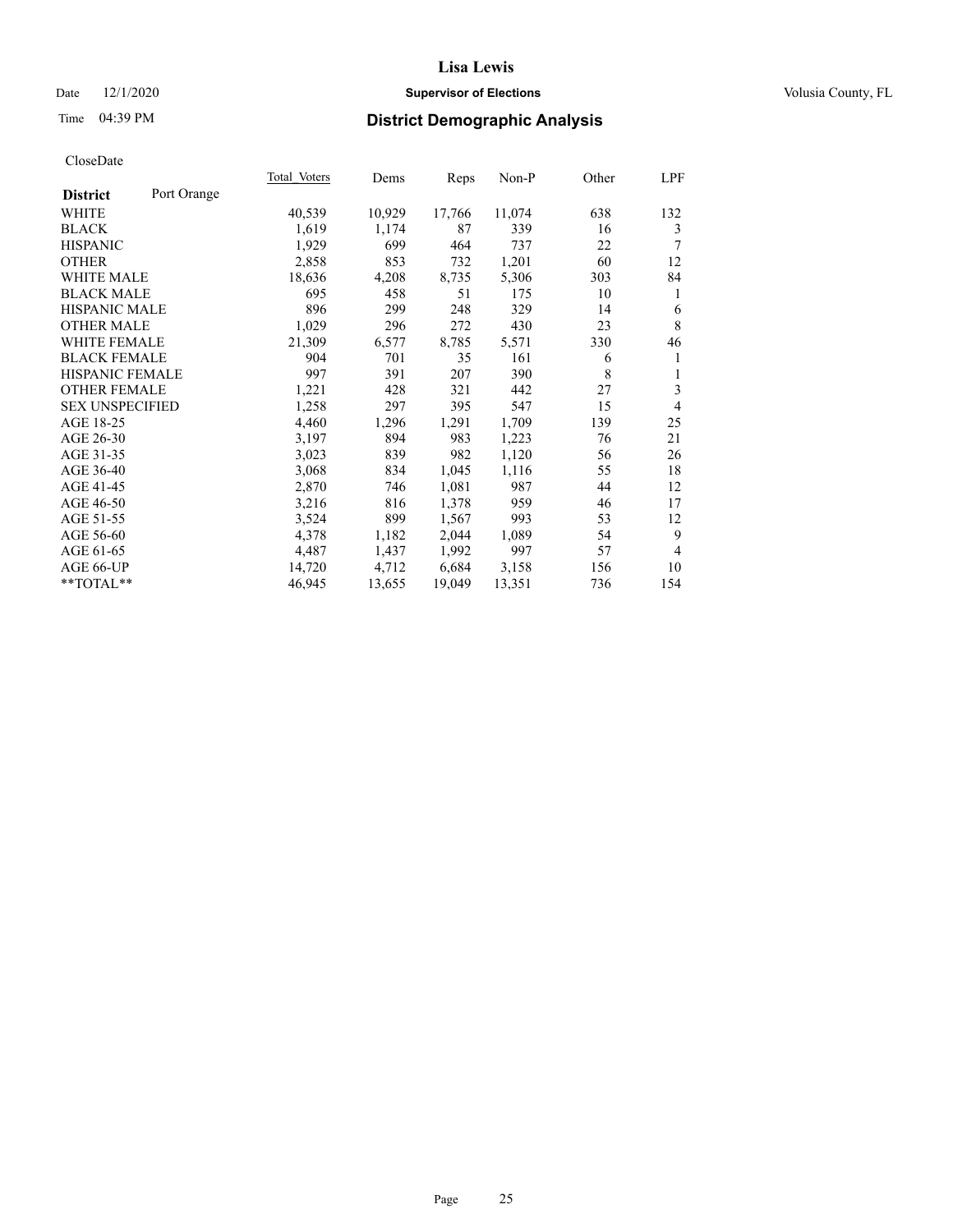### Date  $12/1/2020$  **Supervisor of Elections Supervisor of Elections** Volusia County, FL

### Time 04:39 PM **District Demographic Analysis**

|                        |               | <b>Total Voters</b> | Dems  | Reps  | $Non-P$ | Other          | LPF                     |
|------------------------|---------------|---------------------|-------|-------|---------|----------------|-------------------------|
| <b>District</b>        | South Daytona |                     |       |       |         |                |                         |
| WHITE                  |               | 7,370               | 2,178 | 3,036 | 2,001   | 134            | 21                      |
| <b>BLACK</b>           |               | 741                 | 566   | 24    | 141     | 9              | 1                       |
| <b>HISPANIC</b>        |               | 354                 | 149   | 87    | 112     | 3              | 3                       |
| <b>OTHER</b>           |               | 485                 | 159   | 111   | 202     | 11             | $\overline{2}$          |
| <b>WHITE MALE</b>      |               | 3,361               | 814   | 1,503 | 966     | 65             | 13                      |
| <b>BLACK MALE</b>      |               | 279                 | 204   | 13    | 58      | 4              | $\overline{0}$          |
| <b>HISPANIC MALE</b>   |               | 157                 | 57    | 46    | 50      | 1              | 3                       |
| <b>OTHER MALE</b>      |               | 161                 | 51    | 42    | 62      | 6              | $\mathbf{0}$            |
| WHITE FEMALE           |               | 3,903               | 1,343 | 1,493 | 992     | 68             | 7                       |
| <b>BLACK FEMALE</b>    |               | 454                 | 358   | 10    | 80      | 5              | 1                       |
| <b>HISPANIC FEMALE</b> |               | 187                 | 86    | 41    | 58      | $\overline{2}$ | $\mathbf{0}$            |
| <b>OTHER FEMALE</b>    |               | 212                 | 82    | 52    | 73      | 4              | 1                       |
| <b>SEX UNSPECIFIED</b> |               | 236                 | 57    | 58    | 117     | $\overline{2}$ | $\overline{\mathbf{c}}$ |
| AGE 18-25              |               | 782                 | 236   | 221   | 290     | 28             | 7                       |
| AGE 26-30              |               | 641                 | 212   | 154   | 250     | 19             | 6                       |
| AGE 31-35              |               | 680                 | 229   | 190   | 247     | 12             | $\overline{2}$          |
| AGE 36-40              |               | 572                 | 194   | 167   | 196     | 11             | 4                       |
| AGE 41-45              |               | 537                 | 173   | 155   | 192     | 14             | 3                       |
| AGE 46-50              |               | 567                 | 175   | 216   | 171     | 4              |                         |
| AGE 51-55              |               | 710                 | 228   | 295   | 178     | 7              | $\overline{2}$          |
| AGE 56-60              |               | 941                 | 312   | 397   | 222     | 10             | $\theta$                |
| AGE 61-65              |               | 963                 | 340   | 397   | 207     | 19             | $\theta$                |
| AGE 66-UP              |               | 2,557               | 953   | 1,066 | 503     | 33             | $\overline{2}$          |
| **TOTAL**              |               | 8,950               | 3,052 | 3,258 | 2,456   | 157            | 27                      |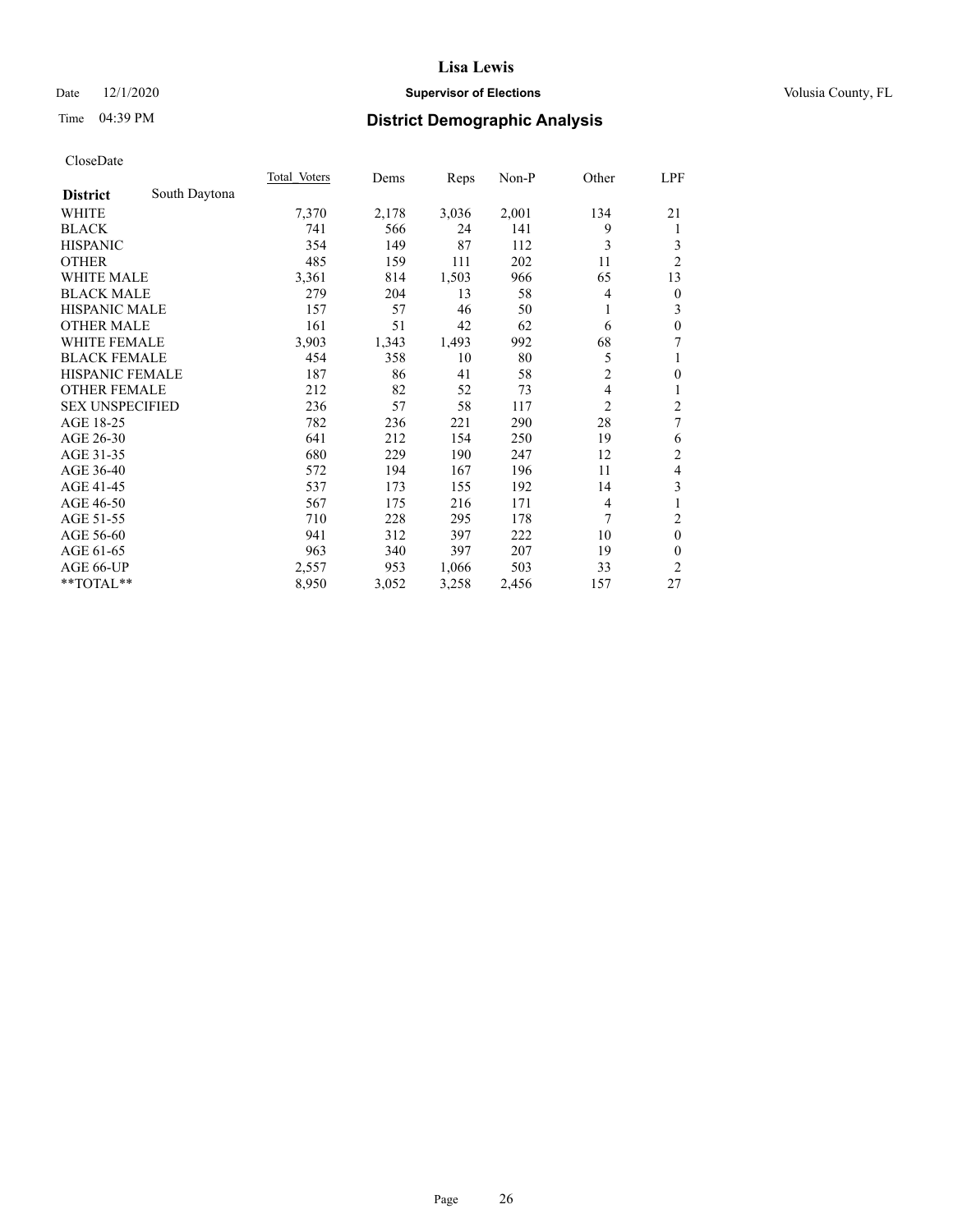### Date  $12/1/2020$  **Supervisor of Elections Supervisor of Elections** Volusia County, FL

### Time 04:39 PM **District Demographic Analysis**

|                        |               | Total Voters | Dems | Reps     | Non-P        | Other | LPF |
|------------------------|---------------|--------------|------|----------|--------------|-------|-----|
| <b>District</b>        | Flagler Beach |              |      |          |              |       |     |
| WHITE                  |               | 59           | 26   | 21       | 11           |       |     |
| <b>BLACK</b>           |               | 0            | 0    | $\theta$ | 0            |       |     |
| <b>HISPANIC</b>        |               |              |      | 0        | $\mathbf{0}$ |       |     |
| <b>OTHER</b>           |               |              |      | 0        |              |       |     |
| WHITE MALE             |               | 24           |      | 12       |              |       |     |
| <b>BLACK MALE</b>      |               | 0            |      | $\Omega$ |              |       |     |
| <b>HISPANIC MALE</b>   |               |              |      | 0        |              |       |     |
| <b>OTHER MALE</b>      |               |              |      | 0        |              |       |     |
| WHITE FEMALE           |               | 34           | 18   | 9        |              |       |     |
| <b>BLACK FEMALE</b>    |               | 0            | 0    | $_{0}$   |              |       |     |
| HISPANIC FEMALE        |               |              |      |          |              |       |     |
| <b>OTHER FEMALE</b>    |               |              |      | 0        |              |       |     |
| <b>SEX UNSPECIFIED</b> |               |              |      |          |              |       |     |
| AGE 18-25              |               |              |      |          |              |       |     |
| AGE 26-30              |               |              |      |          |              |       |     |
| AGE 31-35              |               |              |      |          |              |       |     |
| AGE 36-40              |               |              |      |          |              |       |     |
| AGE 41-45              |               |              |      |          |              |       |     |
| AGE 46-50              |               |              |      | $_{0}$   |              |       |     |
| AGE 51-55              |               |              |      |          |              |       |     |
| AGE 56-60              |               |              |      |          |              |       |     |
| AGE 61-65              |               |              |      |          |              |       |     |
| AGE 66-UP              |               | 43           | 22   | 15       |              |       |     |
| **TOTAL**              |               | 60           | 27   | 21       | 11           |       |     |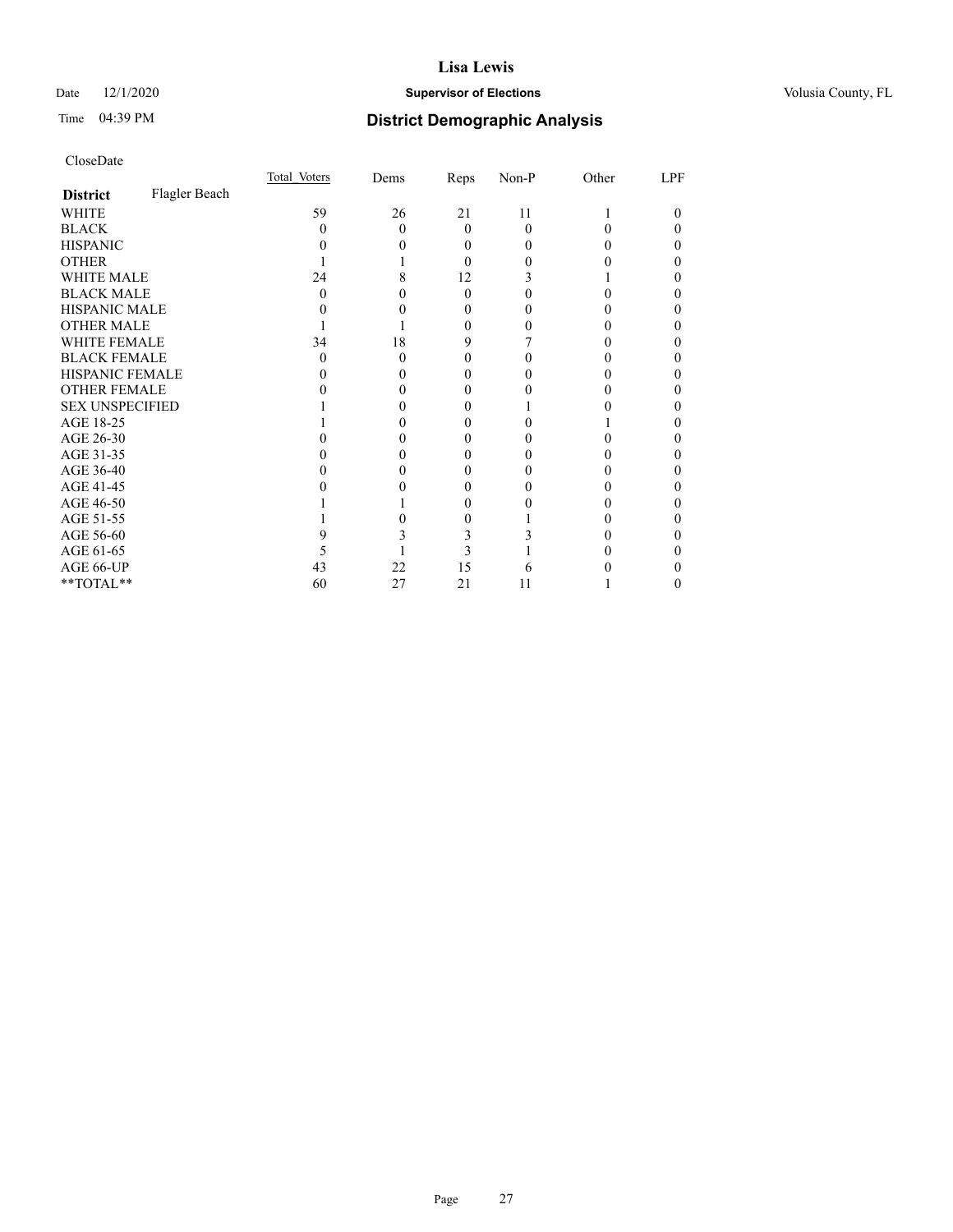### Date  $12/1/2020$  **Supervisor of Elections Supervisor of Elections** Volusia County, FL

### Time 04:39 PM **District Demographic Analysis**

|                        |                           | Total Voters | Dems   | Reps   | Non-P  | Other | LPF |
|------------------------|---------------------------|--------------|--------|--------|--------|-------|-----|
| <b>District</b>        | <b>Hospital Authority</b> |              |        |        |        |       |     |
| WHITE                  |                           | 111,427      | 28,216 | 51,597 | 29,618 | 1,537 | 459 |
| <b>BLACK</b>           |                           | 13,469       | 10,154 | 556    | 2,631  | 115   | 13  |
| <b>HISPANIC</b>        |                           | 31,273       | 14,054 | 5,159  | 11,721 | 284   | 55  |
| <b>OTHER</b>           |                           | 10,536       | 3,316  | 2,406  | 4,619  | 159   | 36  |
| <b>WHITE MALE</b>      |                           | 51,507       | 10,899 | 25,200 | 14,408 | 697   | 303 |
| <b>BLACK MALE</b>      |                           | 5,778        | 4,012  | 319    | 1,377  | 65    | 5   |
| <b>HISPANIC MALE</b>   |                           | 14,227       | 5,898  | 2,678  | 5,484  | 131   | 36  |
| <b>OTHER MALE</b>      |                           | 3,667        | 1,083  | 939    | 1,578  | 47    | 20  |
| <b>WHITE FEMALE</b>    |                           | 58,422       | 16,991 | 25,746 | 14,706 | 829   | 150 |
| <b>BLACK FEMALE</b>    |                           | 7,459        | 5,974  | 223    | 1,205  | 50    | 7   |
| <b>HISPANIC FEMALE</b> |                           | 16,546       | 7,924  | 2,417  | 6,036  | 151   | 18  |
| <b>OTHER FEMALE</b>    |                           | 4,375        | 1,673  | 941    | 1,677  | 74    | 10  |
| <b>SEX UNSPECIFIED</b> |                           | 4,722        | 1,285  | 1,254  | 2,118  | 51    | 14  |
| AGE 18-25              |                           | 17,492       | 5,571  | 4,395  | 6,999  | 420   | 107 |
| AGE 26-30              |                           | 12,728       | 3,994  | 3,483  | 4,936  | 228   | 87  |
| AGE 31-35              |                           | 12,998       | 4,077  | 3,680  | 4,965  | 198   | 78  |
| AGE 36-40              |                           | 12,334       | 3,791  | 3,584  | 4,706  | 173   | 80  |
| AGE 41-45              |                           | 11,807       | 3,809  | 3,677  | 4,108  | 165   | 48  |
| AGE 46-50              |                           | 12,508       | 3,799  | 4,570  | 3,941  | 158   | 40  |
| AGE 51-55              |                           | 13,469       | 4,188  | 5,462  | 3,631  | 152   | 36  |
| AGE 56-60              |                           | 15,522       | 4,966  | 6,542  | 3,842  | 147   | 25  |
| AGE 61-65              |                           | 15,061       | 5,152  | 6,431  | 3,317  | 137   | 24  |
| AGE 66-UP              |                           | 42,786       | 16,393 | 17,894 | 8,144  | 317   | 38  |
| $*$ TOTAL $*$          |                           | 166,705      | 55,740 | 59,718 | 48,589 | 2,095 | 563 |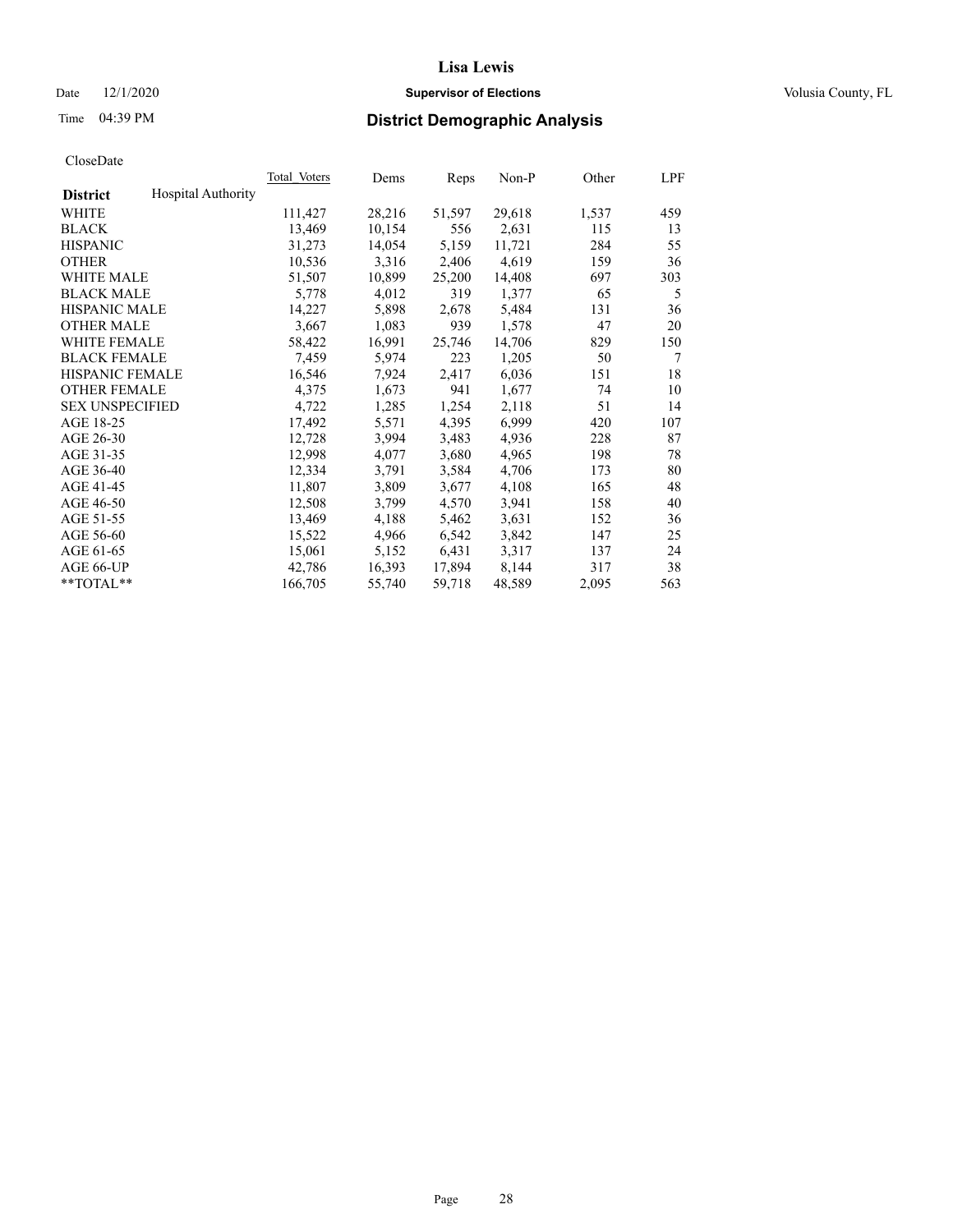### Date  $12/1/2020$  **Supervisor of Elections Supervisor of Elections** Volusia County, FL

| CloseDate |
|-----------|
|-----------|

|                        |                           | Total Voters | Dems  | Reps   | Non-P | Other | LPF              |
|------------------------|---------------------------|--------------|-------|--------|-------|-------|------------------|
| <b>District</b>        | Florida House District 24 |              |       |        |       |       |                  |
| WHITE                  |                           | 20,893       | 5,133 | 10,450 | 4,965 | 272   | 73               |
| <b>BLACK</b>           |                           | 574          | 444   | 23     | 99    | 6     | 2                |
| <b>HISPANIC</b>        |                           | 1,638        | 646   | 317    | 664   | 11    | $\mathbf{0}$     |
| <b>OTHER</b>           |                           | 1,114        | 268   | 358    | 463   | 21    | 4                |
| <b>WHITE MALE</b>      |                           | 9,785        | 2,014 | 5,129  | 2,460 | 136   | 46               |
| <b>BLACK MALE</b>      |                           | 260          | 187   | 15     | 53    | 4     | 1                |
| <b>HISPANIC MALE</b>   |                           | 725          | 270   | 143    | 307   | 5     | $\boldsymbol{0}$ |
| OTHER MALE             |                           | 355          | 74    | 125    | 148   | 5     | 3                |
| WHITE FEMALE           |                           | 10,884       | 3,086 | 5,215  | 2,422 | 134   | 27               |
| <b>BLACK FEMALE</b>    |                           | 305          | 249   | 7      | 46    | 2     | 1                |
| <b>HISPANIC FEMALE</b> |                           | 875          | 360   | 168    | 341   | 6     | $\mathbf{0}$     |
| <b>OTHER FEMALE</b>    |                           | 452          | 132   | 151    | 158   | 11    | $\boldsymbol{0}$ |
| <b>SEX UNSPECIFIED</b> |                           | 578          | 119   | 195    | 256   | 7     | 1                |
| AGE 18-25              |                           | 1,957        | 500   | 678    | 729   | 41    | 9                |
| AGE 26-30              |                           | 1,261        | 323   | 451    | 455   | 24    | $\,8$            |
| AGE 31-35              |                           | 1,190        | 304   | 429    | 433   | 18    | 6                |
| AGE 36-40              |                           | 1,108        | 269   | 447    | 362   | 21    | 9                |
| AGE 41-45              |                           | 1,148        | 265   | 462    | 402   | 10    | 9                |
| AGE 46-50              |                           | 1,308        | 248   | 643    | 389   | 21    | 7                |
| AGE 51-55              |                           | 1,692        | 340   | 895    | 433   | 20    | 4                |
| AGE 56-60              |                           | 2,455        | 585   | 1,277  | 551   | 37    | 5                |
| AGE 61-65              |                           | 2,811        | 770   | 1,409  | 588   | 38    | 6                |
| AGE 66-UP              |                           | 9,289        | 2,887 | 4,457  | 1,849 | 80    | 16               |
| **TOTAL**              |                           | 24,219       | 6,491 | 11,148 | 6,191 | 310   | 79               |
|                        |                           |              |       |        |       |       |                  |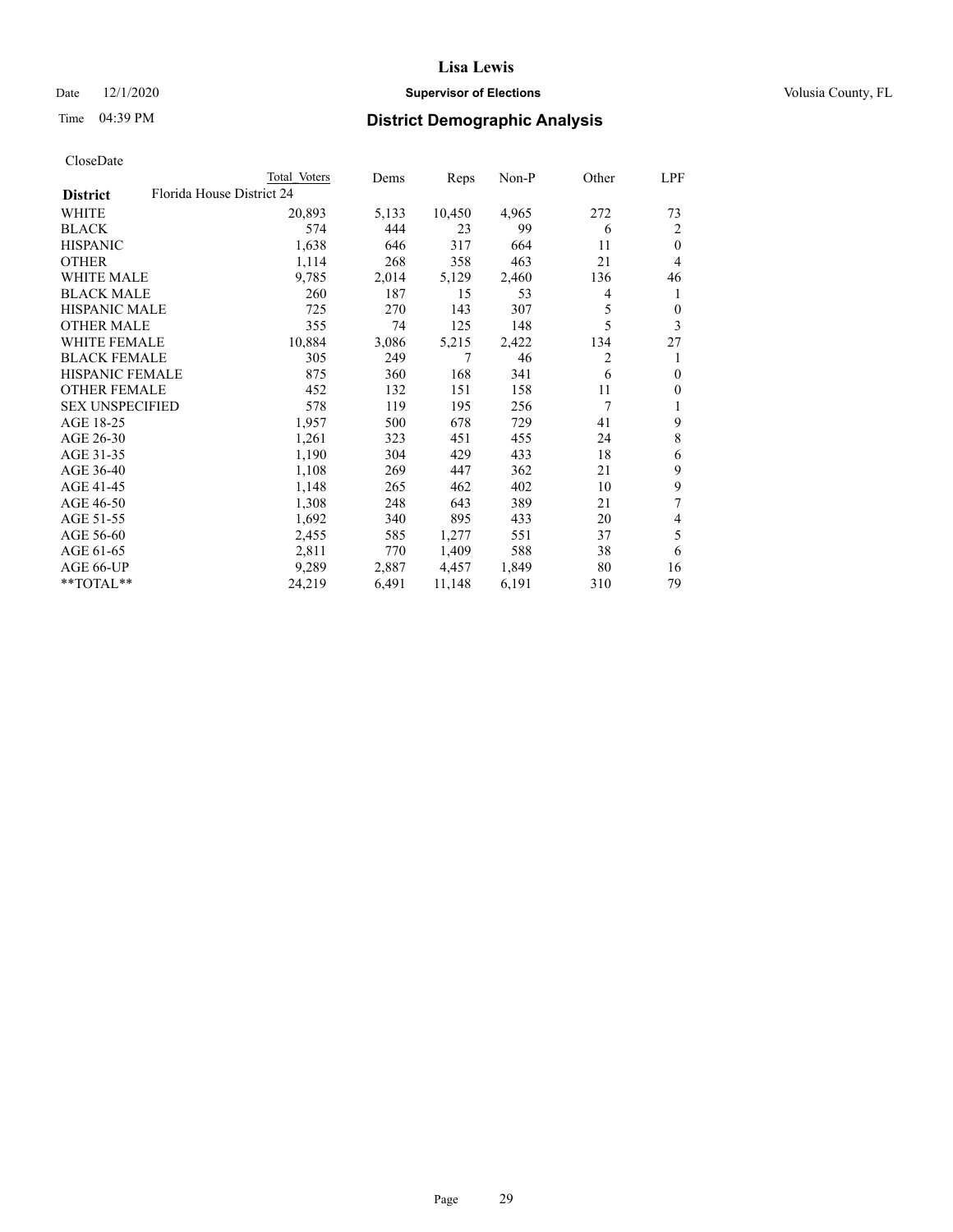### Date  $12/1/2020$  **Supervisor of Elections Supervisor of Elections** Volusia County, FL

| CloseDate |
|-----------|
|-----------|

|                        | Total Voters              | Dems   | Reps   | <u>Non-P</u> | Other | LPF |
|------------------------|---------------------------|--------|--------|--------------|-------|-----|
| <b>District</b>        | Florida House District 25 |        |        |              |       |     |
| WHITE                  | 121,223                   | 32,655 | 55,505 | 30,745       | 1,934 | 384 |
| <b>BLACK</b>           | 3,993                     | 2,926  | 203    | 811          | 46    | 7   |
| <b>HISPANIC</b>        | 4,287                     | 1,561  | 1,153  | 1,489        | 68    | 16  |
| <b>OTHER</b>           | 7,549                     | 2,170  | 2,067  | 3,144        | 147   | 21  |
| <b>WHITE MALE</b>      | 56,307                    | 12,722 | 27,330 | 15,084       | 911   | 260 |
| <b>BLACK MALE</b>      | 1,778                     | 1,183  | 111    | 451          | 28    | 5   |
| <b>HISPANIC MALE</b>   | 1,917                     | 643    | 566    | 659          | 39    | 10  |
| <b>OTHER MALE</b>      | 2,745                     | 759    | 777    | 1,135        | 61    | 13  |
| <b>WHITE FEMALE</b>    | 63,444                    | 19,567 | 27,567 | 15,176       | 1,014 | 120 |
| <b>BLACK FEMALE</b>    | 2,156                     | 1,697  | 88     | 352          | 18    | 1   |
| HISPANIC FEMALE        | 2,290                     | 895    | 565    | 795          | 29    | 6   |
| <b>OTHER FEMALE</b>    | 3,170                     | 1,082  | 884    | 1,137        | 61    | 6   |
| <b>SEX UNSPECIFIED</b> | 3,245                     | 764    | 1,040  | 1,400        | 34    | 7   |
| AGE 18-25              | 10,917                    | 3,018  | 3,552  | 3,928        | 355   | 64  |
| AGE 26-30              | 7,703                     | 2,125  | 2,492  | 2,854        | 178   | 54  |
| AGE 31-35              | 7,710                     | 2,162  | 2,554  | 2,769        | 157   | 68  |
| AGE 36-40              | 7,647                     | 2,023  | 2,714  | 2,725        | 134   | 51  |
| AGE 41-45              | 7,375                     | 1,893  | 2,786  | 2,512        | 139   | 45  |
| AGE 46-50              | 8,754                     | 2,150  | 3,829  | 2,555        | 175   | 45  |
| AGE 51-55              | 10,553                    | 2,560  | 4,954  | 2,834        | 178   | 27  |
| AGE 56-60              | 13,507                    | 3,487  | 6,592  | 3,229        | 179   | 20  |
| AGE 61-65              | 14,652                    | 4,393  | 6,836  | 3,191        | 215   | 17  |
| AGE 66-UP              | 48,232                    | 15,501 | 22,617 | 9,592        | 485   | 37  |
| **TOTAL**              | 137,052                   | 39,312 | 58,928 | 36,189       | 2,195 | 428 |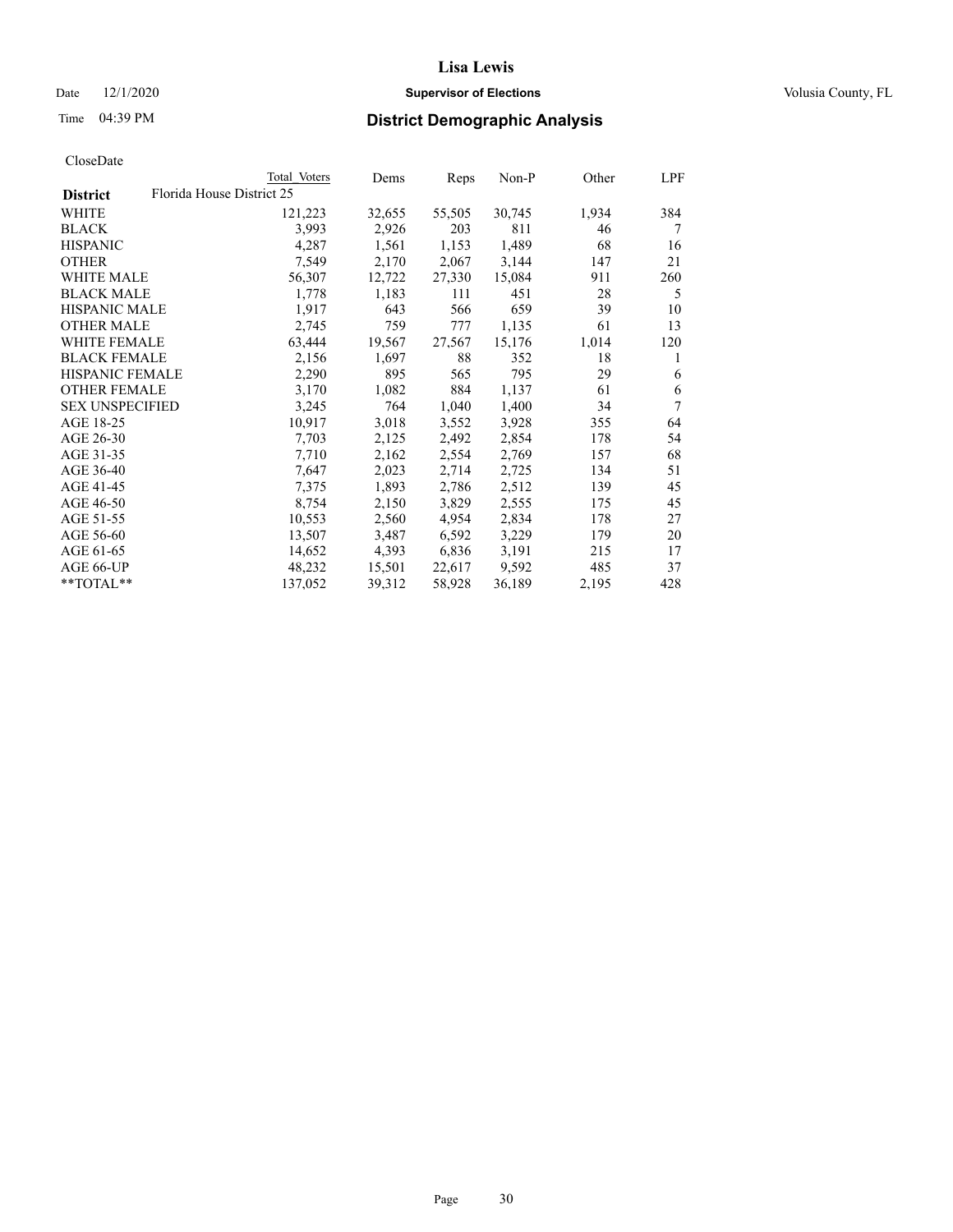### Date  $12/1/2020$  **Supervisor of Elections Supervisor of Elections** Volusia County, FL

|                        | Total Voters              | Dems   | Reps   | Non-P  | Other | LPF |
|------------------------|---------------------------|--------|--------|--------|-------|-----|
| <b>District</b>        | Florida House District 26 |        |        |        |       |     |
| WHITE                  | 80,549                    | 22,467 | 34,679 | 21,704 | 1,362 | 337 |
| <b>BLACK</b>           | 21,840                    | 17,238 | 635    | 3,784  | 170   | 13  |
| <b>HISPANIC</b>        | 8,082                     | 3,470  | 1,529  | 2,942  | 110   | 31  |
| <b>OTHER</b>           | 7,806                     | 2,660  | 1,568  | 3,433  | 119   | 26  |
| WHITE MALE             | 37,201                    | 8,549  | 17,136 | 10,659 | 631   | 226 |
| <b>BLACK MALE</b>      | 8,586                     | 6,311  | 346    | 1,837  | 87    | 5   |
| <b>HISPANIC MALE</b>   | 3,567                     | 1,365  | 764    | 1,360  | 56    | 22  |
| <b>OTHER MALE</b>      | 2,683                     | 885    | 635    | 1,111  | 42    | 10  |
| <b>WHITE FEMALE</b>    | 42,256                    | 13,661 | 17,117 | 10,645 | 727   | 106 |
| <b>BLACK FEMALE</b>    | 12,767                    | 10,553 | 271    | 1,852  | 83    | 8   |
| <b>HISPANIC FEMALE</b> | 4,351                     | 2,036  | 741    | 1,513  | 52    | 9   |
| <b>OTHER FEMALE</b>    | 3,148                     | 1,274  | 599    | 1,207  | 56    | 12  |
| <b>SEX UNSPECIFIED</b> | 3,716                     | 1,201  | 800    | 1,679  | 27    | 9   |
| AGE 18-25              | 14,540                    | 5,911  | 3,022  | 5,171  | 340   | 96  |
| AGE 26-30              | 9,269                     | 3,616  | 2,114  | 3,281  | 194   | 64  |
| AGE 31-35              | 8,854                     | 3,391  | 2,142  | 3,106  | 160   | 55  |
| AGE 36-40              | 7,862                     | 2,990  | 2,008  | 2,707  | 111   | 46  |
| AGE 41-45              | 7,346                     | 2,742  | 2,049  | 2,412  | 116   | 27  |
| AGE 46-50              | 7,925                     | 2,850  | 2,611  | 2,328  | 117   | 19  |
| AGE 51-55              | 8,747                     | 3,141  | 3,282  | 2,190  | 105   | 29  |
| AGE 56-60              | 10,871                    | 3,974  | 4,144  | 2,605  | 131   | 17  |
| AGE 61-65              | 11,140                    | 4,363  | 4,327  | 2,280  | 144   | 26  |
| AGE 66-UP              | 31,723                    | 12,857 | 12,712 | 5,783  | 343   | 28  |
| $*$ TOTAL $*$          | 118,277                   | 45,835 | 38,411 | 31,863 | 1,761 | 407 |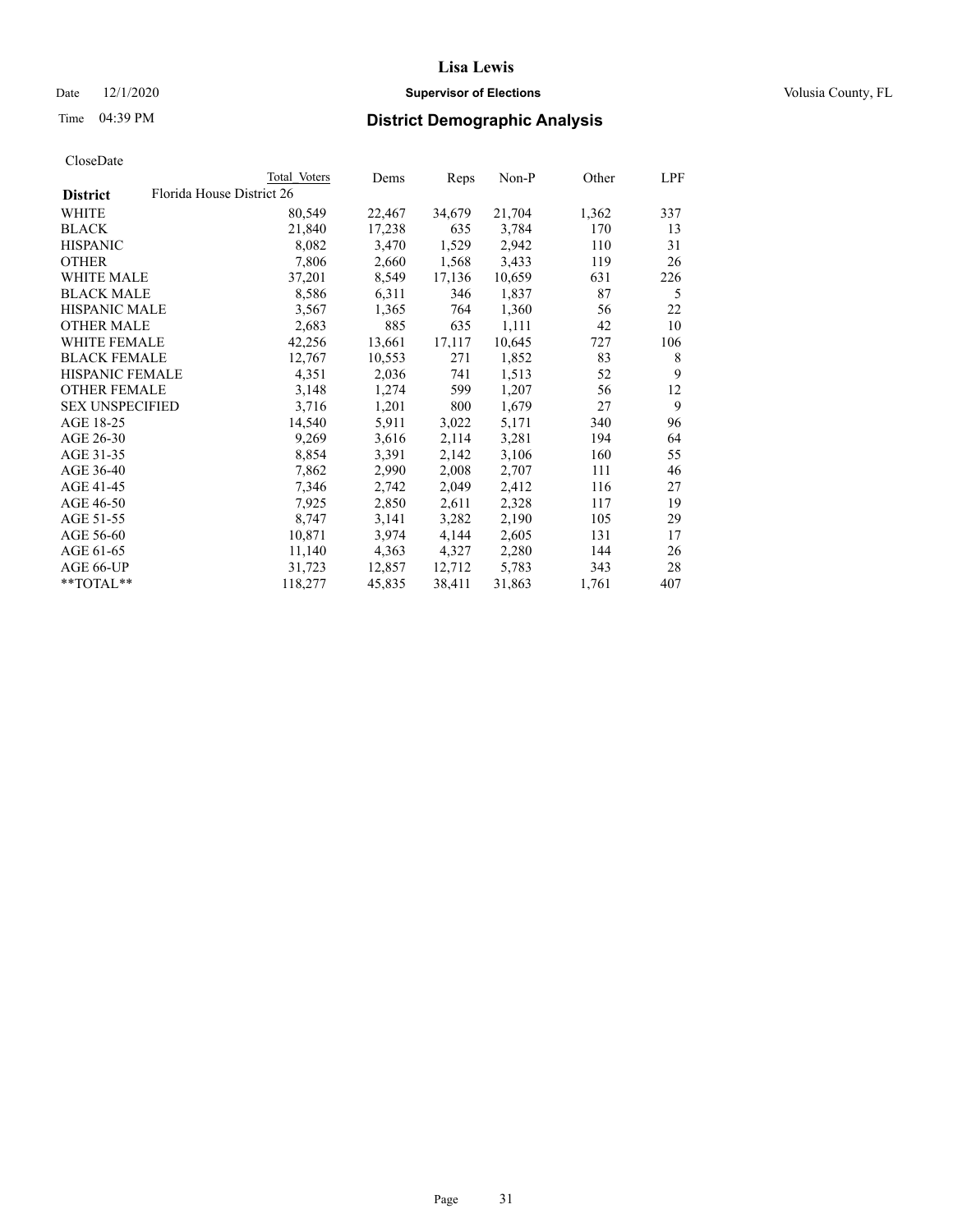### Date  $12/1/2020$  **Supervisor of Elections Supervisor of Elections** Volusia County, FL

| CloseDate |
|-----------|
|-----------|

|                        |                           | Total Voters | Dems   | Reps   | Non-P  | Other | LPF            |
|------------------------|---------------------------|--------------|--------|--------|--------|-------|----------------|
| <b>District</b>        | Florida House District 27 |              |        |        |        |       |                |
| WHITE                  |                           | 83,097       | 20,733 | 37,816 | 23,078 | 1,157 | 313            |
| <b>BLACK</b>           |                           | 8,805        | 6,476  | 400    | 1,843  | 78    | 8              |
| <b>HISPANIC</b>        |                           | 25,385       | 11,576 | 4,104  | 9,437  | 228   | 40             |
| <b>OTHER</b>           |                           | 7,659        | 2,356  | 1,768  | 3,374  | 134   | 27             |
| WHITE MALE             |                           | 38,680       | 8,115  | 18,643 | 11,201 | 511   | 210            |
| <b>BLACK MALE</b>      |                           | 3,938        | 2,649  | 242    | 996    | 48    | 3              |
| <b>HISPANIC MALE</b>   |                           | 11,658       | 4,903  | 2,164  | 4,463  | 103   | 25             |
| <b>OTHER MALE</b>      |                           | 2,696        | 768    | 687    | 1,185  | 40    | 16             |
| <b>WHITE FEMALE</b>    |                           | 43,281       | 12,377 | 18,670 | 11,496 | 638   | 100            |
| <b>BLACK FEMALE</b>    |                           | 4,735        | 3,735  | 152    | 814    | 30    | $\overline{4}$ |
| HISPANIC FEMALE        |                           | 13,337       | 6,488  | 1,894  | 4,817  | 124   | 14             |
| <b>OTHER FEMALE</b>    |                           | 3,189        | 1,212  | 695    | 1,214  | 60    | 8              |
| <b>SEX UNSPECIFIED</b> |                           | 3,430        | 893    | 941    | 1,545  | 43    | 8              |
| AGE 18-25              |                           | 12,167       | 3,731  | 2,982  | 5,059  | 328   | 67             |
| AGE 26-30              |                           | 9,304        | 2,886  | 2,467  | 3,729  | 163   | 59             |
| AGE 31-35              |                           | 9,586        | 2,953  | 2,690  | 3,745  | 140   | 58             |
| AGE 36-40              |                           | 9,120        | 2,744  | 2,571  | 3,620  | 127   | 58             |
| AGE 41-45              |                           | 8,872        | 2,862  | 2,655  | 3,198  | 122   | 35             |
| AGE 46-50              |                           | 9,560        | 2,832  | 3,472  | 3,100  | 114   | 42             |
| AGE 51-55              |                           | 10,222       | 3,154  | 4,064  | 2,851  | 132   | 21             |
| AGE 56-60              |                           | 11,896       | 3,796  | 4,907  | 3,057  | 124   | 12             |
| AGE 61-65              |                           | 11,659       | 3,912  | 4,868  | 2,745  | 116   | 18             |
| AGE 66-UP              |                           | 32,560       | 12,271 | 13,412 | 6,628  | 231   | 18             |
| $*$ TOTAL $*$          |                           | 124,946      | 41,141 | 44,088 | 37,732 | 1,597 | 388            |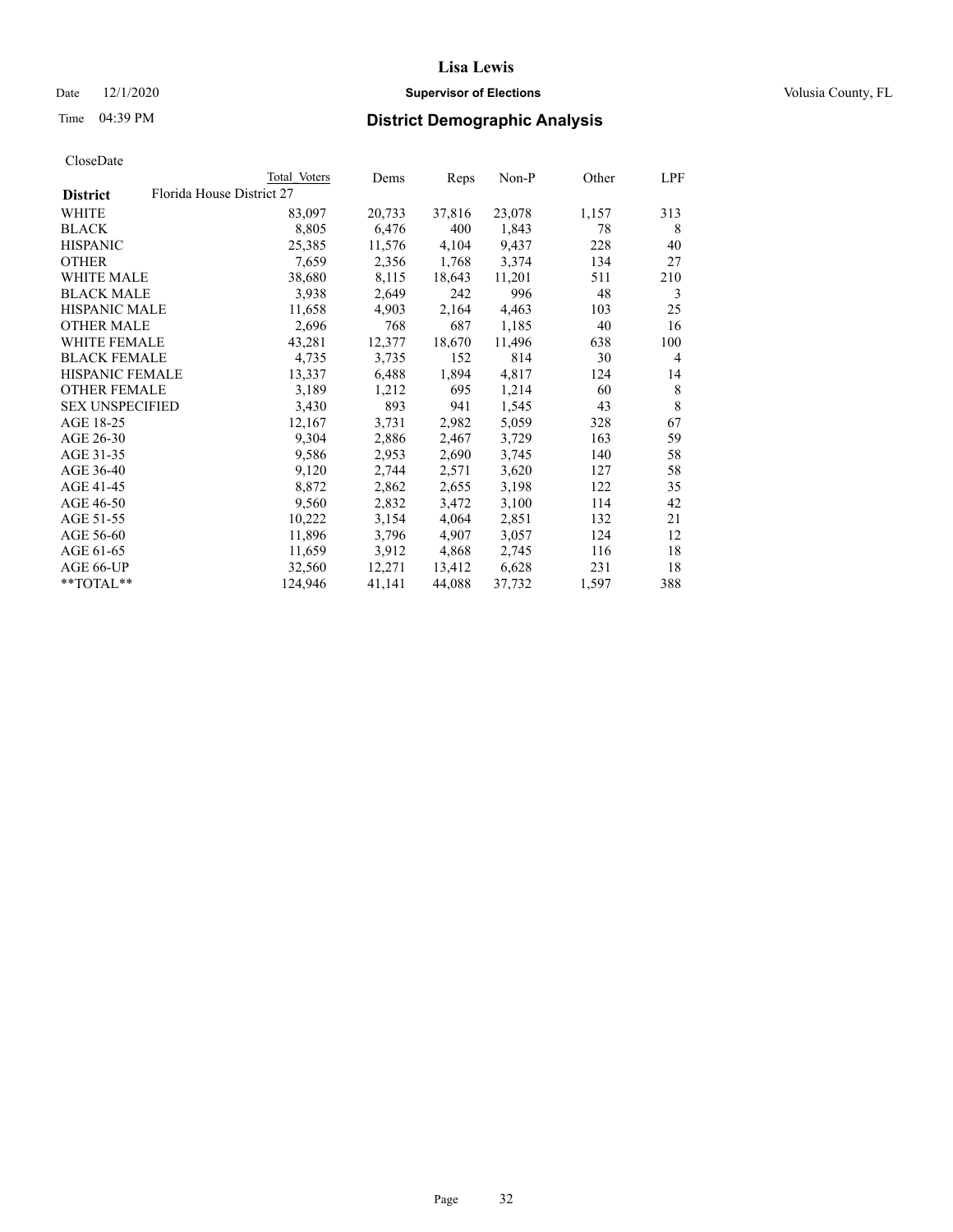### Date  $12/1/2020$  **Supervisor of Elections Supervisor of Elections** Volusia County, FL

# Time 04:39 PM **District Demographic Analysis**

|                        |                         | Total Voters | Dems   | Reps   | Non-P  | Other | LPF            |
|------------------------|-------------------------|--------------|--------|--------|--------|-------|----------------|
| <b>District</b>        | School Board District 1 |              |        |        |        |       |                |
| WHITE                  |                         | 64,514       | 16,554 | 30,574 | 16,190 | 929   | 267            |
| <b>BLACK</b>           |                         | 6,238        | 4,837  | 233    | 1,112  | 53    | 3              |
| <b>HISPANIC</b>        |                         | 9,011        | 3,779  | 1,782  | 3,313  | 114   | 23             |
| <b>OTHER</b>           |                         | 5,011        | 1,536  | 1,220  | 2,171  | 64    | 20             |
| <b>WHITE MALE</b>      |                         | 29,490       | 6,274  | 14,791 | 7,825  | 423   | 177            |
| <b>BLACK MALE</b>      |                         | 2,560        | 1,845  | 118    | 566    | 29    | $\overline{2}$ |
| <b>HISPANIC MALE</b>   |                         | 3,927        | 1,500  | 873    | 1,485  | 53    | 16             |
| <b>OTHER MALE</b>      |                         | 1,716        | 504    | 463    | 722    | 19    | 8              |
| WHITE FEMALE           |                         | 34,200       | 10,098 | 15,429 | 8,090  | 497   | 86             |
| <b>BLACK FEMALE</b>    |                         | 3,555        | 2,899  | 107    | 524    | 24    | 1              |
| <b>HISPANIC FEMALE</b> |                         | 4,930        | 2,207  | 882    | 1,774  | 60    | 7              |
| <b>OTHER FEMALE</b>    |                         | 2,072        | 760    | 481    | 792    | 32    | 7              |
| <b>SEX UNSPECIFIED</b> |                         | 2,323        | 619    | 664    | 1,008  | 23    | 9              |
| AGE 18-25              |                         | 8,528        | 2,683  | 2,388  | 3,178  | 218   | 61             |
| AGE 26-30              |                         | 5,882        | 1,756  | 1,818  | 2,148  | 115   | 45             |
| AGE 31-35              |                         | 6,021        | 1,829  | 1,878  | 2,180  | 96    | 38             |
| AGE 36-40              |                         | 5,764        | 1,678  | 1,895  | 2,067  | 78    | 46             |
| AGE 41-45              |                         | 5,514        | 1,628  | 1,979  | 1,800  | 82    | 25             |
| AGE 46-50              |                         | 5,995        | 1,674  | 2,393  | 1,816  | 90    | 22             |
| AGE 51-55              |                         | 6,549        | 1,831  | 2,942  | 1,673  | 82    | 21             |
| AGE 56-60              |                         | 7,713        | 2,292  | 3,541  | 1,784  | 79    | 17             |
| AGE 61-65              |                         | 7,822        | 2,502  | 3,596  | 1,618  | 92    | 14             |
| AGE 66-UP              |                         | 24,986       | 8,833  | 11,379 | 4,522  | 228   | 24             |
| $*$ $TOTAL**$          |                         | 84,774       | 26,706 | 33,809 | 22,786 | 1,160 | 313            |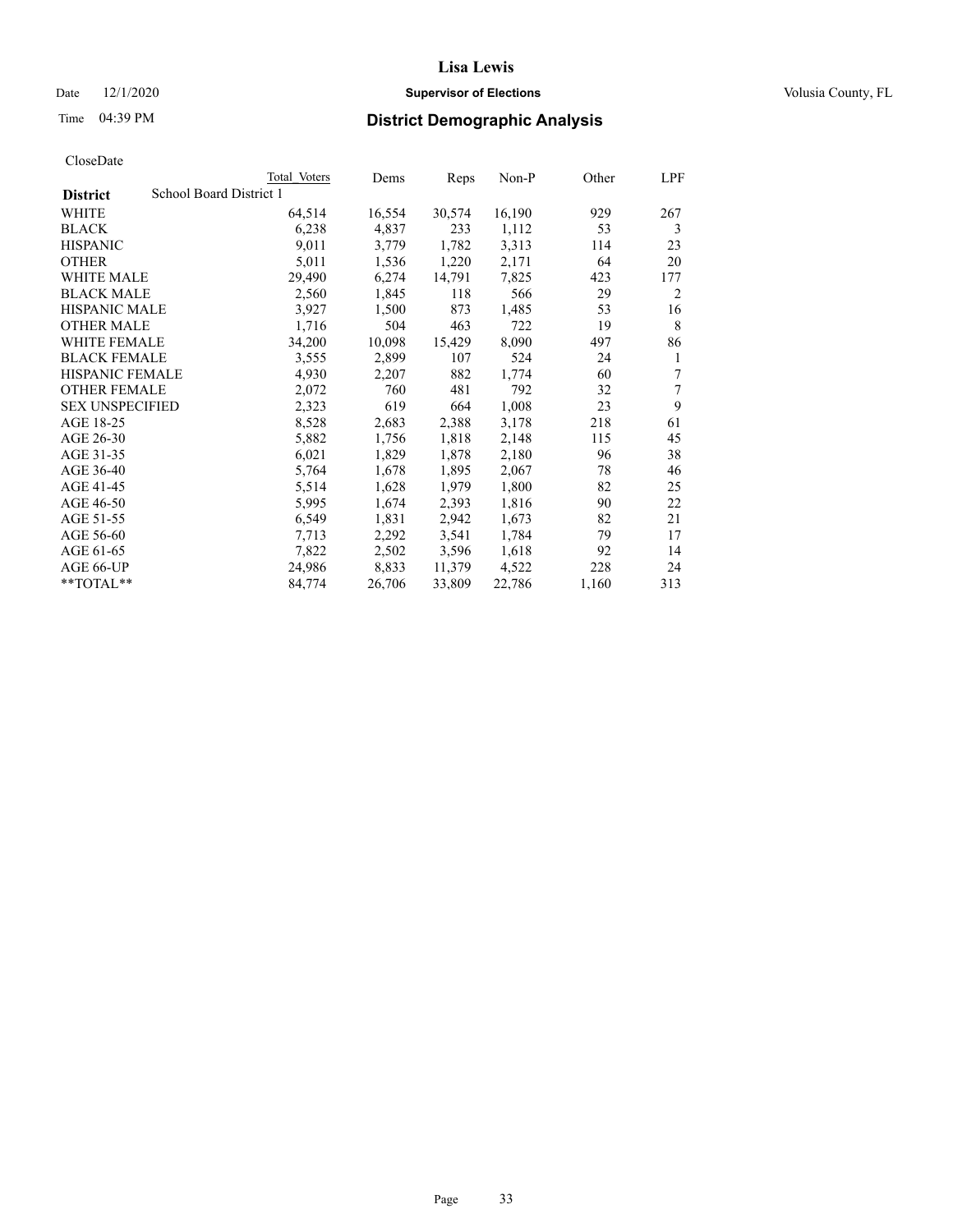### Date  $12/1/2020$  **Supervisor of Elections Supervisor of Elections** Volusia County, FL

### Time 04:39 PM **District Demographic Analysis**

|                        | Total Voters            | Dems   | Reps   | Non-P  | Other | LPF          |
|------------------------|-------------------------|--------|--------|--------|-------|--------------|
| <b>District</b>        | School Board District 2 |        |        |        |       |              |
| WHITE                  | 53,232                  | 14,979 | 22,538 | 14,582 | 934   | 199          |
| <b>BLACK</b>           | 13,212                  | 10,426 | 366    | 2,311  | 103   | 6            |
| <b>HISPANIC</b>        | 3,185                   | 1,373  | 650    | 1,108  | 43    | 11           |
| <b>OTHER</b>           | 4,966                   | 1,641  | 1,021  | 2,184  | 103   | 17           |
| <b>WHITE MALE</b>      | 25,045                  | 5,895  | 11,366 | 7,216  | 445   | 123          |
| <b>BLACK MALE</b>      | 5,152                   | 3,797  | 203    | 1,096  | 56    | $\mathbf{0}$ |
| <b>HISPANIC MALE</b>   | 1,445                   | 569    | 326    | 516    | 27    | 7            |
| <b>OTHER MALE</b>      | 1,735                   | 540    | 411    | 738    | 37    | 9            |
| <b>WHITE FEMALE</b>    | 27,419                  | 8,881  | 10,882 | 7,097  | 485   | 74           |
| <b>BLACK FEMALE</b>    | 7,751                   | 6,388  | 155    | 1,156  | 47    | 5            |
| <b>HISPANIC FEMALE</b> | 1,670                   | 776    | 315    | 559    | 16    | 4            |
| <b>OTHER FEMALE</b>    | 2,031                   | 799    | 410    | 768    | 48    | 6            |
| <b>SEX UNSPECIFIED</b> | 2,347                   | 774    | 507    | 1,039  | 22    | 5            |
| AGE 18-25              | 8,859                   | 3,772  | 1,648  | 3,163  | 228   | 48           |
| AGE 26-30              | 5,393                   | 2,148  | 1,135  | 1,938  | 136   | 36           |
| AGE 31-35              | 5,004                   | 1,978  | 1,157  | 1,730  | 104   | 35           |
| AGE 36-40              | 4,273                   | 1,668  | 1,072  | 1,432  | 73    | 28           |
| AGE 41-45              | 3,902                   | 1,514  | 1,018  | 1,298  | 55    | 17           |
| AGE 46-50              | 4,395                   | 1,572  | 1,433  | 1,303  | 68    | 19           |
| AGE 51-55              | 5,380                   | 1,891  | 1,961  | 1,439  | 76    | 13           |
| AGE 56-60              | 7,128                   | 2,531  | 2,762  | 1,731  | 96    | 8            |
| AGE 61-65              | 7,542                   | 2,831  | 3,003  | 1,604  | 94    | 10           |
| AGE 66-UP              | 22,719                  | 8,514  | 9,386  | 4,547  | 253   | 19           |
| $*$ $TOTAL**$          | 74,595                  | 28,419 | 24,575 | 20,185 | 1,183 | 233          |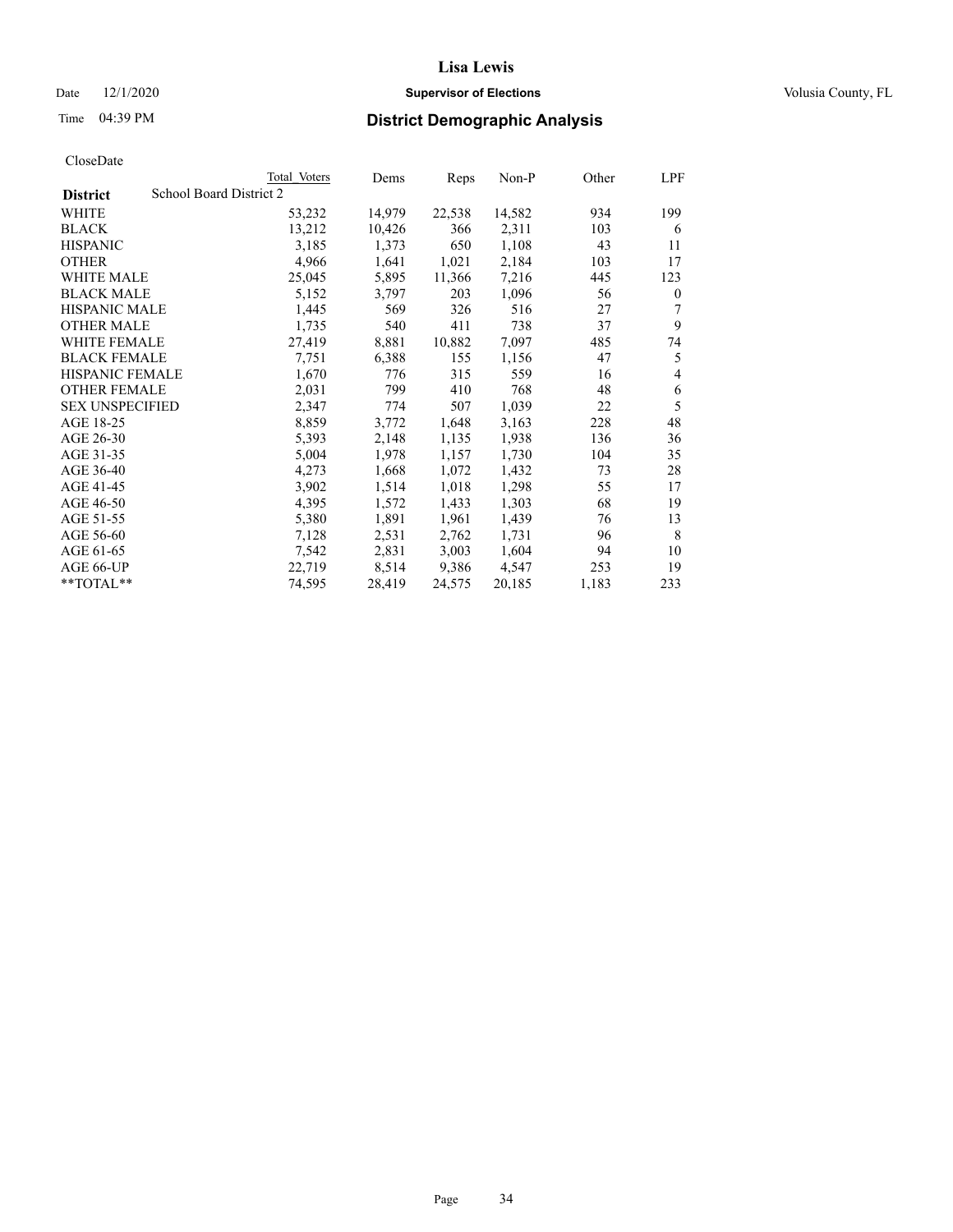### Date  $12/1/2020$  **Supervisor of Elections Supervisor of Elections** Volusia County, FL

|                        |                         | Total Voters | Dems   | Reps   | $Non-P$ | Other | LPF              |
|------------------------|-------------------------|--------------|--------|--------|---------|-------|------------------|
| <b>District</b>        | School Board District 3 |              |        |        |         |       |                  |
| WHITE                  |                         | 79,314       | 20,664 | 36,679 | 20,426  | 1,307 | 238              |
| <b>BLACK</b>           |                         | 2,402        | 1,813  | 111    | 450     | 25    | 3                |
| <b>HISPANIC</b>        |                         | 2,311        | 789    | 651    | 820     | 42    | 9                |
| <b>OTHER</b>           |                         | 4,084        | 1,128  | 1,192  | 1,673   | 76    | 15               |
| <b>WHITE MALE</b>      |                         | 36,999       | 8,070  | 18,152 | 10,002  | 611   | 164              |
| <b>BLACK MALE</b>      |                         | 1,102        | 775    | 60     | 248     | 16    | 3                |
| <b>HISPANIC MALE</b>   |                         | 1,053        | 330    | 326    | 371     | 20    | 6                |
| <b>OTHER MALE</b>      |                         | 1,433        | 386    | 436    | 572     | 31    | 8                |
| <b>WHITE FEMALE</b>    |                         | 41,366       | 12,371 | 18,123 | 10,111  | 691   | 70               |
| <b>BLACK FEMALE</b>    |                         | 1,257        | 1,001  | 50     | 197     | 9     | $\boldsymbol{0}$ |
| <b>HISPANIC FEMALE</b> |                         | 1,206        | 441    | 311    | 429     | 22    | 3                |
| <b>OTHER FEMALE</b>    |                         | 1,670        | 566    | 501    | 567     | 30    | 6                |
| <b>SEX UNSPECIFIED</b> |                         | 2,024        | 454    | 674    | 871     | 20    | 5                |
| AGE 18-25              |                         | 6,852        | 1,805  | 2,301  | 2,465   | 244   | 37               |
| AGE 26-30              |                         | 4,862        | 1,270  | 1,615  | 1,822   | 117   | 38               |
| AGE 31-35              |                         | 4,930        | 1,297  | 1,685  | 1,811   | 93    | 44               |
| AGE 36-40              |                         | 4,928        | 1,247  | 1,787  | 1,783   | 86    | 25               |
| AGE 41-45              |                         | 4,931        | 1,183  | 1,919  | 1,713   | 92    | 24               |
| AGE 46-50              |                         | 5,825        | 1,373  | 2,610  | 1,701   | 113   | 28               |
| AGE 51-55              |                         | 6,589        | 1,507  | 3,230  | 1,716   | 116   | 20               |
| AGE 56-60              |                         | 8,700        | 2,173  | 4,332  | 2,065   | 114   | 16               |
| AGE 61-65              |                         | 9,486        | 2,745  | 4,458  | 2,124   | 146   | 13               |
| AGE 66-UP              |                         | 31,006       | 9,794  | 14,694 | 6,169   | 329   | 20               |
| **TOTAL**              |                         | 88,111       | 24,394 | 38,633 | 23,369  | 1,450 | 265              |
|                        |                         |              |        |        |         |       |                  |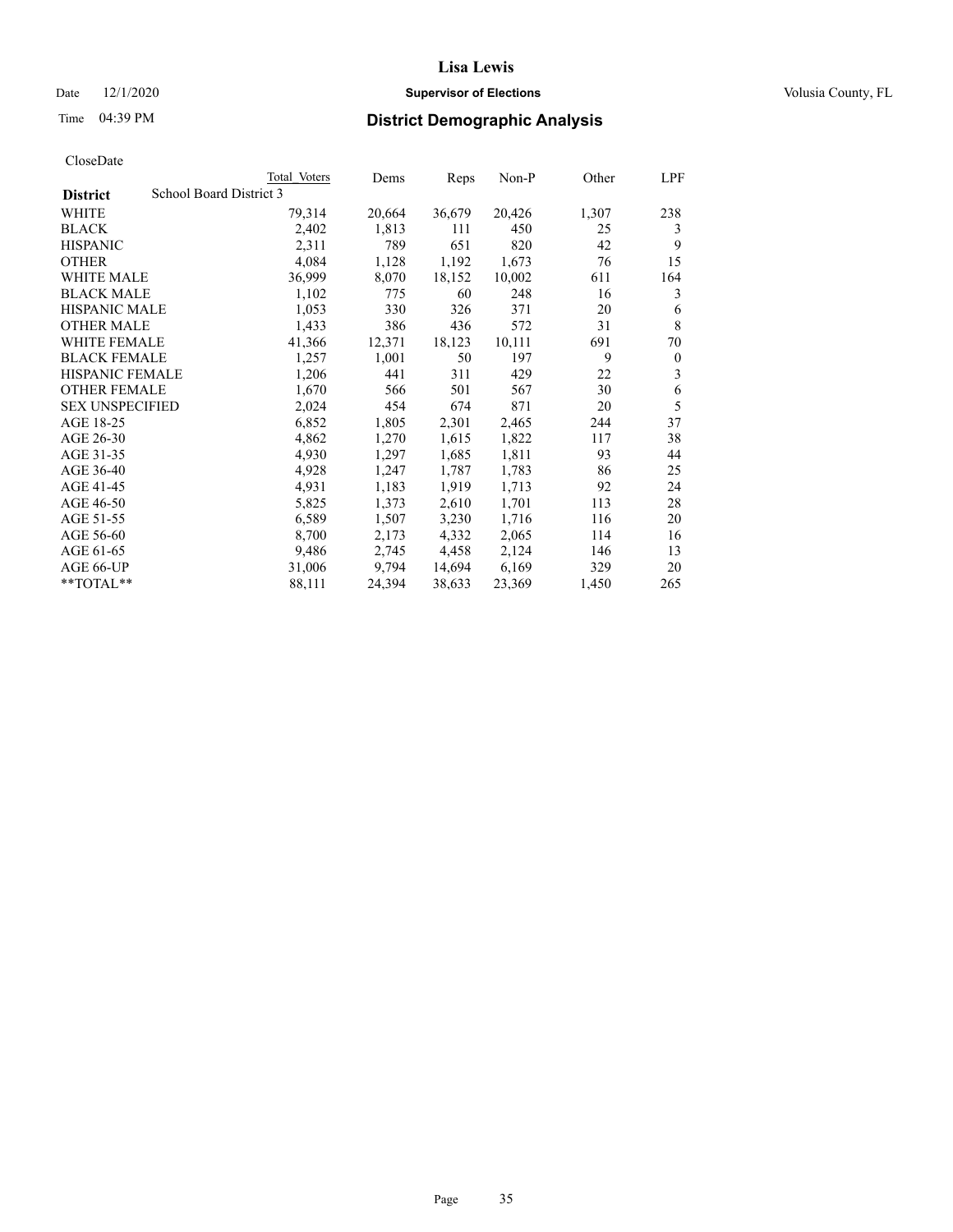### Date  $12/1/2020$  **Supervisor of Elections Supervisor of Elections** Volusia County, FL

### Time 04:39 PM **District Demographic Analysis**

|                        | Total Voters            | Dems   | Reps   | Non-P  | Other | LPF |
|------------------------|-------------------------|--------|--------|--------|-------|-----|
| <b>District</b>        | School Board District 4 |        |        |        |       |     |
| WHITE                  | 66,635                  | 18,295 | 30,055 | 17,067 | 993   | 225 |
| <b>BLACK</b>           | 6,317                   | 4,842  | 234    | 1,173  | 58    | 10  |
| <b>HISPANIC</b>        | 3,261                   | 1,299  | 733    | 1,163  | 53    | 13  |
| <b>OTHER</b>           | 4,832                   | 1,443  | 1,231  | 2,059  | 88    | 11  |
| <b>WHITE MALE</b>      | 30,707                  | 7,008  | 14,710 | 8,376  | 454   | 159 |
| <b>BLACK MALE</b>      | 2,607                   | 1,801  | 137    | 631    | 31    | 7   |
| <b>HISPANIC MALE</b>   | 1,424                   | 496    | 354    | 538    | 28    | 8   |
| <b>OTHER MALE</b>      | 1,740                   | 499    | 474    | 727    | 34    | 6   |
| WHITE FEMALE           | 35,164                  | 11,135 | 15,022 | 8,406  | 535   | 66  |
| <b>BLACK FEMALE</b>    | 3,602                   | 2,962  | 91     | 519    | 27    | 3   |
| <b>HISPANIC FEMALE</b> | 1,771                   | 782    | 366    | 594    | 24    | 5   |
| <b>OTHER FEMALE</b>    | 1,999                   | 701    | 511    | 744    | 39    | 4   |
| <b>SEX UNSPECIFIED</b> | 2,030                   | 495    | 587    | 927    | 20    | 1   |
| AGE 18-25              | 6,945                   | 2,161  | 2,086  | 2,470  | 181   | 47  |
| AGE 26-30              | 5,005                   | 1,650  | 1,458  | 1,784  | 86    | 27  |
| AGE 31-35              | 4,809                   | 1,549  | 1,436  | 1,704  | 87    | 33  |
| AGE 36-40              | 4,547                   | 1,404  | 1,429  | 1,616  | 65    | 33  |
| AGE 41-45              | 4,415                   | 1,325  | 1,461  | 1,521  | 79    | 29  |
| AGE 46-50              | 5,148                   | 1,400  | 2,123  | 1,510  | 89    | 26  |
| AGE 51-55              | 6,224                   | 1,729  | 2,765  | 1,622  | 95    | 13  |
| AGE 56-60              | 7,994                   | 2,321  | 3,588  | 1,956  | 123   | 6   |
| AGE 61-65              | 8,782                   | 2,880  | 3,859  | 1,886  | 137   | 20  |
| AGE 66-UP              | 27,176                  | 9,460  | 12,048 | 5,393  | 250   | 25  |
| $**TOTAL**$            | 81,045                  | 25,879 | 32,253 | 21,462 | 1,192 | 259 |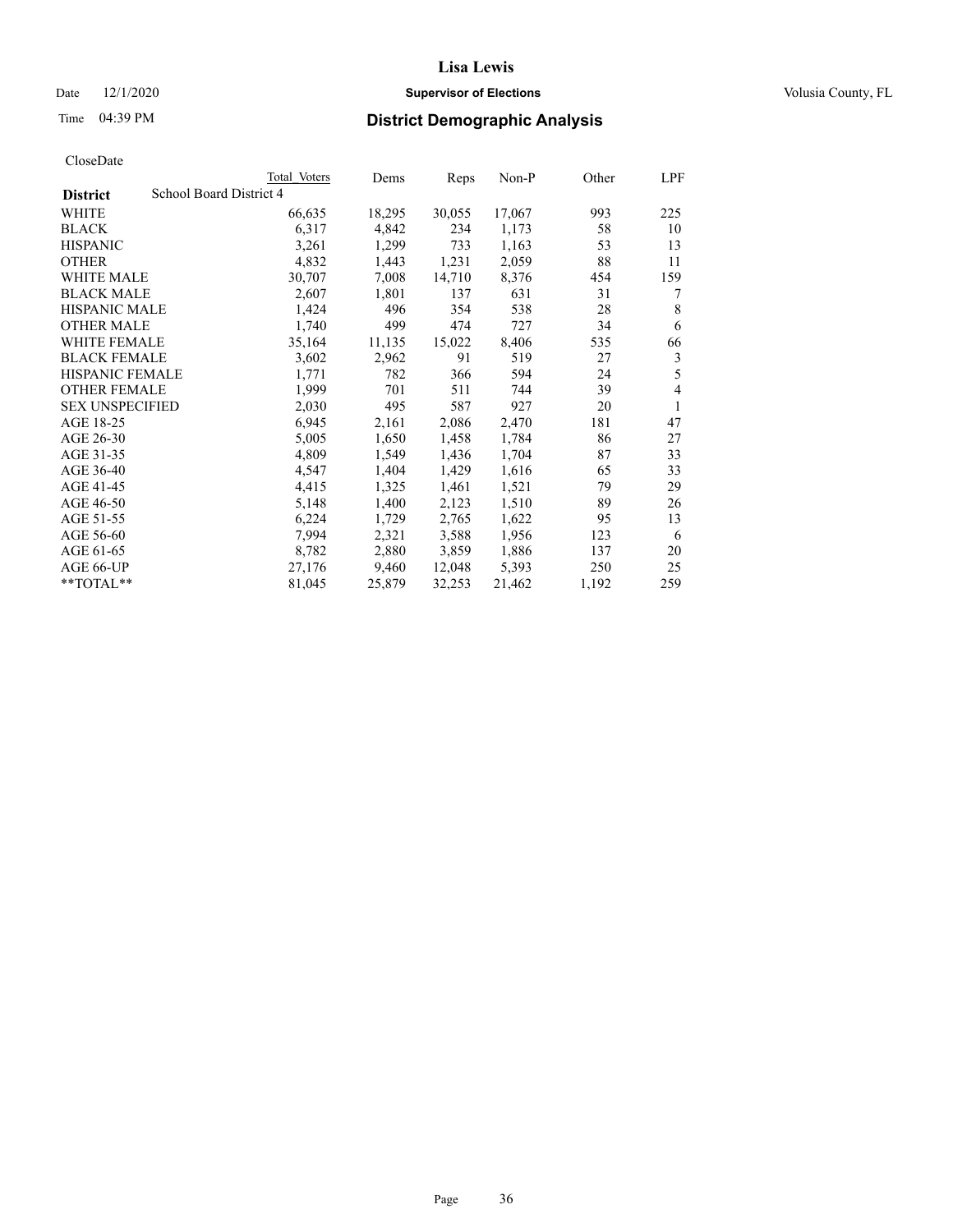#### Date  $12/1/2020$  **Supervisor of Elections Supervisor of Elections** Volusia County, FL

## Time 04:39 PM **District Demographic Analysis**

|                        | Total Voters            | Dems   | Reps   | Non-P  | Other | LPF    |
|------------------------|-------------------------|--------|--------|--------|-------|--------|
| <b>District</b>        | School Board District 5 |        |        |        |       |        |
| WHITE                  | 42,067                  | 10,496 | 18,604 | 12,227 | 562   | 178    |
| <b>BLACK</b>           | 7,043                   | 5,166  | 317    | 1,491  | 61    | 8      |
| <b>HISPANIC</b>        | 21,624                  | 10,013 | 3,287  | 8,128  | 165   | 31     |
| <b>OTHER</b>           | 5,235                   | 1,706  | 1,097  | 2,327  | 90    | 15     |
| WHITE MALE             | 19,732                  | 4,153  | 9,219  | 5,985  | 256   | 119    |
| <b>BLACK MALE</b>      | 3,141                   | 2,112  | 196    | 796    | 35    | 2      |
| <b>HISPANIC MALE</b>   | 10,018                  | 4,286  | 1,758  | 3,879  | 75    | 20     |
| <b>OTHER MALE</b>      | 1,855                   | 557    | 440    | 820    | 27    | 11     |
| WHITE FEMALE           | 21,716                  | 6,206  | 9,113  | 6,035  | 305   | 57     |
| <b>BLACK FEMALE</b>    | 3,798                   | 2,984  | 115    | 668    | 26    | 5      |
| <b>HISPANIC FEMALE</b> | 11,276                  | 5,573  | 1,494  | 4,110  | 89    | 10     |
| <b>OTHER FEMALE</b>    | 2,187                   | 874    | 426    | 845    | 39    | 3      |
| <b>SEX UNSPECIFIED</b> | 2,245                   | 635    | 544    | 1,035  | 26    | 5      |
| AGE 18-25              | 8,397                   | 2,739  | 1,811  | 3,611  | 193   | 43     |
| AGE 26-30              | 6,395                   | 2,126  | 1,498  | 2,627  | 105   | 39     |
| AGE 31-35              | 6,576                   | 2,157  | 1,659  | 2,628  | 95    | 37     |
| AGE 36-40              | 6,225                   | 2,029  | 1,557  | 2,516  | 91    | 32     |
| AGE 41-45              | 5,979                   | 2,112  | 1,575  | 2,192  | 79    | 21     |
| AGE 46-50              | 6,184                   | 2,061  | 1,996  | 2,042  | 67    | 18     |
| AGE 51-55              | 6,472                   | 2,237  | 2,297  | 1,858  | 66    | 14     |
| AGE 56-60              | 7,194                   | 2,525  | 2,697  | 1,906  | 59    | $\tau$ |
| AGE 61-65              | 6,630                   | 2,480  | 2,524  | 1,572  | 44    | 10     |
| AGE 66-UP              | 15,917                  | 6,915  | 5,691  | 3,221  | 79    | 11     |
| $*$ $TOTAL**$          | 75,969                  | 27,381 | 23,305 | 24,173 | 878   | 232    |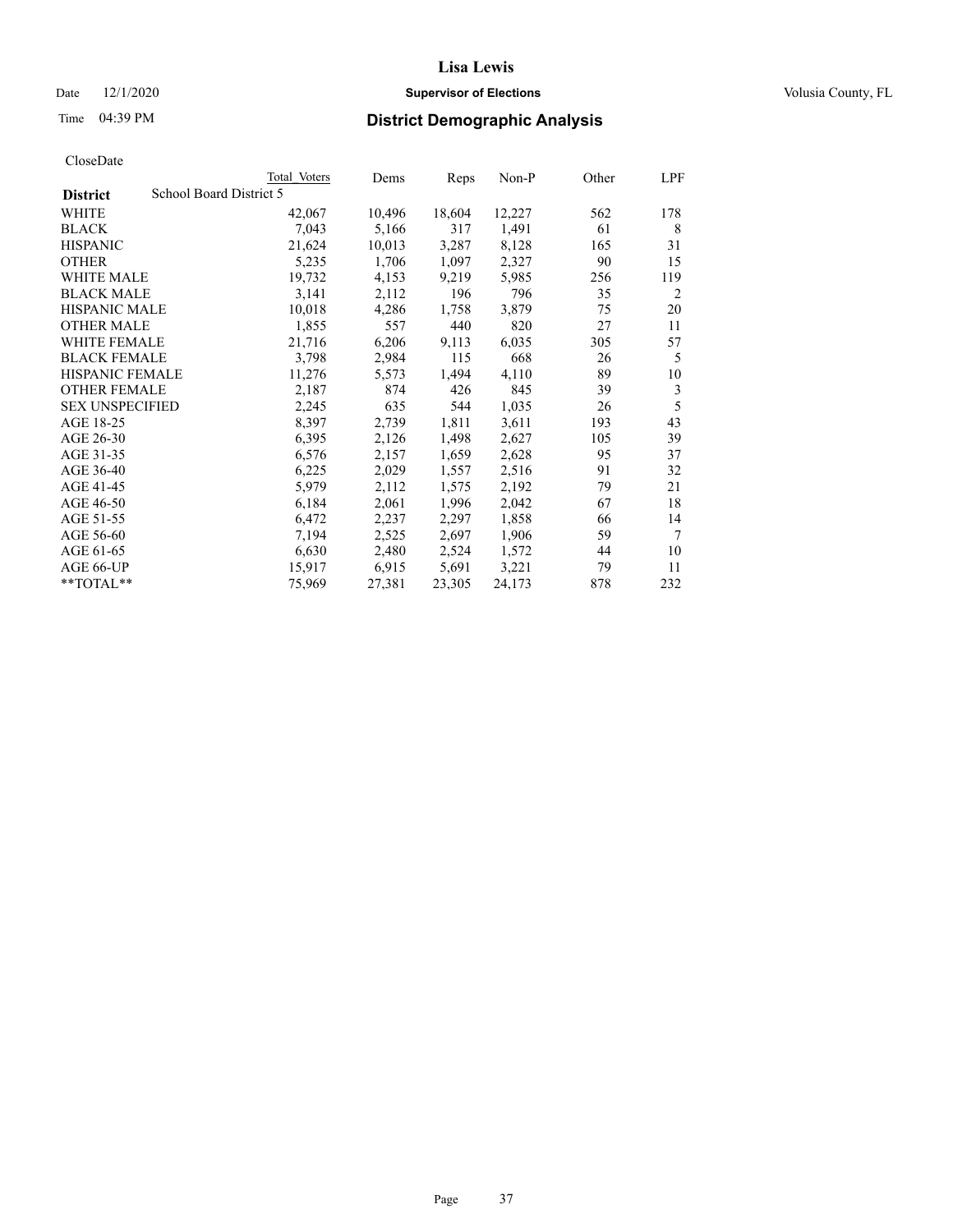#### Date  $12/1/2020$  **Supervisor of Elections Supervisor of Elections** Volusia County, FL

|                        | Total Voters              | Dems   | Reps   | Non-P  | Other | LPF |
|------------------------|---------------------------|--------|--------|--------|-------|-----|
| <b>District</b>        | Florida Senate District 7 |        |        |        |       |     |
| WHITE                  | 110,883                   | 30,486 | 49,579 | 28,660 | 1,758 | 400 |
| <b>BLACK</b>           | 18,967                    | 14,864 | 556    | 3,378  | 155   | 14  |
| <b>HISPANIC</b>        | 6,595                     | 2,742  | 1,363  | 2,378  | 90    | 22  |
| <b>OTHER</b>           | 9,117                     | 2,864  | 2,114  | 3,940  | 176   | 23  |
| WHITE MALE             | 51,714                    | 11,840 | 24,575 | 14,201 | 824   | 274 |
| <b>BLACK MALE</b>      | 7,548                     | 5,477  | 314    | 1,667  | 83    | 7   |
| <b>HISPANIC MALE</b>   | 2,925                     | 1,102  | 655    | 1,107  | 48    | 13  |
| <b>OTHER MALE</b>      | 3,196                     | 957    | 823    | 1,340  | 65    | 11  |
| <b>WHITE FEMALE</b>    | 57,806                    | 18,346 | 24,455 | 13,955 | 926   | 124 |
| <b>BLACK FEMALE</b>    | 11,008                    | 9,070  | 228    | 1,631  | 72    | 7   |
| <b>HISPANIC FEMALE</b> | 3,528                     | 1,584  | 685    | 1,209  | 41    | 9   |
| <b>OTHER FEMALE</b>    | 3,736                     | 1,388  | 861    | 1,398  | 80    | 9   |
| <b>SEX UNSPECIFIED</b> | 4,100                     | 1,192  | 1,015  | 1,848  | 40    | 5   |
| AGE 18-25              | 15,068                    | 5,656  | 3,616  | 5,344  | 364   | 88  |
| AGE 26-30              | 9,622                     | 3,566  | 2,431  | 3,364  | 204   | 57  |
| AGE 31-35              | 9,127                     | 3,312  | 2,423  | 3,158  | 171   | 63  |
| AGE 36-40              | 8,227                     | 2,860  | 2,388  | 2,797  | 129   | 53  |
| AGE 41-45              | 7,849                     | 2,688  | 2,361  | 2,629  | 125   | 46  |
| AGE 46-50              | 8,991                     | 2,800  | 3,360  | 2,638  | 154   | 39  |
| AGE 51-55              | 10,899                    | 3,388  | 4,525  | 2,802  | 158   | 26  |
| AGE 56-60              | 14,104                    | 4,519  | 5,995  | 3,379  | 196   | 15  |
| AGE 61-65              | 15,221                    | 5,325  | 6,441  | 3,211  | 217   | 27  |
| AGE 66-UP              | 46,454                    | 16,842 | 20,072 | 9,034  | 461   | 45  |
| $*$ TOTAL $*$          | 145,562                   | 50,956 | 53,612 | 38,356 | 2,179 | 459 |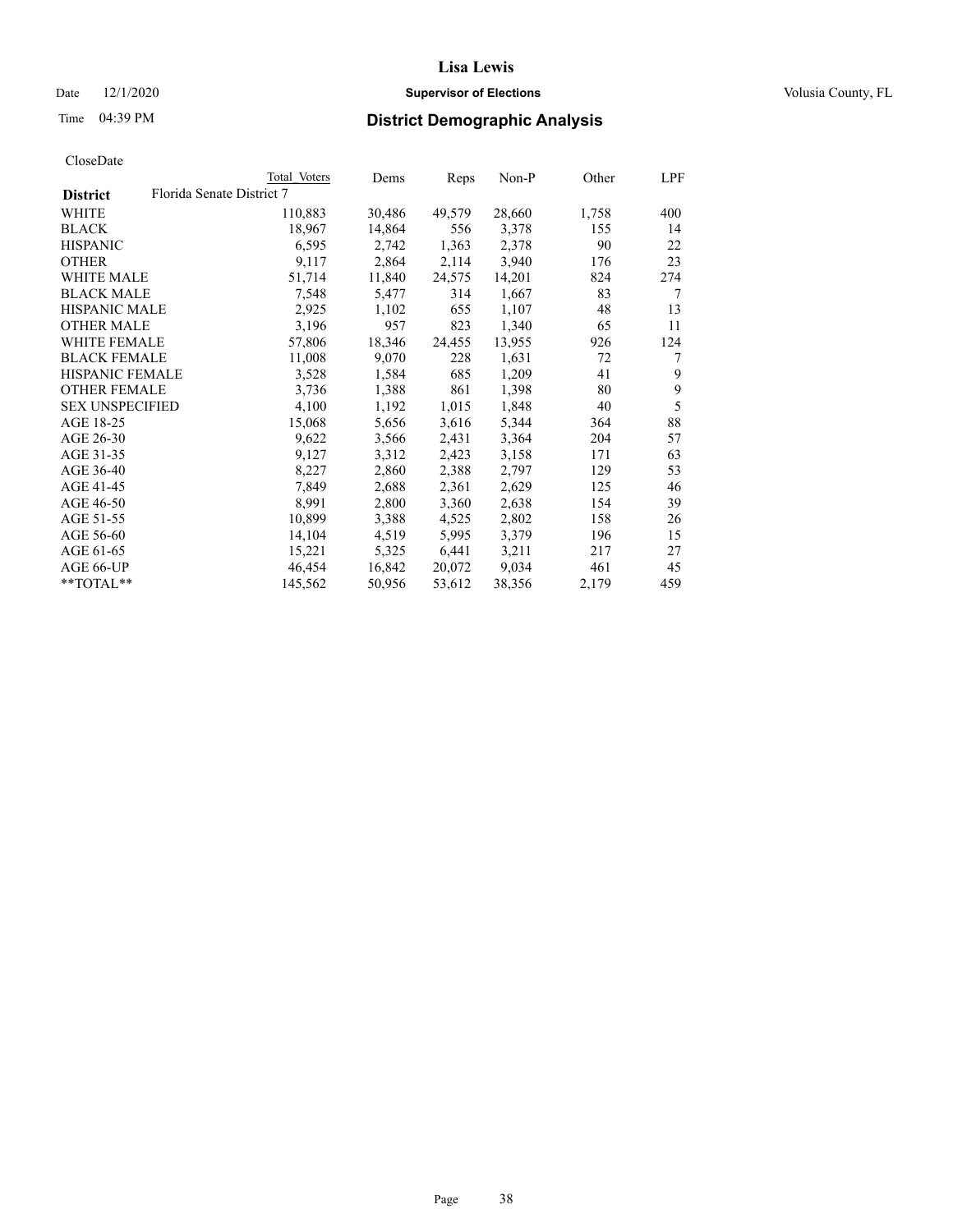#### Date  $12/1/2020$  **Supervisor of Elections Supervisor of Elections** Volusia County, FL

## Time 04:39 PM **District Demographic Analysis**

|                        |                           | Total Voters | Dems   | Reps   | Non-P  | Other | LPF              |
|------------------------|---------------------------|--------------|--------|--------|--------|-------|------------------|
| <b>District</b>        | Florida Senate District 9 |              |        |        |        |       |                  |
| WHITE                  |                           | 28,906       | 6,644  | 14,110 | 7,631  | 404   | 117              |
| <b>BLACK</b>           |                           | 1,836        | 1,338  | 83     | 393    | 21    | 1                |
| <b>HISPANIC</b>        |                           | 4,809        | 2,037  | 985    | 1,716  | 62    | 9                |
| <b>OTHER</b>           |                           | 2,284        | 612    | 614    | 1,017  | 34    | 7                |
| <b>WHITE MALE</b>      |                           | 13,344       | 2,532  | 6,864  | 3,687  | 185   | 76               |
| <b>BLACK MALE</b>      |                           | 796          | 521    | 43     | 218    | 13    | 1                |
| <b>HISPANIC MALE</b>   |                           | 2,139        | 821    | 507    | 773    | 32    | 6                |
| <b>OTHER MALE</b>      |                           | 792          | 206    | 233    | 341    | 8     | $\overline{4}$   |
| WHITE FEMALE           |                           | 15,149       | 4,035  | 7,060  | 3,800  | 214   | 40               |
| <b>BLACK FEMALE</b>    |                           | 1,010        | 796    | 39     | 167    | 8     | $\boldsymbol{0}$ |
| <b>HISPANIC FEMALE</b> |                           | 2,594        | 1,181  | 465    | 915    | 30    | 3                |
| <b>OTHER FEMALE</b>    |                           | 948          | 324    | 246    | 358    | 18    | $\mathfrak{2}$   |
| <b>SEX UNSPECIFIED</b> |                           | 1,062        | 215    | 334    | 498    | 13    | $\mathfrak{2}$   |
| AGE 18-25              |                           | 3,548        | 939    | 1,080  | 1,395  | 108   | 26               |
| AGE 26-30              |                           | 2,596        | 666    | 867    | 994    | 53    | 16               |
| AGE 31-35              |                           | 2,761        | 761    | 928    | 1,020  | 38    | 14               |
| AGE 36-40              |                           | 2,632        | 651    | 941    | 983    | 31    | 26               |
| AGE 41-45              |                           | 2,524        | 682    | 939    | 843    | 48    | 12               |
| AGE 46-50              |                           | 2,872        | 706    | 1,227  | 885    | 39    | 15               |
| AGE 51-55              |                           | 3,096        | 803    | 1,419  | 821    | 44    | 9                |
| AGE 56-60              |                           | 3,574        | 931    | 1,692  | 910    | 36    | 5                |
| AGE 61-65              |                           | 3,480        | 994    | 1,651  | 788    | 41    | 6                |
| AGE 66-UP              |                           | 10,752       | 3,498  | 5,048  | 2,118  | 83    | 5                |
| $*$ $TOTAL**$          |                           | 37,835       | 10,631 | 15,792 | 10,757 | 521   | 134              |
|                        |                           |              |        |        |        |       |                  |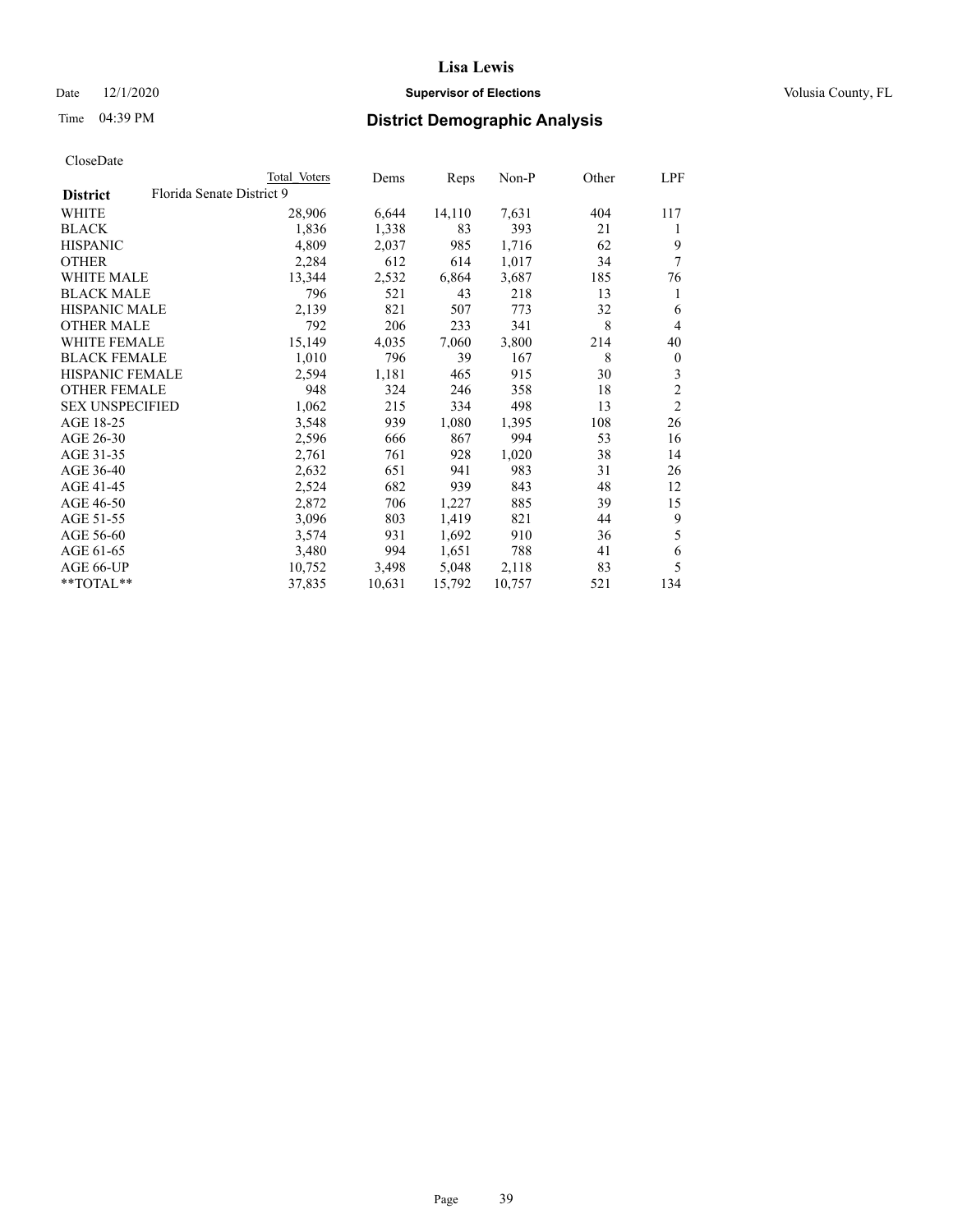#### Date  $12/1/2020$  **Supervisor of Elections Supervisor of Elections** Volusia County, FL

|                        |                            | Total Voters | Dems   | Reps   | Non-P  | Other | LPF |
|------------------------|----------------------------|--------------|--------|--------|--------|-------|-----|
| <b>District</b>        | Florida Senate District 14 |              |        |        |        |       |     |
| WHITE                  |                            | 165,973      | 43,858 | 74,761 | 44,201 | 2,563 | 590 |
| <b>BLACK</b>           |                            | 14,409       | 10,882 | 622    | 2,766  | 124   | 15  |
| <b>HISPANIC</b>        |                            | 27,988       | 12,474 | 4,755  | 10,438 | 265   | 56  |
| <b>OTHER</b>           |                            | 12,727       | 3,978  | 3,033  | 5,457  | 211   | 48  |
| WHITE MALE             |                            | 76,915       | 17,028 | 36,799 | 21,516 | 1,180 | 392 |
| <b>BLACK MALE</b>      |                            | 6,218        | 4,332  | 357    | 1,452  | 71    | 6   |
| <b>HISPANIC MALE</b>   |                            | 12,803       | 5,258  | 2,475  | 4,909  | 123   | 38  |
| <b>OTHER MALE</b>      |                            | 4,491        | 1,323  | 1,168  | 1,898  | 75    | 27  |
| <b>WHITE FEMALE</b>    |                            | 86,910       | 26,310 | 37,054 | 21,984 | 1,373 | 189 |
| <b>BLACK FEMALE</b>    |                            | 7,945        | 6,368  | 251    | 1,266  | 53    | 7   |
| HISPANIC FEMALE        |                            | 14,731       | 7,014  | 2,218  | 5,342  | 140   | 17  |
| <b>OTHER FEMALE</b>    |                            | 5,275        | 1,988  | 1,222  | 1,960  | 90    | 15  |
| <b>SEX UNSPECIFIED</b> |                            | 5.807        | 1,570  | 1,627  | 2,534  | 58    | 18  |
| AGE 18-25              |                            | 20,965       | 6,565  | 5,538  | 8,148  | 592   | 122 |
| AGE 26-30              |                            | 15,319       | 4,718  | 4,226  | 5,961  | 302   | 112 |
| AGE 31-35              |                            | 15,452       | 4,737  | 4,464  | 5,875  | 266   | 110 |
| AGE 36-40              |                            | 14,878       | 4,515  | 4,411  | 5,634  | 233   | 85  |
| AGE 41-45              |                            | 14,368       | 4,392  | 4,652  | 5,052  | 214   | 58  |
| AGE 46-50              |                            | 15,684       | 4,574  | 5,968  | 4,849  | 234   | 59  |
| AGE 51-55              |                            | 17,219       | 5,004  | 7,251  | 4,685  | 233   | 46  |
| AGE 56-60              |                            | 21,051       | 6,392  | 9,233  | 5,153  | 239   | 34  |
| AGE 61-65              |                            | 21,561       | 7,119  | 9,348  | 4,805  | 255   | 34  |
| AGE 66-UP              |                            | 64,598       | 23,176 | 28,078 | 12,700 | 595   | 49  |
| $*$ TOTAL $*$          |                            | 221,097      | 71,192 | 83,171 | 62,862 | 3,163 | 709 |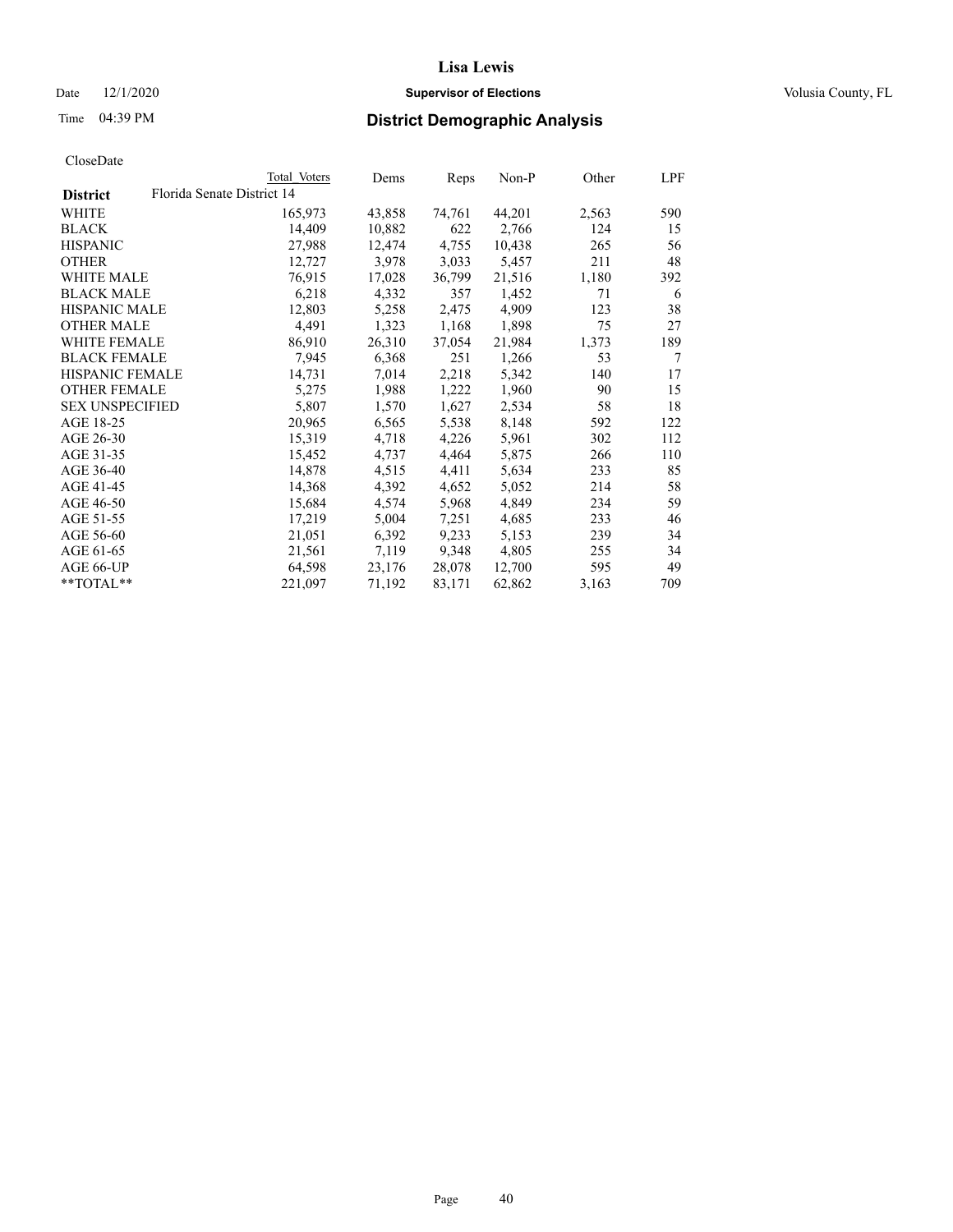#### Date  $12/1/2020$  **Supervisor of Elections Supervisor of Elections** Volusia County, FL

## Time 04:39 PM **District Demographic Analysis**

|                        |                      | Total Voters | Dems  | Reps  | Non-P | Other | LPF            |
|------------------------|----------------------|--------------|-------|-------|-------|-------|----------------|
| <b>District</b>        | Daytona Beach Zone 1 |              |       |       |       |       |                |
| WHITE                  |                      | 5,366        | 1,589 | 2,121 | 1,522 | 111   | 23             |
| <b>BLACK</b>           |                      | 1,250        | 957   | 39    | 242   | 11    | 1              |
| <b>HISPANIC</b>        |                      | 360          | 162   | 64    | 125   | 8     | 1              |
| <b>OTHER</b>           |                      | 565          | 177   | 118   | 252   | 15    | 3              |
| <b>WHITE MALE</b>      |                      | 2,621        | 649   | 1,115 | 790   | 53    | 14             |
| <b>BLACK MALE</b>      |                      | 497          | 352   | 18    | 123   | 4     | $\mathbf{0}$   |
| <b>HISPANIC MALE</b>   |                      | 160          | 59    | 32    | 60    | 8     | 1              |
| <b>OTHER MALE</b>      |                      | 200          | 60    | 41    | 95    | 3     | 1              |
| WHITE FEMALE           |                      | 2,662        | 914   | 975   | 706   | 58    | 9              |
| <b>BLACK FEMALE</b>    |                      | 730          | 588   | 19    | 115   |       | 1              |
| <b>HISPANIC FEMALE</b> |                      | 191          | 101   | 30    | 60    | 0     | $\mathbf{0}$   |
| <b>OTHER FEMALE</b>    |                      | 243          | 92    | 53    | 88    | 8     | 2              |
| <b>SEX UNSPECIFIED</b> |                      | 237          | 70    | 59    | 104   | 4     | $\mathbf{0}$   |
| AGE 18-25              |                      | 964          | 375   | 182   | 376   | 25    | 6              |
| AGE 26-30              |                      | 636          | 277   | 121   | 214   | 19    | 5              |
| AGE 31-35              |                      | 499          | 192   | 106   | 187   | 11    | 3              |
| AGE 36-40              |                      | 393          | 165   | 99    | 119   | 8     | $\overline{c}$ |
| AGE 41-45              |                      | 397          | 152   | 98    | 141   | 4     | $\overline{c}$ |
| AGE 46-50              |                      | 484          | 168   | 153   | 150   | 11    | $\overline{2}$ |
| AGE 51-55              |                      | 579          | 191   | 208   | 166   | 13    | 1              |
| AGE 56-60              |                      | 701          | 239   | 268   | 180   | 13    | 1              |
| AGE 61-65              |                      | 751          | 296   | 279   | 165   | 8     | 3              |
| AGE 66-UP              |                      | 2,137        | 830   | 828   | 443   | 33    | 3              |
| **TOTAL**              |                      | 7,541        | 2,885 | 2,342 | 2,141 | 145   | 28             |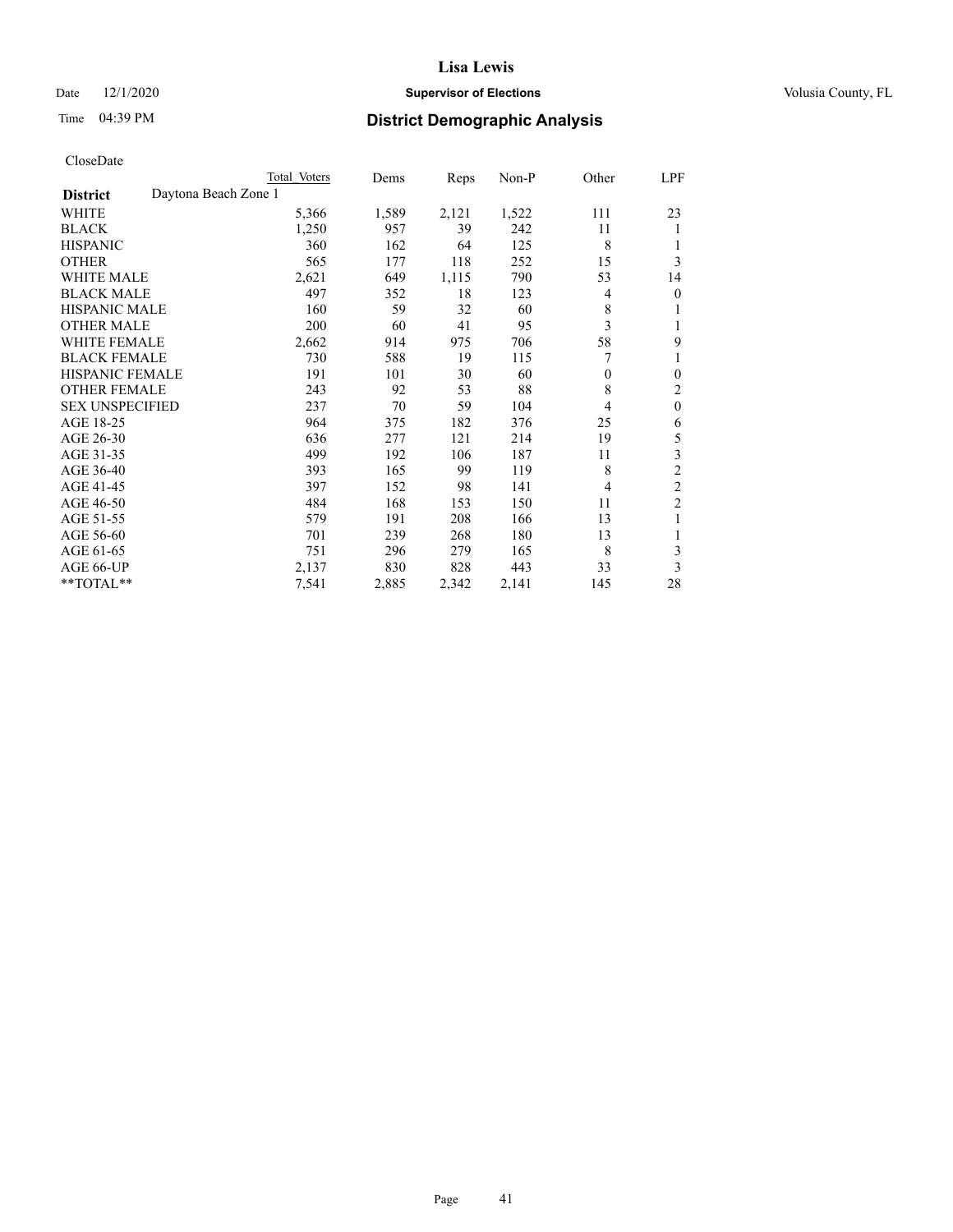#### Date  $12/1/2020$  **Supervisor of Elections Supervisor of Elections** Volusia County, FL

|                                         | Total Voters | Dems  | Reps  | Non-P | Other          | LPF              |
|-----------------------------------------|--------------|-------|-------|-------|----------------|------------------|
| Daytona Beach Zone 2<br><b>District</b> |              |       |       |       |                |                  |
| WHITE                                   | 4,622        | 1,409 | 1,889 | 1,217 | 85             | 22               |
| <b>BLACK</b>                            | 1,464        | 1,159 | 37    | 259   | 9              | $\mathbf{0}$     |
| <b>HISPANIC</b>                         | 313          | 146   | 45    | 120   | 1              | 1                |
| <b>OTHER</b>                            | 433          | 152   | 87    | 186   | 6              | $\overline{2}$   |
| WHITE MALE                              | 2,255        | 605   | 982   | 612   | 40             | 16               |
| <b>BLACK MALE</b>                       | 602          | 441   | 24    | 132   | 5              | $\overline{0}$   |
| HISPANIC MALE                           | 133          | 65    | 20    | 47    | $\mathbf{0}$   | 1                |
| <b>OTHER MALE</b>                       | 144          | 45    | 39    | 55    | 3              | 2                |
| WHITE FEMALE                            | 2,312        | 785   | 887   | 589   | 45             | 6                |
| <b>BLACK FEMALE</b>                     | 843          | 704   | 13    | 122   | $\overline{4}$ | $\mathbf{0}$     |
| <b>HISPANIC FEMALE</b>                  | 173          | 78    | 23    | 71    | 1              | $\mathbf{0}$     |
| <b>OTHER FEMALE</b>                     | 193          | 84    | 35    | 72    | $\overline{c}$ | $\mathbf{0}$     |
| <b>SEX UNSPECIFIED</b>                  | 177          | 59    | 35    | 82    | 1              | $\boldsymbol{0}$ |
| AGE 18-25                               | 584          | 232   | 109   | 226   | 14             | 3                |
| AGE 26-30                               | 459          | 204   | 81    | 165   | 7              | $\overline{c}$   |
| AGE 31-35                               | 446          | 200   | 79    | 146   | 15             | 6                |
| AGE 36-40                               | 377          | 174   | 88    | 108   | 5              | $\overline{c}$   |
| AGE 41-45                               | 369          | 160   | 79    | 123   | 5              | $\overline{c}$   |
| AGE 46-50                               | 462          | 187   | 124   | 137   | 10             | 4                |
| AGE 51-55                               | 575          | 211   | 188   | 168   | 8              | $\mathbf{0}$     |
| AGE 56-60                               | 783          | 298   | 293   | 183   | 8              | 1                |
| AGE 61-65                               | 754          | 319   | 281   | 146   | 6              | $\overline{c}$   |
| AGE 66-UP                               | 2,023        | 881   | 736   | 380   | 23             | 3                |
| **TOTAL**                               | 6,832        | 2,866 | 2,058 | 1,782 | 101            | 25               |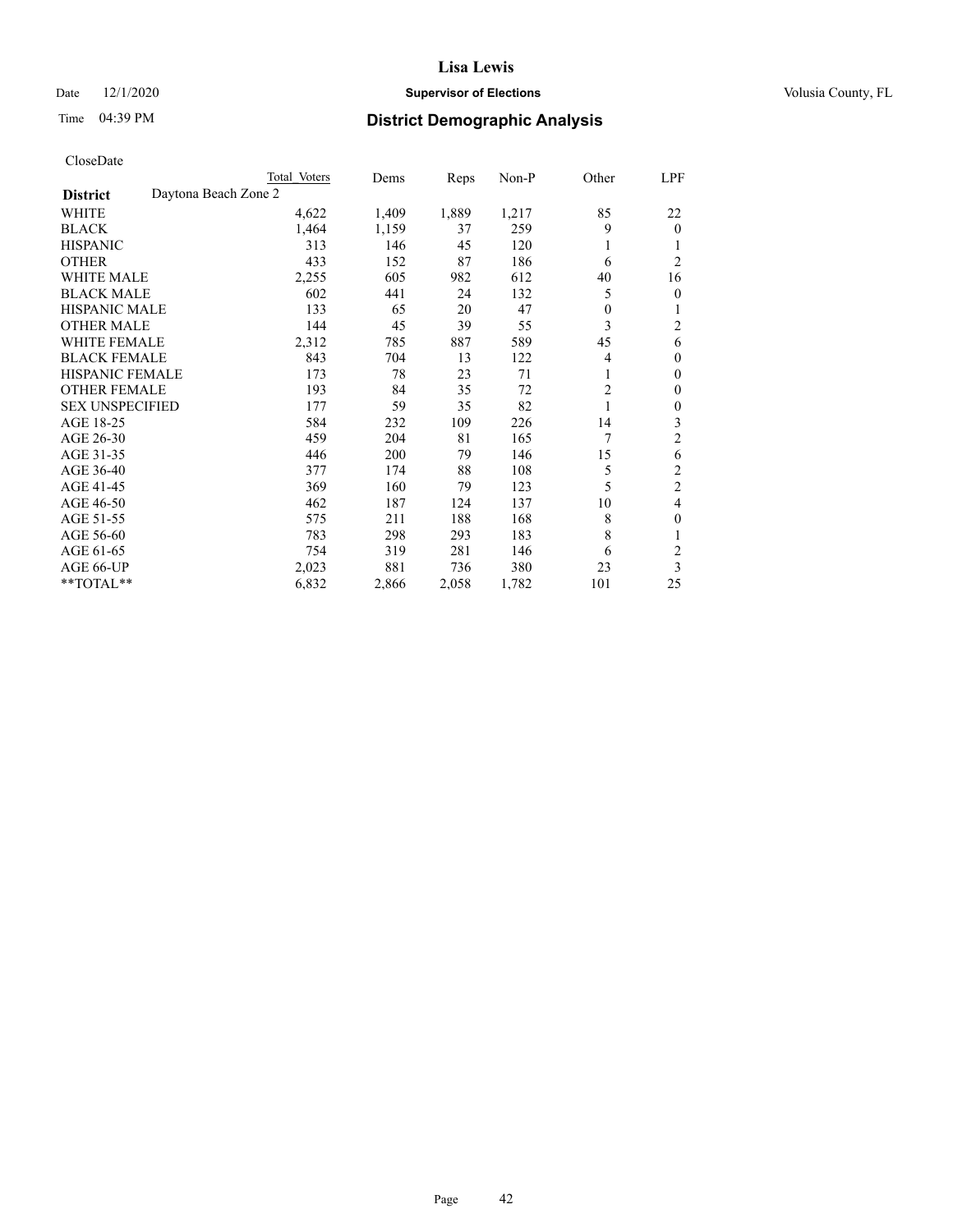#### Date  $12/1/2020$  **Supervisor of Elections Supervisor of Elections** Volusia County, FL

| CloseDate |
|-----------|
|-----------|

|                                         | Total Voters | Dems  | Reps  | Non-P | Other          | LPF              |
|-----------------------------------------|--------------|-------|-------|-------|----------------|------------------|
| Daytona Beach Zone 3<br><b>District</b> |              |       |       |       |                |                  |
| WHITE                                   | 3,939        | 1,211 | 1,493 | 1,135 | 78             | 22               |
| <b>BLACK</b>                            | 1,955        | 1,521 | 38    | 383   | 13             | $\mathbf{0}$     |
| <b>HISPANIC</b>                         | 332          | 162   | 62    | 98    | 8              | 2                |
| <b>OTHER</b>                            | 663          | 231   | 74    | 347   | 10             | 1                |
| <b>WHITE MALE</b>                       | 1,996        | 511   | 822   | 614   | 36             | 13               |
| <b>BLACK MALE</b>                       | 773          | 577   | 22    | 166   | 8              | $\mathbf{0}$     |
| <b>HISPANIC MALE</b>                    | 151          | 71    | 29    | 48    | 3              | $\mathbf{0}$     |
| <b>OTHER MALE</b>                       | 203          | 75    | 33    | 92    | 3              | $\mathbf{0}$     |
| <b>WHITE FEMALE</b>                     | 1,888        | 685   | 653   | 499   | 42             | 9                |
| <b>BLACK FEMALE</b>                     | 1,077        | 860   | 16    | 196   | 5              | $\mathbf{0}$     |
| <b>HISPANIC FEMALE</b>                  | 172          | 86    | 32    | 47    | 5              | $\overline{c}$   |
| <b>OTHER FEMALE</b>                     | 232          | 101   | 24    | 100   | 6              | 1                |
| <b>SEX UNSPECIFIED</b>                  | 397          | 159   | 36    | 201   | 1              | $\boldsymbol{0}$ |
| AGE 18-25                               | 1,706        | 1,052 | 99    | 534   | 18             | 3                |
| AGE 26-30                               | 438          | 186   | 81    | 159   | 10             | $\overline{c}$   |
| AGE 31-35                               | 395          | 164   | 78    | 140   | 7              | 6                |
| AGE 36-40                               | 344          | 122   | 81    | 124   | 13             | 4                |
| AGE 41-45                               | 309          | 129   | 68    | 103   | 8              | 1                |
| AGE 46-50                               | 347          | 125   | 100   | 111   | 8              | 3                |
| AGE 51-55                               | 432          | 152   | 152   | 118   | 9              | 1                |
| AGE 56-60                               | 557          | 193   | 192   | 169   | $\overline{2}$ | 1                |
| AGE 61-65                               | 633          | 240   | 221   | 158   | 13             | 1                |
| AGE 66-UP                               | 1,728        | 762   | 595   | 347   | 21             | 3                |
| **TOTAL**                               | 6,889        | 3,125 | 1,667 | 1,963 | 109            | 25               |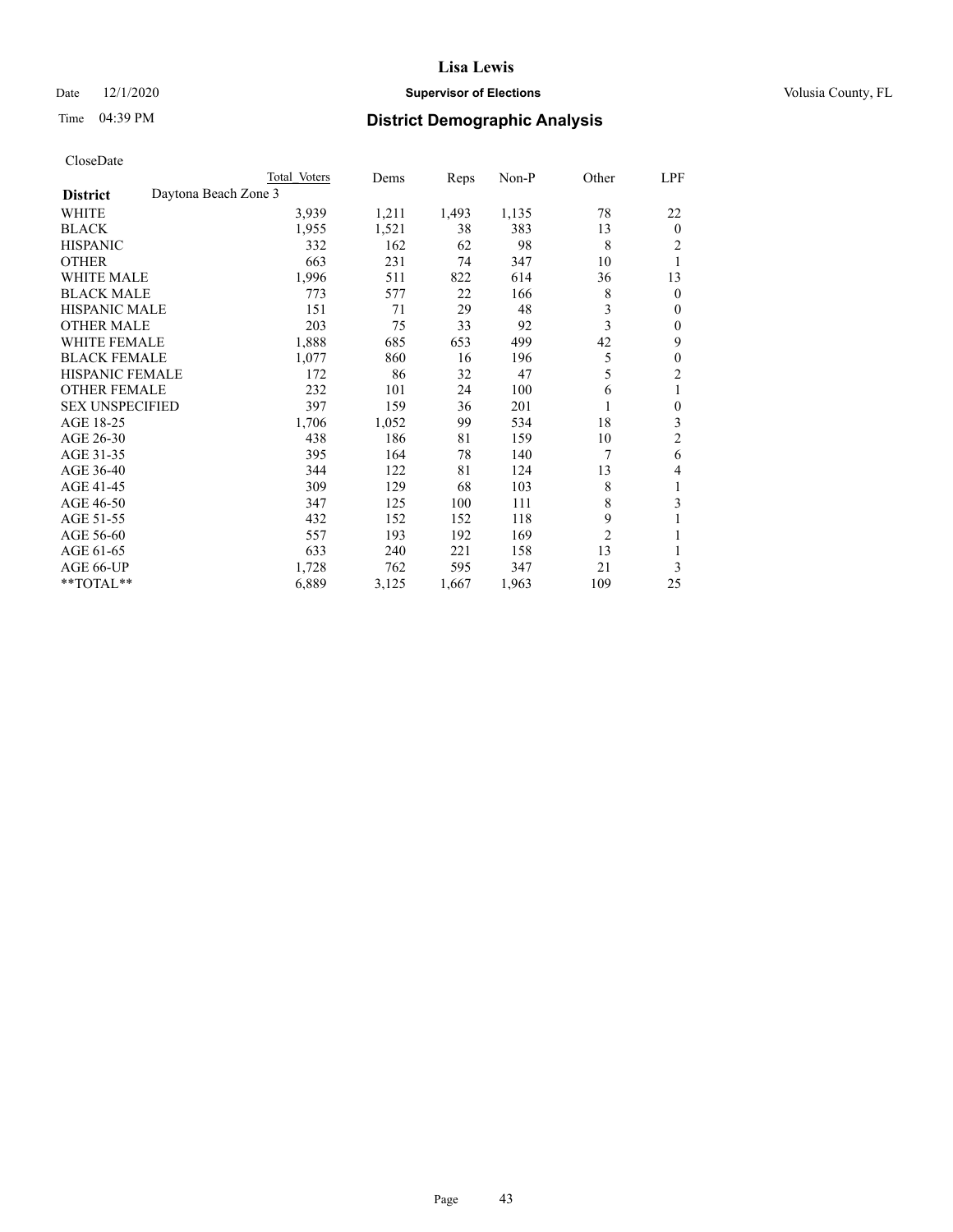#### Date  $12/1/2020$  **Supervisor of Elections Supervisor of Elections** Volusia County, FL

|                                         | Total Voters | Dems  | Reps  | Non-P | Other | LPF                      |
|-----------------------------------------|--------------|-------|-------|-------|-------|--------------------------|
| Daytona Beach Zone 4<br><b>District</b> |              |       |       |       |       |                          |
| WHITE                                   | 8,810        | 2,183 | 4,162 | 2,241 | 186   | 38                       |
| <b>BLACK</b>                            | 1,359        | 987   | 47    | 297   | 27    | 1                        |
| <b>HISPANIC</b>                         | 533          | 192   | 143   | 183   | 14    | 1                        |
| <b>OTHER</b>                            | 805          | 227   | 194   | 365   | 17    | $\overline{2}$           |
| <b>WHITE MALE</b>                       | 4,123        | 819   | 2,021 | 1,166 | 91    | 26                       |
| <b>BLACK MALE</b>                       | 560          | 351   | 32    | 159   | 17    | 1                        |
| HISPANIC MALE                           | 248          | 84    | 75    | 85    | 4     | $\theta$                 |
| <b>OTHER MALE</b>                       | 294          | 76    | 77    | 135   | 5     |                          |
| <b>WHITE FEMALE</b>                     | 4,605        | 1,339 | 2,111 | 1,048 | 95    | 12                       |
| <b>BLACK FEMALE</b>                     | 772          | 613   | 14    | 135   | 10    | $\theta$                 |
| <b>HISPANIC FEMALE</b>                  | 278          | 106   | 68    | 93    | 10    | 1                        |
| <b>OTHER FEMALE</b>                     | 351          | 109   | 81    | 151   | 9     | 1                        |
| <b>SEX UNSPECIFIED</b>                  | 275          | 92    | 66    | 114   | 3     | $\mathbf{0}$             |
| AGE 18-25                               | 1,149        | 401   | 287   | 409   | 37    | 15                       |
| AGE 26-30                               | 895          | 315   | 221   | 320   | 29    | 10                       |
| AGE 31-35                               | 772          | 280   | 207   | 257   | 24    | 4                        |
| AGE 36-40                               | 606          | 206   | 165   | 224   | 10    | 1                        |
| AGE 41-45                               | 525          | 195   | 154   | 167   | 7     | $\boldsymbol{2}$         |
| AGE 46-50                               | 649          | 182   | 256   | 191   | 15    | 5                        |
| AGE 51-55                               | 699          | 196   | 305   | 183   | 14    | 1                        |
| AGE 56-60                               | 1,050        | 292   | 473   | 259   | 26    | $\mathbf{0}$             |
| AGE 61-65                               | 1,307        | 384   | 620   | 276   | 23    | $\overline{\mathcal{L}}$ |
| AGE 66-UP                               | 3,855        | 1,138 | 1,858 | 800   | 59    | $\mathbf{0}$             |
| **TOTAL**                               | 11,507       | 3,589 | 4,546 | 3,086 | 244   | 42                       |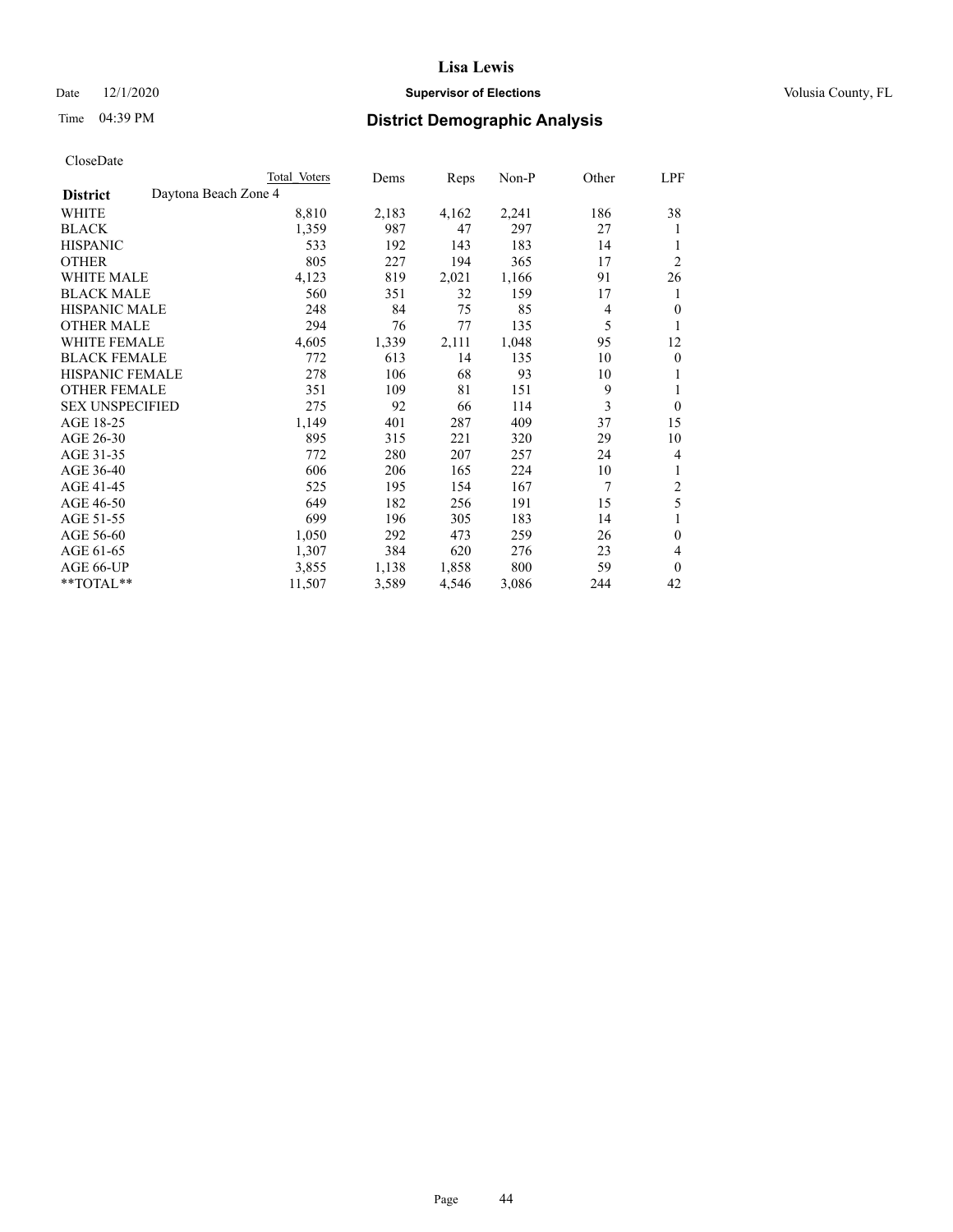#### Date  $12/1/2020$  **Supervisor of Elections Supervisor of Elections** Volusia County, FL

|                                         | Total Voters | Dems  | Reps  | Non-P | Other          | LPF            |
|-----------------------------------------|--------------|-------|-------|-------|----------------|----------------|
| Daytona Beach Zone 5<br><b>District</b> |              |       |       |       |                |                |
| WHITE                                   | 2,761        | 838   | 1,033 | 814   | 62             | 14             |
| <b>BLACK</b>                            | 4,667        | 3,787 | 119   | 726   | 33             | 2              |
| <b>HISPANIC</b>                         | 460          | 203   | 77    | 170   | 7              | 3              |
| <b>OTHER</b>                            | 651          | 267   | 91    | 278   | 13             | $\overline{2}$ |
| <b>WHITE MALE</b>                       | 1,295        | 324   | 530   | 402   | 29             | 10             |
| <b>BLACK MALE</b>                       | 1,772        | 1,340 | 70    | 344   | 18             | $\theta$       |
| <b>HISPANIC MALE</b>                    | 204          | 78    | 38    | 81    | 5              | 2              |
| <b>OTHER MALE</b>                       | 248          | 103   | 37    | 100   | 8              | $\mathbf{0}$   |
| <b>WHITE FEMALE</b>                     | 1,433        | 505   | 494   | 397   | 33             | 4              |
| <b>BLACK FEMALE</b>                     | 2,812        | 2,384 | 45    | 366   | 15             | 2              |
| <b>HISPANIC FEMALE</b>                  | 250          | 122   | 39    | 86    | $\overline{c}$ | 1              |
| <b>OTHER FEMALE</b>                     | 260          | 118   | 32    | 103   | 5              | 2              |
| <b>SEX UNSPECIFIED</b>                  | 265          | 121   | 35    | 109   | $\theta$       | $\overline{0}$ |
| AGE 18-25                               | 1,460        | 758   | 197   | 467   | 29             | 9              |
| AGE 26-30                               | 922          | 498   | 134   | 266   | 17             | 7              |
| AGE 31-35                               | 782          | 422   | 89    | 256   | 13             | 2              |
| AGE 36-40                               | 655          | 394   | 79    | 175   | 6              | 1              |
| AGE 41-45                               | 574          | 337   | 73    | 160   | 3              |                |
| AGE 46-50                               | 625          | 376   | 105   | 131   | 13             | $\theta$       |
| AGE 51-55                               | 572          | 374   | 91    | 99    | 8              | $\mathbf{0}$   |
| AGE 56-60                               | 702          | 462   | 115   | 120   | 5              | 0              |
| AGE 61-65                               | 644          | 428   | 112   | 94    | 9              |                |
| AGE 66-UP                               | 1,603        | 1,046 | 325   | 220   | 12             | $\theta$       |
| **TOTAL**                               | 8,539        | 5,095 | 1,320 | 1,988 | 115            | 21             |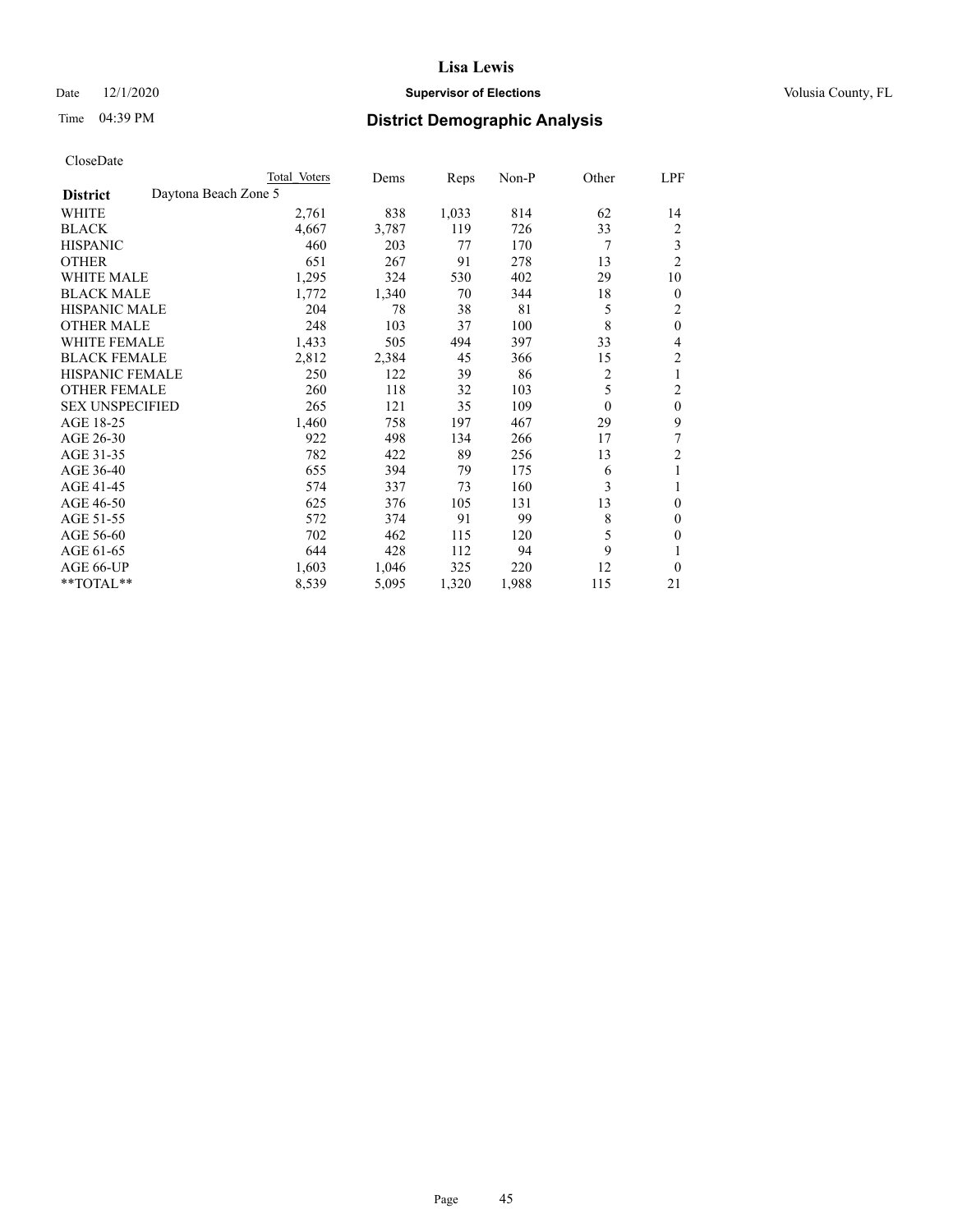#### Date  $12/1/2020$  **Supervisor of Elections Supervisor of Elections** Volusia County, FL

| CloseDate |
|-----------|
|-----------|

|                                         | Total Voters | Dems  | Reps | Non-P | Other          | LPF            |
|-----------------------------------------|--------------|-------|------|-------|----------------|----------------|
| Daytona Beach Zone 6<br><b>District</b> |              |       |      |       |                |                |
| WHITE                                   | 1,480        | 469   | 490  | 484   | 27             | 10             |
| <b>BLACK</b>                            | 3,750        | 3,079 | 94   | 559   | 18             | $\theta$       |
| <b>HISPANIC</b>                         | 326          | 166   | 35   | 121   | $\overline{4}$ | 0              |
| <b>OTHER</b>                            | 487          | 214   | 59   | 200   | 12             | 2              |
| <b>WHITE MALE</b>                       | 717          | 181   | 270  | 247   | 13             | 6              |
| <b>BLACK MALE</b>                       | 1,459        | 1,133 | 45   | 270   | 11             | 0              |
| <b>HISPANIC MALE</b>                    | 157          | 71    | 21   | 63    | 2              | 0              |
| <b>OTHER MALE</b>                       | 159          | 66    | 32   | 55    | $\overline{4}$ | $\overline{c}$ |
| <b>WHITE FEMALE</b>                     | 712          | 281   | 201  | 213   | 14             | 3              |
| <b>BLACK FEMALE</b>                     | 2,209        | 1,880 | 47   | 275   |                | $\theta$       |
| HISPANIC FEMALE                         | 157          | 90    | 13   | 52    | $\overline{2}$ | 0              |
| <b>OTHER FEMALE</b>                     | 179          | 99    | 15   | 59    | 6              | 0              |
| <b>SEX UNSPECIFIED</b>                  | 294          | 127   | 34   | 130   | $\overline{2}$ |                |
| AGE 18-25                               | 1,135        | 574   | 143  | 387   | 27             | 4              |
| AGE 26-30                               | 587          | 372   | 34   | 171   | 10             | 0              |
| AGE 31-35                               | 559          | 353   | 55   | 145   | 4              | 2              |
| AGE 36-40                               | 460          | 283   | 50   | 124   |                | $\overline{2}$ |
| AGE 41-45                               | 443          | 286   | 32   | 121   | 3              | 1              |
| AGE 46-50                               | 391          | 251   | 56   | 81    | 3              | 0              |
| AGE 51-55                               | 471          | 314   | 62   | 88    | 5              | $\overline{2}$ |
| AGE 56-60                               | 465          | 324   | 58   | 80    | $\overline{c}$ | 1              |
| AGE 61-65                               | 483          | 350   | 64   | 68    | 1              | $\theta$       |
| AGE 66-UP                               | 1,049        | 821   | 124  | 99    | 5              | $\Omega$       |
| **TOTAL**                               | 6,043        | 3,928 | 678  | 1,364 | 61             | 12             |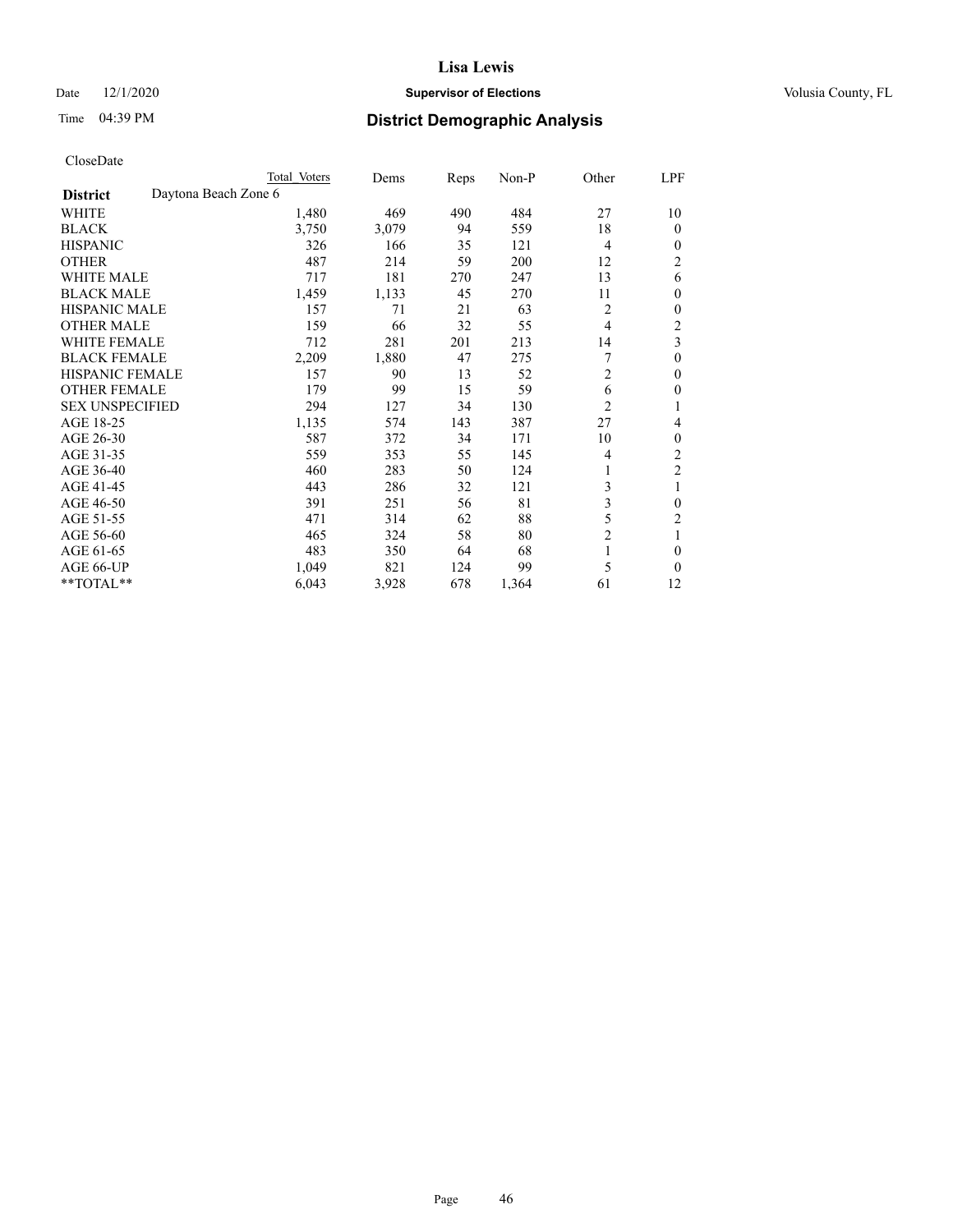#### Date  $12/1/2020$  **Supervisor of Elections Supervisor of Elections** Volusia County, FL

## Time 04:39 PM **District Demographic Analysis**

|                                         | Total Voters | Dems  | Reps           | $Non-P$ | Other          | LPF |
|-----------------------------------------|--------------|-------|----------------|---------|----------------|-----|
| Daytona Beach Shores<br><b>District</b> |              |       |                |         |                |     |
| WHITE                                   | 4,180        | 966   | 2,121          | 1,022   | 62             | 9   |
| <b>BLACK</b>                            | 69           | 47    | 5              | 16      |                | 0   |
| <b>HISPANIC</b>                         | 115          | 38    | 45             | 31      |                | 0   |
| <b>OTHER</b>                            | 296          | 86    | 97             | 109     | 3              |     |
| <b>WHITE MALE</b>                       | 1,969        | 397   | 1,021          | 512     | 34             | 5   |
| <b>BLACK MALE</b>                       | 32           | 20    | $\overline{2}$ | 9       |                | 0   |
| <b>HISPANIC MALE</b>                    | 53           | 11    | 22             | 19      |                | 0   |
| <b>OTHER MALE</b>                       | 112          | 32    | 39             | 40      |                | 0   |
| WHITE FEMALE                            | 2,162        | 557   | 1,075          | 499     | 27             | 4   |
| <b>BLACK FEMALE</b>                     | 36           | 27    | 3              | 6       | $\Omega$       | 0   |
| <b>HISPANIC FEMALE</b>                  | 60           | 26    | 22             | 12      | 0              | 0   |
| <b>OTHER FEMALE</b>                     | 140          | 45    | 42             | 51      |                |     |
| <b>SEX UNSPECIFIED</b>                  | 96           | 22    | 42             | 30      | $\overline{c}$ | 0   |
| AGE 18-25                               | 156          | 42    | 53             | 55      | 5              |     |
| AGE 26-30                               | 93           | 27    | 34             | 29      | $\overline{c}$ |     |
| AGE 31-35                               | 108          | 25    | 40             | 36      | 3              | 4   |
| AGE 36-40                               | 114          | 27    | 45             | 41      |                | 0   |
| AGE 41-45                               | 123          | 33    | 45             | 42      | 2              | 1   |
| AGE 46-50                               | 159          | 26    | 75             | 55      | 3              | 0   |
| AGE 51-55                               | 268          | 61    | 114            | 89      | 3              |     |
| AGE 56-60                               | 453          | 98    | 237            | 108     | 10             | 0   |
| AGE 61-65                               | 583          | 129   | 299            | 144     | 10             |     |
| AGE 66-UP                               | 2,603        | 669   | 1,326          | 579     | 28             |     |
| **TOTAL**                               | 4,660        | 1,137 | 2,268          | 1,178   | 67             | 10  |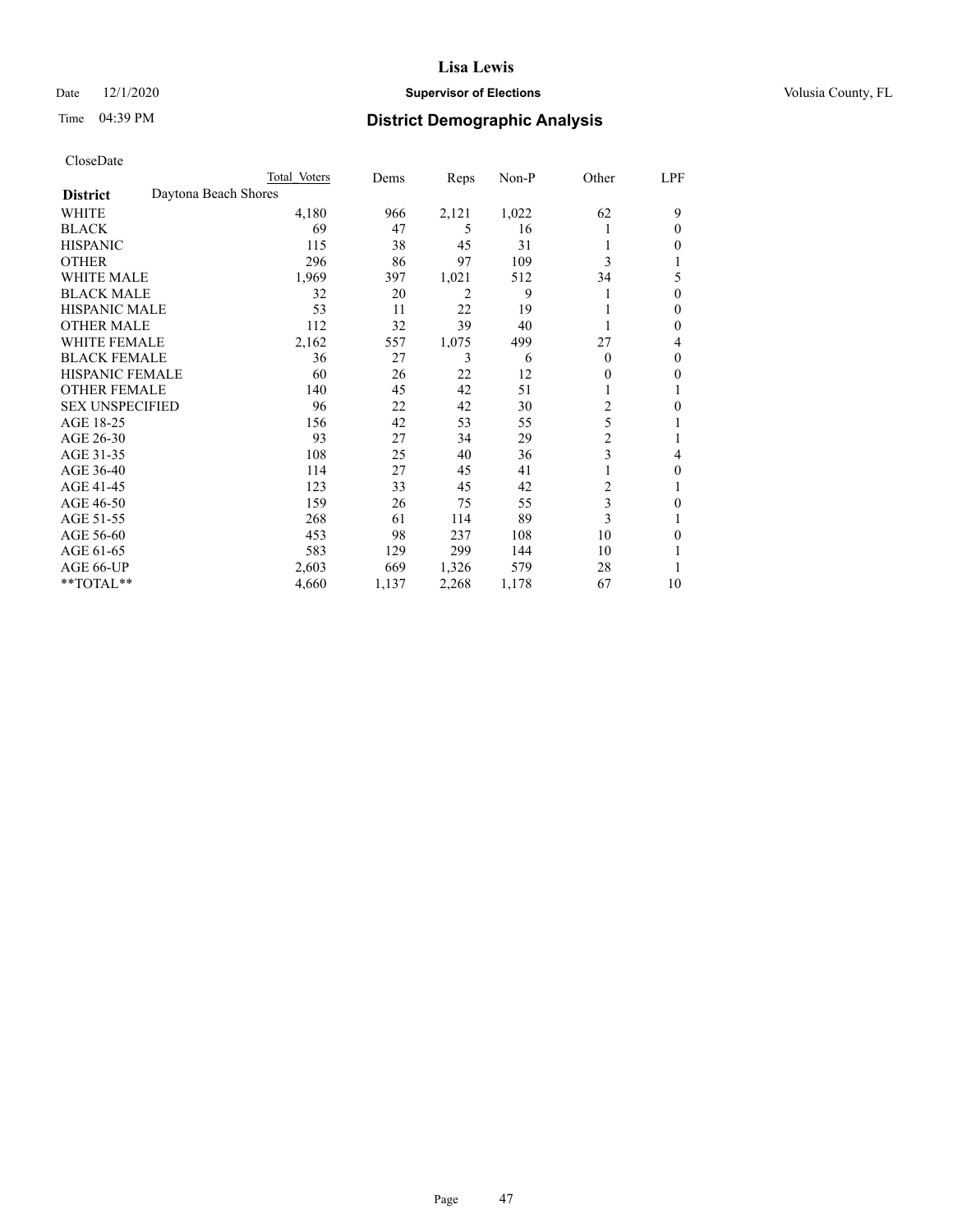#### Date  $12/1/2020$  **Supervisor of Elections Supervisor of Elections** Volusia County, FL

## Time 04:39 PM **District Demographic Analysis**

|                        |        | Total Voters | Dems  | Reps  | Non-P | Other          | LPF              |
|------------------------|--------|--------------|-------|-------|-------|----------------|------------------|
| <b>District</b>        | DeBary |              |       |       |       |                |                  |
| WHITE                  |        | 13,574       | 2,993 | 6,882 | 3,457 | 184            | 58               |
| <b>BLACK</b>           |        | 794          | 569   | 37    | 180   | 8              | $\theta$         |
| <b>HISPANIC</b>        |        | 1,780        | 743   | 435   | 574   | 24             | 4                |
| <b>OTHER</b>           |        | 1,088        | 280   | 286   | 501   | 19             | $\overline{2}$   |
| WHITE MALE             |        | 6,327        | 1,157 | 3,366 | 1,680 | 85             | 39               |
| <b>BLACK MALE</b>      |        | 371          | 239   | 19    | 107   | 6              | $\boldsymbol{0}$ |
| <b>HISPANIC MALE</b>   |        | 794          | 304   | 215   | 260   | 12             | 3                |
| <b>OTHER MALE</b>      |        | 368          | 89    | 103   | 169   | 6              | 1                |
| WHITE FEMALE           |        | 7,057        | 1,803 | 3,433 | 1,708 | 95             | 18               |
| <b>BLACK FEMALE</b>    |        | 410          | 320   | 18    | 70    | $\overline{2}$ | $\overline{0}$   |
| HISPANIC FEMALE        |        | 959          | 427   | 214   | 305   | 12             | 1                |
| <b>OTHER FEMALE</b>    |        | 476          | 152   | 123   | 190   | 10             | 1                |
| <b>SEX UNSPECIFIED</b> |        | 474          | 94    | 149   | 223   | 7              | 1                |
| AGE 18-25              |        | 1,468        | 367   | 463   | 576   | 49             | 13               |
| AGE 26-30              |        | 1,073        | 270   | 384   | 394   | 18             | 7                |
| AGE 31-35              |        | 1,213        | 327   | 439   | 424   | 16             | 7                |
| AGE 36-40              |        | 1,189        | 275   | 466   | 421   | 14             | 13               |
| AGE 41-45              |        | 1,147        | 302   | 442   | 375   | 21             | 7                |
| AGE 46-50              |        | 1,279        | 287   | 584   | 381   | 17             | 10               |
| AGE 51-55              |        | 1,429        | 348   | 686   | 376   | 17             | 2                |
| AGE 56-60              |        | 1,641        | 414   | 817   | 387   | 20             | 3                |
| AGE 61-65              |        | 1,689        | 445   | 825   | 392   | 25             | $\overline{2}$   |
| AGE 66-UP              |        | 5,108        | 1,550 | 2,534 | 986   | 38             | $\theta$         |
| **TOTAL**              |        | 17,236       | 4,585 | 7,640 | 4,712 | 235            | 64               |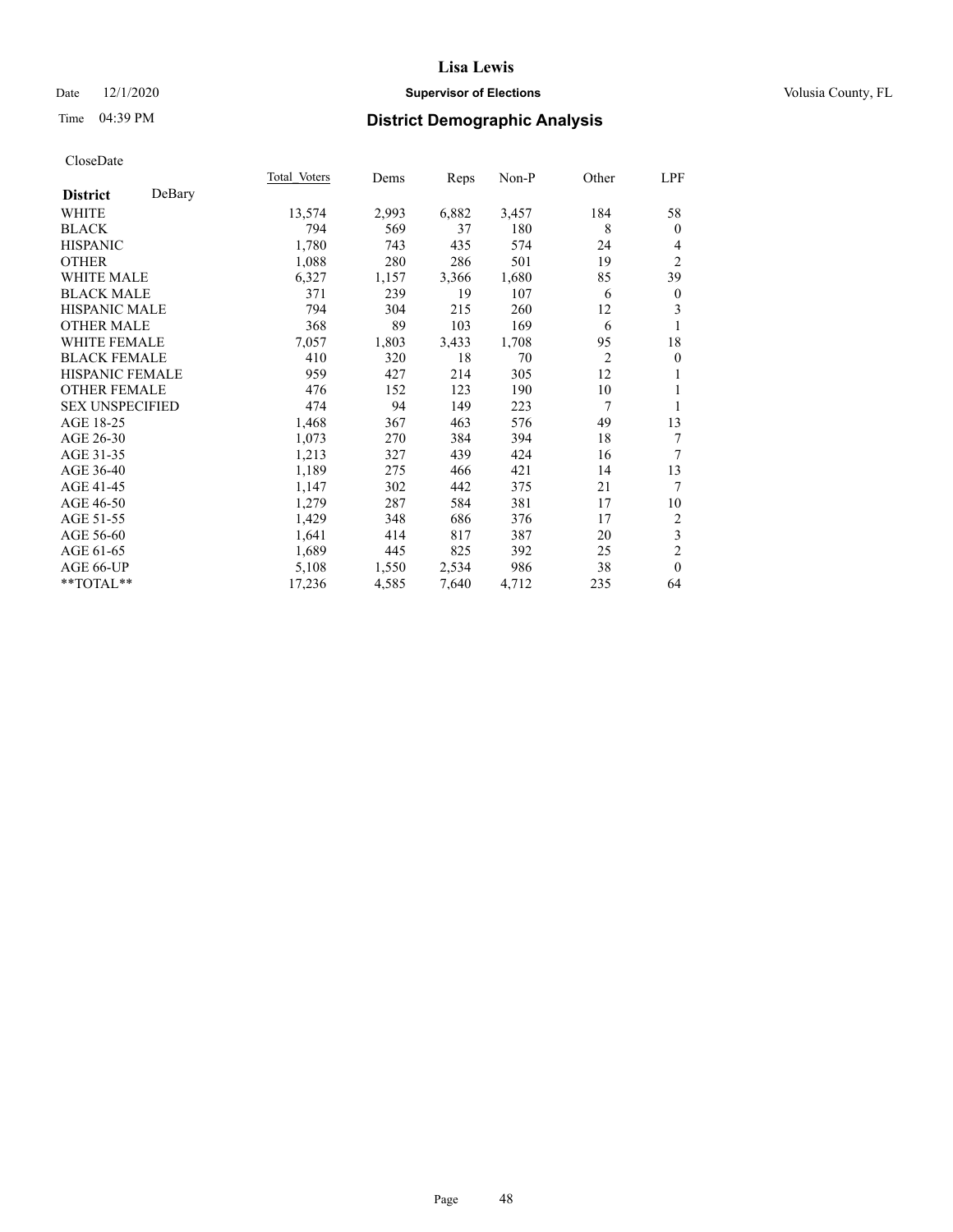#### Date  $12/1/2020$  **Supervisor of Elections Supervisor of Elections** Volusia County, FL

## Time 04:39 PM **District Demographic Analysis**

|                        |        | Total Voters | Dems  | Reps  | Non-P | Other          | <u>LPF</u>     |
|------------------------|--------|--------------|-------|-------|-------|----------------|----------------|
| <b>District</b>        | DeLand |              |       |       |       |                |                |
| WHITE                  |        | 16,811       | 5,042 | 7,374 | 4,061 | 261            | 73             |
| <b>BLACK</b>           |        | 3,135        | 2,458 | 110   | 546   | 19             | 2              |
| <b>HISPANIC</b>        |        | 2,736        | 1,169 | 523   | 998   | 37             | 9              |
| <b>OTHER</b>           |        | 1,606        | 600   | 298   | 681   | 19             | 8              |
| <b>WHITE MALE</b>      |        | 7,351        | 1,844 | 3,423 | 1,914 | 118            | 52             |
| <b>BLACK MALE</b>      |        | 1,232        | 896   | 56    | 269   | 10             | 1              |
| <b>HISPANIC MALE</b>   |        | 1,132        | 431   | 253   | 424   | 17             | 7              |
| <b>OTHER MALE</b>      |        | 571          | 204   | 122   | 236   | 7              | $\overline{2}$ |
| <b>WHITE FEMALE</b>    |        | 9,275        | 3,136 | 3,888 | 2,089 | 142            | 20             |
| <b>BLACK FEMALE</b>    |        | 1,839        | 1,512 | 50    | 267   | 9              | 1              |
| <b>HISPANIC FEMALE</b> |        | 1,563        | 718   | 262   | 562   | 19             | $\overline{2}$ |
| <b>OTHER FEMALE</b>    |        | 673          | 285   | 115   | 259   | 10             | $\overline{4}$ |
| <b>SEX UNSPECIFIED</b> |        | 652          | 243   | 136   | 266   | $\overline{4}$ | 3              |
| AGE 18-25              |        | 2,686        | 1,103 | 567   | 939   | 59             | 18             |
| AGE 26-30              |        | 1,737        | 653   | 428   | 610   | 26             | 20             |
| AGE 31-35              |        | 1,798        | 653   | 476   | 627   | 29             | 13             |
| AGE 36-40              |        | 1,703        | 639   | 453   | 578   | 23             | 10             |
| AGE 41-45              |        | 1,631        | 591   | 518   | 493   | 24             | 5              |
| AGE 46-50              |        | 1,633        | 592   | 518   | 498   | 23             | $\sqrt{2}$     |
| AGE 51-55              |        | 1,695        | 581   | 675   | 408   | 23             | $\,8\,$        |
| AGE 56-60              |        | 1,941        | 740   | 757   | 421   | 18             | 5              |
| AGE 61-65              |        | 2,003        | 775   | 808   | 393   | 24             | $\mathfrak{Z}$ |
| AGE 66-UP              |        | 7,461        | 2,942 | 3,105 | 1,319 | 87             | 8              |
| **TOTAL**              |        | 24,288       | 9,269 | 8,305 | 6,286 | 336            | 92             |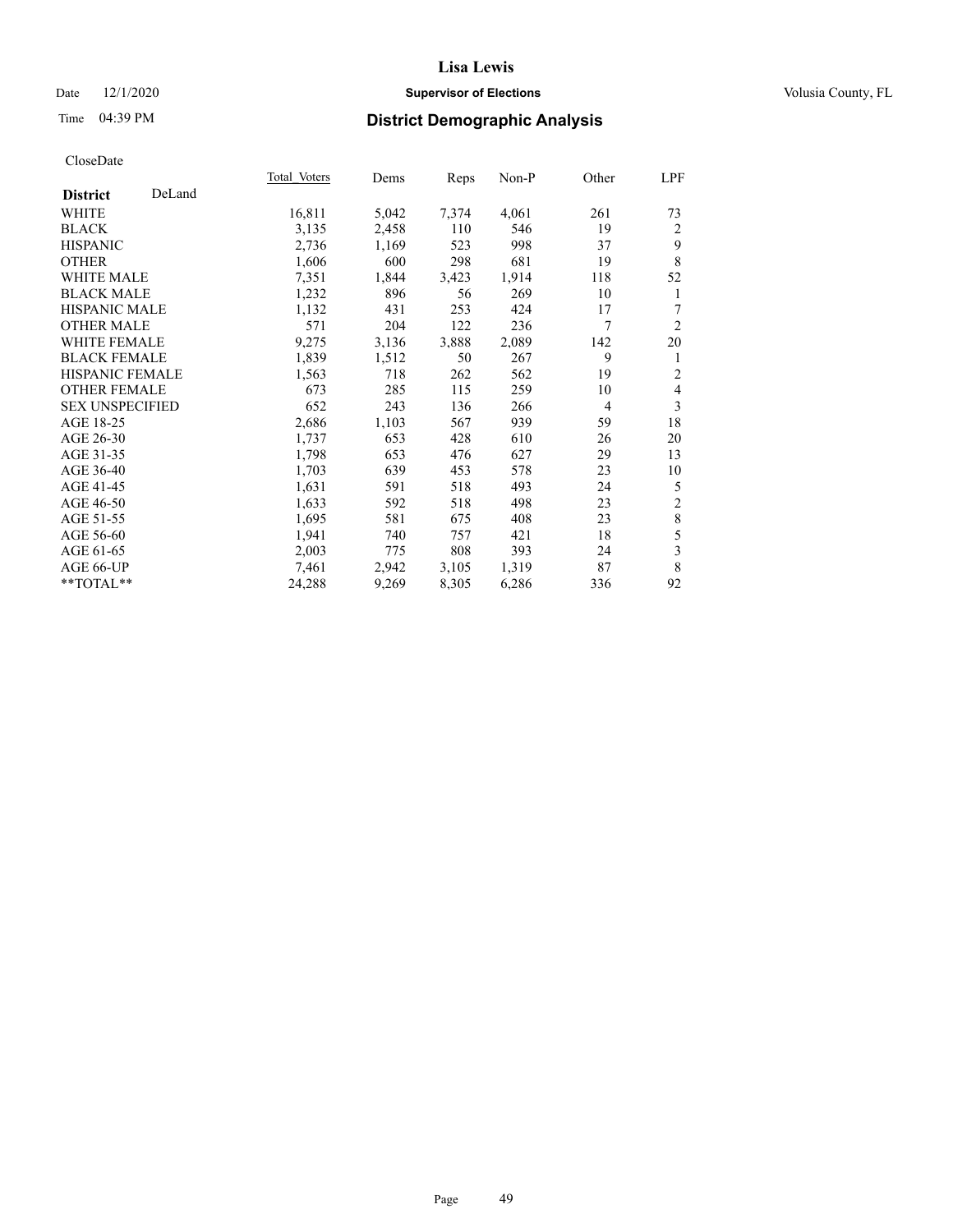#### Date  $12/1/2020$  **Supervisor of Elections Supervisor of Elections** Volusia County, FL

## Time 04:39 PM **District Demographic Analysis**

|                        |                    | <b>Total Voters</b> | Dems  | Reps  | $Non-P$ | Other          | <u>LPF</u>     |
|------------------------|--------------------|---------------------|-------|-------|---------|----------------|----------------|
| <b>District</b>        | Deltona District 1 |                     |       |       |         |                |                |
| WHITE                  |                    | 5,172               | 1,318 | 2,129 | 1,645   | 59             | 21             |
| <b>BLACK</b>           |                    | 1,252               | 920   | 51    | 271     | 9              | 1              |
| <b>HISPANIC</b>        |                    | 3,288               | 1,565 | 459   | 1,236   | 27             |                |
| <b>OTHER</b>           |                    | 752                 | 244   | 134   | 361     | 12             | 1              |
| <b>WHITE MALE</b>      |                    | 2,426               | 515   | 1,062 | 807     | 29             | 13             |
| <b>BLACK MALE</b>      |                    | 536                 | 352   | 30    | 149     | 5              | $\theta$       |
| <b>HISPANIC MALE</b>   |                    | 1,470               | 657   | 228   | 574     | 10             | 1              |
| <b>OTHER MALE</b>      |                    | 258                 | 77    | 50    | 127     | 3              | 1              |
| WHITE FEMALE           |                    | 2,680               | 790   | 1,044 | 808     | 30             | 8              |
| <b>BLACK FEMALE</b>    |                    | 697                 | 555   | 19    | 118     | 4              | 1              |
| <b>HISPANIC FEMALE</b> |                    | 1,763               | 883   | 224   | 639     | 17             | $\mathbf{0}$   |
| <b>OTHER FEMALE</b>    |                    | 311                 | 120   | 59    | 126     | 6              | $\mathbf{0}$   |
| <b>SEX UNSPECIFIED</b> |                    | 323                 | 98    | 57    | 165     | 3              | $\mathbf{0}$   |
| AGE 18-25              |                    | 1,284               | 429   | 228   | 602     | 23             | 2              |
| AGE 26-30              |                    | 997                 | 350   | 194   | 429     | 16             | 8              |
| AGE 31-35              |                    | 1,039               | 363   | 234   | 426     | 13             | 3              |
| AGE 36-40              |                    | 942                 | 323   | 222   | 381     | 12             | 4              |
| AGE 41-45              |                    | 881                 | 358   | 212   | 299     | 9              | 3              |
| AGE 46-50              |                    | 874                 | 332   | 239   | 290     | 13             | $\mathbf{0}$   |
| AGE 51-55              |                    | 904                 | 316   | 316   | 265     | 6              | 1              |
| AGE 56-60              |                    | 947                 | 370   | 312   | 257     | 6              | $\overline{2}$ |
| AGE 61-65              |                    | 821                 | 328   | 291   | 199     | $\overline{2}$ | 1              |
| AGE 66-UP              |                    | 1,775               | 878   | 525   | 365     | 7              | $\theta$       |
| $*$ $TOTAL**$          |                    | 10,464              | 4,047 | 2,773 | 3,513   | 107            | 24             |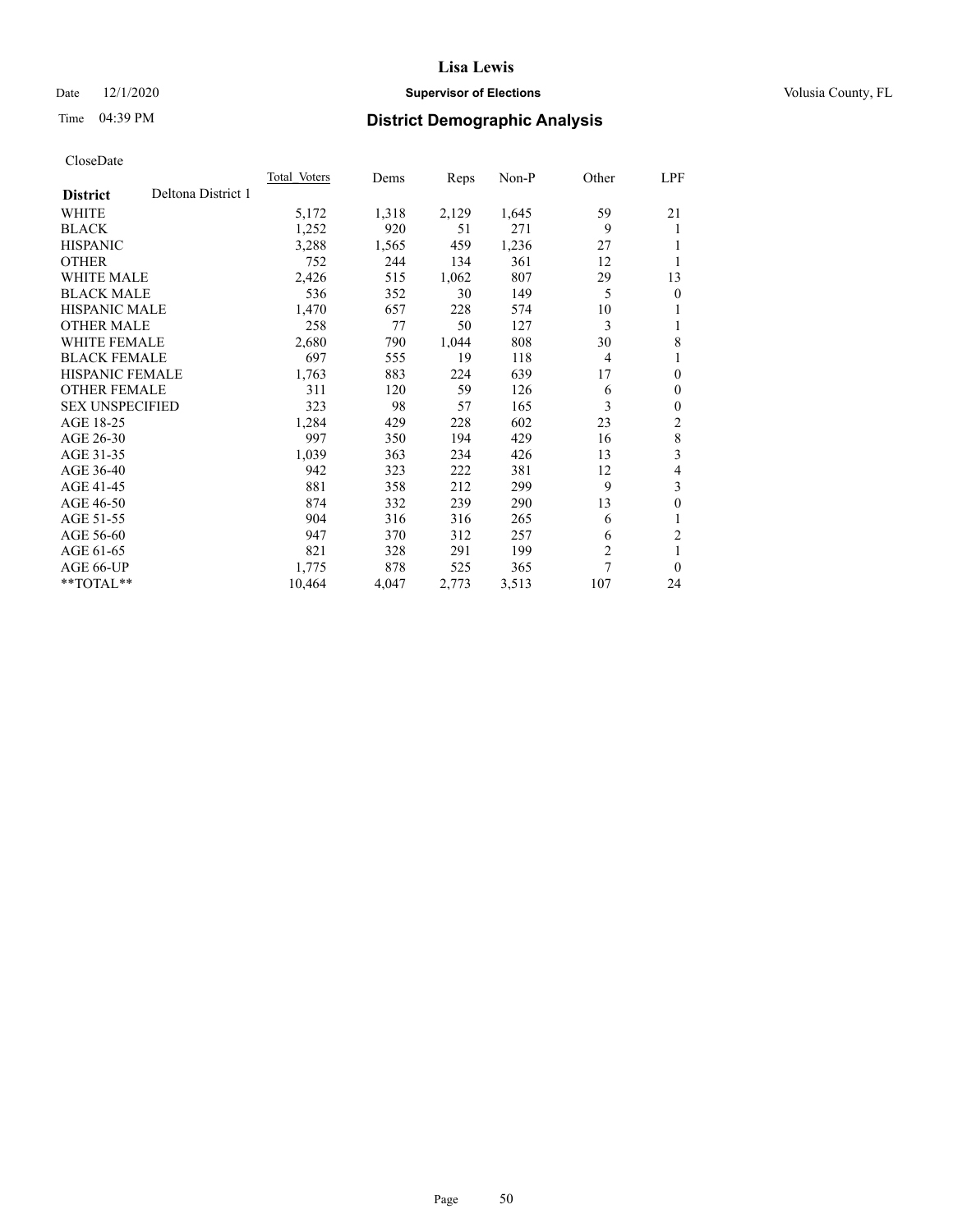#### Date  $12/1/2020$  **Supervisor of Elections Supervisor of Elections** Volusia County, FL

## Time 04:39 PM **District Demographic Analysis**

|                                       | Total Voters | Dems  | Reps  | Non-P | Other | LPF                     |
|---------------------------------------|--------------|-------|-------|-------|-------|-------------------------|
| Deltona District 2<br><b>District</b> |              |       |       |       |       |                         |
| WHITE                                 | 6,094        | 1,624 | 2,637 | 1,727 | 86    | 20                      |
| <b>BLACK</b>                          | 1,052        | 777   | 56    | 205   | 12    | 2                       |
| <b>HISPANIC</b>                       | 3,472        | 1,578 | 593   | 1,264 | 29    | 8                       |
| <b>OTHER</b>                          | 789          | 301   | 126   | 348   | 12    | 2                       |
| WHITE MALE                            | 2,807        | 653   | 1,257 | 845   | 39    | 13                      |
| <b>BLACK MALE</b>                     | 484          | 321   | 33    | 123   | 6     | 1                       |
| <b>HISPANIC MALE</b>                  | 1,609        | 671   | 316   | 603   | 15    | 4                       |
| <b>OTHER MALE</b>                     | 298          | 109   | 54    | 131   | 3     |                         |
| <b>WHITE FEMALE</b>                   | 3,212        | 957   | 1,342 | 860   | 46    | 7                       |
| <b>BLACK FEMALE</b>                   | 557          | 448   | 23    | 80    | 6     | $\theta$                |
| <b>HISPANIC FEMALE</b>                | 1,815        | 884   | 272   | 642   | 14    | 3                       |
| <b>OTHER FEMALE</b>                   | 326          | 147   | 43    | 128   | 7     |                         |
| <b>SEX UNSPECIFIED</b>                | 299          | 90    | 72    | 132   | 3     | 2                       |
| AGE 18-25                             | 1,200        | 425   | 235   | 500   | 31    | 9                       |
| AGE 26-30                             | 913          | 291   | 215   | 386   | 18    | 3                       |
| AGE 31-35                             | 918          | 318   | 222   | 358   | 14    | 6                       |
| AGE 36-40                             | 931          | 330   | 212   | 365   | 17    | 7                       |
| AGE 41-45                             | 942          | 349   | 251   | 330   | 10    | 2                       |
| AGE 46-50                             | 904          | 314   | 255   | 323   | 9     | $\overline{\mathbf{3}}$ |
| AGE 51-55                             | 952          | 353   | 319   | 274   | 6     | $\theta$                |
| AGE 56-60                             | 970          | 360   | 334   | 267   | 9     | $\theta$                |
| AGE 61-65                             | 1,055        | 427   | 379   | 243   | 6     | $\theta$                |
| AGE 66-UP                             | 2,622        | 1,113 | 990   | 498   | 19    | $\overline{c}$          |
| **TOTAL**                             | 11,407       | 4,280 | 3,412 | 3,544 | 139   | 32                      |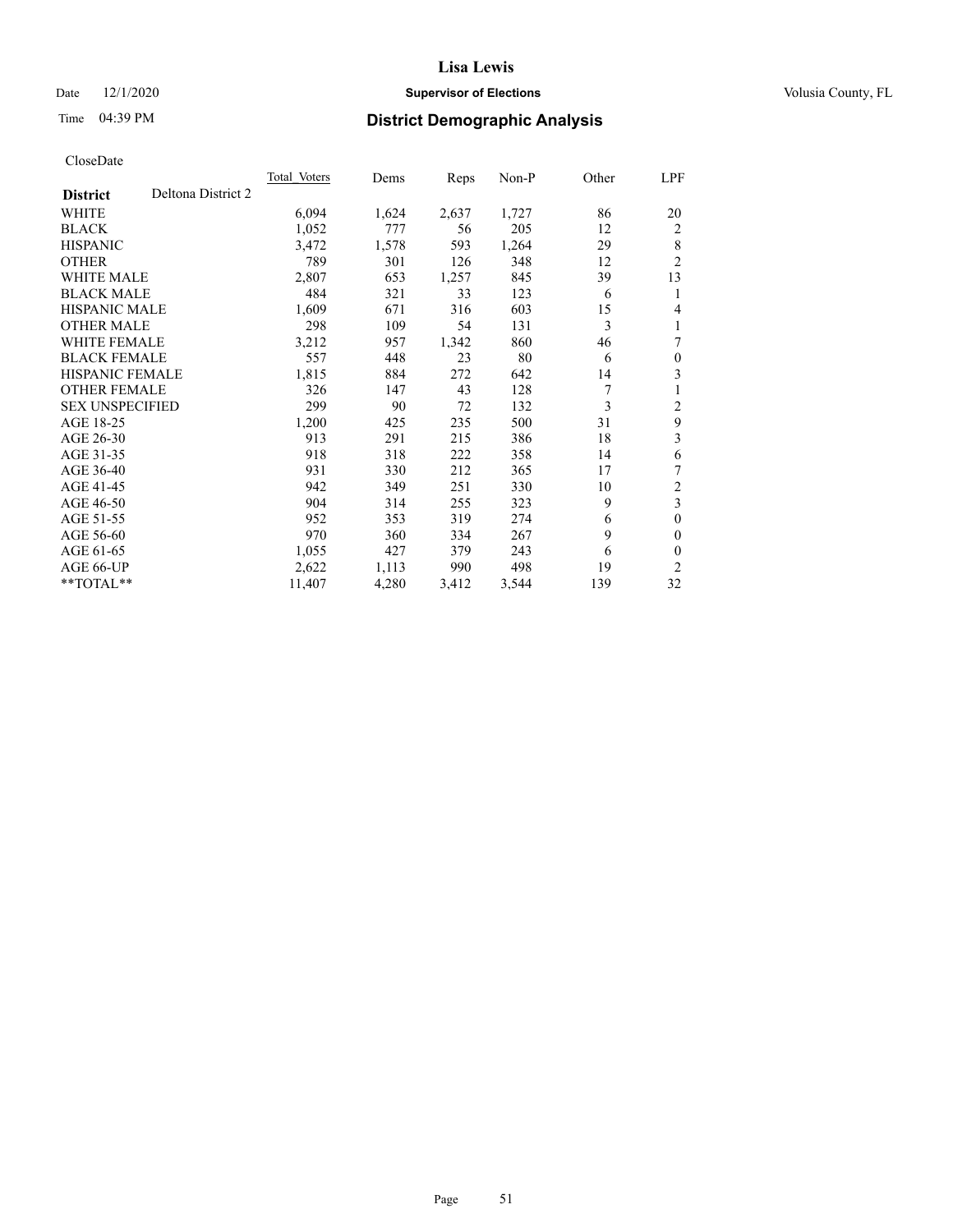#### Date  $12/1/2020$  **Supervisor of Elections Supervisor of Elections** Volusia County, FL

## Time 04:39 PM **District Demographic Analysis**

|                                       | <b>Total Voters</b> | Dems  | Reps  | $Non-P$ | Other          | LPF            |
|---------------------------------------|---------------------|-------|-------|---------|----------------|----------------|
| Deltona District 3<br><b>District</b> |                     |       |       |         |                |                |
| WHITE                                 | 5,549               | 1,494 | 2,240 | 1,710   | 81             | 24             |
| <b>BLACK</b>                          | 1,013               | 758   | 35    | 213     | 7              | $\mathbf{0}$   |
| <b>HISPANIC</b>                       | 3,603               | 1,663 | 511   | 1,399   | 23             | 7              |
| <b>OTHER</b>                          | 800                 | 268   | 148   | 370     | 13             | 1              |
| <b>WHITE MALE</b>                     | 2,569               | 580   | 1,115 | 824     | 33             | 17             |
| <b>BLACK MALE</b>                     | 461                 | 319   | 25    | 113     | 4              | $\mathbf{0}$   |
| <b>HISPANIC MALE</b>                  | 1,666               | 704   | 267   | 679     | 12             | 4              |
| <b>OTHER MALE</b>                     | 294                 | 89    | 67    | 132     | 5              | 1              |
| WHITE FEMALE                          | 2,883               | 880   | 1,092 | 856     | 48             | 7              |
| <b>BLACK FEMALE</b>                   | 537                 | 431   | 10    | 93      | 3              | $\theta$       |
| <b>HISPANIC FEMALE</b>                | 1,882               | 934   | 239   | 695     | 11             | 3              |
| <b>OTHER FEMALE</b>                   | 339                 | 140   | 53    | 141     | 5              | $\theta$       |
| <b>SEX UNSPECIFIED</b>                | 334                 | 106   | 66    | 159     | 3              | $\theta$       |
| AGE 18-25                             | 1,134               | 382   | 193   | 525     | 29             | 5              |
| AGE 26-30                             | 985                 | 378   | 194   | 392     | 16             | 5              |
| AGE 31-35                             | 976                 | 323   | 229   | 400     | 18             | 6              |
| AGE 36-40                             | 930                 | 317   | 186   | 411     | 13             | 3              |
| AGE 41-45                             | 832                 | 302   | 187   | 329     | 12             | $\overline{2}$ |
| AGE 46-50                             | 905                 | 320   | 286   | 292     | 3              | 4              |
| AGE 51-55                             | 930                 | 337   | 291   | 291     | 9              | $\overline{c}$ |
| AGE 56-60                             | 1,014               | 391   | 316   | 298     | 9              | $\mathbf{0}$   |
| AGE 61-65                             | 904                 | 347   | 295   | 256     | $\overline{4}$ | $\overline{c}$ |
| AGE 66-UP                             | 2,355               | 1,086 | 757   | 498     | 11             | 3              |
| $*$ $TOTAL**$                         | 10,965              | 4,183 | 2,934 | 3,692   | 124            | 32             |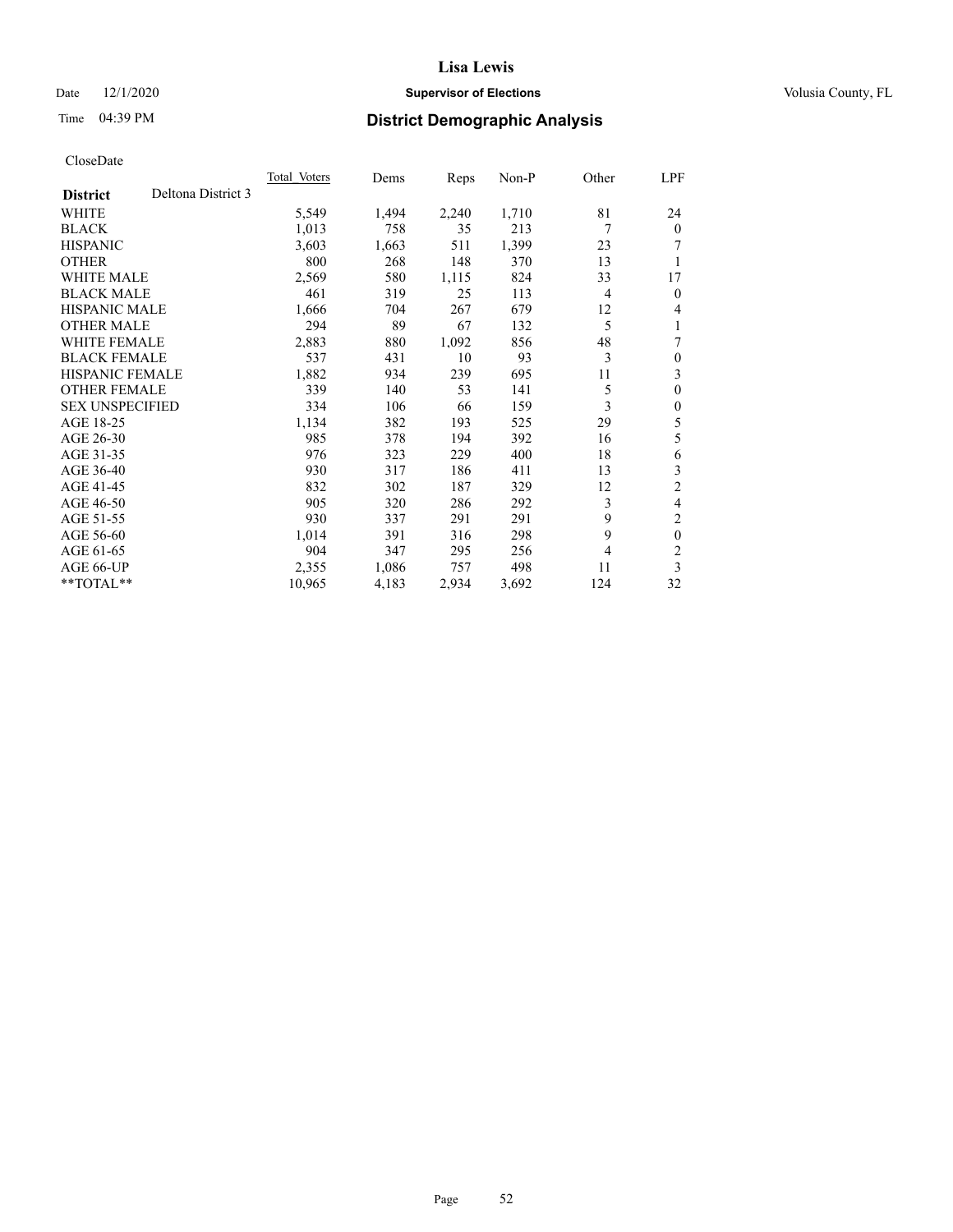#### Date  $12/1/2020$  **Supervisor of Elections Supervisor of Elections** Volusia County, FL

## Time 04:39 PM **District Demographic Analysis**

|                        |                    | Total Voters | Dems  | Reps  | Non-P | Other          | LPF            |
|------------------------|--------------------|--------------|-------|-------|-------|----------------|----------------|
| <b>District</b>        | Deltona District 4 |              |       |       |       |                |                |
| WHITE                  |                    | 5,552        | 1,553 | 2,293 | 1,618 | 59             | 29             |
| <b>BLACK</b>           |                    | 1,100        | 769   | 61    | 258   | 9              | 3              |
| <b>HISPANIC</b>        |                    | 4,069        | 1,986 | 556   | 1,500 | 25             | $\overline{2}$ |
| <b>OTHER</b>           |                    | 882          | 302   | 194   | 367   | 18             | 1              |
| WHITE MALE             |                    | 2,567        | 610   | 1,110 | 793   | 33             | 21             |
| <b>BLACK MALE</b>      |                    | 488          | 313   | 36    | 133   | 5              | 1              |
| <b>HISPANIC MALE</b>   |                    | 1,914        | 884   | 293   | 726   | 11             | 0              |
| <b>OTHER MALE</b>      |                    | 294          | 81    | 73    | 137   | $\overline{2}$ | 1              |
| WHITE FEMALE           |                    | 2,906        | 921   | 1,152 | 800   | 26             | 7              |
| <b>BLACK FEMALE</b>    |                    | 595          | 446   | 22    | 121   | 4              | $\overline{2}$ |
| <b>HISPANIC FEMALE</b> |                    | 2,089        | 1,071 | 256   | 747   | 13             | $\overline{2}$ |
| <b>OTHER FEMALE</b>    |                    | 402          | 173   | 86    | 134   | 9              | $\mathbf{0}$   |
| <b>SEX UNSPECIFIED</b> |                    | 348          | 111   | 76    | 152   | 8              | 1              |
| AGE 18-25              |                    | 1,290        | 437   | 264   | 561   | 23             | 5              |
| AGE 26-30              |                    | 951          | 375   | 182   | 376   | 11             | 7              |
| AGE 31-35              |                    | 1,034        | 373   | 200   | 440   | 14             | 7              |
| AGE 36-40              |                    | 934          | 347   | 192   | 379   | 11             | 5              |
| AGE 41-45              |                    | 916          | 359   | 189   | 357   | 9              | $\mathfrak{2}$ |
| AGE 46-50              |                    | 899          | 324   | 270   | 293   | 9              | $\overline{3}$ |
| AGE 51-55              |                    | 992          | 384   | 313   | 281   | 12             | $\overline{2}$ |
| AGE 56-60              |                    | 1,062        | 445   | 334   | 273   | 9              | 1              |
| AGE 61-65              |                    | 957          | 407   | 303   | 238   | 7              | 2              |
| AGE 66-UP              |                    | 2,568        | 1,159 | 857   | 545   | 6              | 1              |
| $*$ TOTAL $**$         |                    | 11,603       | 4,610 | 3,104 | 3,743 | 111            | 35             |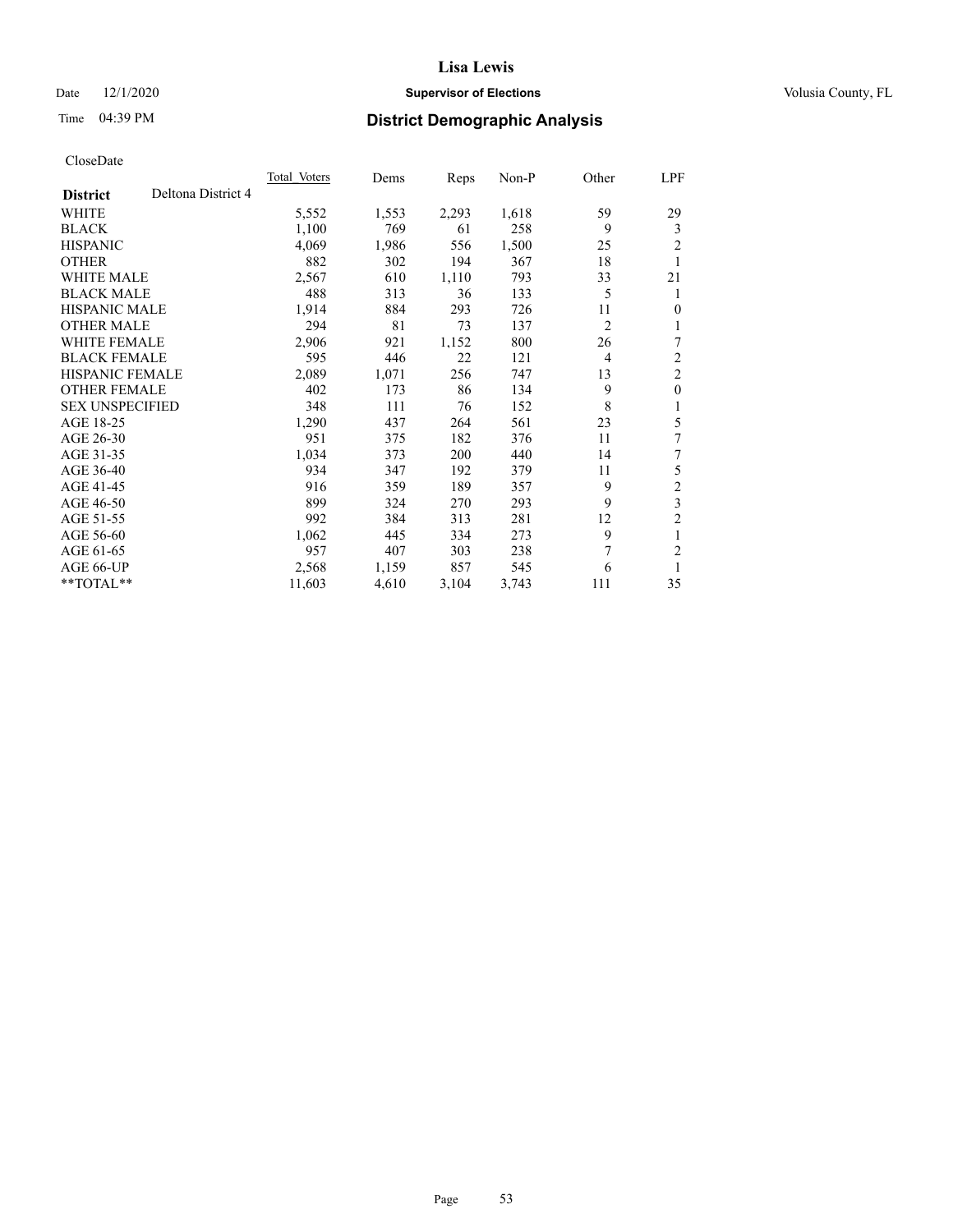#### Date  $12/1/2020$  **Supervisor of Elections Supervisor of Elections** Volusia County, FL

## Time 04:39 PM **District Demographic Analysis**

|                                       | <b>Total Voters</b> | Dems  | Reps  | $Non-P$ | Other          | LPF          |
|---------------------------------------|---------------------|-------|-------|---------|----------------|--------------|
| Deltona District 5<br><b>District</b> |                     |       |       |         |                |              |
| WHITE                                 | 5,472               | 1,434 | 2,326 | 1,612   | 77             | 23           |
| <b>BLACK</b>                          | 1,153               | 878   | 46    | 219     | 10             | $\mathbf{0}$ |
| <b>HISPANIC</b>                       | 3,447               | 1,530 | 567   | 1,323   | 24             | 3            |
| <b>OTHER</b>                          | 713                 | 216   | 146   | 329     | 15             | 7            |
| <b>WHITE MALE</b>                     | 2,572               | 557   | 1,169 | 801     | 29             | 16           |
| <b>BLACK MALE</b>                     | 504                 | 356   | 30    | 112     | 6              | $\mathbf{0}$ |
| <b>HISPANIC MALE</b>                  | 1,603               | 646   | 322   | 626     |                | 2            |
| <b>OTHER MALE</b>                     | 245                 | 74    | 58    | 100     | 8              | 5            |
| <b>WHITE FEMALE</b>                   | 2,814               | 859   | 1,121 | 779     | 48             | 7            |
| <b>BLACK FEMALE</b>                   | 626                 | 505   | 15    | 102     | 4              | $\theta$     |
| <b>HISPANIC FEMALE</b>                | 1,799               | 855   | 243   | 683     | 17             | 1            |
| <b>OTHER FEMALE</b>                   | 291                 | 104   | 56    | 125     | 5              | 1            |
| <b>SEX UNSPECIFIED</b>                | 330                 | 101   | 71    | 155     | $\overline{2}$ | 1            |
| AGE 18-25                             | 1,307               | 459   | 266   | 544     | 30             | 8            |
| AGE 26-30                             | 868                 | 279   | 188   | 383     | 14             | 4            |
| AGE 31-35                             | 910                 | 294   | 221   | 373     | 16             | 6            |
| AGE 36-40                             | 874                 | 286   | 197   | 374     | 14             | 3            |
| AGE 41-45                             | 863                 | 325   | 197   | 324     | 11             | 6            |
| AGE 46-50                             | 872                 | 304   | 258   | 298     | 11             |              |
| AGE 51-55                             | 922                 | 354   | 317   | 241     | 8              | 2            |
| AGE 56-60                             | 1,015               | 362   | 379   | 269     | 5              | $\mathbf{0}$ |
| AGE 61-65                             | 957                 | 374   | 355   | 218     | 7              | 3            |
| AGE 66-UP                             | 2,197               | 1,021 | 707   | 459     | 10             | $\mathbf{0}$ |
| $*$ $TOTAL**$                         | 10,785              | 4,058 | 3,085 | 3,483   | 126            | 33           |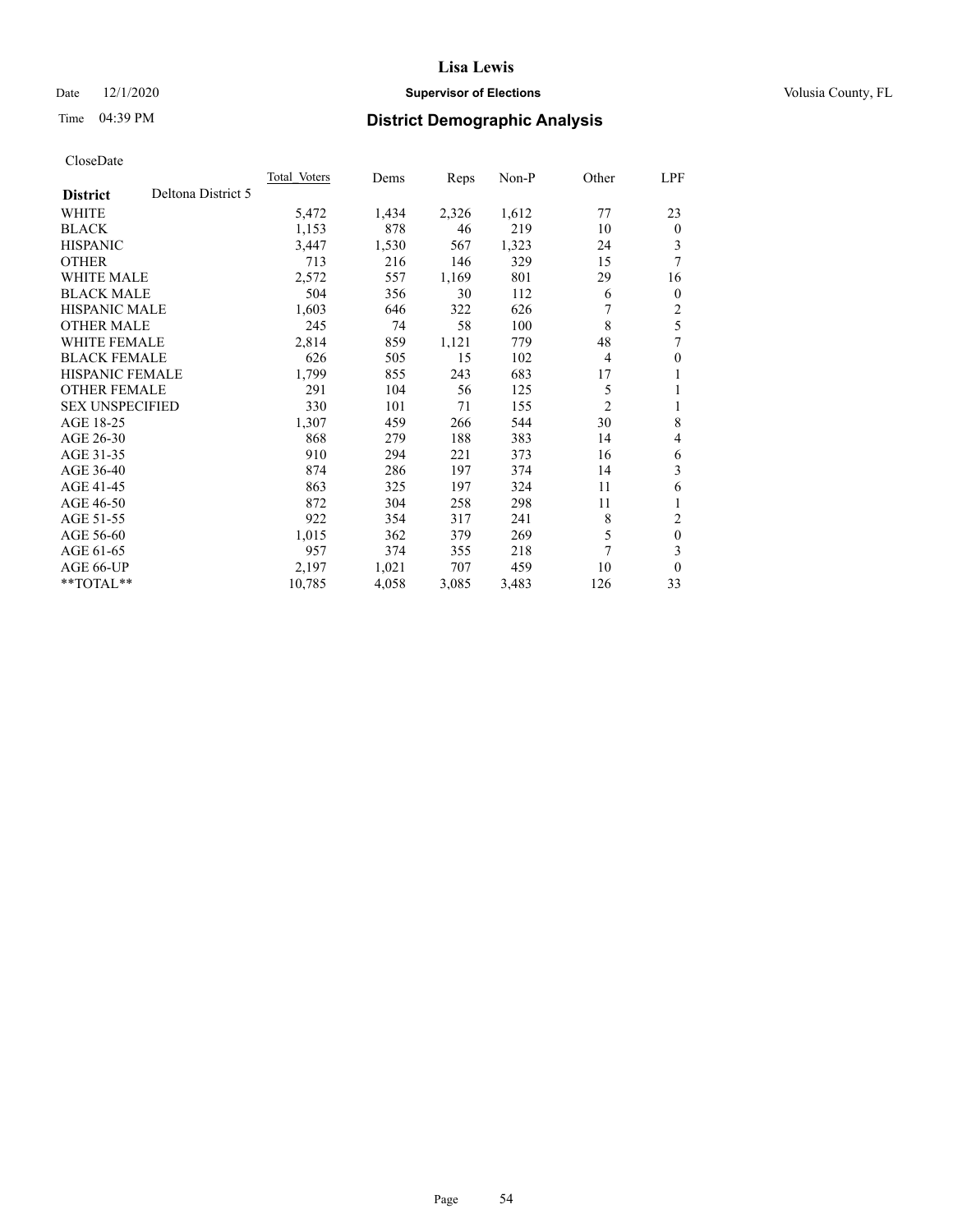#### Date  $12/1/2020$  **Supervisor of Elections Supervisor of Elections** Volusia County, FL

## Time 04:39 PM **District Demographic Analysis**

|                        |                    | <b>Total Voters</b> | Dems  | Reps  | $Non-P$ | Other          | LPF            |
|------------------------|--------------------|---------------------|-------|-------|---------|----------------|----------------|
| <b>District</b>        | Deltona District 6 |                     |       |       |         |                |                |
| WHITE                  |                    | 6,179               | 1,495 | 2,749 | 1,819   | 87             | 29             |
| <b>BLACK</b>           |                    | 1,092               | 800   | 51    | 231     | 10             | $\theta$       |
| <b>HISPANIC</b>        |                    | 2,993               | 1,367 | 427   | 1,163   | 27             | 9              |
| <b>OTHER</b>           |                    | 744                 | 232   | 171   | 323     | 16             | $\overline{2}$ |
| <b>WHITE MALE</b>      |                    | 2,913               | 593   | 1,368 | 890     | 44             | 18             |
| <b>BLACK MALE</b>      |                    | 497                 | 345   | 31    | 114     | 7              | $\mathbf{0}$   |
| <b>HISPANIC MALE</b>   |                    | 1,399               | 592   | 234   | 551     | 14             | 8              |
| <b>OTHER MALE</b>      |                    | 274                 | 79    | 70    | 120     | $\overline{4}$ | 1              |
| WHITE FEMALE           |                    | 3,166               | 884   | 1,334 | 894     | 43             | 11             |
| <b>BLACK FEMALE</b>    |                    | 580                 | 445   | 20    | 112     | 3              | $\mathbf{0}$   |
| <b>HISPANIC FEMALE</b> |                    | 1,546               | 759   | 187   | 586     | 13             | 1              |
| <b>OTHER FEMALE</b>    |                    | 302                 | 114   | 66    | 114     | 7              | 1              |
| <b>SEX UNSPECIFIED</b> |                    | 331                 | 83    | 88    | 155     | 5              | $\mathbf{0}$   |
| AGE 18-25              |                    | 1,229               | 401   | 254   | 536     | 32             | 6              |
| AGE 26-30              |                    | 952                 | 313   | 228   | 389     | 16             | 6              |
| AGE 31-35              |                    | 924                 | 305   | 242   | 365     | 7              | 5              |
| AGE 36-40              |                    | 940                 | 303   | 244   | 374     | 16             | 3              |
| AGE 41-45              |                    | 863                 | 277   | 250   | 317     | 15             | 4              |
| AGE 46-50              |                    | 921                 | 315   | 283   | 307     | 11             | 5              |
| AGE 51-55              |                    | 916                 | 309   | 290   | 298     | 15             | 4              |
| AGE 56-60              |                    | 1,091               | 365   | 437   | 276     | 10             | 3              |
| AGE 61-65              |                    | 1,011               | 359   | 420   | 220     | 10             | $\overline{2}$ |
| AGE 66-UP              |                    | 2,161               | 947   | 750   | 454     | 8              | $\overline{2}$ |
| $*$ $TOTAL**$          |                    | 11,008              | 3,894 | 3,398 | 3,536   | 140            | 40             |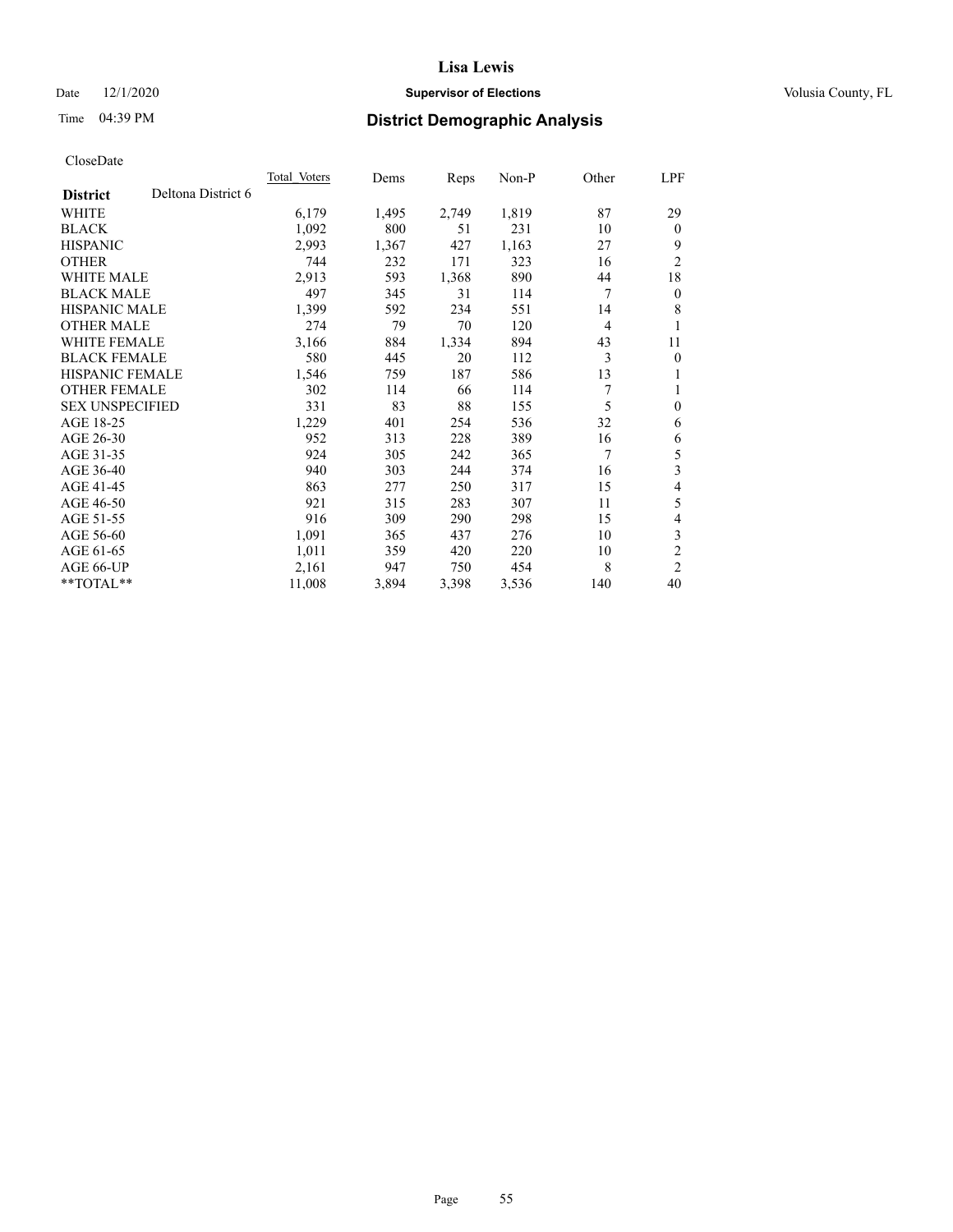#### Date  $12/1/2020$  **Supervisor of Elections Supervisor of Elections** Volusia County, FL

## Time 04:39 PM **District Demographic Analysis**

|                        |                      | Total Voters | Dems  | Reps     | Non-P | Other          | LPF            |
|------------------------|----------------------|--------------|-------|----------|-------|----------------|----------------|
| <b>District</b>        | Edgewater District 1 |              |       |          |       |                |                |
| WHITE                  |                      | 3,587        | 1,029 | 1,493    | 998   | 52             | 15             |
| <b>BLACK</b>           |                      | 98           | 70    | 5        | 21    | $\overline{2}$ | $\mathbf{0}$   |
| <b>HISPANIC</b>        |                      | 85           | 32    | 20       | 32    | 1              | $\Omega$       |
| <b>OTHER</b>           |                      | 189          | 62    | 44       | 80    | 3              | 0              |
| <b>WHITE MALE</b>      |                      | 1,662        | 390   | 763      | 477   | 21             | 11             |
| <b>BLACK MALE</b>      |                      | 50           | 30    | 5        | 13    | 2              | $\theta$       |
| <b>HISPANIC MALE</b>   |                      | 35           | 10    | 9        | 16    | $\theta$       | $\mathbf{0}$   |
| <b>OTHER MALE</b>      |                      | 67           | 24    | 16       | 26    |                | $\mathbf{0}$   |
| <b>WHITE FEMALE</b>    |                      | 1,871        | 625   | 708      | 503   | 31             | 4              |
| <b>BLACK FEMALE</b>    |                      | 46           | 38    | $\theta$ | 8     | $\theta$       | $\mathbf{0}$   |
| <b>HISPANIC FEMALE</b> |                      | 48           | 20    | 11       | 16    |                | $\Omega$       |
| <b>OTHER FEMALE</b>    |                      | 64           | 23    | 16       | 24    |                | $\Omega$       |
| <b>SEX UNSPECIFIED</b> |                      | 116          | 33    | 34       | 48    |                | $\theta$       |
| AGE 18-25              |                      | 277          | 67    | 89       | 108   | 11             | $\overline{2}$ |
| AGE 26-30              |                      | 226          | 66    | 72       | 79    | 7              | $\overline{c}$ |
| AGE 31-35              |                      | 280          | 66    | 95       | 113   | 3              | 3              |
| AGE 36-40              |                      | 233          | 70    | 69       | 88    | 3              | 3              |
| AGE 41-45              |                      | 227          | 67    | 74       | 84    |                |                |
| AGE 46-50              |                      | 266          | 50    | 121      | 91    | 2              | 2              |
| AGE 51-55              |                      | 291          | 79    | 133      | 74    | 5              | $\theta$       |
| AGE 56-60              |                      | 455          | 131   | 199      | 120   | $\overline{4}$ |                |
| AGE 61-65              |                      | 483          | 151   | 192      | 133   | 7              | $\theta$       |
| AGE 66-UP              |                      | 1,221        | 446   | 518      | 241   | 15             |                |
| **TOTAL**              |                      | 3,959        | 1,193 | 1,562    | 1,131 | 58             | 15             |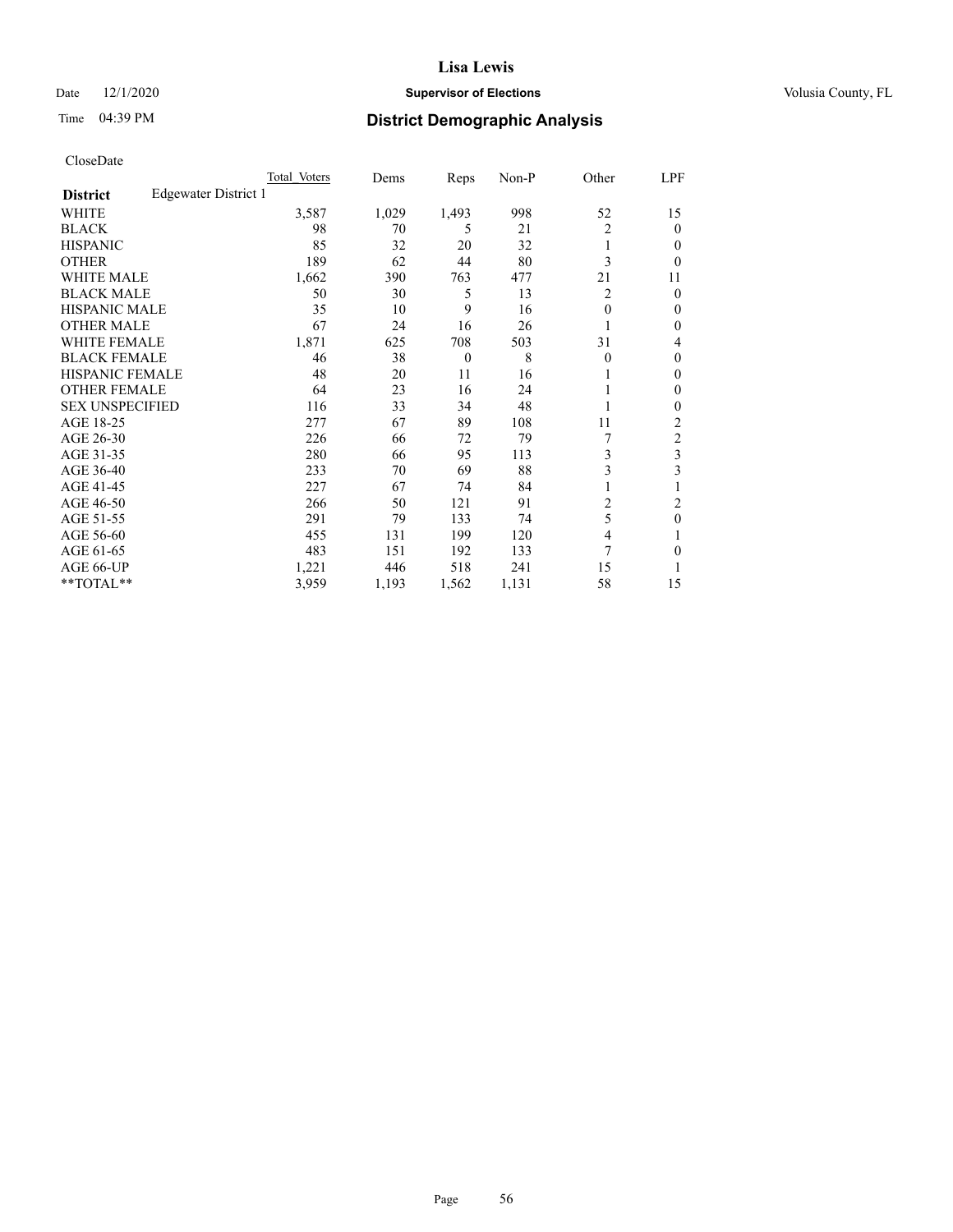#### Date  $12/1/2020$  **Supervisor of Elections Supervisor of Elections** Volusia County, FL

## Time 04:39 PM **District Demographic Analysis**

|                        |                      | Total Voters | Dems  | Reps           | Non-P          | Other          | LPF            |
|------------------------|----------------------|--------------|-------|----------------|----------------|----------------|----------------|
| <b>District</b>        | Edgewater District 2 |              |       |                |                |                |                |
| WHITE                  |                      | 3,902        | 1,071 | 1,647          | 1,106          | 68             | 10             |
| <b>BLACK</b>           |                      | 72           | 55    | 5              | 10             | 2              | 0              |
| <b>HISPANIC</b>        |                      | 84           | 35    | 19             | 24             | 6              | $_{0}$         |
| <b>OTHER</b>           |                      | 160          | 43    | 50             | 64             |                | $\overline{c}$ |
| WHITE MALE             |                      | 1,799        | 434   | 809            | 517            | 30             | 9              |
| <b>BLACK MALE</b>      |                      | 31           | 22    | $\overline{2}$ | 6              | 1              | 0              |
| HISPANIC MALE          |                      | 45           | 13    | 12             | 16             | 4              | 0              |
| <b>OTHER MALE</b>      |                      | 53           | 15    | 14             | 24             | 0              | 0              |
| WHITE FEMALE           |                      | 2,062        | 624   | 824            | 575            | 38             |                |
| <b>BLACK FEMALE</b>    |                      | 40           | 32    | 3              | $\overline{4}$ |                | 0              |
| <b>HISPANIC FEMALE</b> |                      | 37           | 22    | 6              | 7              | $\overline{2}$ | 0              |
| <b>OTHER FEMALE</b>    |                      | 56           | 19    | 18             | 17             |                |                |
| <b>SEX UNSPECIFIED</b> |                      | 95           | 23    | 33             | 38             | $\Omega$       |                |
| AGE 18-25              |                      | 313          | 87    | 104            | 106            | 15             |                |
| AGE 26-30              |                      | 313          | 77    | 103            | 120            | 10             | 3              |
| AGE 31-35              |                      | 275          | 73    | 87             | 109            | 3              | 3              |
| AGE 36-40              |                      | 276          | 72    | 89             | 106            | 6              | 3              |
| AGE 41-45              |                      | 262          | 59    | 101            | 96             | 6              | 0              |
| AGE 46-50              |                      | 315          | 77    | 116            | 116            | 4              | 2              |
| AGE 51-55              |                      | 328          | 71    | 154            | 93             | 10             | 0              |
| AGE 56-60              |                      | 401          | 100   | 194            | 99             | 8              | 0              |
| AGE 61-65              |                      | 424          | 137   | 185            | 100            | $\overline{2}$ | 0              |
| AGE 66-UP              |                      | 1,311        | 451   | 588            | 259            | 13             | 0              |
| **TOTAL**              |                      | 4,218        | 1,204 | 1,721          | 1,204          | 77             | 12             |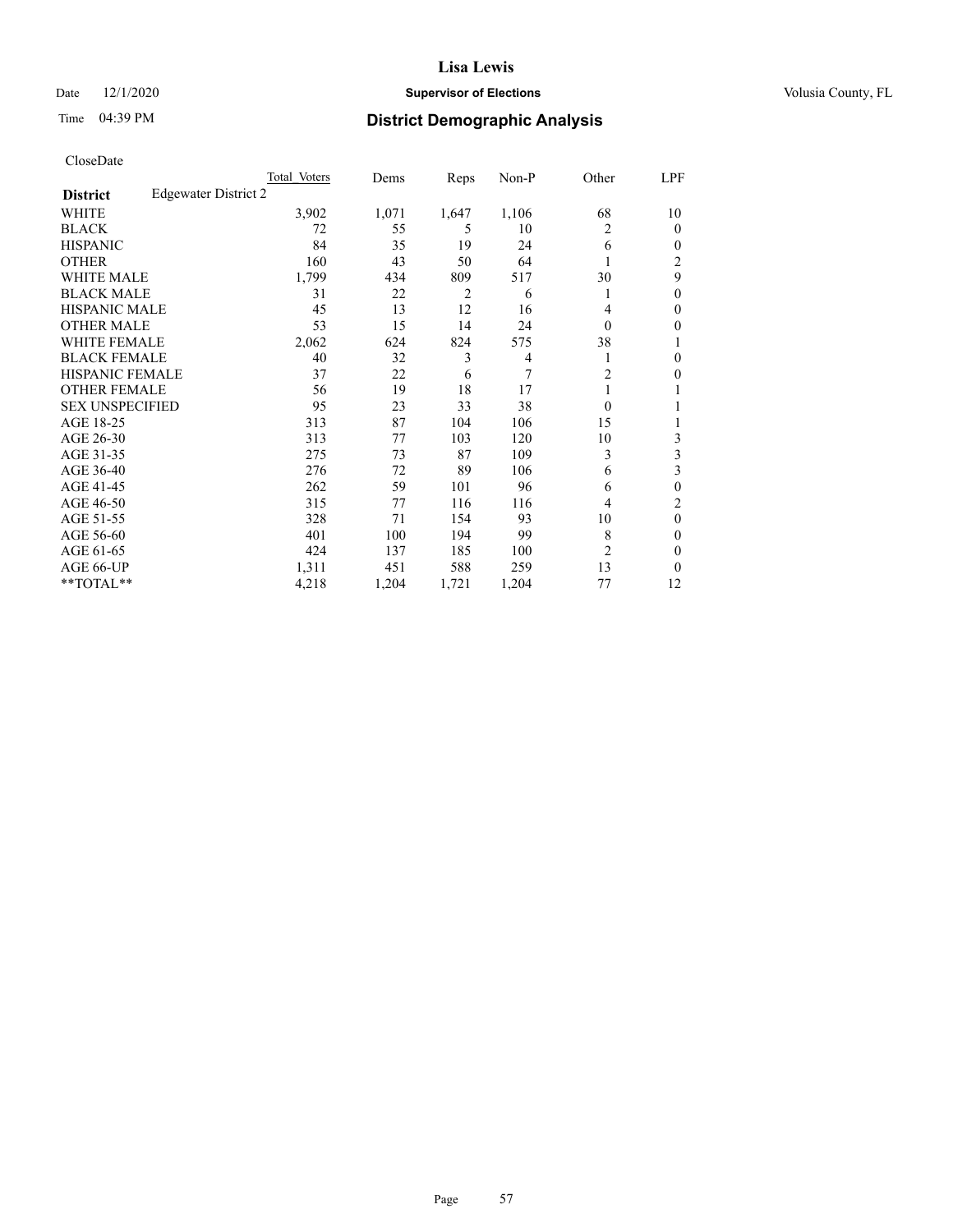#### Date  $12/1/2020$  **Supervisor of Elections Supervisor of Elections** Volusia County, FL

## Time 04:39 PM **District Demographic Analysis**

|                        |                      | Total Voters | Dems  | Reps  | Non-P | Other          | LPF            |
|------------------------|----------------------|--------------|-------|-------|-------|----------------|----------------|
| <b>District</b>        | Edgewater District 3 |              |       |       |       |                |                |
| WHITE                  |                      | 3,676        | 1,006 | 1,552 | 1,049 | 61             | 8              |
| <b>BLACK</b>           |                      | 124          | 90    | 7     | 25    | 2              | $\Omega$       |
| <b>HISPANIC</b>        |                      | 100          | 36    | 20    | 40    | 3              |                |
| <b>OTHER</b>           |                      | 194          | 51    | 55    | 84    | 3              |                |
| <b>WHITE MALE</b>      |                      | 1,678        | 374   | 762   | 513   | 24             | 5              |
| <b>BLACK MALE</b>      |                      | 60           | 44    | 3     | 11    | 2              | $\theta$       |
| <b>HISPANIC MALE</b>   |                      | 43           | 14    | 10    | 18    |                | $\theta$       |
| <b>OTHER MALE</b>      |                      | 62           | 14    | 19    | 28    |                | $\mathbf{0}$   |
| WHITE FEMALE           |                      | 1,943        | 626   | 761   | 516   | 37             | 3              |
| <b>BLACK FEMALE</b>    |                      | 60           | 44    | 4     | 12    | $\theta$       | $\theta$       |
| <b>HISPANIC FEMALE</b> |                      | 52           | 18    | 10    | 21    | $\overline{c}$ |                |
| <b>OTHER FEMALE</b>    |                      | 70           | 22    | 23    | 23    | 1              |                |
| <b>SEX UNSPECIFIED</b> |                      | 126          | 27    | 42    | 56    |                | $\theta$       |
| AGE 18-25              |                      | 350          | 75    | 112   | 145   | 15             | 3              |
| AGE 26-30              |                      | 284          | 78    | 89    | 110   | 6              |                |
| AGE 31-35              |                      | 276          | 76    | 93    | 101   | 6              | $\theta$       |
| AGE 36-40              |                      | 240          | 56    | 83    | 98    | 3              | $\mathbf{0}$   |
| AGE 41-45              |                      | 233          | 50    | 99    | 83    | 1              | $\mathbf{0}$   |
| AGE 46-50              |                      | 280          | 66    | 121   | 88    | 3              | $\overline{c}$ |
| AGE 51-55              |                      | 333          | 92    | 135   | 97    | 6              | 3              |
| AGE 56-60              |                      | 405          | 128   | 163   | 106   | 7              |                |
| AGE 61-65              |                      | 406          | 115   | 181   | 103   | 7              | $\theta$       |
| AGE 66-UP              |                      | 1,287        | 447   | 558   | 267   | 15             | $\theta$       |
| **TOTAL**              |                      | 4,094        | 1,183 | 1,634 | 1,198 | 69             | 10             |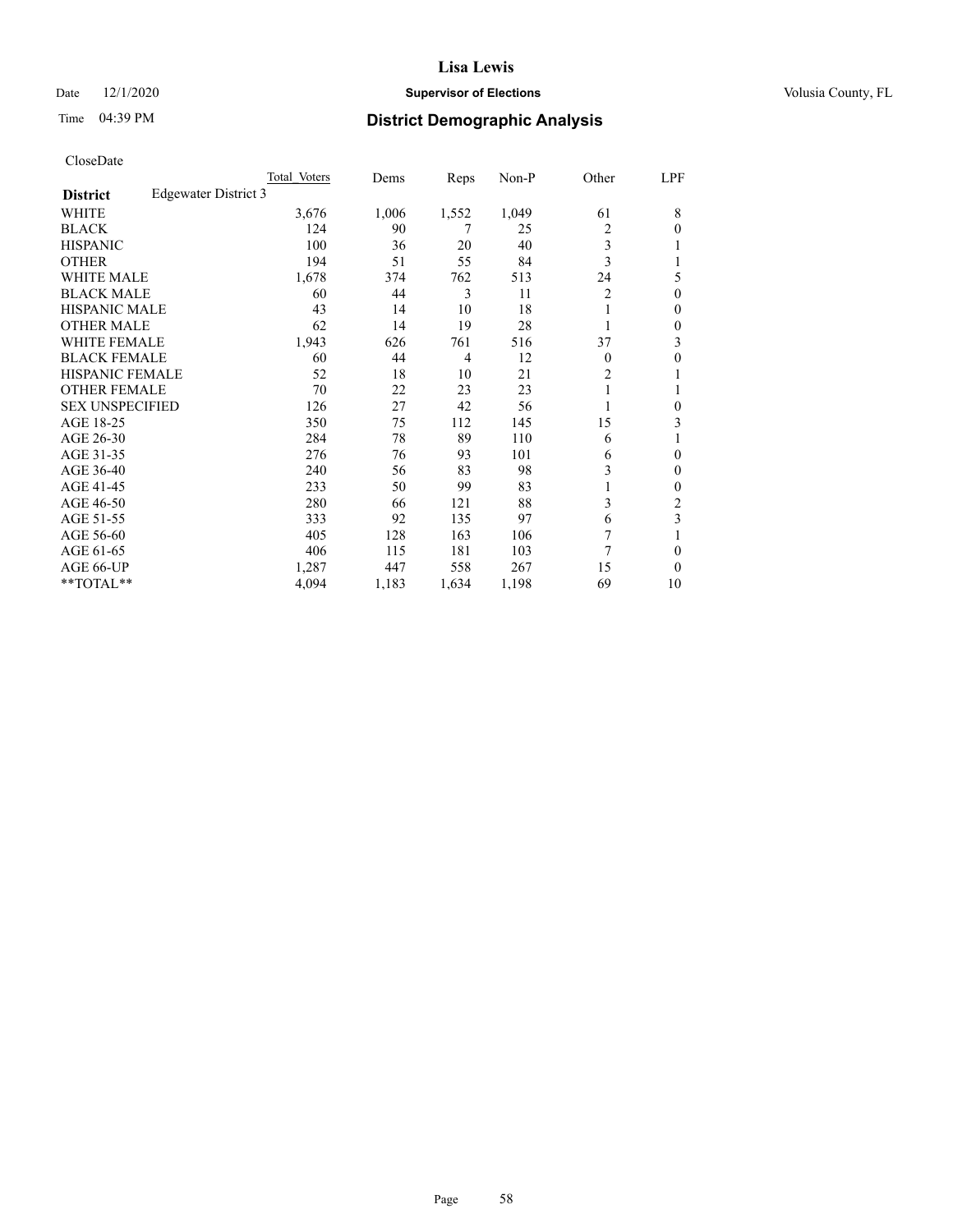#### Date  $12/1/2020$  **Supervisor of Elections Supervisor of Elections** Volusia County, FL

## Time 04:39 PM **District Demographic Analysis**

|                        |                      | Total Voters | Dems  | Reps  | Non-P | Other          | LPF            |
|------------------------|----------------------|--------------|-------|-------|-------|----------------|----------------|
| <b>District</b>        | Edgewater District 4 |              |       |       |       |                |                |
| WHITE                  |                      | 4,897        | 1,257 | 2,177 | 1,384 | 63             | 16             |
| <b>BLACK</b>           |                      | 109          | 79    | 8     | 20    | 2              | $\mathbf{0}$   |
| <b>HISPANIC</b>        |                      | 108          | 41    | 27    | 38    | $\overline{c}$ | $\Omega$       |
| <b>OTHER</b>           |                      | 182          | 44    | 57    | 76    | 5              | $\Omega$       |
| WHITE MALE             |                      | 2,230        | 464   | 1,066 | 661   | 30             | 9              |
| <b>BLACK MALE</b>      |                      | 53           | 31    | 6     | 14    | 2              | $\theta$       |
| <b>HISPANIC MALE</b>   |                      | 41           | 14    | 9     | 17    |                | $\theta$       |
| <b>OTHER MALE</b>      |                      | 64           | 18    | 22    | 22    | 2              | $\mathbf{0}$   |
| WHITE FEMALE           |                      | 2,622        | 786   | 1,086 | 710   | 33             | 7              |
| <b>BLACK FEMALE</b>    |                      | 54           | 46    | 2     | 6     | $\Omega$       | $\Omega$       |
| <b>HISPANIC FEMALE</b> |                      | 65           | 26    | 17    | 21    |                | $\Omega$       |
| <b>OTHER FEMALE</b>    |                      | 66           | 20    | 16    | 28    | $\overline{c}$ | $\theta$       |
| <b>SEX UNSPECIFIED</b> |                      | 101          | 16    | 45    | 39    |                | $\theta$       |
| AGE 18-25              |                      | 339          | 79    | 110   | 136   | 10             | 4              |
| AGE 26-30              |                      | 272          | 58    | 90    | 120   | 3              | 1              |
| AGE 31-35              |                      | 277          | 65    | 101   | 101   | 6              | 4              |
| AGE 36-40              |                      | 265          | 67    | 84    | 108   | 3              | 3              |
| AGE 41-45              |                      | 278          | 67    | 100   | 104   | 6              |                |
| AGE 46-50              |                      | 302          | 70    | 136   | 92    | 3              |                |
| AGE 51-55              |                      | 295          | 71    | 160   | 60    | 4              | $\theta$       |
| AGE 56-60              |                      | 495          | 120   | 234   | 135   | 6              | $\theta$       |
| AGE 61-65              |                      | 542          | 130   | 272   | 132   | 8              | $\theta$       |
| AGE 66-UP              |                      | 2,231        | 694   | 982   | 530   | 23             | $\overline{c}$ |
| $*$ TOTAL $**$         |                      | 5,296        | 1,421 | 2,269 | 1,518 | 72             | 16             |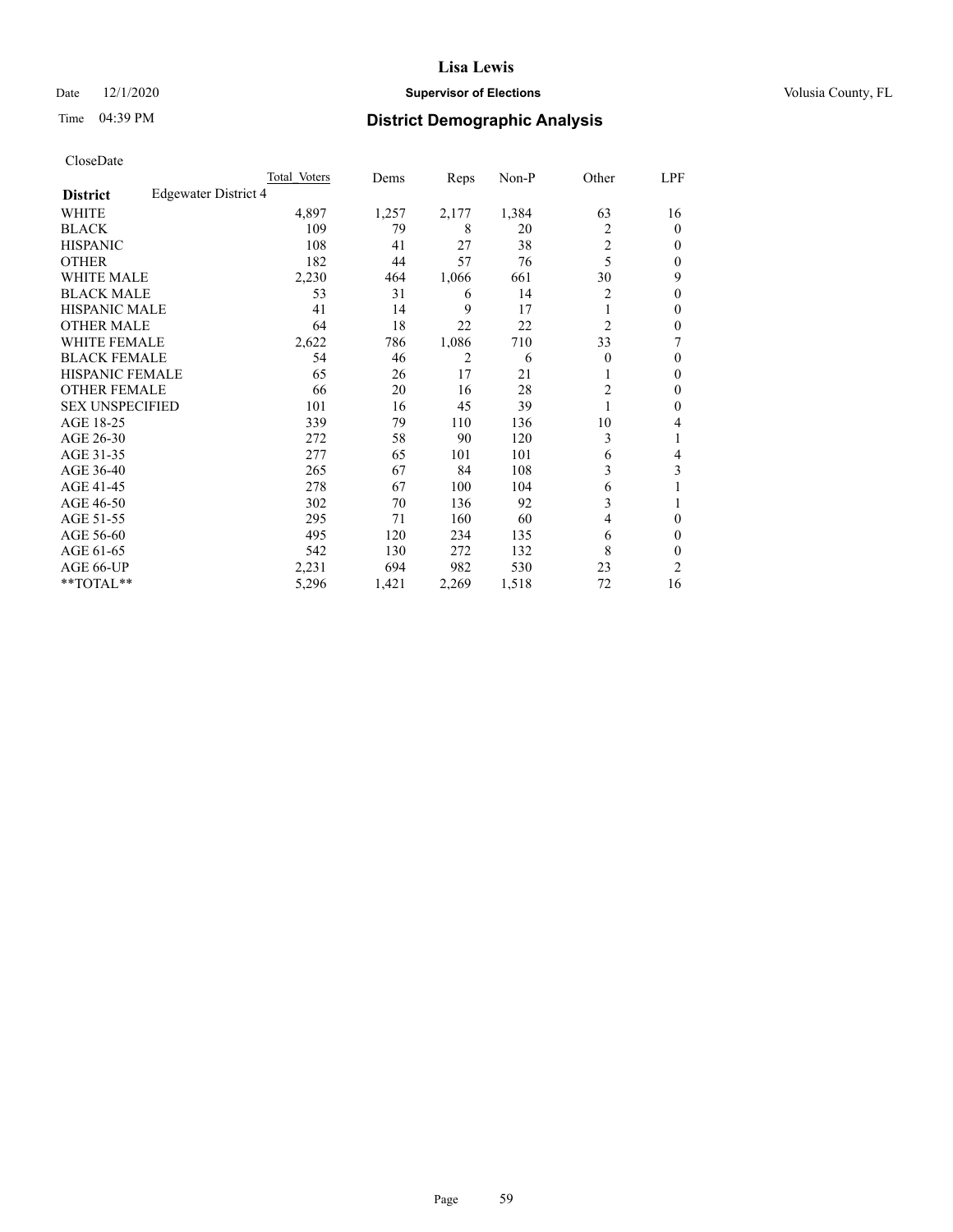#### Date  $12/1/2020$  **Supervisor of Elections Supervisor of Elections** Volusia County, FL

## Time 04:39 PM **District Demographic Analysis**

|                                          | Total Voters | Dems | Reps | Non-P | Other          | LPF            |
|------------------------------------------|--------------|------|------|-------|----------------|----------------|
| Holly Hill District 1<br><b>District</b> |              |      |      |       |                |                |
| WHITE                                    | 1,702        | 484  | 681  | 499   | 31             |                |
| <b>BLACK</b>                             | 248          | 176  | 11   | 57    | $\overline{2}$ | 2              |
| <b>HISPANIC</b>                          | 125          | 52   | 19   | 52    | 2              | $\theta$       |
| <b>OTHER</b>                             | 153          | 54   | 37   | 60    | $\overline{c}$ | $\theta$       |
| <b>WHITE MALE</b>                        | 836          | 195  | 357  | 271   | 9              | 4              |
| <b>BLACK MALE</b>                        | 100          | 68   | 6    | 24    |                |                |
| <b>HISPANIC MALE</b>                     | 61           | 22   | 12   | 26    | 1              | $\theta$       |
| <b>OTHER MALE</b>                        | 58           | 19   | 16   | 23    | $\Omega$       | $\mathbf{0}$   |
| <b>WHITE FEMALE</b>                      | 845          | 285  | 312  | 223   | 22             | 3              |
| <b>BLACK FEMALE</b>                      | 146          | 106  | 5    | 33    |                |                |
| <b>HISPANIC FEMALE</b>                   | 63           | 30   | 7    | 25    |                | $\theta$       |
| <b>OTHER FEMALE</b>                      | 65           | 28   | 17   | 19    |                | $\Omega$       |
| <b>SEX UNSPECIFIED</b>                   | 54           | 13   | 16   | 24    |                | $\theta$       |
| AGE 18-25                                | 184          | 54   | 48   | 71    | 9              | $\overline{c}$ |
| AGE 26-30                                | 140          | 57   | 26   | 54    | 3              | $\theta$       |
| AGE 31-35                                | 147          | 48   | 39   | 58    |                |                |
| AGE 36-40                                | 137          | 39   | 36   | 54    | 5              | 3              |
| AGE 41-45                                | 146          | 41   | 46   | 55    | 4              | $\theta$       |
| AGE 46-50                                | 151          | 54   | 41   | 53    | 3              | $\Omega$       |
| AGE 51-55                                | 197          | 77   | 69   | 48    | 2              |                |
| AGE 56-60                                | 233          | 76   | 100  | 55    | $\overline{c}$ | $\theta$       |
| AGE 61-65                                | 250          | 84   | 92   | 72    | $\theta$       | 2              |
| AGE 66-UP                                | 643          | 236  | 251  | 148   | 8              | $\overline{0}$ |
| **TOTAL**                                | 2,228        | 766  | 748  | 668   | 37             | 9              |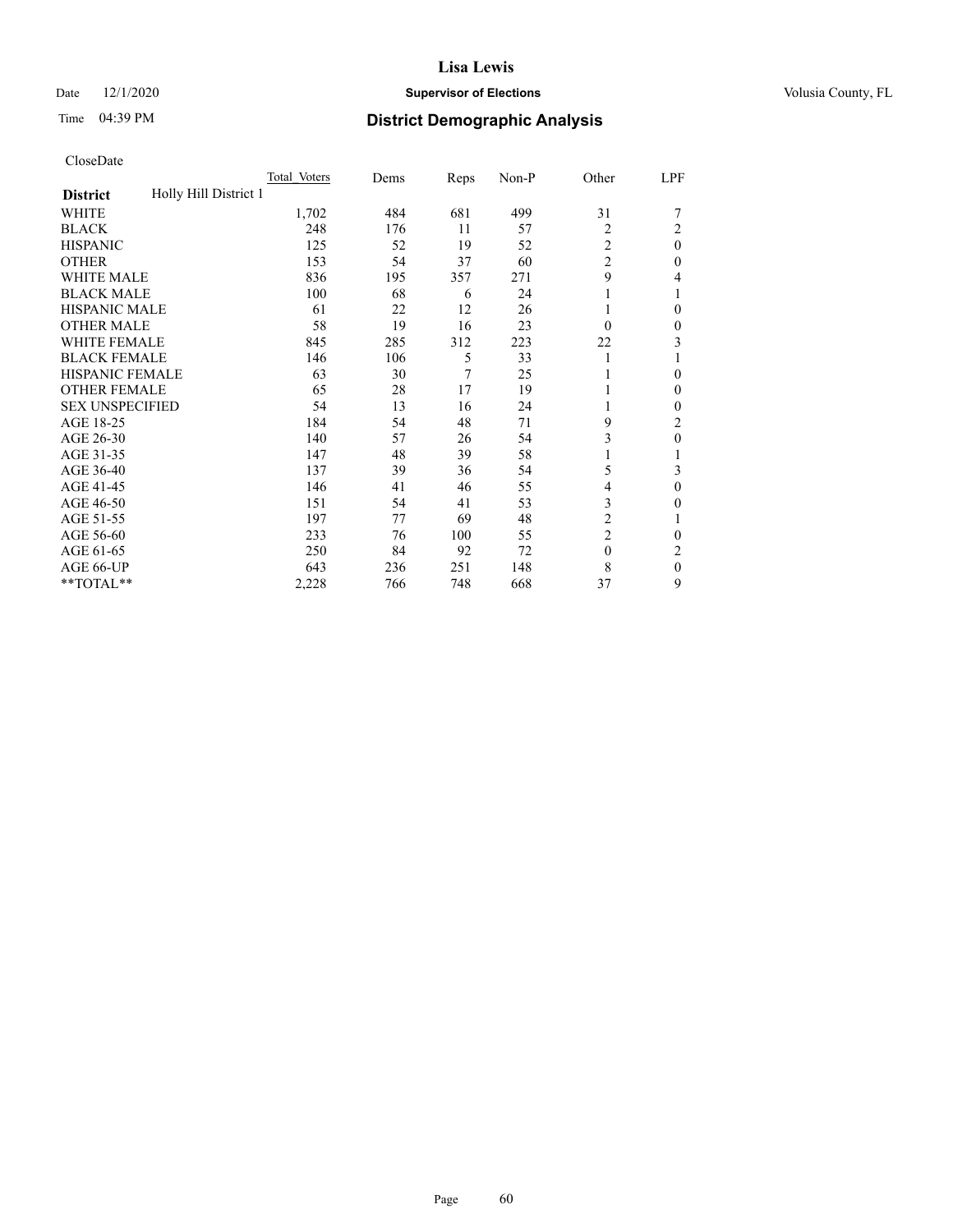#### Date  $12/1/2020$  **Supervisor of Elections Supervisor of Elections** Volusia County, FL

## Time 04:39 PM **District Demographic Analysis**

|                                          | Total Voters | Dems | Reps | Non-P | Other          | LPF |
|------------------------------------------|--------------|------|------|-------|----------------|-----|
| Holly Hill District 2<br><b>District</b> |              |      |      |       |                |     |
| WHITE                                    | 1,576        | 485  | 552  | 503   | 27             | 9   |
| <b>BLACK</b>                             | 296          | 221  | 8    | 67    | $\Omega$       | 0   |
| <b>HISPANIC</b>                          | 83           | 37   | 18   | 28    | $\theta$       | 0   |
| <b>OTHER</b>                             | 140          | 44   | 25   | 68    | 3              | 0   |
| WHITE MALE                               | 745          | 184  | 288  | 254   | 13             | 6   |
| <b>BLACK MALE</b>                        | 129          | 87   | 4    | 38    | $\Omega$       | 0   |
| <b>HISPANIC MALE</b>                     | 42           | 15   | 12   | 15    | $\theta$       | 0   |
| <b>OTHER MALE</b>                        | 51           | 11   | 13   | 27    | $\theta$       | 0   |
| <b>WHITE FEMALE</b>                      | 805          | 297  | 256  | 235   | 14             | 3   |
| <b>BLACK FEMALE</b>                      | 159          | 129  | 4    | 26    | $\Omega$       | 0   |
| <b>HISPANIC FEMALE</b>                   | 40           | 22   | 6    | 12    | 0              | 0   |
| <b>OTHER FEMALE</b>                      | 48           | 27   | 4    | 16    |                | 0   |
| <b>SEX UNSPECIFIED</b>                   | 76           | 15   | 16   | 43    | $\overline{2}$ | 0   |
| AGE 18-25                                | 187          | 64   | 41   | 80    |                |     |
| AGE 26-30                                | 169          | 54   | 42   | 69    | 3              |     |
| AGE 31-35                                | 179          | 69   | 35   | 71    | 3              |     |
| AGE 36-40                                | 177          | 70   | 30   | 75    | $\theta$       | 2   |
| AGE 41-45                                | 132          | 46   | 32   | 49    | 5              | 0   |
| AGE 46-50                                | 164          | 56   | 51   | 52    | 3              | 2   |
| AGE 51-55                                | 175          | 60   | 65   | 49    | $\theta$       | 1   |
| AGE 56-60                                | 264          | 95   | 86   | 75    | 8              | 0   |
| AGE 61-65                                | 204          | 92   | 63   | 46    | $\overline{2}$ |     |
| AGE 66-UP                                | 444          | 181  | 158  | 100   | 5              | 0   |
| **TOTAL**                                | 2,095        | 787  | 603  | 666   | 30             | 9   |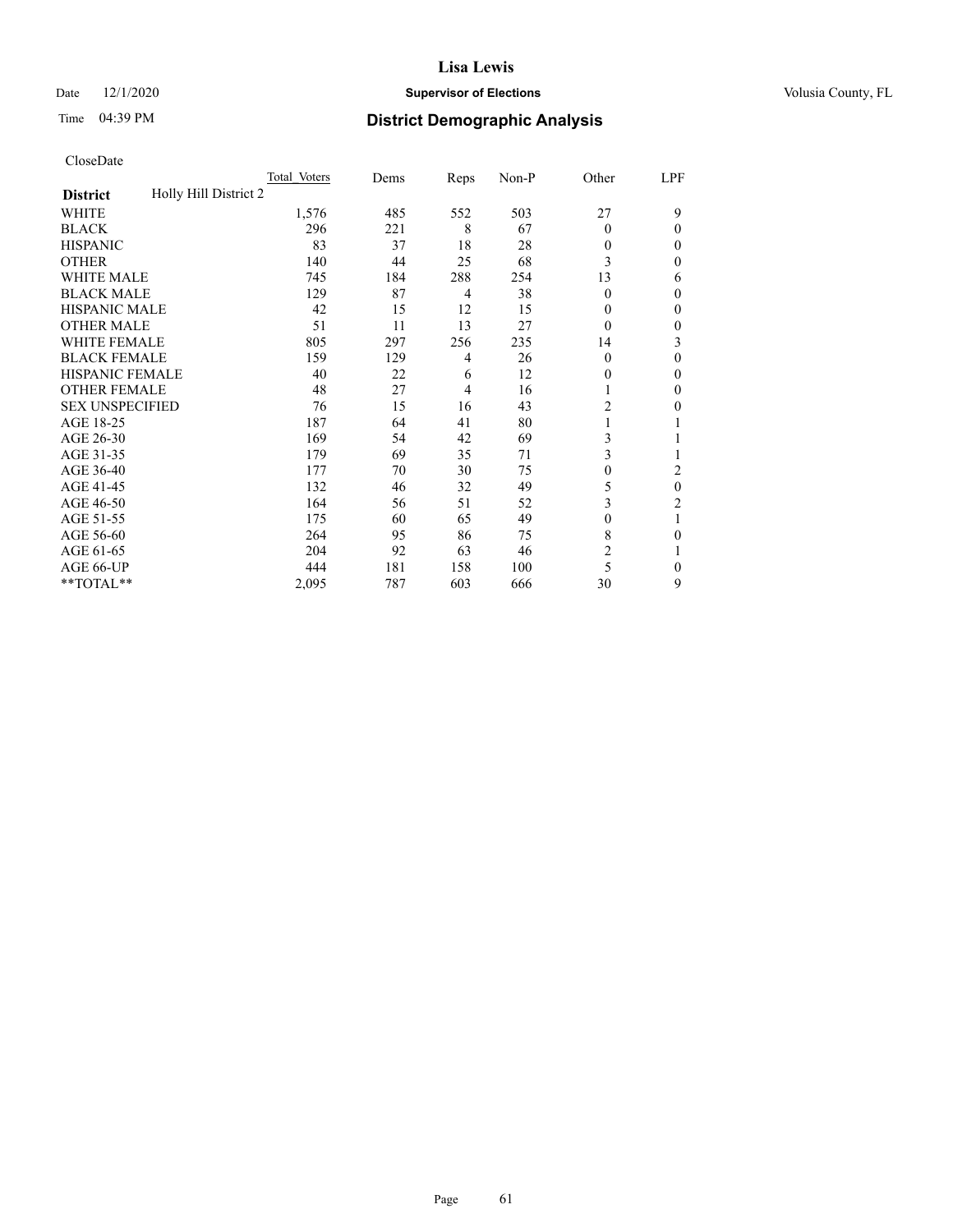#### Date  $12/1/2020$  **Supervisor of Elections Supervisor of Elections** Volusia County, FL

## Time 04:39 PM **District Demographic Analysis**

|                                          | Total Voters | Dems | Reps           | Non-P | Other          | LPF    |
|------------------------------------------|--------------|------|----------------|-------|----------------|--------|
| Holly Hill District 3<br><b>District</b> |              |      |                |       |                |        |
| WHITE                                    | 1,582        | 483  | 646            | 425   | 22             | 6      |
| <b>BLACK</b>                             | 211          | 162  | 10             | 38    |                | 0      |
| <b>HISPANIC</b>                          | 61           | 29   | 9              | 22    |                | $_{0}$ |
| <b>OTHER</b>                             | 122          | 43   | 26             | 51    | $\overline{2}$ | 0      |
| WHITE MALE                               | 665          | 169  | 296            | 183   | 12             | 5      |
| <b>BLACK MALE</b>                        | 92           | 61   | 8              | 22    |                | 0      |
| <b>HISPANIC MALE</b>                     | 35           | 18   | 5              | 11    |                | 0      |
| <b>OTHER MALE</b>                        | 37           | 16   | 9              | 11    |                | 0      |
| WHITE FEMALE                             | 897          | 308  | 344            | 234   | 10             |        |
| <b>BLACK FEMALE</b>                      | 118          | 100  | $\overline{2}$ | 16    | $\Omega$       | 0      |
| <b>HISPANIC FEMALE</b>                   | 25           | 11   | $\overline{4}$ | 10    | 0              | 0      |
| <b>OTHER FEMALE</b>                      | 47           | 18   | 10             | 19    | 0              | 0      |
| <b>SEX UNSPECIFIED</b>                   | 60           | 16   | 13             | 30    |                | 0      |
| AGE 18-25                                | 135          | 45   | 32             | 55    | $\overline{2}$ |        |
| AGE 26-30                                | 102          | 38   | 24             | 39    | 1              | 0      |
| AGE 31-35                                | 85           | 31   | 19             | 33    | $\overline{2}$ | 0      |
| AGE 36-40                                | 88           | 29   | 20             | 38    | 1              | 0      |
| AGE 41-45                                | 104          | 41   | 24             | 36    | 3              | 0      |
| AGE 46-50                                | 113          | 35   | 28             | 49    | 0              |        |
| AGE 51-55                                | 145          | 43   | 55             | 44    |                | 2      |
| AGE 56-60                                | 191          | 69   | 65             | 55    |                |        |
| AGE 61-65                                | 226          | 84   | 85             | 50    | 6              |        |
| AGE 66-UP                                | 787          | 302  | 339            | 137   | 9              | 0      |
| **TOTAL**                                | 1,976        | 717  | 691            | 536   | 26             | 6      |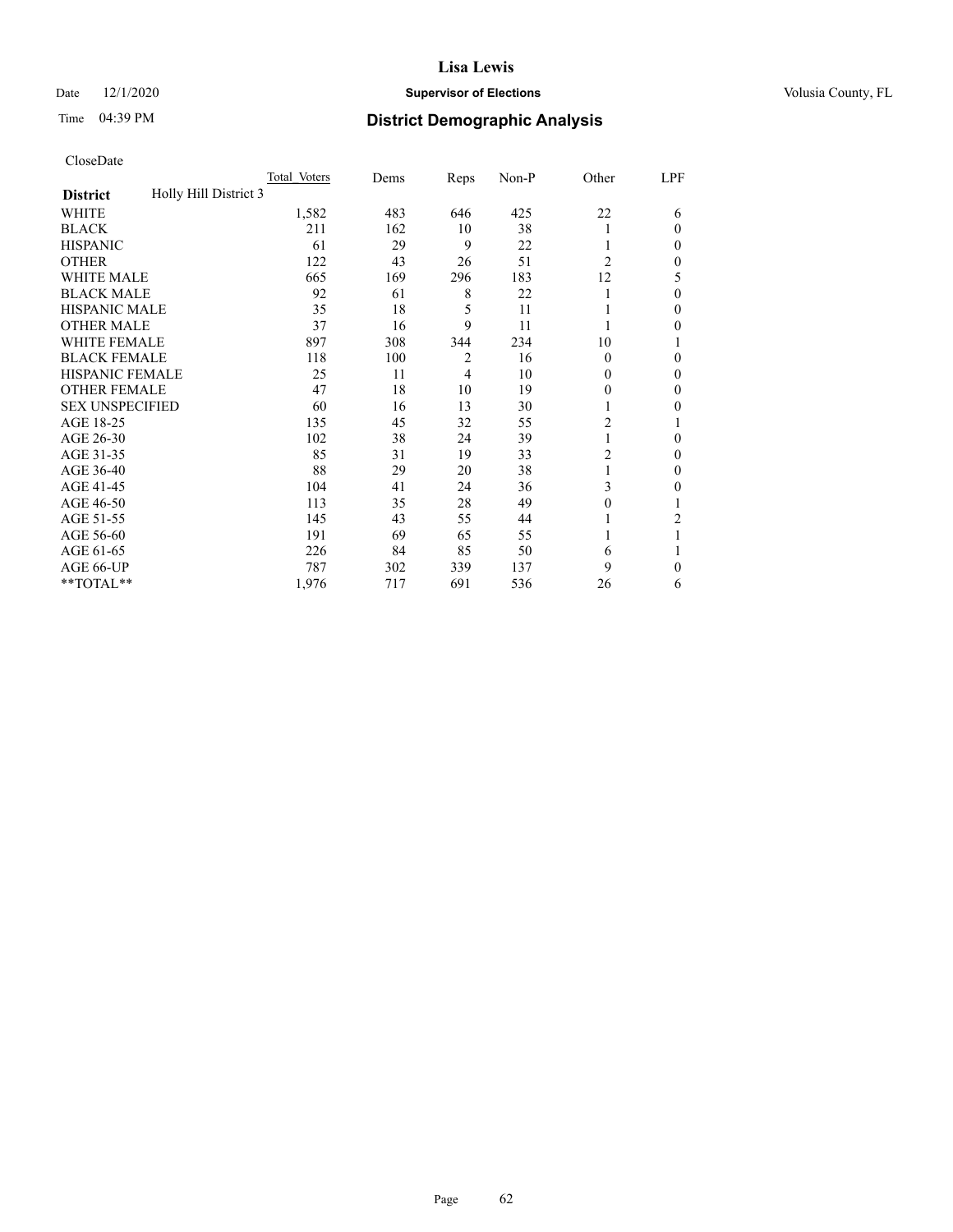#### Date  $12/1/2020$  **Supervisor of Elections Supervisor of Elections** Volusia County, FL

## Time 04:39 PM **District Demographic Analysis**

|                                          | Total Voters | Dems | Reps | Non-P | Other          | LPF            |
|------------------------------------------|--------------|------|------|-------|----------------|----------------|
| Holly Hill District 4<br><b>District</b> |              |      |      |       |                |                |
| WHITE                                    | 1,500        | 450  | 573  | 448   | 24             | 5              |
| <b>BLACK</b>                             | 429          | 322  | 7    | 94    | 5              |                |
| <b>HISPANIC</b>                          | 99           | 49   | 14   | 35    | 0              |                |
| <b>OTHER</b>                             | 111          | 45   | 19   | 47    | 0              | 0              |
| <b>WHITE MALE</b>                        | 675          | 171  | 280  | 208   | 13             | 3              |
| <b>BLACK MALE</b>                        | 135          | 88   | 2    | 43    |                |                |
| <b>HISPANIC MALE</b>                     | 43           | 20   | 3    | 19    | 0              | 1              |
| <b>OTHER MALE</b>                        | 34           | 14   | 9    | 11    | 0              | $\mathbf{0}$   |
| WHITE FEMALE                             | 806          | 275  | 285  | 233   | 11             | $\overline{c}$ |
| <b>BLACK FEMALE</b>                      | 287          | 230  | 5    | 48    | 4              | $\theta$       |
| <b>HISPANIC FEMALE</b>                   | 51           | 26   | 10   | 15    | 0              | $\Omega$       |
| <b>OTHER FEMALE</b>                      | 53           | 27   | 7    | 19    | 0              | $\theta$       |
| <b>SEX UNSPECIFIED</b>                   | 55           | 15   | 12   | 28    | 0              | $\theta$       |
| AGE 18-25                                | 220          | 84   | 44   | 89    | 3              | $\theta$       |
| AGE 26-30                                | 215          | 113  | 28   | 71    |                | $\overline{2}$ |
| AGE 31-35                                | 203          | 81   | 35   | 80    | 3              | 4              |
| AGE 36-40                                | 151          | 67   | 32   | 49    | 3              | $\theta$       |
| AGE 41-45                                | 141          | 58   | 35   | 44    | 4              | $\theta$       |
| AGE 46-50                                | 142          | 45   | 46   | 48    | 3              | $\theta$       |
| AGE 51-55                                | 162          | 52   | 51   | 55    | 4              | 0              |
| AGE 56-60                                | 218          | 77   | 81   | 57    | $\overline{2}$ |                |
| AGE 61-65                                | 200          | 86   | 74   | 37    | 3              | $\theta$       |
| AGE 66-UP                                | 487          | 203  | 187  | 94    | 3              | $\Omega$       |
| **TOTAL**                                | 2,139        | 866  | 613  | 624   | 29             | 7              |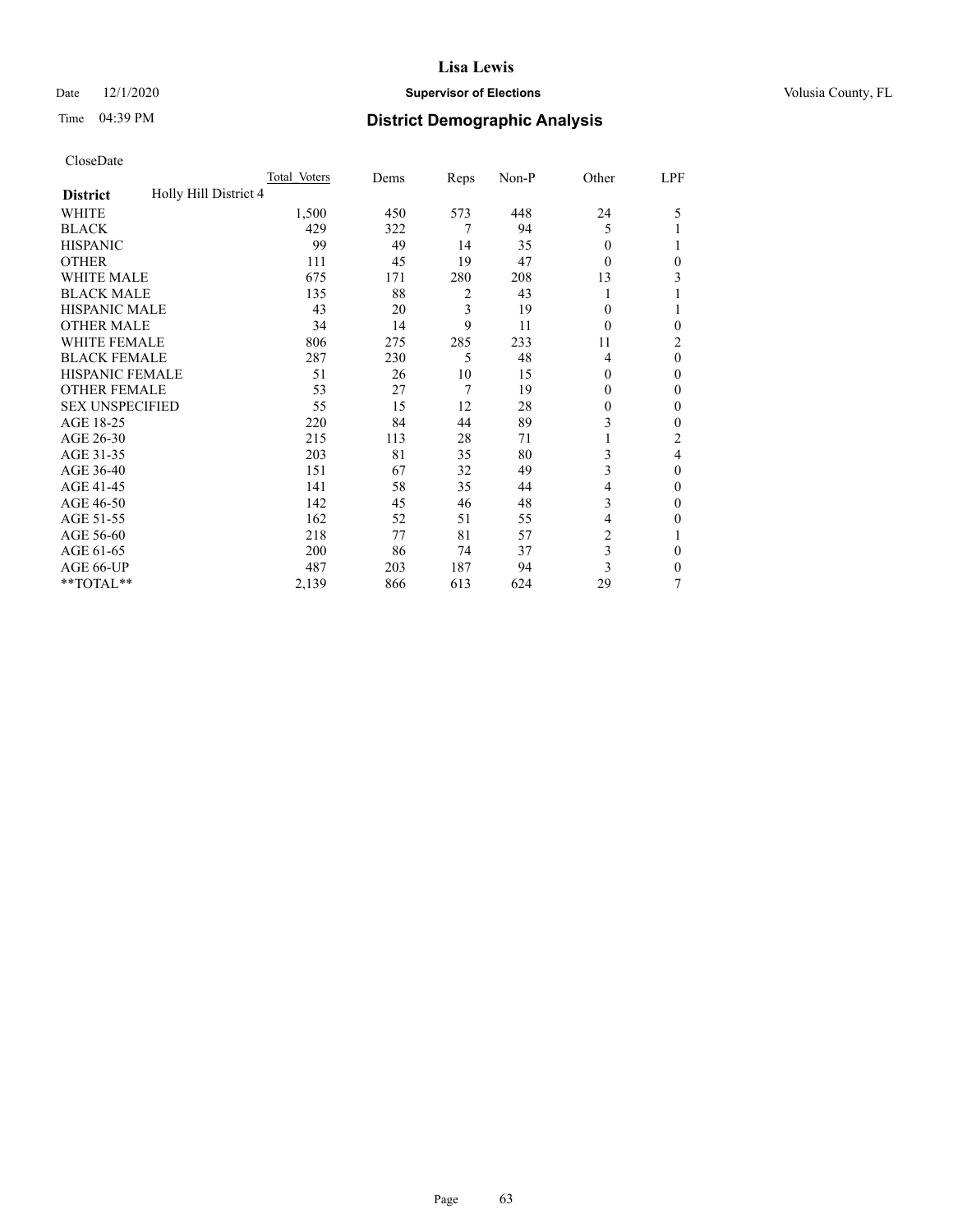#### Date  $12/1/2020$  **Supervisor of Elections Supervisor of Elections** Volusia County, FL

## Time 04:39 PM **District Demographic Analysis**

|                        |            | Total Voters | Dems | Reps           | Non-P | Other          | LPF              |
|------------------------|------------|--------------|------|----------------|-------|----------------|------------------|
| <b>District</b>        | Lake Helen |              |      |                |       |                |                  |
| WHITE                  |            | 1,940        | 502  | 890            | 517   | 27             | 4                |
| <b>BLACK</b>           |            | 167          | 139  | 7              | 20    |                | $\theta$         |
| <b>HISPANIC</b>        |            | 94           | 34   | 28             | 30    |                |                  |
| <b>OTHER</b>           |            | 80           | 31   | 20             | 27    | $\Omega$       | 2                |
| <b>WHITE MALE</b>      |            | 879          | 192  | 419            | 256   | 8              | 4                |
| <b>BLACK MALE</b>      |            | 75           | 63   | 5              | 7     | 0              | $\theta$         |
| <b>HISPANIC MALE</b>   |            | 41           | 16   | 10             | 14    | 0              | 1                |
| <b>OTHER MALE</b>      |            | 23           | 12   | $\overline{4}$ | 6     | $\theta$       | 1                |
| <b>WHITE FEMALE</b>    |            | 1,039        | 307  | 459            | 254   | 19             | $\boldsymbol{0}$ |
| <b>BLACK FEMALE</b>    |            | 88           | 75   | 1              | 11    |                | $\mathbf{0}$     |
| <b>HISPANIC FEMALE</b> |            | 50           | 17   | 17             | 15    |                | $\theta$         |
| <b>OTHER FEMALE</b>    |            | 34           | 17   | 6              | 11    | 0              | $\theta$         |
| <b>SEX UNSPECIFIED</b> |            | 52           | 7    | 24             | 20    | 0              | 1                |
| AGE 18-25              |            | 182          | 38   | 70             | 70    | 3              |                  |
| AGE 26-30              |            | 161          | 36   | 65             | 55    | 4              | 1                |
| AGE 31-35              |            | 148          | 52   | 44             | 47    | 5              | 0                |
| AGE 36-40              |            | 145          | 35   | 48             | 60    | $\overline{2}$ | $\theta$         |
| AGE 41-45              |            | 153          | 31   | 54             | 66    |                | 1                |
| AGE 46-50              |            | 152          | 35   | 65             | 46    | 3              | 3                |
| AGE 51-55              |            | 181          | 50   | 87             | 42    | $\overline{c}$ | $\theta$         |
| AGE 56-60              |            | 237          | 72   | 111            | 50    | 4              | $\mathbf{0}$     |
| AGE 61-65              |            | 250          | 82   | 120            | 46    | $\overline{c}$ | 0                |
| AGE 66-UP              |            | 672          | 275  | 281            | 112   | 3              |                  |
| **TOTAL**              |            | 2,281        | 706  | 945            | 594   | 29             | 7                |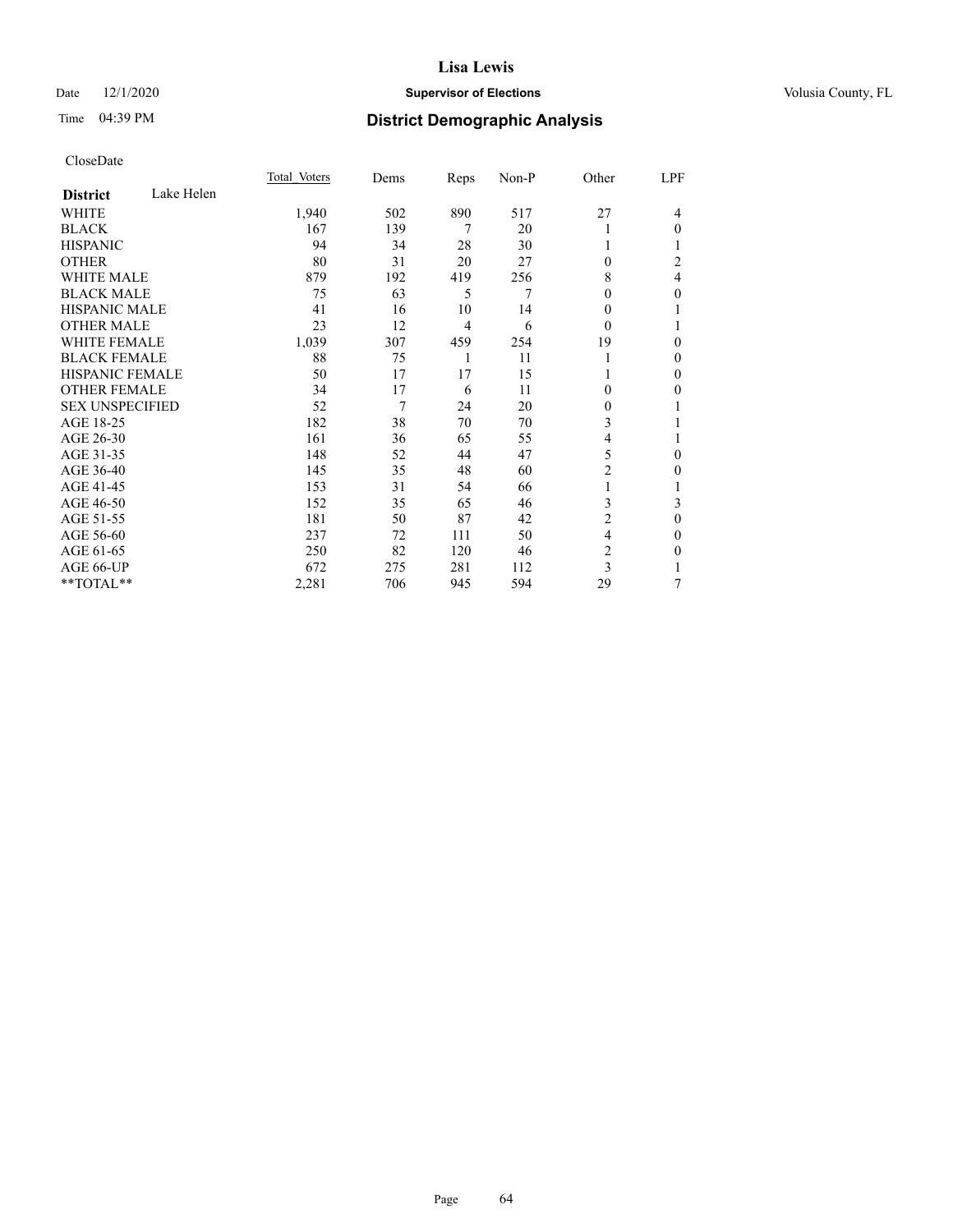#### Date  $12/1/2020$  **Supervisor of Elections Supervisor of Elections** Volusia County, FL

| CloseDate |
|-----------|
|-----------|

|                        | Total Voters          | Dems  | Reps         | Non-P          | Other | LPF            |
|------------------------|-----------------------|-------|--------------|----------------|-------|----------------|
| <b>District</b>        | New Smyrna Bch Zone 1 |       |              |                |       |                |
| WHITE                  | 5,306                 | 1,507 | 2,540        | 1,145          | 100   | 14             |
| <b>BLACK</b>           | 21                    | 12    | 3            | 5              |       | $\theta$       |
| <b>HISPANIC</b>        | 71                    | 25    | 24           | 20             | 2     | $\theta$       |
| <b>OTHER</b>           | 188                   | 42    | 65           | 77             | 4     | $\mathbf{0}$   |
| <b>WHITE MALE</b>      | 2,460                 | 568   | 1,252        | 589            | 43    | 8              |
| <b>BLACK MALE</b>      | 13                    | 9     | $\mathbf{0}$ | $\overline{4}$ | 0     | $\mathbf{0}$   |
| <b>HISPANIC MALE</b>   | 27                    | 9     | 7            | 10             |       | $\theta$       |
| <b>OTHER MALE</b>      | 62                    | 13    | 28           | 20             |       | $\mathbf{0}$   |
| <b>WHITE FEMALE</b>    | 2,790                 | 919   | 1,265        | 543            | 57    | 6              |
| <b>BLACK FEMALE</b>    | 7                     | 2     | 3            |                |       | $\mathbf{0}$   |
| HISPANIC FEMALE        | 43                    | 15    | 17           | 10             |       | $\mathbf{0}$   |
| <b>OTHER FEMALE</b>    | 71                    | 26    | 26           | 17             | 2     | $\theta$       |
| <b>SEX UNSPECIFIED</b> | 113                   | 25    | 34           | 53             |       | $\theta$       |
| AGE 18-25              | 310                   | 72    | 116          | 105            | 16    | 1              |
| AGE 26-30              | 209                   | 47    | 73           | 84             | 3     | $\overline{c}$ |
| AGE 31-35              | 236                   | 63    | 73           | 94             | 5     | 1              |
| AGE 36-40              | 232                   | 73    | 73           | 80             | 3     | 3              |
| AGE 41-45              | 222                   | 50    | 83           | 81             | 7     |                |
| AGE 46-50              | 276                   | 67    | 123          | 72             | 13    |                |
| AGE 51-55              | 434                   | 106   | 227          | 91             | 9     |                |
| AGE 56-60              | 618                   | 132   | 344          | 129            | 11    | 2              |
| AGE 61-65              | 695                   | 212   | 340          | 131            | 11    |                |
| AGE 66-UP              | 2,354                 | 764   | 1,180        | 380            | 29    |                |
| **TOTAL**              | 5,586                 | 1,586 | 2,632        | 1,247          | 107   | 14             |
|                        |                       |       |              |                |       |                |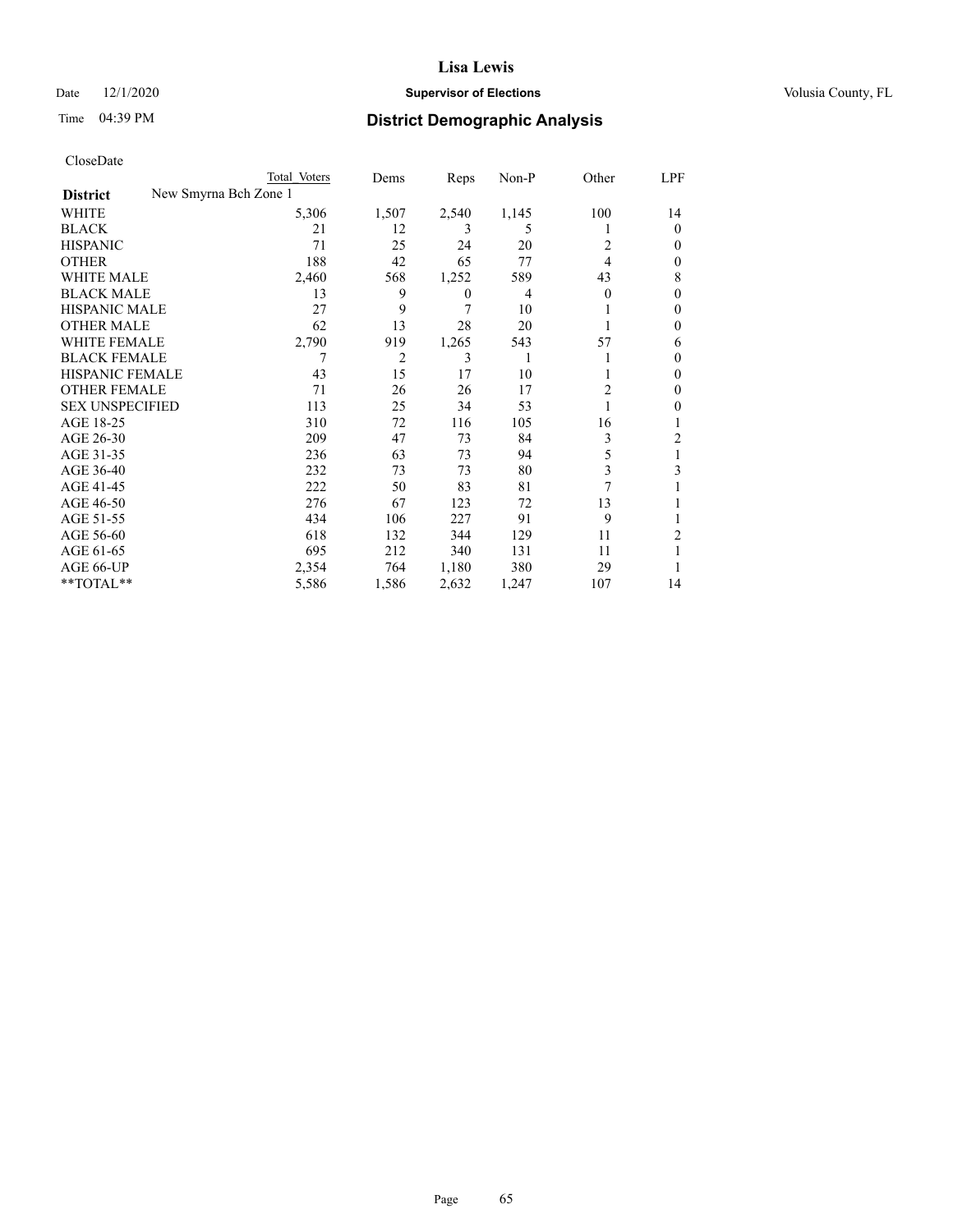#### Date  $12/1/2020$  **Supervisor of Elections Supervisor of Elections** Volusia County, FL

| CloseDate       |        |
|-----------------|--------|
| <b>District</b> | New Sm |

|                                          | Total Voters | Dems  | Reps  | Non-P | Other    | LPF            |
|------------------------------------------|--------------|-------|-------|-------|----------|----------------|
| New Smyrna Bch Zone 2<br><b>District</b> |              |       |       |       |          |                |
| WHITE                                    | 4,344        | 1,335 | 1,865 | 1,046 | 84       | 14             |
| <b>BLACK</b>                             | 90           | 70    | 3     | 16    |          | $\theta$       |
| <b>HISPANIC</b>                          | 107          | 39    | 36    | 30    | 1        | 1              |
| <b>OTHER</b>                             | 181          | 55    | 59    | 64    | 2        |                |
| <b>WHITE MALE</b>                        | 1,956        | 490   | 895   | 522   | 39       | 10             |
| <b>BLACK MALE</b>                        | 33           | 25    | 2     | 6     | 0        | $\theta$       |
| <b>HISPANIC MALE</b>                     | 62           | 18    | 24    | 20    | 0        | $\theta$       |
| <b>OTHER MALE</b>                        | 54           | 15    | 17    | 21    | $\Omega$ | 1              |
| <b>WHITE FEMALE</b>                      | 2,344        | 827   | 955   | 513   | 45       | 4              |
| <b>BLACK FEMALE</b>                      | 56           | 44    | 1     | 10    |          | $\theta$       |
| HISPANIC FEMALE                          | 44           | 21    | 12    | 9     |          | 1              |
| <b>OTHER FEMALE</b>                      | 83           | 32    | 29    | 21    |          | $\theta$       |
| <b>SEX UNSPECIFIED</b>                   | 90           | 27    | 28    | 34    |          | $\theta$       |
| AGE 18-25                                | 303          | 102   | 99    | 90    | 10       | 2              |
| AGE 26-30                                | 213          | 68    | 63    | 73    | 6        | 3              |
| AGE 31-35                                | 210          | 58    | 66    | 77    |          | $\overline{c}$ |
| AGE 36-40                                | 234          | 66    | 78    | 83    | 5        | $\overline{c}$ |
| AGE 41-45                                | 261          | 77    | 79    | 93    | 10       | $\overline{c}$ |
| AGE 46-50                                | 305          | 70    | 131   | 95    | 9        | $\mathbf{0}$   |
| AGE 51-55                                | 366          | 86    | 169   | 103   | 7        | 1              |
| AGE 56-60                                | 483          | 125   | 253   | 96    | 9        | $\Omega$       |
| AGE 61-65                                | 594          | 196   | 262   | 125   | 10       | 1              |
| AGE 66-UP                                | 1,753        | 651   | 763   | 321   | 15       | 3              |
| **TOTAL**                                | 4,722        | 1,499 | 1,963 | 1,156 | 88       | 16             |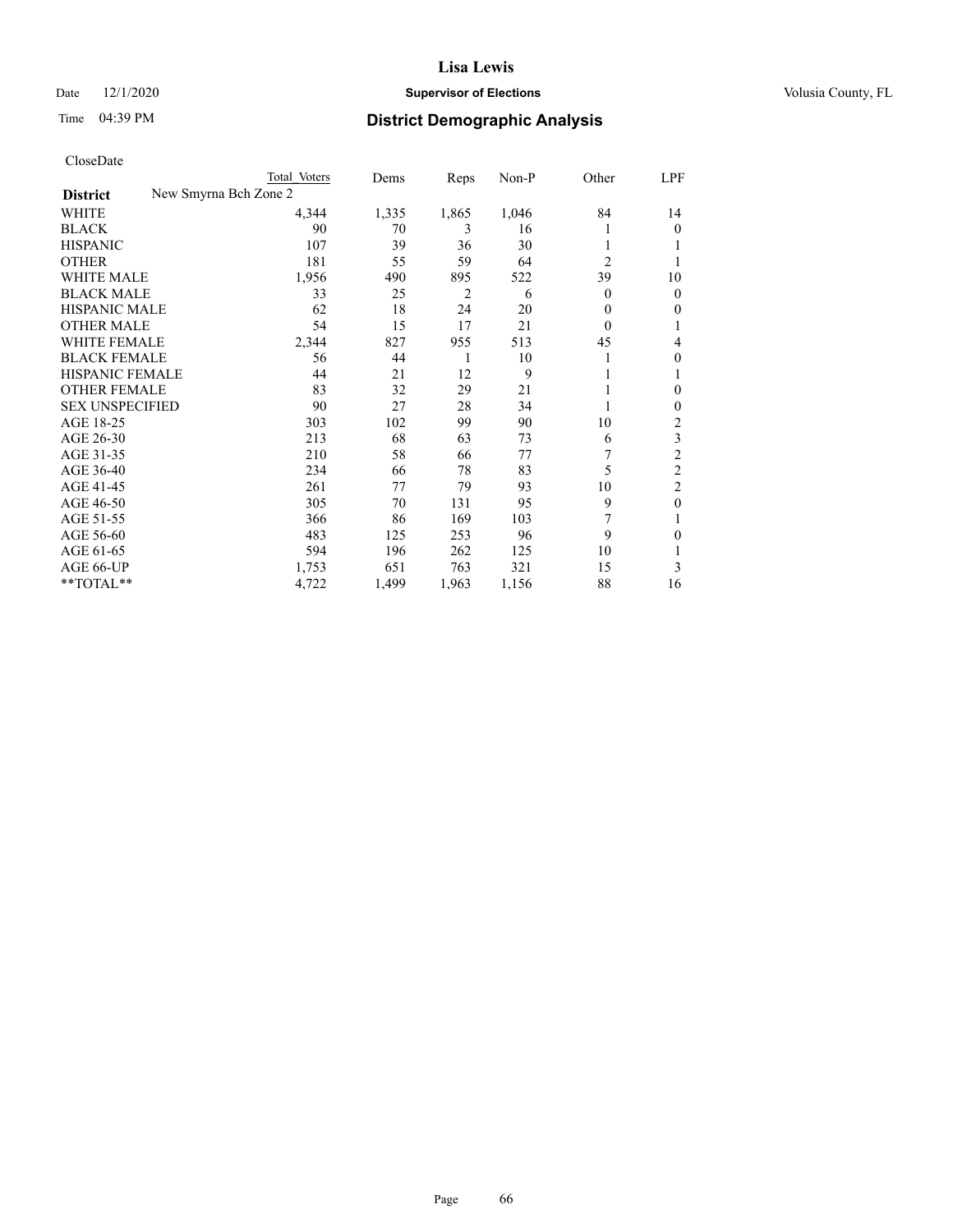| CloseDate |
|-----------|
|-----------|

|                                          | Total Voters | Dems  | Reps  | Non-P | Other          | LPF            |
|------------------------------------------|--------------|-------|-------|-------|----------------|----------------|
| New Smyrna Bch Zone 3<br><b>District</b> |              |       |       |       |                |                |
| WHITE                                    | 6,276        | 1,511 | 3,041 | 1,569 | 133            | 22             |
| <b>BLACK</b>                             | 78           | 52    | 4     | 19    | 2              | 1              |
| <b>HISPANIC</b>                          | 171          | 52    | 54    | 58    | 6              | 1              |
| <b>OTHER</b>                             | 234          | 53    | 81    | 95    | 4              | 1              |
| <b>WHITE MALE</b>                        | 2,919        | 587   | 1,473 | 776   | 69             | 14             |
| <b>BLACK MALE</b>                        | 43           | 27    | 2     | 12    | 1              | 1              |
| <b>HISPANIC MALE</b>                     | 88           | 29    | 25    | 29    | 4              | 1              |
| <b>OTHER MALE</b>                        | 78           | 22    | 22    | 33    |                | $\mathbf{0}$   |
| <b>WHITE FEMALE</b>                      | 3,306        | 912   | 1,546 | 777   | 64             | 7              |
| <b>BLACK FEMALE</b>                      | 34           | 24    | 2     | 7     | 1              | $\mathbf{0}$   |
| <b>HISPANIC FEMALE</b>                   | 79           | 22    | 27    | 28    | 2              | $\mathbf{0}$   |
| <b>OTHER FEMALE</b>                      | 95           | 23    | 37    | 32    | $\overline{2}$ | 1              |
| <b>SEX UNSPECIFIED</b>                   | 117          | 22    | 46    | 47    | 1              | 1              |
| AGE 18-25                                | 409          | 82    | 166   | 140   | 19             | $\overline{c}$ |
| AGE 26-30                                | 335          | 75    | 118   | 129   | 10             | 3              |
| AGE 31-35                                | 389          | 95    | 137   | 144   | 10             | 3              |
| AGE 36-40                                | 391          | 92    | 154   | 132   | 11             | $\overline{c}$ |
| AGE 41-45                                | 368          | 80    | 149   | 124   | 10             | 5              |
| AGE 46-50                                | 398          | 85    | 198   | 101   | 11             | 3              |
| AGE 51-55                                | 461          | 89    | 248   | 112   | 10             | $\overline{c}$ |
| AGE 56-60                                | 628          | 138   | 320   | 160   | 8              | $\overline{c}$ |
| AGE 61-65                                | 745          | 176   | 374   | 177   | 15             | 3              |
| AGE 66-UP                                | 2,635        | 756   | 1,316 | 522   | 41             | $\theta$       |
| **TOTAL**                                | 6,759        | 1,668 | 3,180 | 1,741 | 145            | 25             |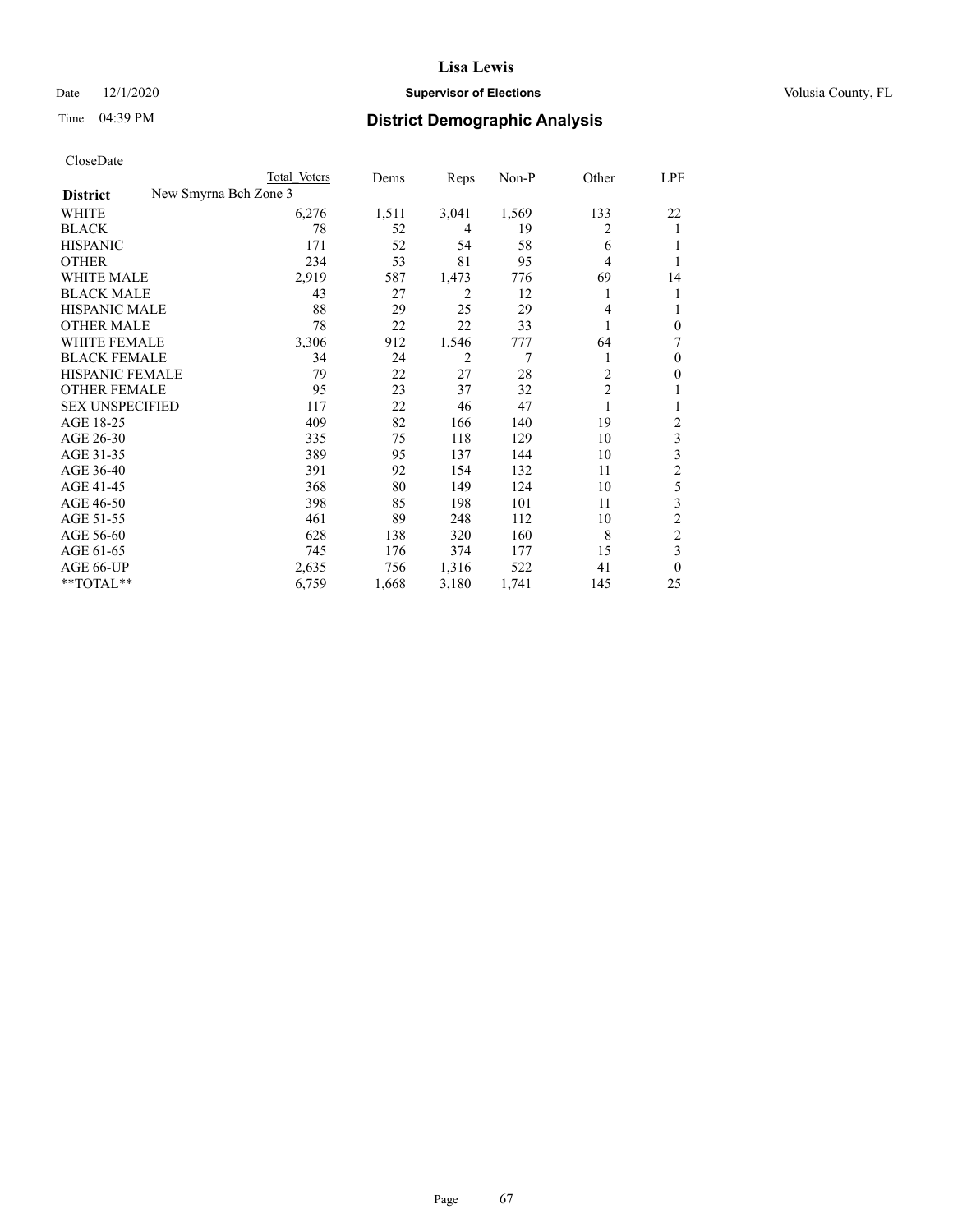#### Date  $12/1/2020$  **Supervisor of Elections Supervisor of Elections** Volusia County, FL

|                        | Total Voters          | Dems  | Reps  | Non-P | Other | LPF              |
|------------------------|-----------------------|-------|-------|-------|-------|------------------|
| <b>District</b>        | New Smyrna Bch Zone 4 |       |       |       |       |                  |
| WHITE                  | 6,450                 | 1,621 | 3,140 | 1,539 | 136   | 14               |
| <b>BLACK</b>           | 634                   | 512   | 20    | 97    | 4     |                  |
| <b>HISPANIC</b>        | 192                   | 70    | 62    | 56    | 4     | $\theta$         |
| <b>OTHER</b>           | 352                   | 106   | 82    | 157   | 6     |                  |
| <b>WHITE MALE</b>      | 2,960                 | 622   | 1,546 | 720   | 60    | 12               |
| <b>BLACK MALE</b>      | 263                   | 198   | 9     | 52    | 3     | 1                |
| <b>HISPANIC MALE</b>   | 77                    | 31    | 26    | 19    | 1     | $\theta$         |
| <b>OTHER MALE</b>      | 132                   | 33    | 37    | 57    | 4     | 1                |
| WHITE FEMALE           | 3,424                 | 982   | 1,565 | 799   | 76    | $\overline{2}$   |
| <b>BLACK FEMALE</b>    | 358                   | 303   | 10    | 44    | 1     | $\mathbf{0}$     |
| <b>HISPANIC FEMALE</b> | 107                   | 38    | 33    | 33    | 3     | $\mathbf{0}$     |
| <b>OTHER FEMALE</b>    | 144                   | 53    | 34    | 56    | 1     | $\theta$         |
| <b>SEX UNSPECIFIED</b> | 163                   | 49    | 44    | 69    | 1     | $\boldsymbol{0}$ |
| AGE 18-25              | 558                   | 176   | 173   | 188   | 18    | 3                |
| AGE 26-30              | 424                   | 130   | 127   | 146   | 18    | 3                |
| AGE 31-35              | 395                   | 127   | 125   | 128   | 11    | 4                |
| AGE 36-40              | 376                   | 110   | 144   | 114   | 7     | 1                |
| AGE 41-45              | 355                   | 91    | 141   | 116   | 7     | $\theta$         |
| AGE 46-50              | 479                   | 138   | 206   | 120   | 14    |                  |
| AGE 51-55              | 540                   | 145   | 244   | 137   | 13    | 1                |
| AGE 56-60              | 765                   | 204   | 382   | 168   | 11    | $\mathbf{0}$     |
| AGE 61-65              | 868                   | 251   | 420   | 185   | 12    | $\theta$         |
| AGE 66-UP              | 2,868                 | 937   | 1,342 | 547   | 39    | 3                |
| $*$ $TOTAL**$          | 7,628                 | 2,309 | 3,304 | 1,849 | 150   | 16               |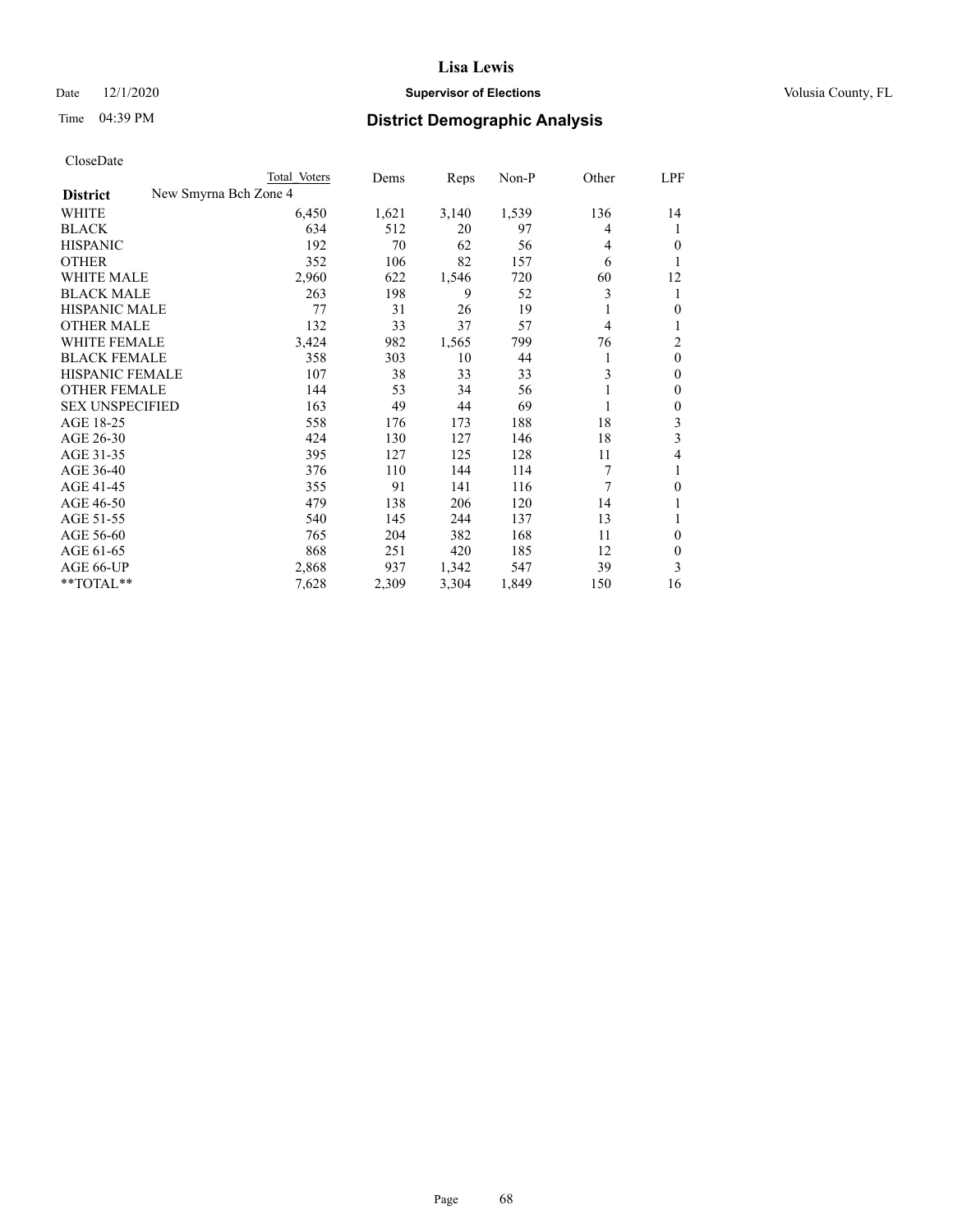#### Date  $12/1/2020$  **Supervisor of Elections Supervisor of Elections** Volusia County, FL

## Time 04:39 PM **District Demographic Analysis**

|                        |          | Total Voters | Dems | Reps           | Non-P | Other        | LPF      |
|------------------------|----------|--------------|------|----------------|-------|--------------|----------|
| <b>District</b>        | Oak Hill |              |      |                |       |              |          |
| WHITE                  |          | 1,464        | 326  | 742            | 368   | 24           | 4        |
| <b>BLACK</b>           |          | 157          | 131  | 5              | 21    | 0            | $\theta$ |
| <b>HISPANIC</b>        |          | 17           | 6    | $\overline{c}$ | 8     |              | $\Omega$ |
| <b>OTHER</b>           |          | 54           | 16   | 22             | 15    |              | 0        |
| <b>WHITE MALE</b>      |          | 729          | 142  | 382            | 195   |              | 3        |
| <b>BLACK MALE</b>      |          | 77           | 60   | 4              | 13    | $\mathbf{0}$ | $\theta$ |
| <b>HISPANIC MALE</b>   |          | 6            |      | 1              | 4     | 0            | $\Omega$ |
| <b>OTHER MALE</b>      |          | 21           | 6    | 8              | 6     |              | 0        |
| <b>WHITE FEMALE</b>    |          | 718          | 181  | 350            | 169   | 17           |          |
| <b>BLACK FEMALE</b>    |          | 80           | 71   |                | 8     | 0            | $\Omega$ |
| <b>HISPANIC FEMALE</b> |          | 11           | 5    | 1              | 4     |              | $\Omega$ |
| <b>OTHER FEMALE</b>    |          | 19           | 8    | 8              | 3     | 0            | $\Omega$ |
| <b>SEX UNSPECIFIED</b> |          | 31           | 5    | 16             | 10    | 0            | $\theta$ |
| AGE 18-25              |          | 122          | 37   | 42             | 38    | 5            | 0        |
| AGE 26-30              |          | 77           | 23   | 30             | 20    | 3            | 1        |
| AGE 31-35              |          | 74           | 21   | 28             | 24    |              | 0        |
| AGE 36-40              |          | 83           | 19   | 33             | 29    |              |          |
| AGE 41-45              |          | 84           | 27   | 29             | 28    | 0            | 0        |
| AGE 46-50              |          | 97           | 25   | 42             | 27    | 3            | $\Omega$ |
| AGE 51-55              |          | 131          | 29   | 70             | 30    | 2            | $\Omega$ |
| AGE 56-60              |          | 179          | 52   | 81             | 43    | 3            | $\Omega$ |
| AGE 61-65              |          | 219          | 69   | 108            | 39    |              | 2        |
| AGE 66-UP              |          | 626          | 177  | 308            | 134   |              | $\theta$ |
| **TOTAL**              |          | 1,692        | 479  | 771            | 412   | 26           | 4        |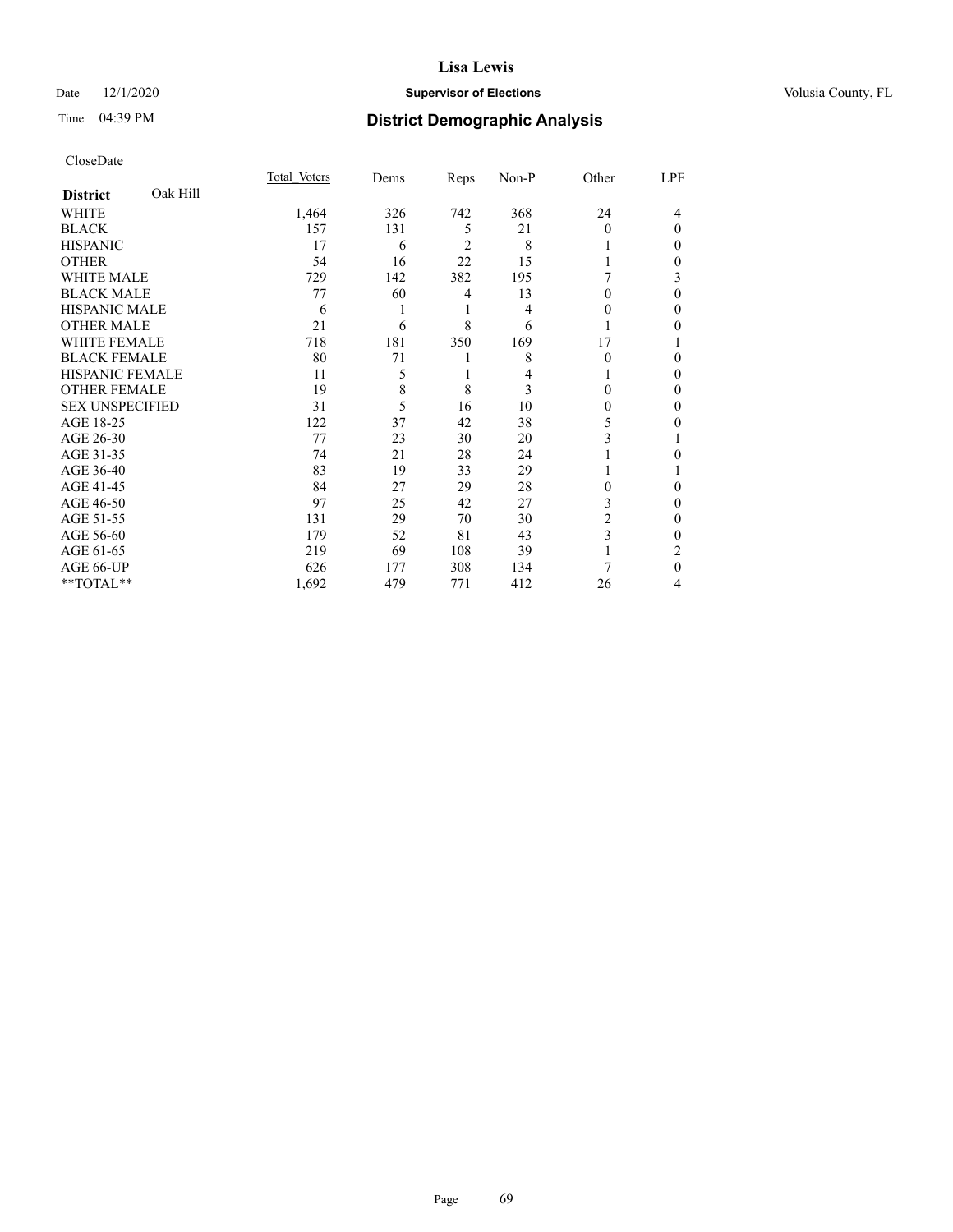#### Date  $12/1/2020$  **Supervisor of Elections Supervisor of Elections** Volusia County, FL

## Time 04:39 PM **District Demographic Analysis**

|                                       | Total Voters | Dems | Reps | Non-P | Other          | LPF          |
|---------------------------------------|--------------|------|------|-------|----------------|--------------|
| Orange City Seat 1<br><b>District</b> |              |      |      |       |                |              |
| WHITE                                 | 843          | 261  | 333  | 227   | 20             | 2            |
| <b>BLACK</b>                          | 183          | 136  | 8    | 37    | $\overline{2}$ | $\theta$     |
| <b>HISPANIC</b>                       | 617          | 268  | 95   | 243   | 10             |              |
| <b>OTHER</b>                          | 110          | 48   | 22   | 38    | $\overline{2}$ | $\theta$     |
| <b>WHITE MALE</b>                     | 322          | 86   | 136  | 94    | 5              |              |
| <b>BLACK MALE</b>                     | 58           | 36   | 4    | 17    |                | $\theta$     |
| <b>HISPANIC MALE</b>                  | 243          | 95   | 43   | 101   | 4              | $\Omega$     |
| <b>OTHER MALE</b>                     | 44           | 15   | 14   | 15    | $\theta$       | $\Omega$     |
| <b>WHITE FEMALE</b>                   | 515          | 172  | 196  | 131   | 15             |              |
| <b>BLACK FEMALE</b>                   | 123          | 98   | 4    | 20    |                | 0            |
| <b>HISPANIC FEMALE</b>                | 368          | 170  | 50   | 141   | 6              |              |
| <b>OTHER FEMALE</b>                   | 49           | 27   | 7    | 13    | 2              | $\theta$     |
| <b>SEX UNSPECIFIED</b>                | 31           | 14   | 4    | 13    | $\mathbf{0}$   | $\mathbf{0}$ |
| AGE 18-25                             | 182          | 78   | 24   | 71    | 8              |              |
| AGE 26-30                             | 151          | 59   | 24   | 61    | 7              | $\Omega$     |
| AGE 31-35                             | 142          | 49   | 29   | 61    | 3              | $\Omega$     |
| AGE 36-40                             | 132          | 45   | 28   | 56    |                | 2            |
| AGE 41-45                             | 105          | 46   | 24   | 34    |                | $\theta$     |
| AGE 46-50                             | 114          | 43   | 32   | 37    | 2              | $\theta$     |
| AGE 51-55                             | 110          | 41   | 33   | 33    | 3              | $\mathbf{0}$ |
| AGE 56-60                             | 111          | 42   | 30   | 38    |                | $\mathbf{0}$ |
| AGE 61-65                             | 115          | 58   | 28   | 26    | 3              | $\Omega$     |
| AGE 66-UP                             | 591          | 252  | 206  | 128   | 5              | $\mathbf{0}$ |
| **TOTAL**                             | 1,753        | 713  | 458  | 545   | 34             | 3            |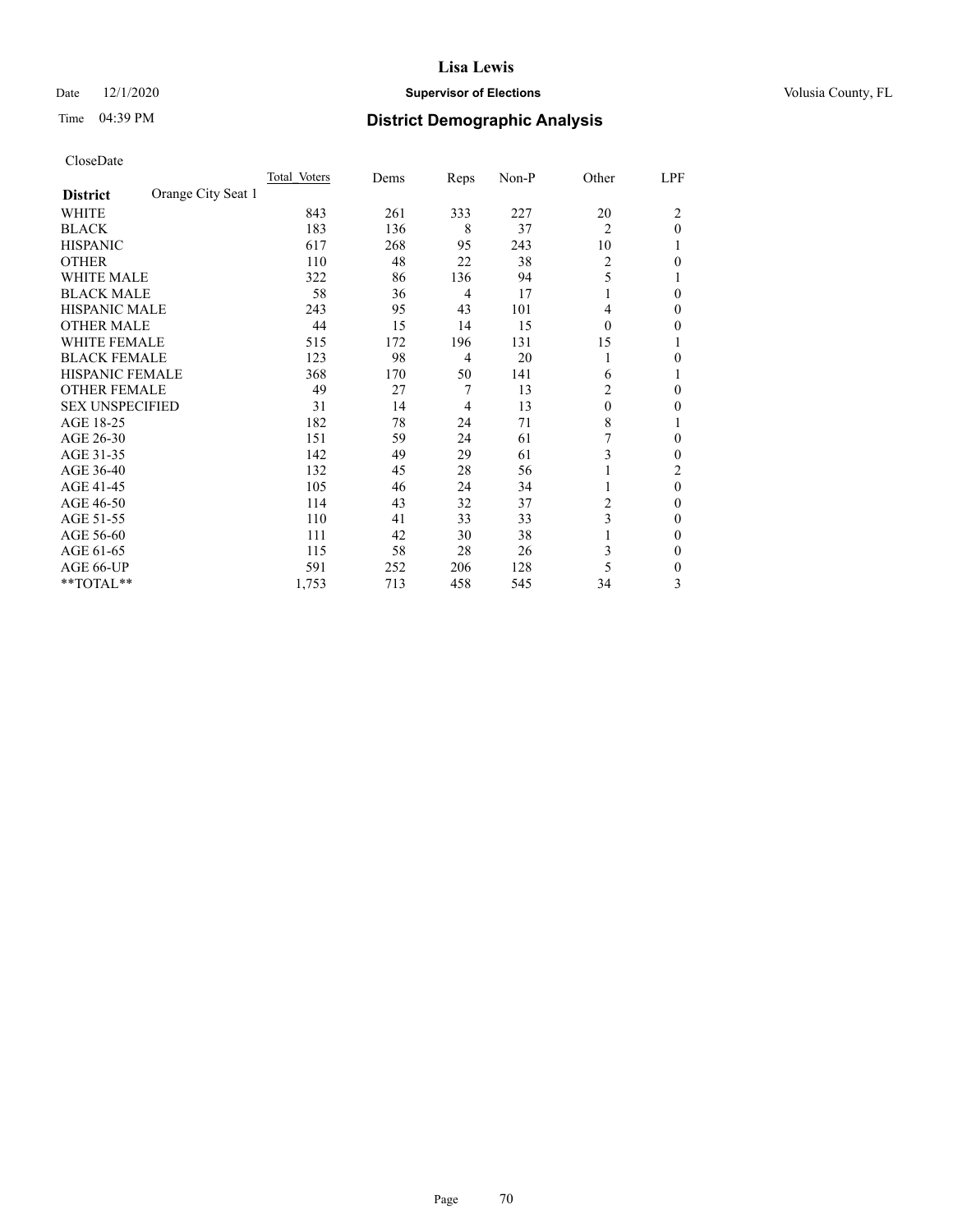#### Date  $12/1/2020$  **Supervisor of Elections Supervisor of Elections** Volusia County, FL

## Time 04:39 PM **District Demographic Analysis**

|                                       | Total Voters | Dems | Reps | Non-P | Other            | LPF          |
|---------------------------------------|--------------|------|------|-------|------------------|--------------|
| Orange City Seat 2<br><b>District</b> |              |      |      |       |                  |              |
| WHITE                                 | 1,148        | 290  | 525  | 319   | 11               | 3            |
| <b>BLACK</b>                          | 76           | 59   | 3    | 12    | 2                | $\Omega$     |
| <b>HISPANIC</b>                       | 308          | 130  | 49   | 122   |                  | 0            |
| <b>OTHER</b>                          | 88           | 16   | 32   | 40    | 0                | 0            |
| <b>WHITE MALE</b>                     | 524          | 103  | 258  | 155   | 7                |              |
| <b>BLACK MALE</b>                     | 36           | 26   | 2    | 7     | 1                | $\theta$     |
| <b>HISPANIC MALE</b>                  | 131          | 51   | 26   | 52    | 2                | 0            |
| <b>OTHER MALE</b>                     | 31           | 3    | 13   | 15    | $\boldsymbol{0}$ | 0            |
| <b>WHITE FEMALE</b>                   | 611          | 186  | 256  | 163   | 4                | 2            |
| <b>BLACK FEMALE</b>                   | 40           | 33   | 1    | 5     | 1                | $\theta$     |
| <b>HISPANIC FEMALE</b>                | 172          | 78   | 23   | 66    | 5                | $\Omega$     |
| <b>OTHER FEMALE</b>                   | 35           | 10   | 13   | 12    | $\theta$         | $\theta$     |
| <b>SEX UNSPECIFIED</b>                | 40           | 5    | 17   | 18    | $\mathbf{0}$     | $\mathbf{0}$ |
| AGE 18-25                             | 173          | 55   | 44   | 70    | 4                | 0            |
| AGE 26-30                             | 143          | 43   | 35   | 61    | 2                | 2            |
| AGE 31-35                             | 129          | 47   | 40   | 40    | $\overline{2}$   | $\theta$     |
| AGE 36-40                             | 121          | 28   | 43   | 48    | $\overline{2}$   | $\theta$     |
| AGE 41-45                             | 124          | 33   | 38   | 51    | $\overline{2}$   | 0            |
| AGE 46-50                             | 145          | 38   | 66   | 40    | $\theta$         |              |
| AGE 51-55                             | 143          | 45   | 50   | 46    | 2                | $\theta$     |
| AGE 56-60                             | 147          | 45   | 58   | 41    | 3                | 0            |
| AGE 61-65                             | 133          | 32   | 74   | 27    | 0                | $\mathbf{0}$ |
| AGE 66-UP                             | 362          | 129  | 161  | 69    | 3                | 0            |
| **TOTAL**                             | 1,620        | 495  | 609  | 493   | 20               | 3            |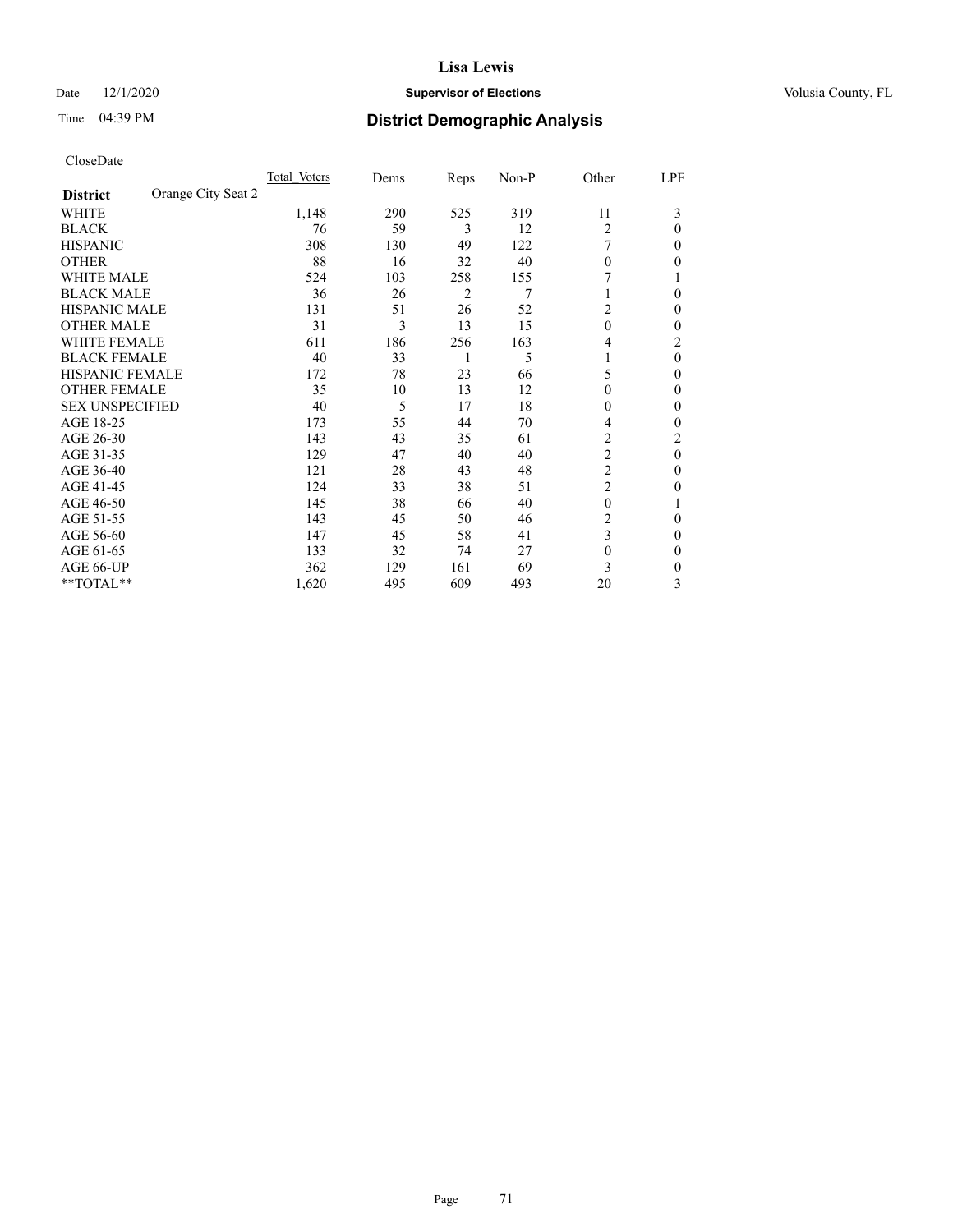#### Date  $12/1/2020$  **Supervisor of Elections Supervisor of Elections** Volusia County, FL

## Time 04:39 PM **District Demographic Analysis**

|                        |                    | Total Voters | Dems | Reps | Non-P | Other          | LPF            |
|------------------------|--------------------|--------------|------|------|-------|----------------|----------------|
| <b>District</b>        | Orange City Seat 3 |              |      |      |       |                |                |
| WHITE                  |                    | 1,260        | 307  | 556  | 370   | 21             | 6              |
| <b>BLACK</b>           |                    | 124          | 93   | 6    | 23    | 1              |                |
| <b>HISPANIC</b>        |                    | 354          | 161  | 59   | 130   | 4              | 0              |
| <b>OTHER</b>           |                    | 120          | 29   | 24   | 62    | 3              | $\overline{c}$ |
| <b>WHITE MALE</b>      |                    | 557          | 117  | 246  | 183   |                | 4              |
| <b>BLACK MALE</b>      |                    | 46           | 30   | 3    | 12    | $\theta$       |                |
| <b>HISPANIC MALE</b>   |                    | 144          | 54   | 33   | 54    | 3              | 0              |
| <b>OTHER MALE</b>      |                    | 41           | 9    | 8    | 23    | $\theta$       | 1              |
| WHITE FEMALE           |                    | 680          | 185  | 303  | 177   | 13             | 2              |
| <b>BLACK FEMALE</b>    |                    | 74           | 60   | 3    | 10    | 1              | $\theta$       |
| <b>HISPANIC FEMALE</b> |                    | 205          | 104  | 26   | 74    | 1              | 0              |
| <b>OTHER FEMALE</b>    |                    | 56           | 16   | 11   | 26    | 2              |                |
| <b>SEX UNSPECIFIED</b> |                    | 55           | 15   | 12   | 26    | $\overline{c}$ | 0              |
| AGE 18-25              |                    | 156          | 63   | 28   | 56    | 6              | 3              |
| AGE 26-30              |                    | 104          | 33   | 25   | 40    | 5              |                |
| AGE 31-35              |                    | 111          | 36   | 26   | 46    | $\overline{c}$ |                |
| AGE 36-40              |                    | 102          | 33   | 20   | 47    | $\theta$       | 2              |
| AGE 41-45              |                    | 127          | 43   | 38   | 46    | $\theta$       | 0              |
| AGE 46-50              |                    | 156          | 45   | 58   | 51    | 1              |                |
| AGE 51-55              |                    | 136          | 38   | 57   | 36    | 5              | 0              |
| AGE 56-60              |                    | 137          | 41   | 59   | 34    | 3              | 0              |
| AGE 61-65              |                    | 193          | 60   | 74   | 58    |                | 0              |
| AGE 66-UP              |                    | 636          | 198  | 260  | 171   | 6              |                |
| **TOTAL**              |                    | 1,858        | 590  | 645  | 585   | 29             | 9              |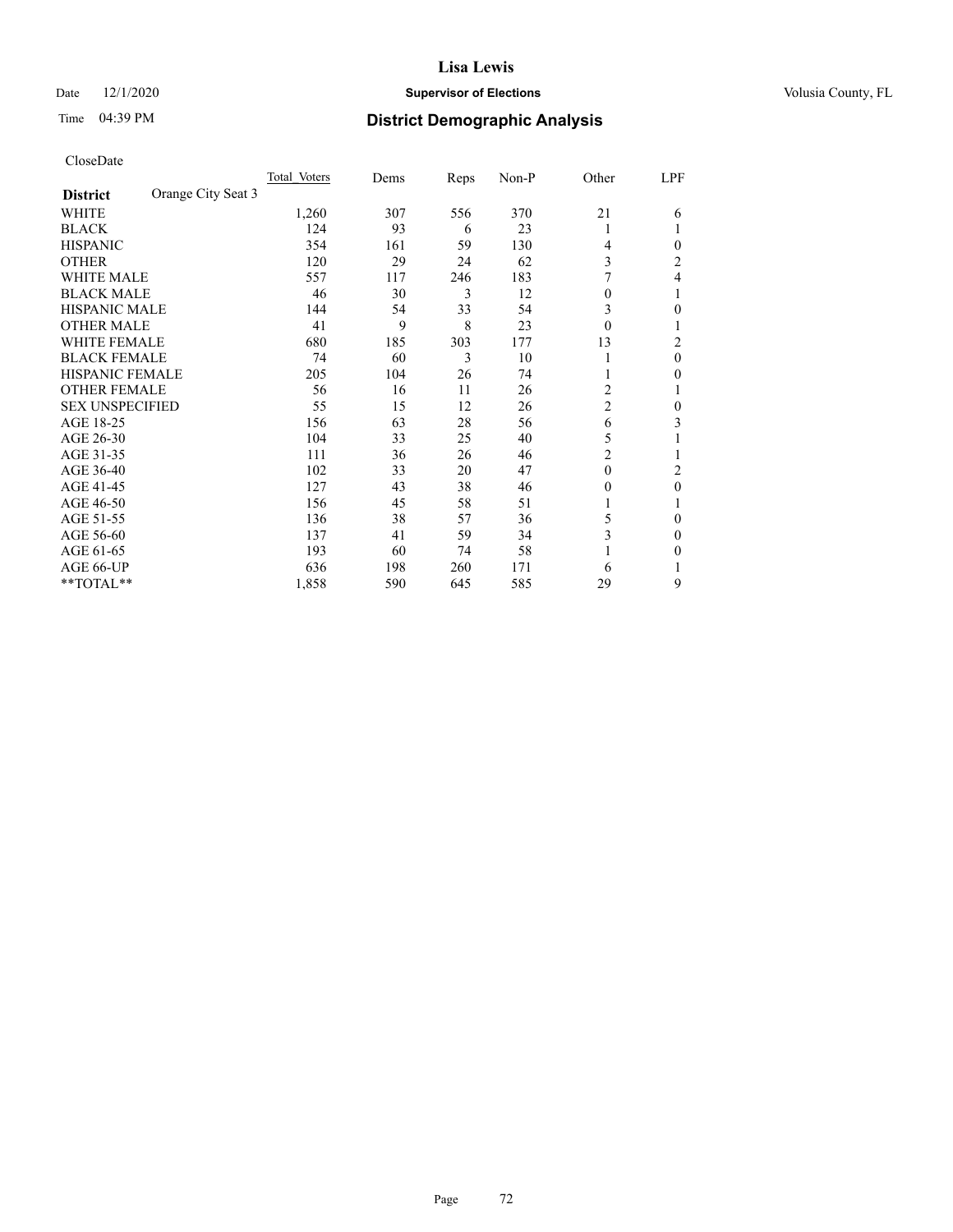# Date  $12/1/2020$  **Supervisor of Elections Supervisor of Elections** Volusia County, FL

# Time 04:39 PM **District Demographic Analysis**

|                                       | Total Voters | Dems           | Reps           | Non-P | Other          | LPF          |
|---------------------------------------|--------------|----------------|----------------|-------|----------------|--------------|
| Orange City Seat 4<br><b>District</b> |              |                |                |       |                |              |
| WHITE                                 | 1,322        | 376            | 560            | 358   | 20             | 8            |
| <b>BLACK</b>                          | 24           | 18             | $\overline{2}$ | 3     |                | 0            |
| <b>HISPANIC</b>                       | 134          | 55             | 31             | 48    | 0              | 0            |
| <b>OTHER</b>                          | 87           | 19             | 11             | 56    |                | 0            |
| <b>WHITE MALE</b>                     | 607          | 135            | 277            | 183   | 8              | 4            |
| <b>BLACK MALE</b>                     | 10           | 6              | $\overline{2}$ | 2     | 0              | $\theta$     |
| <b>HISPANIC MALE</b>                  | 69           | 29             | 17             | 23    | 0              | 0            |
| <b>OTHER MALE</b>                     | 27           | 6              | 5              | 16    | $\theta$       | 0            |
| WHITE FEMALE                          | 702          | 241            | 275            | 170   | 12             | 4            |
| <b>BLACK FEMALE</b>                   | 14           | 12             | $\overline{0}$ |       |                | 0            |
| <b>HISPANIC FEMALE</b>                | 63           | 26             | 13             | 24    | 0              | 0            |
| <b>OTHER FEMALE</b>                   | 34           | 11             | 5              | 17    |                | 0            |
| <b>SEX UNSPECIFIED</b>                | 40           | $\overline{2}$ | 9              | 29    | 0              | 0            |
| AGE 18-25                             | 162          | 36             | 54             | 66    | 4              | 2            |
| AGE 26-30                             | 111          | 22             | 31             | 52    | 5              | 1            |
| AGE 31-35                             | 99           | 28             | 26             | 43    | $\overline{c}$ | 0            |
| AGE 36-40                             | 112          | 35             | 36             | 38    |                | 2            |
| AGE 41-45                             | 109          | 33             | 36             | 36    | 4              | $\theta$     |
| AGE 46-50                             | 123          | 25             | 56             | 42    | $\Omega$       | 0            |
| AGE 51-55                             | 138          | 44             | 59             | 34    | 0              |              |
| AGE 56-60                             | 144          | 31             | 60             | 52    | 0              |              |
| AGE 61-65                             | 157          | 42             | 77             | 36    |                |              |
| AGE 66-UP                             | 412          | 172            | 169            | 66    | 5              | $\mathbf{0}$ |
| **TOTAL**                             | 1,567        | 468            | 604            | 465   | 22             | 8            |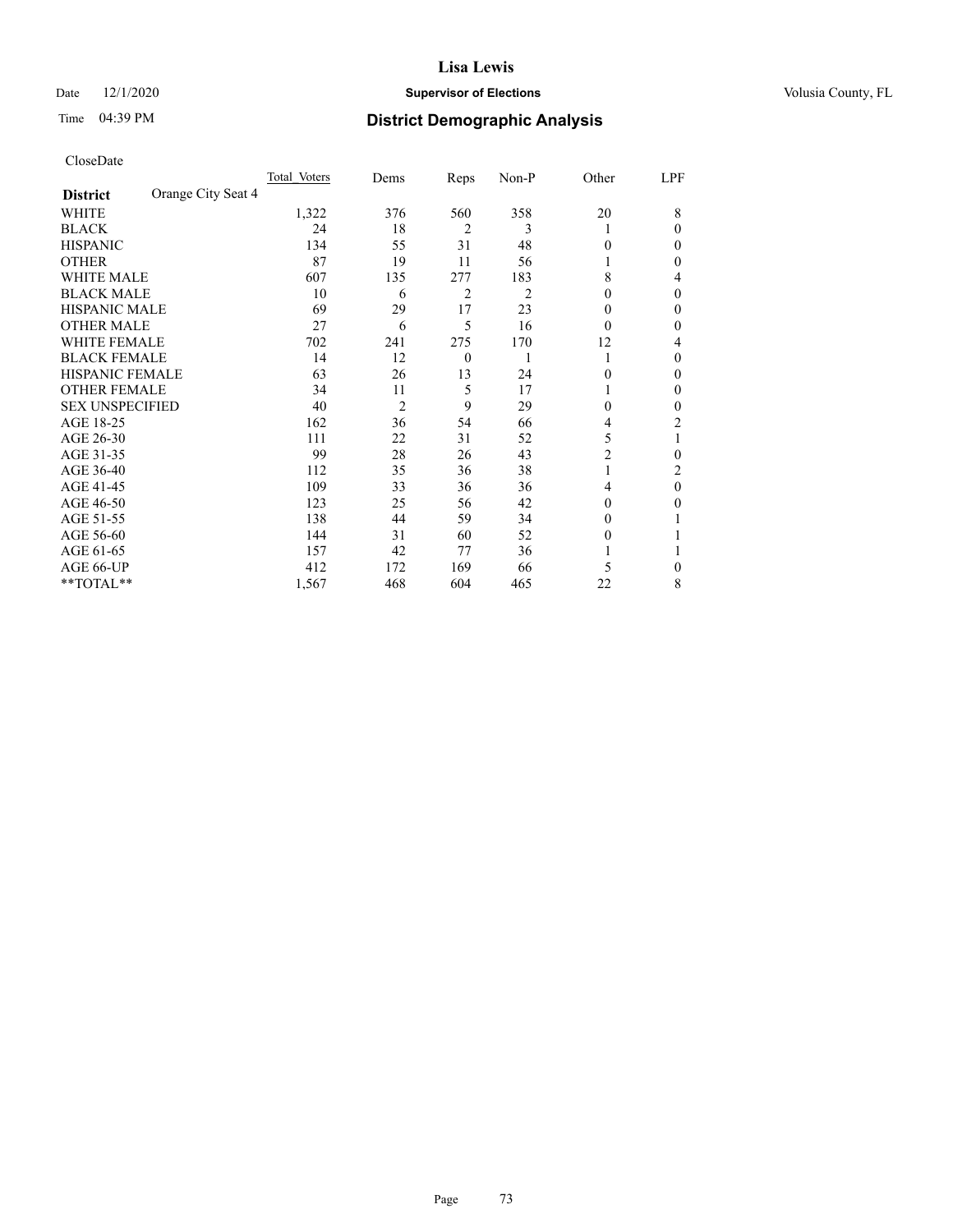# Date  $12/1/2020$  **Supervisor of Elections Supervisor of Elections** Volusia County, FL

# Time 04:39 PM **District Demographic Analysis**

|                        |                    | Total Voters | Dems | Reps | Non-P | Other          | LPF      |
|------------------------|--------------------|--------------|------|------|-------|----------------|----------|
| <b>District</b>        | Orange City Seat 5 |              |      |      |       |                |          |
| WHITE                  |                    | 1,551        | 397  | 770  | 361   | 20             | 3        |
| <b>BLACK</b>           |                    | 138          | 103  | 6    | 27    | $\overline{c}$ | $\Omega$ |
| <b>HISPANIC</b>        |                    | 196          | 74   | 36   | 85    | 1              | 0        |
| <b>OTHER</b>           |                    | 93           | 33   | 26   | 33    |                | 0        |
| WHITE MALE             |                    | 627          | 134  | 327  | 155   | 10             |          |
| <b>BLACK MALE</b>      |                    | 55           | 37   | 3    | 14    |                | $\Omega$ |
| <b>HISPANIC MALE</b>   |                    | 86           | 37   | 18   | 30    |                | 0        |
| <b>OTHER MALE</b>      |                    | 28           | 9    | 9    | 10    | $\Omega$       | 0        |
| WHITE FEMALE           |                    | 913          | 263  | 439  | 199   | 10             | 2        |
| <b>BLACK FEMALE</b>    |                    | 80           | 65   | 3    | 11    |                | $\theta$ |
| <b>HISPANIC FEMALE</b> |                    | 106          | 36   | 18   | 52    | 0              | 0        |
| <b>OTHER FEMALE</b>    |                    | 47           | 18   | 16   | 12    |                | 0        |
| <b>SEX UNSPECIFIED</b> |                    | 36           | 8    | 5    | 23    | 0              | 0        |
| AGE 18-25              |                    | 92           | 27   | 25   | 39    |                | $\Omega$ |
| AGE 26-30              |                    | 78           | 17   | 20   | 38    | 3              | $\theta$ |
| AGE 31-35              |                    | 85           | 29   | 31   | 25    | 0              | 0        |
| AGE 36-40              |                    | 76           | 27   | 15   | 33    | 0              |          |
| AGE 41-45              |                    | 65           | 19   | 18   | 25    | 3              | 0        |
| AGE 46-50              |                    | 94           | 30   | 35   | 28    |                | 0        |
| AGE 51-55              |                    | 89           | 28   | 32   | 27    | 2              | 0        |
| AGE 56-60              |                    | 136          | 45   | 49   | 40    |                |          |
| AGE 61-65              |                    | 149          | 56   | 54   | 36    | 3              | 0        |
| AGE 66-UP              |                    | 1,114        | 329  | 559  | 215   | 10             |          |
| **TOTAL**              |                    | 1,978        | 607  | 838  | 506   | 24             | 3        |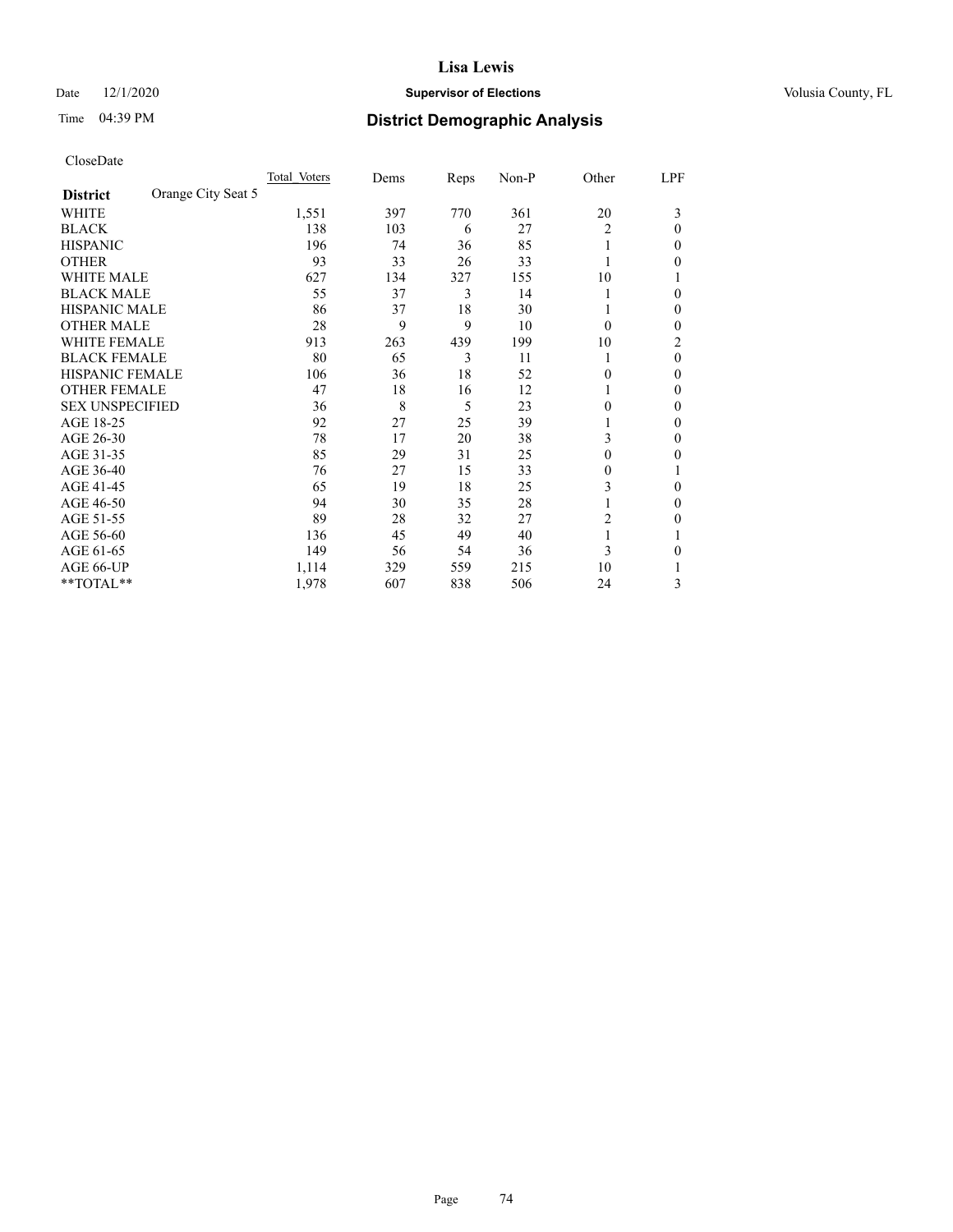# Date  $12/1/2020$  **Supervisor of Elections Supervisor of Elections** Volusia County, FL

| CloseDate |
|-----------|
|-----------|

|                                        | Total Voters | Dems  | Reps           | Non-P | Other    | LPF              |
|----------------------------------------|--------------|-------|----------------|-------|----------|------------------|
| Ormond Beach Zone 1<br><b>District</b> |              |       |                |       |          |                  |
| WHITE                                  | 8,485        | 2,314 | 4,067          | 2,000 | 85       | 19               |
| <b>BLACK</b>                           | 144          | 106   | 6              | 28    | 4        | $\mathbf{0}$     |
| <b>HISPANIC</b>                        | 237          | 81    | 78             | 71    | 5        | 2                |
| <b>OTHER</b>                           | 549          | 159   | 150            | 232   | 8        | $\mathbf{0}$     |
| <b>WHITE MALE</b>                      | 3,934        | 867   | 2,017          | 1,000 | 34       | 16               |
| <b>BLACK MALE</b>                      | 74           | 50    | 4              | 19    | 1        | $\theta$         |
| <b>HISPANIC MALE</b>                   | 94           | 26    | 31             | 32    | 4        | 1                |
| <b>OTHER MALE</b>                      | 222          | 67    | 54             | 97    | 4        | $\boldsymbol{0}$ |
| <b>WHITE FEMALE</b>                    | 4,477        | 1,428 | 2,024          | 971   | 51       | 3                |
| <b>BLACK FEMALE</b>                    | 66           | 53    | $\overline{2}$ | 8     | 3        | $\boldsymbol{0}$ |
| <b>HISPANIC FEMALE</b>                 | 139          | 53    | 46             | 38    | 1        | 1                |
| <b>OTHER FEMALE</b>                    | 227          | 66    | 69             | 88    | 4        | $\theta$         |
| <b>SEX UNSPECIFIED</b>                 | 182          | 50    | 54             | 78    | $\theta$ | $\theta$         |
| AGE 18-25                              | 741          | 206   | 270            | 249   | 12       | 4                |
| AGE 26-30                              | 465          | 131   | 165            | 160   | 7        | 2                |
| AGE 31-35                              | 490          | 123   | 205            | 150   | 8        | 4                |
| AGE 36-40                              | 549          | 127   | 220            | 197   | 4        | 1                |
| AGE 41-45                              | 570          | 144   | 223            | 189   | 10       | 4                |
| AGE 46-50                              | 645          | 170   | 304            | 165   | 4        | 2                |
| AGE 51-55                              | 746          | 183   | 374            | 180   | 9        | $\theta$         |
| AGE 56-60                              | 889          | 239   | 439            | 200   | 11       | 0                |
| AGE 61-65                              | 987          | 299   | 477            | 194   | 17       | 0                |
| AGE 66-UP                              | 3,333        | 1,038 | 1,624          | 647   | 20       | 4                |
| **TOTAL**                              | 9,415        | 2,660 | 4,301          | 2,331 | 102      | 21               |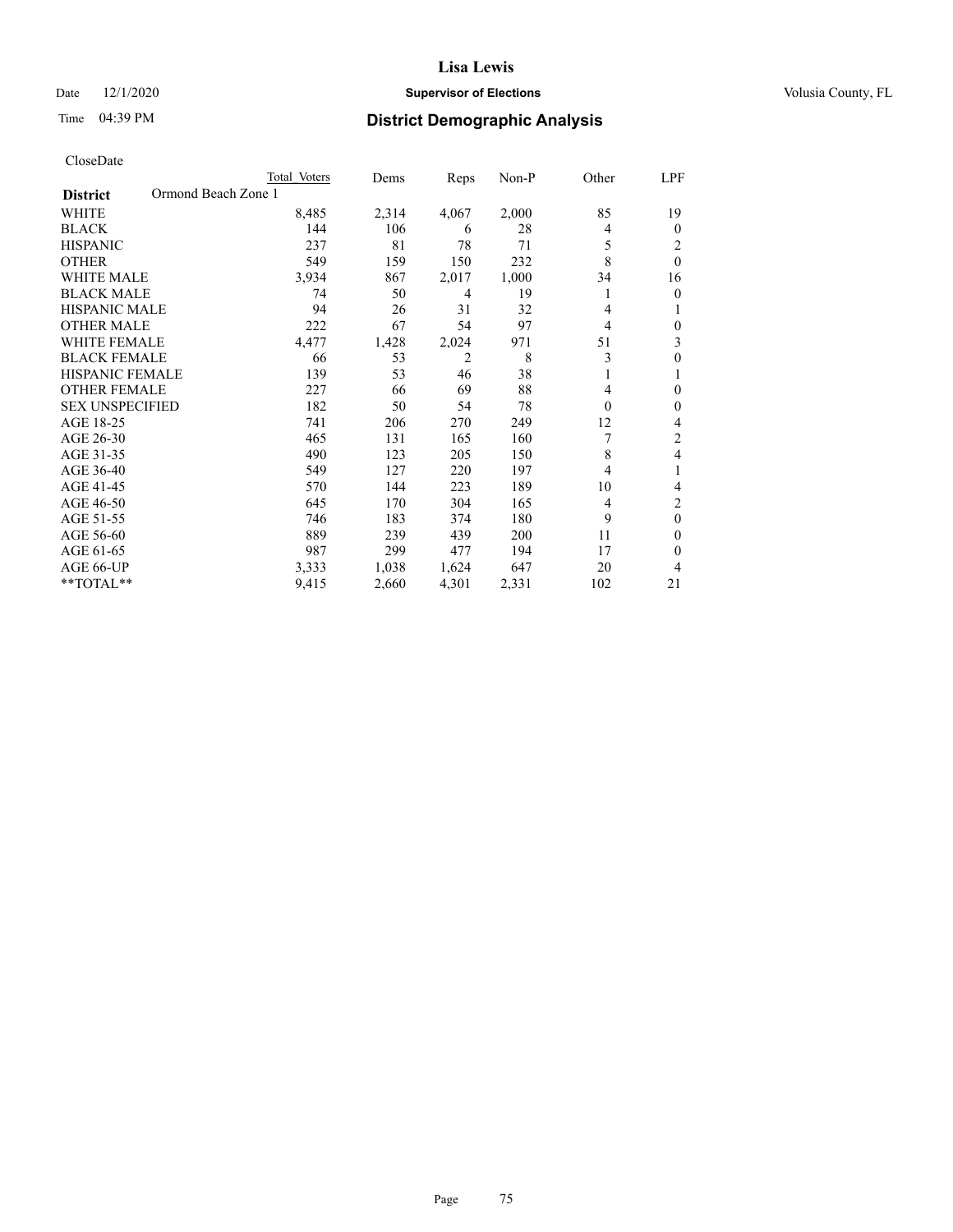# Date  $12/1/2020$  **Supervisor of Elections Supervisor of Elections** Volusia County, FL

| CloseDate |
|-----------|
|-----------|

| Total Voters        | Dems  | Reps  | $Non-P$ | Other          | LPF            |
|---------------------|-------|-------|---------|----------------|----------------|
| Ormond Beach Zone 2 |       |       |         |                |                |
| 6,309               | 1,945 | 2,552 | 1,673   | 118            | 21             |
| 438                 | 340   | 22    | 75      |                | $\theta$       |
| 263                 | 115   | 56    | 89      | $\overline{c}$ | 1              |
| 458                 | 160   | 114   | 176     | 6              | $\overline{2}$ |
| 2,841               | 726   | 1,247 | 796     | 55             | 17             |
| 178                 | 123   | 12    | 42      | 1              | $\mathbf{0}$   |
| 93                  | 38    | 28    | 27      | $\theta$       | $\mathbf{0}$   |
| 157                 | 49    | 36    | 66      | 4              | $\overline{c}$ |
| 3,388               | 1,198 | 1,283 | 842     | 61             | 4              |
| 252                 | 211   | 10    | 31      | $\theta$       | $\mathbf{0}$   |
| 164                 | 77    | 27    | 58      |                | 1              |
| 185                 | 78    | 57    | 48      | 2              | $\mathbf{0}$   |
| 210                 | 60    | 44    | 103     | 3              | $\mathbf{0}$   |
| 640                 | 194   | 187   | 233     | 20             | 6              |
| 493                 | 153   | 150   | 176     | 11             | 3              |
| 458                 | 161   | 125   | 165     | 5              | $\overline{c}$ |
| 404                 | 118   | 124   | 151     | 8              | $\overline{3}$ |
| 446                 | 149   | 131   | 153     | 10             | 3              |
| 501                 | 143   | 188   | 149     | 17             | 4              |
| 668                 | 188   | 289   | 176     | 14             | 1              |
| 757                 | 235   | 316   | 194     | 11             | 1              |
| 769                 | 286   | 297   | 173     | 12             | 1              |
| 2,332               | 933   | 937   | 443     | 19             | $\theta$       |
| 7,468               | 2,560 | 2,744 | 2,013   | 127            | 24             |
|                     |       |       |         |                |                |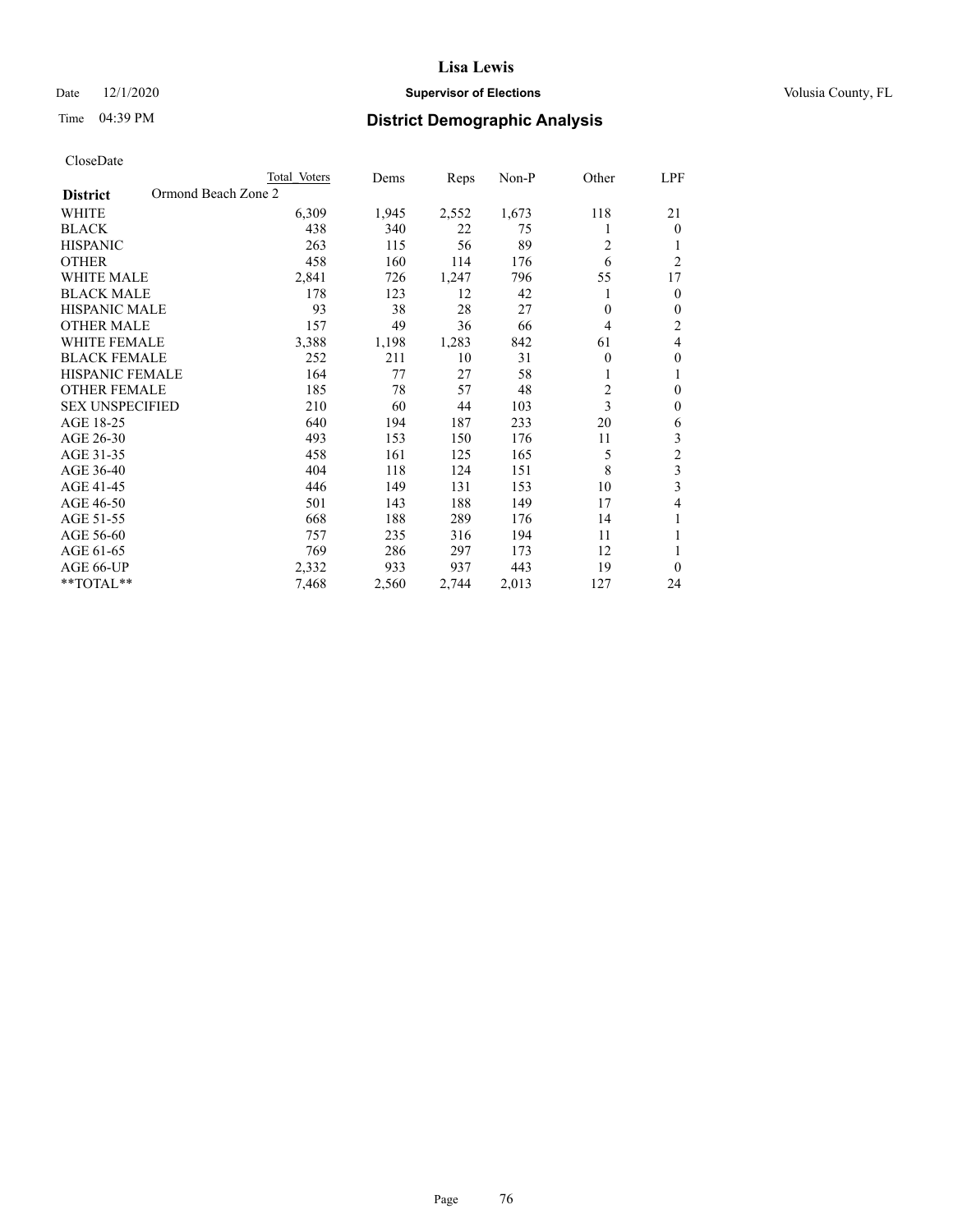# Date  $12/1/2020$  **Supervisor of Elections Supervisor of Elections** Volusia County, FL

| CloseDate |
|-----------|
|-----------|

| Total Voters        | Dems  | Reps  | $Non-P$ | Other          | LPF            |
|---------------------|-------|-------|---------|----------------|----------------|
| Ormond Beach Zone 3 |       |       |         |                |                |
| 7,821               | 2,061 | 3,843 | 1,803   | 89             | 25             |
| 343                 | 249   | 14    | 73      | 6              | 1              |
| 325                 | 111   | 85    | 120     | 8              |                |
| 668                 | 204   | 173   | 272     | 18             | 1              |
| 3,651               | 823   | 1,910 | 864     | 35             | 19             |
| 144                 | 96    | 7     | 39      | 2              | $\overline{0}$ |
| 141                 | 42    | 39    | 56      | 3              | 1              |
| 237                 | 72    | 68    | 90      | 7              | $\mathbf{0}$   |
| 4,086               | 1,219 |       | 910     | 54             | 6              |
| 194                 | 150   | 7     | 32      | 4              | 1              |
| 179                 | 69    | 44    | 61      | 5              | $\mathbf{0}$   |
| 315                 | 109   | 81    | 118     | 7              | $\theta$       |
| 210                 | 45    | 62    | 98      | $\overline{4}$ | 1              |
| 977                 | 273   | 356   | 309     | 34             | 5              |
| 562                 | 185   | 179   | 190     | 6              | $\overline{2}$ |
| 550                 | 165   | 194   | 182     | 9              | $\mathbf{0}$   |
| 650                 | 151   | 266   | 216     | 9              | 8              |
| 525                 | 124   | 220   | 166     | 12             | 3              |
| 644                 | 144   | 316   | 171     | 10             | 3              |
| 742                 | 178   | 387   | 165     | 10             | $\overline{c}$ |
| 803                 | 208   | 404   | 184     | 6              | 1              |
| 873                 | 271   | 411   | 179     | 11             |                |
| 2,831               | 926   | 1,382 | 506     | 14             | 3              |
| 9,157               | 2,625 | 4,115 | 2,268   | 121            | 28             |
|                     |       |       | 1,897   |                |                |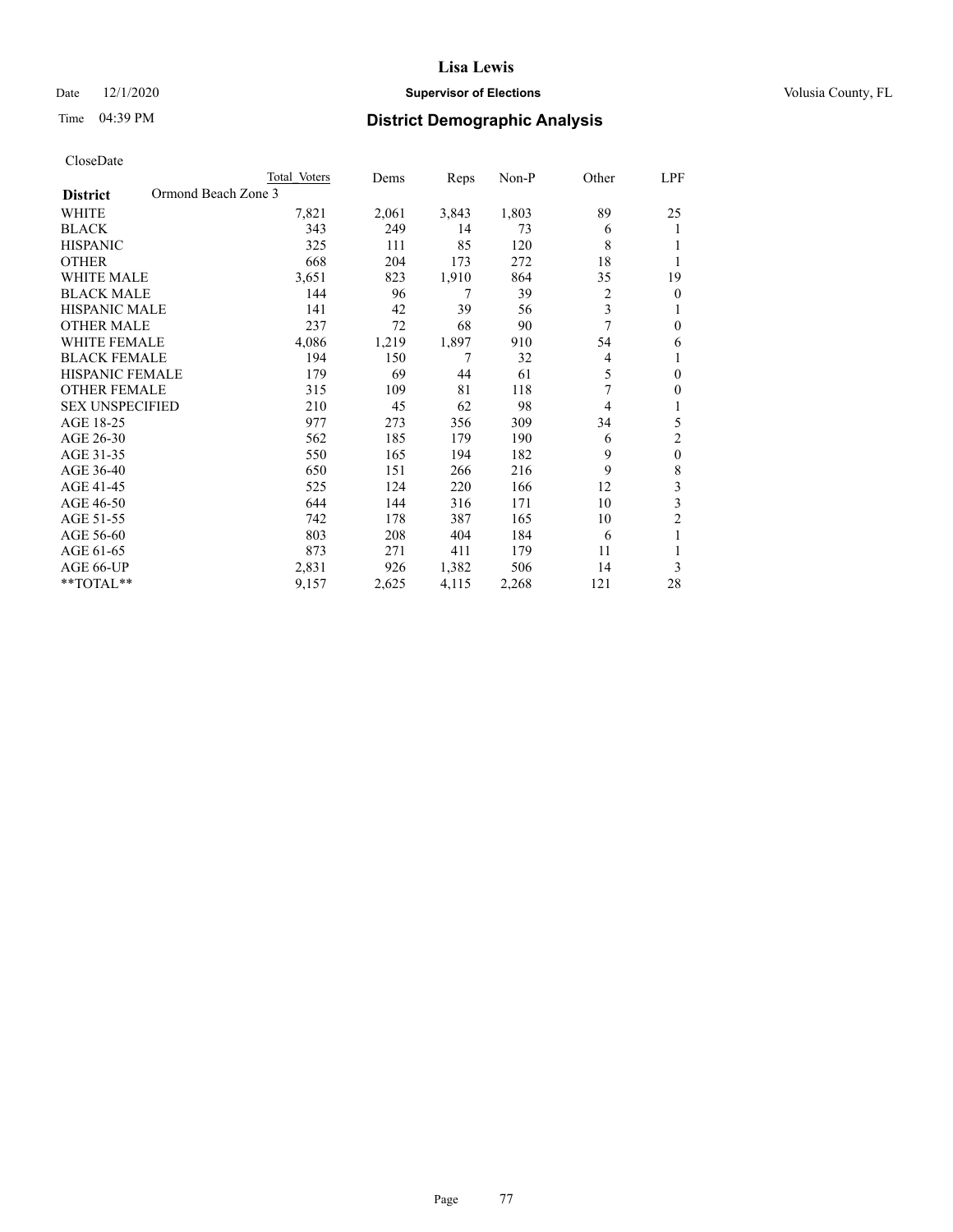# Date  $12/1/2020$  **Supervisor of Elections Supervisor of Elections** Volusia County, FL

|                                        | Total Voters | Dems  | Reps  | Non-P | Other    | LPF              |
|----------------------------------------|--------------|-------|-------|-------|----------|------------------|
| Ormond Beach Zone 4<br><b>District</b> |              |       |       |       |          |                  |
| WHITE                                  | 7,341        | 2,144 | 3,177 | 1,889 | 112      | 19               |
| <b>BLACK</b>                           | 261          | 190   | 11    | 55    | 3        | 2                |
| <b>HISPANIC</b>                        | 238          | 104   | 54    | 77    | 3        | $\mathbf{0}$     |
| <b>OTHER</b>                           | 510          | 133   | 137   | 228   | 12       | $\Omega$         |
| <b>WHITE MALE</b>                      | 3,189        | 782   | 1,442 | 906   | 46       | 13               |
| <b>BLACK MALE</b>                      | 124          | 85    | 4     | 31    | 2        | $\overline{c}$   |
| <b>HISPANIC MALE</b>                   | 101          | 42    | 26    | 30    | 3        | $\theta$         |
| <b>OTHER MALE</b>                      | 193          | 48    | 50    | 90    | 5        | $\theta$         |
| <b>WHITE FEMALE</b>                    | 4,064        | 1,345 | 1,698 | 950   | 65       | 6                |
| <b>BLACK FEMALE</b>                    | 135          | 104   | 6     | 24    |          | $\boldsymbol{0}$ |
| HISPANIC FEMALE                        | 135          | 61    | 28    | 46    | $\theta$ | $\theta$         |
| <b>OTHER FEMALE</b>                    | 198          | 59    | 53    | 82    | 4        | $\theta$         |
| <b>SEX UNSPECIFIED</b>                 | 211          | 45    | 72    | 90    | 4        | $\theta$         |
| AGE 18-25                              | 572          | 163   | 175   | 215   | 16       | 3                |
| AGE 26-30                              | 463          | 120   | 162   | 166   | 14       | 1                |
| AGE 31-35                              | 483          | 145   | 143   | 181   | 10       | 4                |
| AGE 36-40                              | 409          | 128   | 117   | 156   | 4        | 4                |
| AGE 41-45                              | 360          | 85    | 133   | 132   | 7        | 3                |
| AGE 46-50                              | 439          | 108   | 181   | 141   | 6        | 3                |
| AGE 51-55                              | 580          | 137   | 258   | 169   | 14       | 2                |
| AGE 56-60                              | 746          | 217   | 338   | 182   | 9        | $\mathbf{0}$     |
| AGE 61-65                              | 876          | 283   | 391   | 188   | 14       | 0                |
| AGE 66-UP                              | 3,422        | 1,185 | 1,481 | 719   | 36       |                  |
| **TOTAL**                              | 8,350        | 2,571 | 3,379 | 2,249 | 130      | 21               |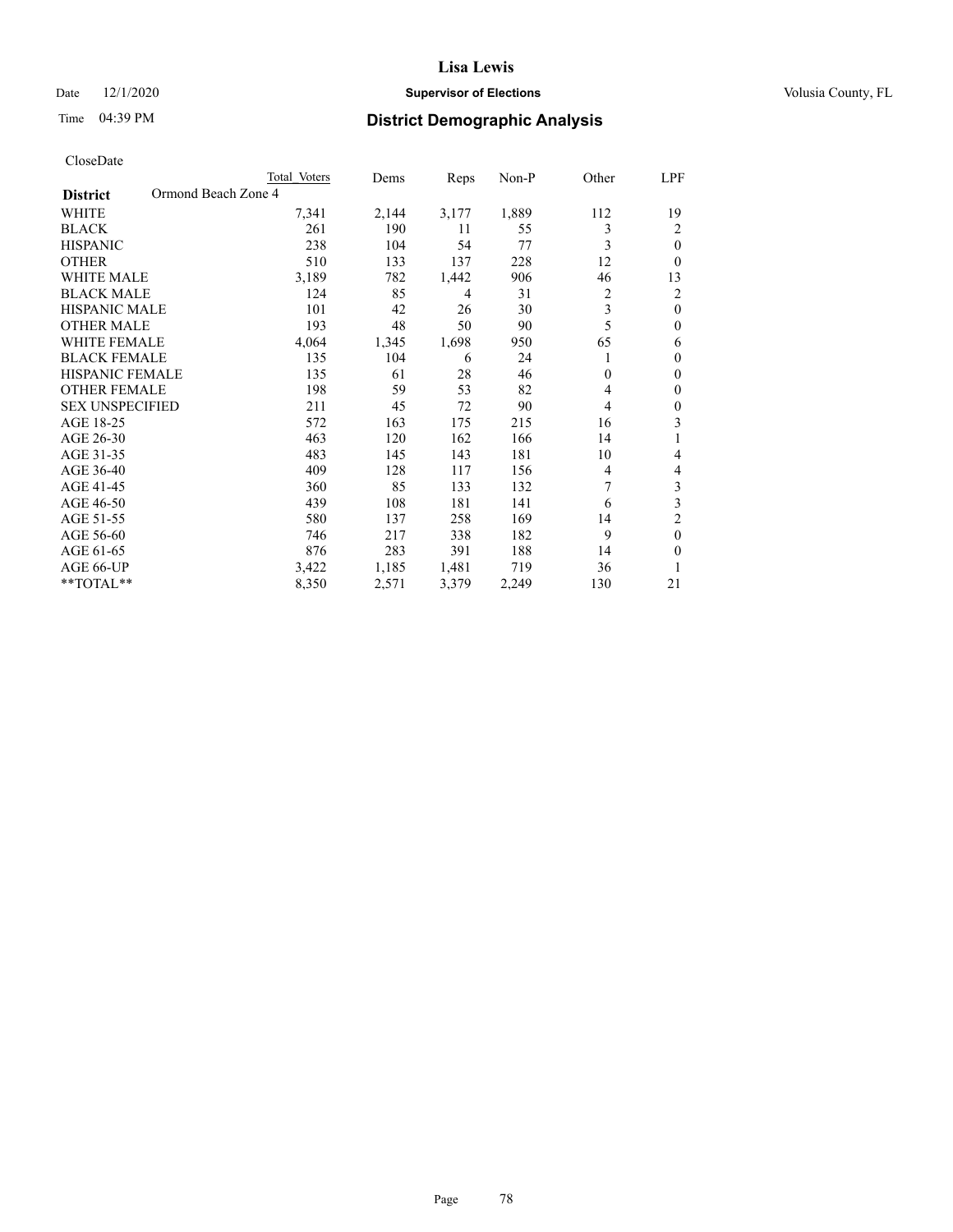# Date  $12/1/2020$  **Supervisor of Elections Supervisor of Elections** Volusia County, FL

# Time 04:39 PM **District Demographic Analysis**

|                        |         | Total Voters | Dems | Reps           | Non-P          | Other    | LPF          |
|------------------------|---------|--------------|------|----------------|----------------|----------|--------------|
| <b>District</b>        | Pierson |              |      |                |                |          |              |
| WHITE                  |         | 598          | 142  | 324            | 118            | 10       | 4            |
| <b>BLACK</b>           |         | 38           | 31   | 1              | 6              | $\Omega$ | $\theta$     |
| <b>HISPANIC</b>        |         | 189          | 85   | 12             | 92             | 0        | $\Omega$     |
| <b>OTHER</b>           |         | 38           | 9    | 7              | 22             | 0        | $\Omega$     |
| <b>WHITE MALE</b>      |         | 295          | 67   | 162            | 58             | 5        | 3            |
| <b>BLACK MALE</b>      |         | 19           | 16   | 1              | $\overline{2}$ | 0        | $\theta$     |
| <b>HISPANIC MALE</b>   |         | 101          | 51   | 6              | 44             | 0        | $\mathbf{0}$ |
| <b>OTHER MALE</b>      |         | 15           | 3    | 5              | 7              | 0        | 0            |
| <b>WHITE FEMALE</b>    |         | 298          | 74   | 159            | 59             | 5        |              |
| <b>BLACK FEMALE</b>    |         | 19           | 15   | $\overline{0}$ | $\overline{4}$ | $\Omega$ | $\mathbf{0}$ |
| <b>HISPANIC FEMALE</b> |         | 85           | 32   | 6              | 47             | 0        | $\Omega$     |
| <b>OTHER FEMALE</b>    |         | 13           | 4    | 1              | 8              | 0        | $\Omega$     |
| <b>SEX UNSPECIFIED</b> |         | 18           | 5    | 4              | 9              | 0        | $\theta$     |
| AGE 18-25              |         | 136          | 41   | 28             | 67             | 0        | $\Omega$     |
| AGE 26-30              |         | 81           | 29   | 21             | 28             |          | 2            |
| AGE 31-35              |         | 62           | 18   | 20             | 23             |          | $\theta$     |
| AGE 36-40              |         | 62           | 10   | 27             | 24             | $\Omega$ |              |
| AGE 41-45              |         | 47           | 8    | 19             | 19             | 0        |              |
| AGE 46-50              |         | 56           | 15   | 25             | 15             |          | 0            |
| AGE 51-55              |         | 49           | 16   | 21             | 11             |          | $\Omega$     |
| AGE 56-60              |         | 82           | 25   | 42             | 14             |          | $\Omega$     |
| AGE 61-65              |         | 96           | 32   | 43             | 20             |          | $\mathbf{0}$ |
| AGE 66-UP              |         | 192          | 73   | 98             | 17             | 4        | 0            |
| **TOTAL**              |         | 863          | 267  | 344            | 238            | 10       | 4            |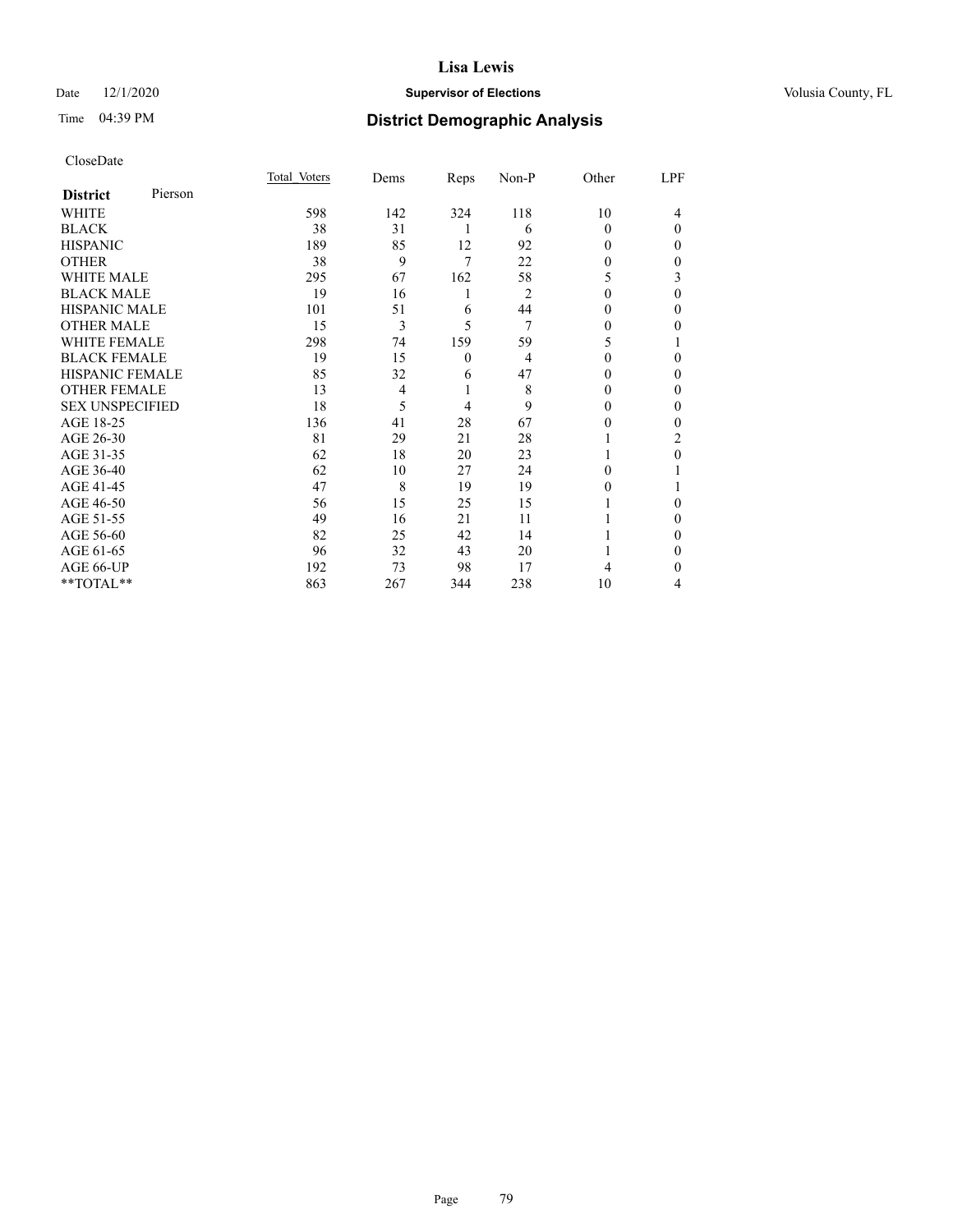# Date  $12/1/2020$  **Supervisor of Elections Supervisor of Elections** Volusia County, FL

# Time 04:39 PM **District Demographic Analysis**

|                        |             | Total Voters | Dems | Reps     | Non-P | Other          | LPF            |
|------------------------|-------------|--------------|------|----------|-------|----------------|----------------|
| <b>District</b>        | Ponce Inlet |              |      |          |       |                |                |
| WHITE                  |             | 3,131        | 713  | 1,666    | 696   | 50             | 6              |
| <b>BLACK</b>           |             | 15           | 5    | 3        | 7     | $\theta$       | $\mathbf{0}$   |
| <b>HISPANIC</b>        |             | 66           | 13   | 30       | 22    | $\theta$       | 1              |
| <b>OTHER</b>           |             | 129          | 37   | 47       | 45    | $\theta$       | $\mathbf{0}$   |
| <b>WHITE MALE</b>      |             | 1,500        | 283  | 822      | 362   | 28             | 5              |
| <b>BLACK MALE</b>      |             | 10           | 3    | 3        | 4     | $\theta$       | $\mathbf{0}$   |
| <b>HISPANIC MALE</b>   |             | 25           | 5    | 11       | 9     | $\theta$       | $\mathbf{0}$   |
| <b>OTHER MALE</b>      |             | 47           | 13   | 18       | 16    | $\Omega$       | $\theta$       |
| <b>WHITE FEMALE</b>    |             | 1,603        | 423  | 834      | 323   | 22             |                |
| <b>BLACK FEMALE</b>    |             | 5            | 2    | $\theta$ | 3     | $\Omega$       | $\theta$       |
| <b>HISPANIC FEMALE</b> |             | 40           | 8    | 19       | 12    | $\theta$       | 1              |
| <b>OTHER FEMALE</b>    |             | 50           | 15   | 18       | 17    | $\Omega$       | $\mathbf{0}$   |
| <b>SEX UNSPECIFIED</b> |             | 61           | 16   | 21       | 24    | 0              | $\theta$       |
| AGE 18-25              |             | 193          | 42   | 85       | 58    | 6              | $\overline{2}$ |
| AGE 26-30              |             | 96           | 22   | 36       | 36    |                | 1              |
| AGE 31-35              |             | 84           | 24   | 27       | 32    |                | $\theta$       |
| AGE 36-40              |             | 83           | 21   | 33       | 29    | 0              | $\mathbf{0}$   |
| AGE 41-45              |             | 99           | 16   | 50       | 31    | 2              | $\theta$       |
| AGE 46-50              |             | 153          | 29   | 81       | 41    | $\overline{2}$ | $\mathbf{0}$   |
| AGE 51-55              |             | 220          | 33   | 126      | 56    | 3              | 2              |
| AGE 56-60              |             | 362          | 80   | 190      | 84    |                |                |
| AGE 61-65              |             | 466          | 95   | 274      | 88    | 9              | $\theta$       |
| AGE 66-UP              |             | 1,585        | 406  | 844      | 315   | 19             | 1              |
| **TOTAL**              |             | 3,341        | 768  | 1,746    | 770   | 50             | 7              |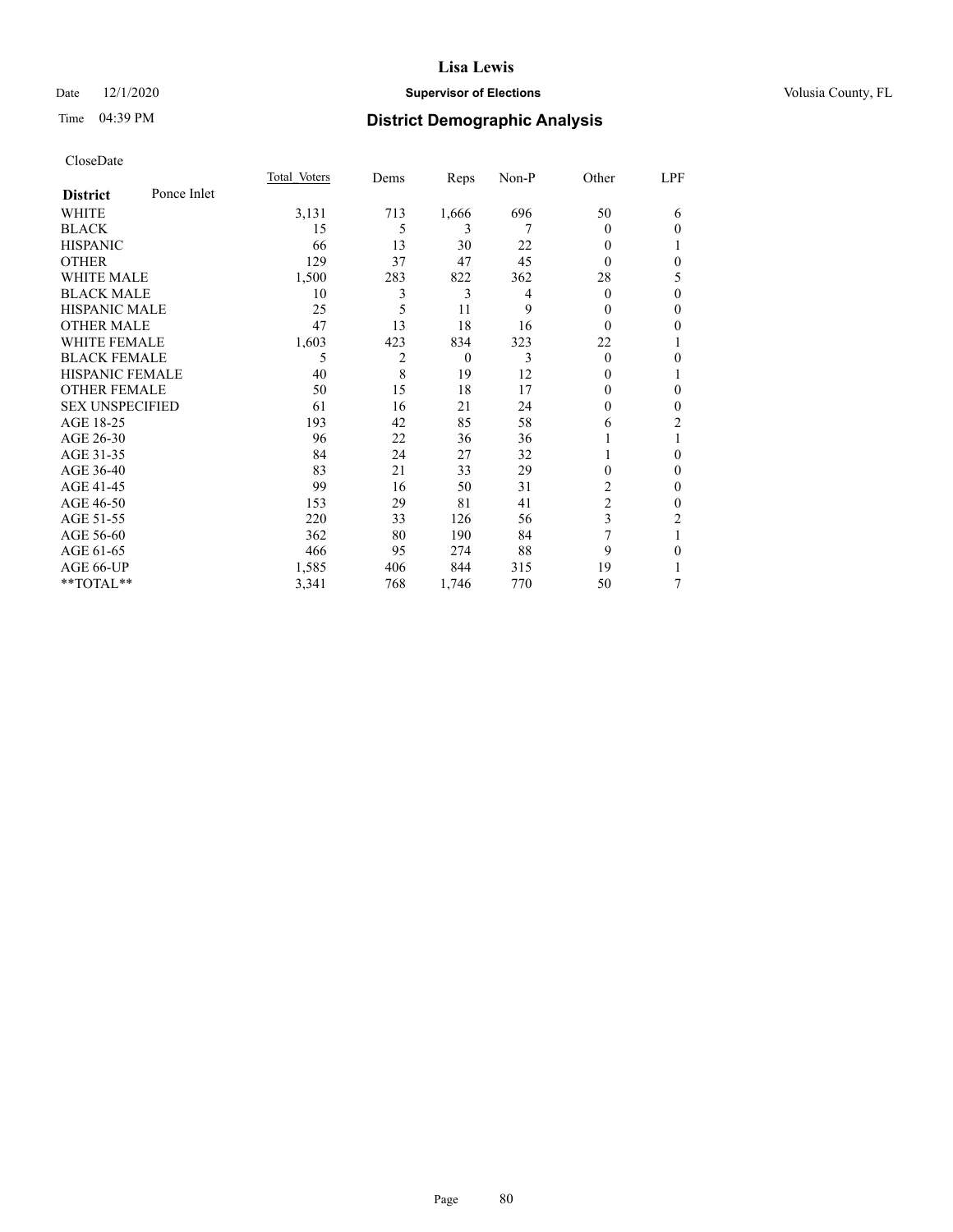# Date  $12/1/2020$  **Supervisor of Elections Supervisor of Elections** Volusia County, FL

| CloseDate |
|-----------|
|-----------|

|                                           | Total Voters | Dems  | Reps  | Non-P | Other          | LPF            |
|-------------------------------------------|--------------|-------|-------|-------|----------------|----------------|
| Port Orange District 1<br><b>District</b> |              |       |       |       |                |                |
| WHITE                                     | 8,990        | 2,581 | 3,565 | 2,690 | 135            | 19             |
| <b>BLACK</b>                              | 249          | 170   | 17    | 59    | 3              | $\mathbf{0}$   |
| <b>HISPANIC</b>                           | 390          | 144   | 84    | 156   | 4              | 2              |
| <b>OTHER</b>                              | 529          | 139   | 144   | 225   | 15             | 6              |
| <b>WHITE MALE</b>                         | 4,146        | 1,001 | 1,793 | 1,279 | 64             | 9              |
| <b>BLACK MALE</b>                         | 102          | 60    | 10    | 30    | 2              | $\theta$       |
| <b>HISPANIC MALE</b>                      | 173          | 59    | 35    | 76    | 2              | 1              |
| <b>OTHER MALE</b>                         | 182          | 45    | 49    | 81    | $\overline{4}$ | 3              |
| <b>WHITE FEMALE</b>                       | 4,697        | 1,547 | 1,718 | 1,354 | 69             | 9              |
| <b>BLACK FEMALE</b>                       | 143          | 107   | 7     | 28    | 1              | 0              |
| HISPANIC FEMALE                           | 205          | 81    | 47    | 74    | 2              | 1              |
| <b>OTHER FEMALE</b>                       | 221          | 64    | 75    | 73    | 7              | 2              |
| <b>SEX UNSPECIFIED</b>                    | 289          | 70    | 76    | 135   | 6              | $\overline{2}$ |
| AGE 18-25                                 | 872          | 252   | 210   | 378   | 28             | 4              |
| AGE 26-30                                 | 704          | 199   | 182   | 298   | 21             | 4              |
| AGE 31-35                                 | 613          | 167   | 177   | 255   | 10             | 4              |
| AGE 36-40                                 | 628          | 180   | 184   | 245   | 13             | 6              |
| AGE 41-45                                 | 575          | 158   | 188   | 220   | 7              | $\sqrt{2}$     |
| AGE 46-50                                 | 636          | 171   | 239   | 216   | 7              | 3              |
| AGE 51-55                                 | 754          | 202   | 313   | 230   | 8              | 1              |
| AGE 56-60                                 | 1,044        | 295   | 438   | 296   | 14             |                |
| AGE 61-65                                 | 1,130        | 372   | 473   | 269   | 15             |                |
| AGE 66-UP                                 | 3,202        | 1,038 | 1,406 | 723   | 34             | 1              |
| **TOTAL**                                 | 10,158       | 3,034 | 3,810 | 3,130 | 157            | 27             |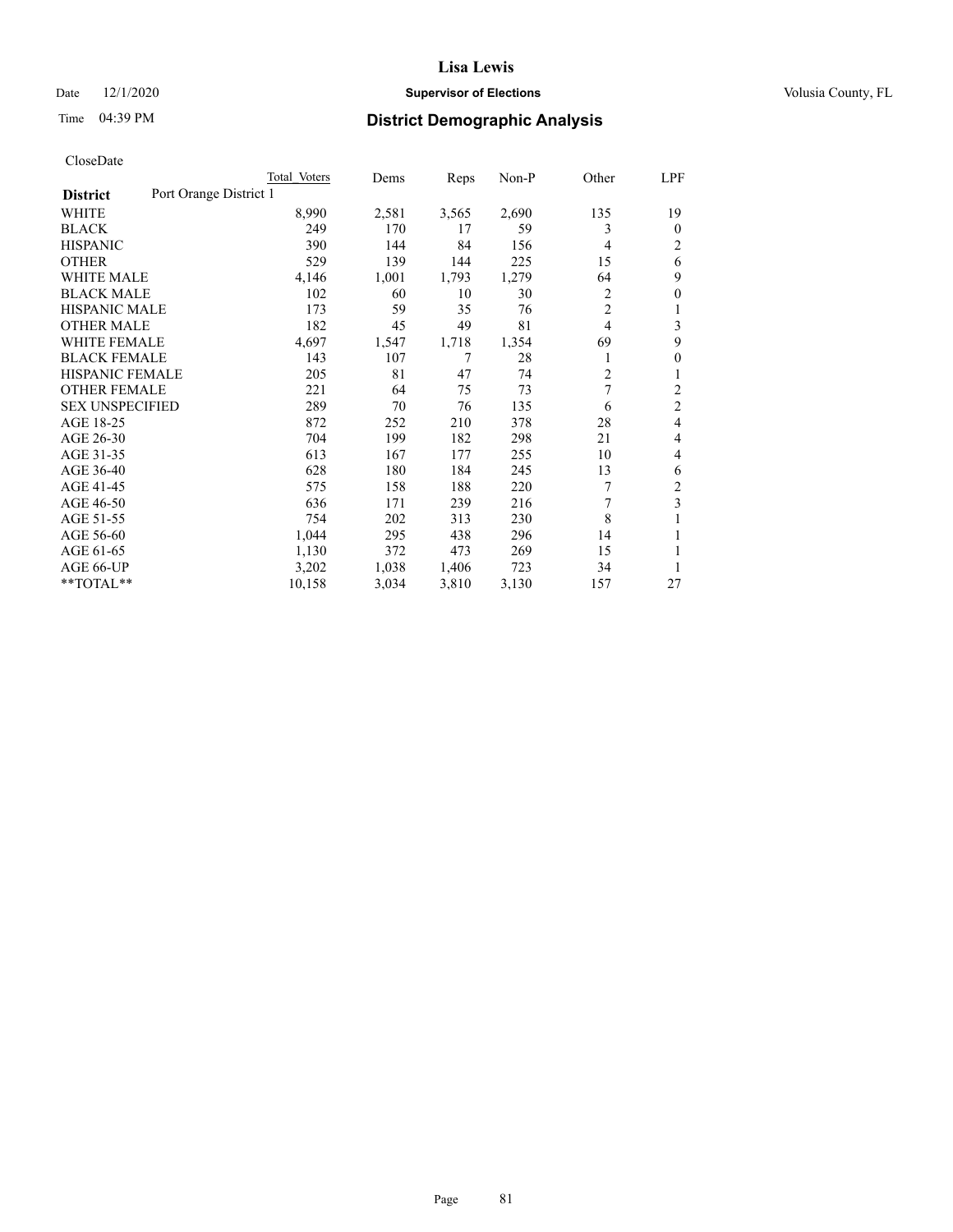# Date  $12/1/2020$  **Supervisor of Elections Supervisor of Elections** Volusia County, FL

# Time 04:39 PM **District Demographic Analysis**

|                        |                        | Total Voters | Dems  | Reps  | Non-P | Other | LPF            |
|------------------------|------------------------|--------------|-------|-------|-------|-------|----------------|
| <b>District</b>        | Port Orange District 2 |              |       |       |       |       |                |
| WHITE                  |                        | 9,377        | 2,662 | 3,929 | 2,591 | 163   | 32             |
| <b>BLACK</b>           |                        | 520          | 392   | 27    | 95    | 4     | 2              |
| <b>HISPANIC</b>        |                        | 485          | 199   | 97    | 182   | 7     | $\mathbf{0}$   |
| <b>OTHER</b>           |                        | 683          | 201   | 159   | 309   | 11    | 3              |
| <b>WHITE MALE</b>      |                        | 4,224        | 989   | 1,922 | 1,221 | 76    | 16             |
| <b>BLACK MALE</b>      |                        | 201          | 136   | 14    | 48    | 3     | $\mathbf{0}$   |
| <b>HISPANIC MALE</b>   |                        | 241          | 90    | 58    | 87    | 6     | $\mathbf{0}$   |
| <b>OTHER MALE</b>      |                        | 248          | 65    | 66    | 110   | 4     | 3              |
| WHITE FEMALE           |                        | 5,005        | 1,632 | 1,944 | 1,326 | 87    | 16             |
| <b>BLACK FEMALE</b>    |                        | 313          | 252   | 12    | 47    |       | 1              |
| <b>HISPANIC FEMALE</b> |                        | 239          | 108   | 37    | 93    |       | $\theta$       |
| <b>OTHER FEMALE</b>    |                        | 283          | 104   | 58    | 115   | 6     | $\mathbf{0}$   |
| <b>SEX UNSPECIFIED</b> |                        | 311          | 78    | 101   | 130   | 1     | 1              |
| AGE 18-25              |                        | 1,049        | 337   | 258   | 411   | 38    | 5              |
| AGE 26-30              |                        | 834          | 239   | 241   | 327   | 19    | 8              |
| AGE 31-35              |                        | 756          | 224   | 231   | 276   | 19    | 6              |
| AGE 36-40              |                        | 678          | 190   | 227   | 249   | 7     | 5              |
| AGE 41-45              |                        | 560          | 147   | 205   | 203   | 4     | 1              |
| AGE 46-50              |                        | 633          | 158   | 263   | 197   | 10    | 5              |
| AGE 51-55              |                        | 811          | 220   | 339   | 237   | 12    | 3              |
| AGE 56-60              |                        | 1,079        | 317   | 474   | 266   | 20    | $\overline{c}$ |
| AGE 61-65              |                        | 1,094        | 361   | 473   | 242   | 17    | 1              |
| AGE 66-UP              |                        | 3,571        | 1,261 | 1,501 | 769   | 39    | 1              |
| **TOTAL**              |                        | 11,065       | 3,454 | 4,212 | 3,177 | 185   | 37             |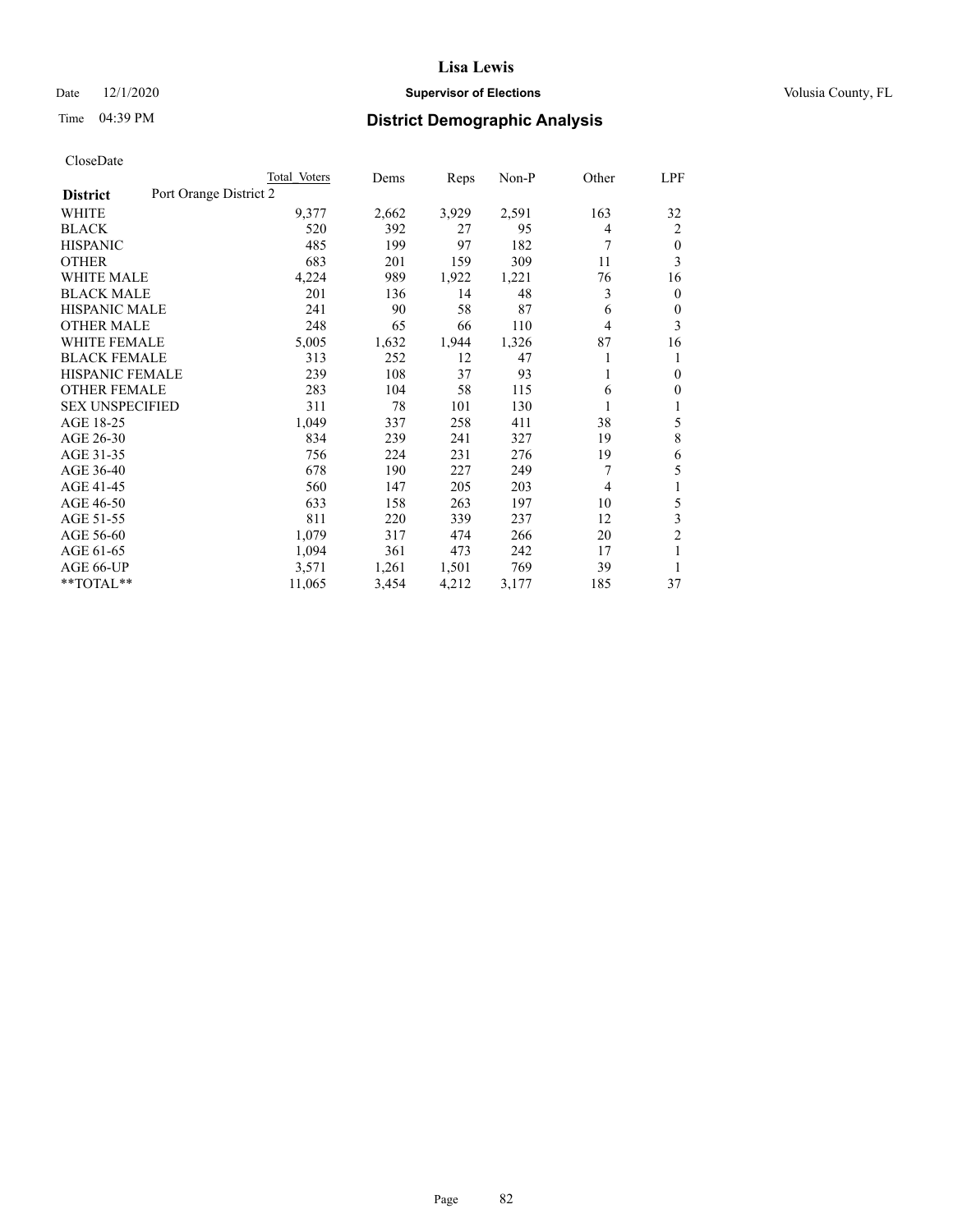# Date  $12/1/2020$  **Supervisor of Elections Supervisor of Elections** Volusia County, FL

# Time 04:39 PM **District Demographic Analysis**

|                                           | Total Voters | Dems  | Reps  | $Non-P$ | Other          | LPF            |
|-------------------------------------------|--------------|-------|-------|---------|----------------|----------------|
| Port Orange District 3<br><b>District</b> |              |       |       |         |                |                |
| WHITE                                     | 11,590       | 2,972 | 5,293 | 3,100   | 183            | 42             |
| <b>BLACK</b>                              | 522          | 373   | 21    | 120     |                | 1              |
| <b>HISPANIC</b>                           | 583          | 188   | 137   | 248     | 5              | 5              |
| <b>OTHER</b>                              | 828          | 235   | 231   | 341     | 20             | 1              |
| <b>WHITE MALE</b>                         | 5,285        | 1,138 | 2,545 | 1,481   | 91             | 30             |
| <b>BLACK MALE</b>                         | 236          | 154   | 12    | 64      | 5              | 1              |
| <b>HISPANIC MALE</b>                      | 269          | 80    | 84    | 97      | 3              | 5              |
| <b>OTHER MALE</b>                         | 302          | 86    | 79    | 129     | 7              | 1              |
| <b>WHITE FEMALE</b>                       | 6,148        | 1,794 | 2,680 | 1,574   | 89             | 11             |
| <b>BLACK FEMALE</b>                       | 281          | 215   | 9     | 55      | $\overline{2}$ | $\mathbf{0}$   |
| <b>HISPANIC FEMALE</b>                    | 304          | 107   | 52    | 143     | 2              | $\mathbf{0}$   |
| <b>OTHER FEMALE</b>                       | 352          | 116   | 106   | 121     | 9              | $\overline{0}$ |
| <b>SEX UNSPECIFIED</b>                    | 346          | 78    | 115   | 145     | 7              | 1              |
| AGE 18-25                                 | 1,284        | 361   | 405   | 472     | 35             | 11             |
| AGE 26-30                                 | 977          | 253   | 327   | 370     | 23             | $\overline{4}$ |
| AGE 31-35                                 | 915          | 231   | 325   | 337     | 12             | 10             |
| AGE 36-40                                 | 911          | 223   | 336   | 326     | 23             | 3              |
| AGE 41-45                                 | 819          | 225   | 310   | 268     | 13             | 3              |
| AGE 46-50                                 | 876          | 239   | 366   | 252     | 15             | 4              |
| AGE 51-55                                 | 940          | 240   | 423   | 253     | 18             | 6              |
| AGE 56-60                                 | 1,120        | 298   | 532   | 278     | 11             | 1              |
| AGE 61-65                                 | 1,188        | 359   | 547   | 266     | 14             | $\overline{2}$ |
| AGE 66-UP                                 | 4,492        | 1,339 | 2,110 | 987     | 51             | 5              |
| **TOTAL**                                 | 13,523       | 3,768 | 5,682 | 3,809   | 215            | 49             |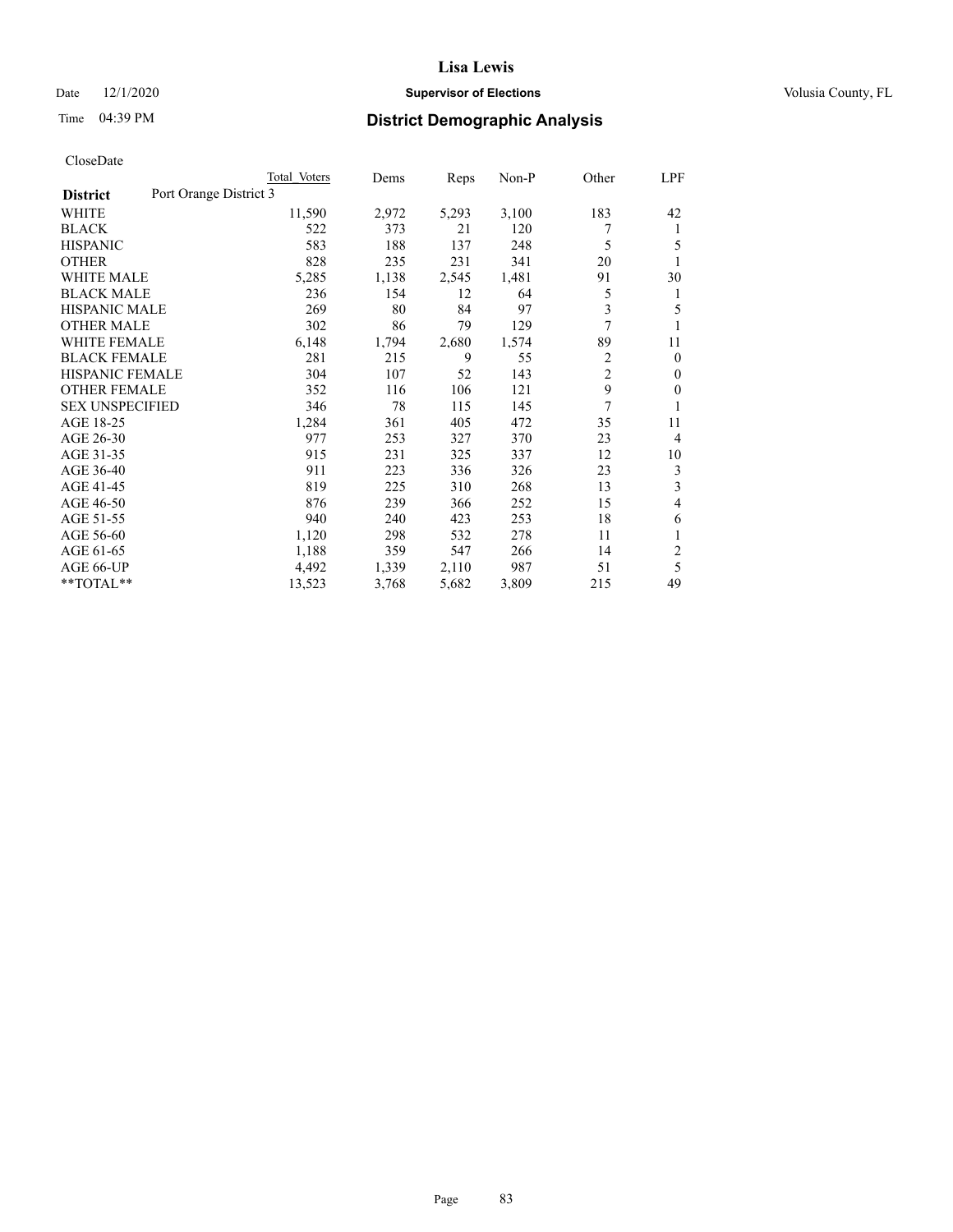# Date  $12/1/2020$  **Supervisor of Elections Supervisor of Elections** Volusia County, FL

# Time 04:39 PM **District Demographic Analysis**

|                                           | Total Voters | Dems  | Reps  | $Non-P$ | Other | LPF              |
|-------------------------------------------|--------------|-------|-------|---------|-------|------------------|
| Port Orange District 4<br><b>District</b> |              |       |       |         |       |                  |
| WHITE                                     | 10,582       | 2,714 | 4,979 | 2,693   | 157   | 39               |
| <b>BLACK</b>                              | 328          | 239   | 22    | 65      | 2     | $\theta$         |
| <b>HISPANIC</b>                           | 471          | 168   | 146   | 151     | 6     | 0                |
| <b>OTHER</b>                              | 818          | 278   | 198   | 326     | 14    | $\overline{2}$   |
| <b>WHITE MALE</b>                         | 4,981        | 1,080 | 2,475 | 1,325   | 72    | 29               |
| <b>BLACK MALE</b>                         | 156          | 108   | 15    | 33      | 0     | $\mathbf{0}$     |
| <b>HISPANIC MALE</b>                      | 213          | 70    | 71    | 69      | 3     | 0                |
| <b>OTHER MALE</b>                         | 297          | 100   | 78    | 110     | 8     | 1                |
| <b>WHITE FEMALE</b>                       | 5,459        | 1,604 | 2,443 | 1,317   | 85    | 10               |
| <b>BLACK FEMALE</b>                       | 167          | 127   | 7     | 31      | 2     | $\mathbf{0}$     |
| <b>HISPANIC FEMALE</b>                    | 249          | 95    | 71    | 80      | 3     | $\mathbf{0}$     |
| <b>OTHER FEMALE</b>                       | 365          | 144   | 82    | 133     | 5     | 1                |
| <b>SEX UNSPECIFIED</b>                    | 312          | 71    | 103   | 137     |       | $\boldsymbol{0}$ |
| AGE 18-25                                 | 1,255        | 346   | 418   | 448     | 38    | 5                |
| AGE 26-30                                 | 682          | 203   | 233   | 228     | 13    | 5                |
| AGE 31-35                                 | 739          | 217   | 249   | 252     | 15    | 6                |
| AGE 36-40                                 | 851          | 241   | 298   | 296     | 12    | 4                |
| AGE 41-45                                 | 916          | 216   | 378   | 296     | 20    | 6                |
| AGE 46-50                                 | 1,071        | 248   | 510   | 294     | 14    | 5                |
| AGE 51-55                                 | 1,019        | 237   | 492   | 273     | 15    | $\overline{c}$   |
| AGE 56-60                                 | 1,135        | 272   | 600   | 249     | 9     | 5                |
| AGE 61-65                                 | 1,075        | 345   | 499   | 220     | 11    | 0                |
| AGE 66-UP                                 | 3,455        | 1,074 | 1,667 | 679     | 32    | 3                |
| **TOTAL**                                 | 12,199       | 3,399 | 5,345 | 3,235   | 179   | 41               |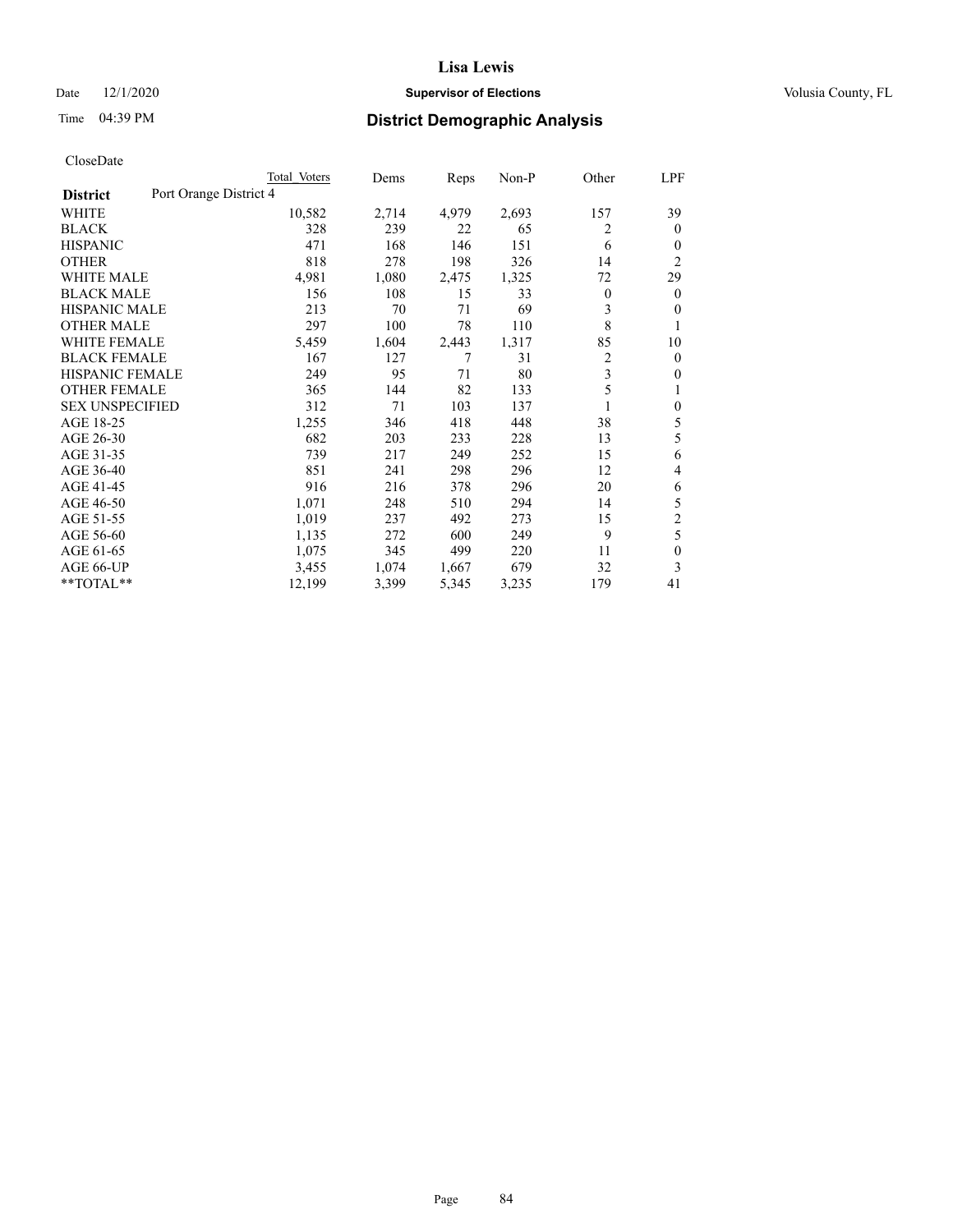# Date  $12/1/2020$  **Supervisor of Elections Supervisor of Elections** Volusia County, FL

# Time 04:39 PM **District Demographic Analysis**

|                        |               | <b>Total Voters</b> | Dems  | Reps  | $Non-P$ | Other          | LPF                     |
|------------------------|---------------|---------------------|-------|-------|---------|----------------|-------------------------|
| <b>District</b>        | South Daytona |                     |       |       |         |                |                         |
| WHITE                  |               | 7,370               | 2,178 | 3,036 | 2,001   | 134            | 21                      |
| <b>BLACK</b>           |               | 741                 | 566   | 24    | 141     | 9              | 1                       |
| <b>HISPANIC</b>        |               | 354                 | 149   | 87    | 112     | 3              | 3                       |
| <b>OTHER</b>           |               | 485                 | 159   | 111   | 202     | 11             | $\overline{2}$          |
| <b>WHITE MALE</b>      |               | 3,361               | 814   | 1,503 | 966     | 65             | 13                      |
| <b>BLACK MALE</b>      |               | 279                 | 204   | 13    | 58      | 4              | $\overline{0}$          |
| <b>HISPANIC MALE</b>   |               | 157                 | 57    | 46    | 50      | 1              | 3                       |
| <b>OTHER MALE</b>      |               | 161                 | 51    | 42    | 62      | 6              | $\mathbf{0}$            |
| WHITE FEMALE           |               | 3,903               | 1,343 | 1,493 | 992     | 68             | 7                       |
| <b>BLACK FEMALE</b>    |               | 454                 | 358   | 10    | 80      | 5              | 1                       |
| <b>HISPANIC FEMALE</b> |               | 187                 | 86    | 41    | 58      | $\overline{2}$ | $\mathbf{0}$            |
| <b>OTHER FEMALE</b>    |               | 212                 | 82    | 52    | 73      | 4              | 1                       |
| <b>SEX UNSPECIFIED</b> |               | 236                 | 57    | 58    | 117     | $\overline{2}$ | $\overline{\mathbf{c}}$ |
| AGE 18-25              |               | 782                 | 236   | 221   | 290     | 28             | 7                       |
| AGE 26-30              |               | 641                 | 212   | 154   | 250     | 19             | 6                       |
| AGE 31-35              |               | 680                 | 229   | 190   | 247     | 12             | $\overline{2}$          |
| AGE 36-40              |               | 572                 | 194   | 167   | 196     | 11             | 4                       |
| AGE 41-45              |               | 537                 | 173   | 155   | 192     | 14             | 3                       |
| AGE 46-50              |               | 567                 | 175   | 216   | 171     | 4              |                         |
| AGE 51-55              |               | 710                 | 228   | 295   | 178     | 7              | $\overline{2}$          |
| AGE 56-60              |               | 941                 | 312   | 397   | 222     | 10             | $\theta$                |
| AGE 61-65              |               | 963                 | 340   | 397   | 207     | 19             | $\theta$                |
| AGE 66-UP              |               | 2,557               | 953   | 1,066 | 503     | 33             | $\overline{2}$          |
| **TOTAL**              |               | 8,950               | 3,052 | 3,258 | 2,456   | 157            | 27                      |